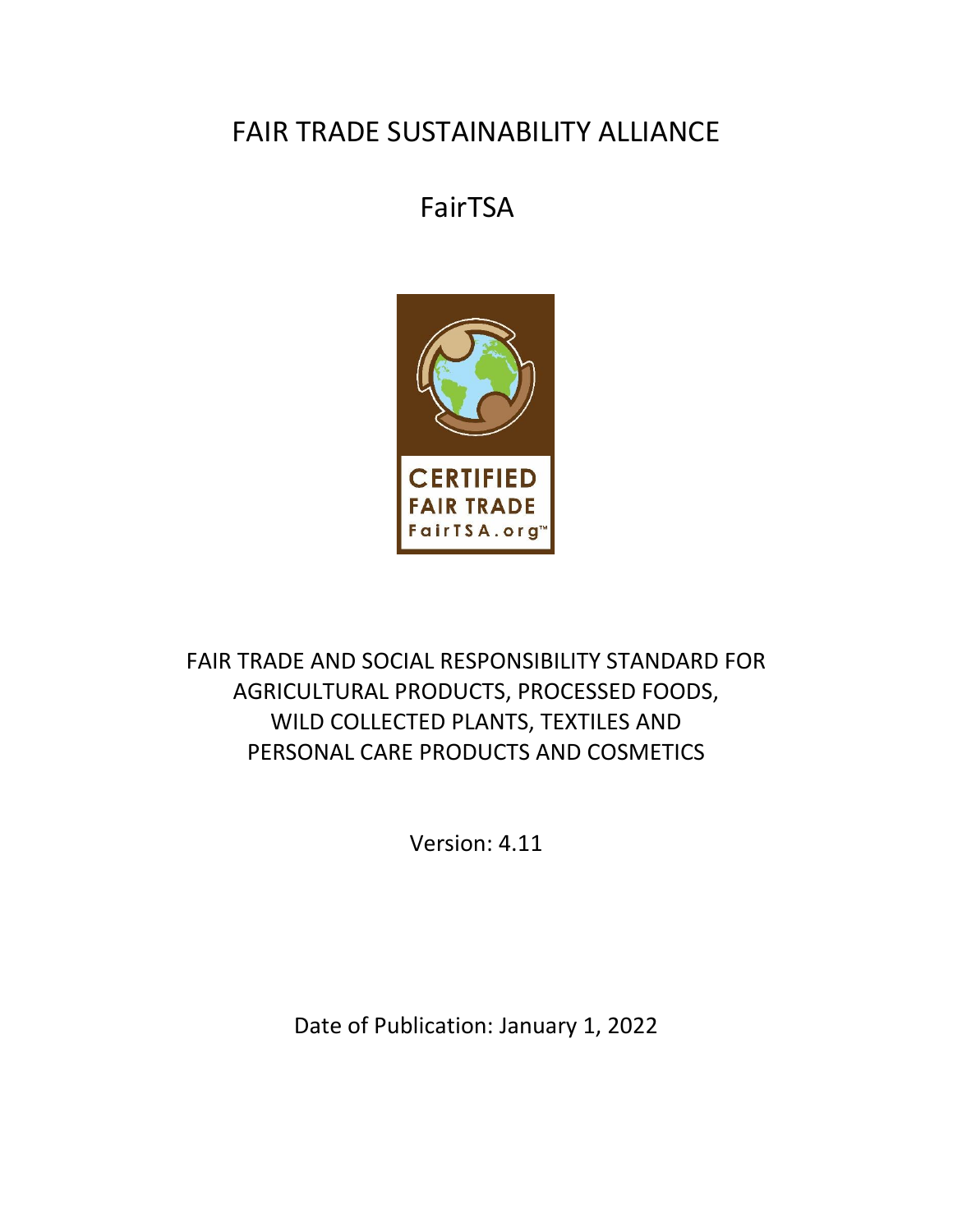# Table of Contents

| Introduction                                                               |    | 5  |
|----------------------------------------------------------------------------|----|----|
| 1. Cooperating Certification Agencies (CCAs)                               |    | 15 |
| Requirements for Cooperating Certification Agencies                        | 15 |    |
| <b>CCA Quality Management</b>                                              | 19 |    |
| Requirements for Inspection and Certification Personnel                    | 20 |    |
| Impartiality by FairTSA                                                    | 22 |    |
| 2. Admissibility for Certification                                         |    | 23 |
| Legitimacy of Use of Land and other Resources                              | 23 |    |
| Role of Management in Community Development Projects and Capacity Building | 24 |    |
| <b>Individual Farms</b>                                                    | 24 |    |
| Grower Groups - Internal Control Systems                                   | 24 |    |
| Grower Groups - Cooperatives and Associations                              | 25 |    |
| Grower Groups - Key Development Partners                                   | 28 |    |
| <b>Other Producer Operations</b>                                           | 28 |    |
| Processing                                                                 | 29 |    |
| 3. Licensing Program and Supply Chain                                      |    | 31 |
| <b>Trading of FairTSA Certified Products</b>                               | 31 |    |
| Fair Trade Prices, Premiums and Licensing Fees                             | 31 |    |
| Certificates, Trademarks and Labeling                                      | 32 |    |
| Fair Trade Practices in the Supply Chain                                   | 33 |    |
| Consumer Relations and Transparency in Marketing                           | 35 |    |
| 4. Certification Process                                                   |    | 38 |
| The Certification Process                                                  | 38 |    |
| <b>Certification Requirements</b>                                          | 41 |    |
| Certification, Denial, Suspension and Revocation                           | 43 |    |
| 5. Community Development Projects and Capacity Building                    |    | 46 |
| Beneficiaries, Locations and Existing Projects                             | 46 |    |
| <b>Types of Eligible Projects</b>                                          | 47 |    |
| Management of Community Development Projects                               | 49 |    |
| <b>Capacity Building</b>                                                   | 52 |    |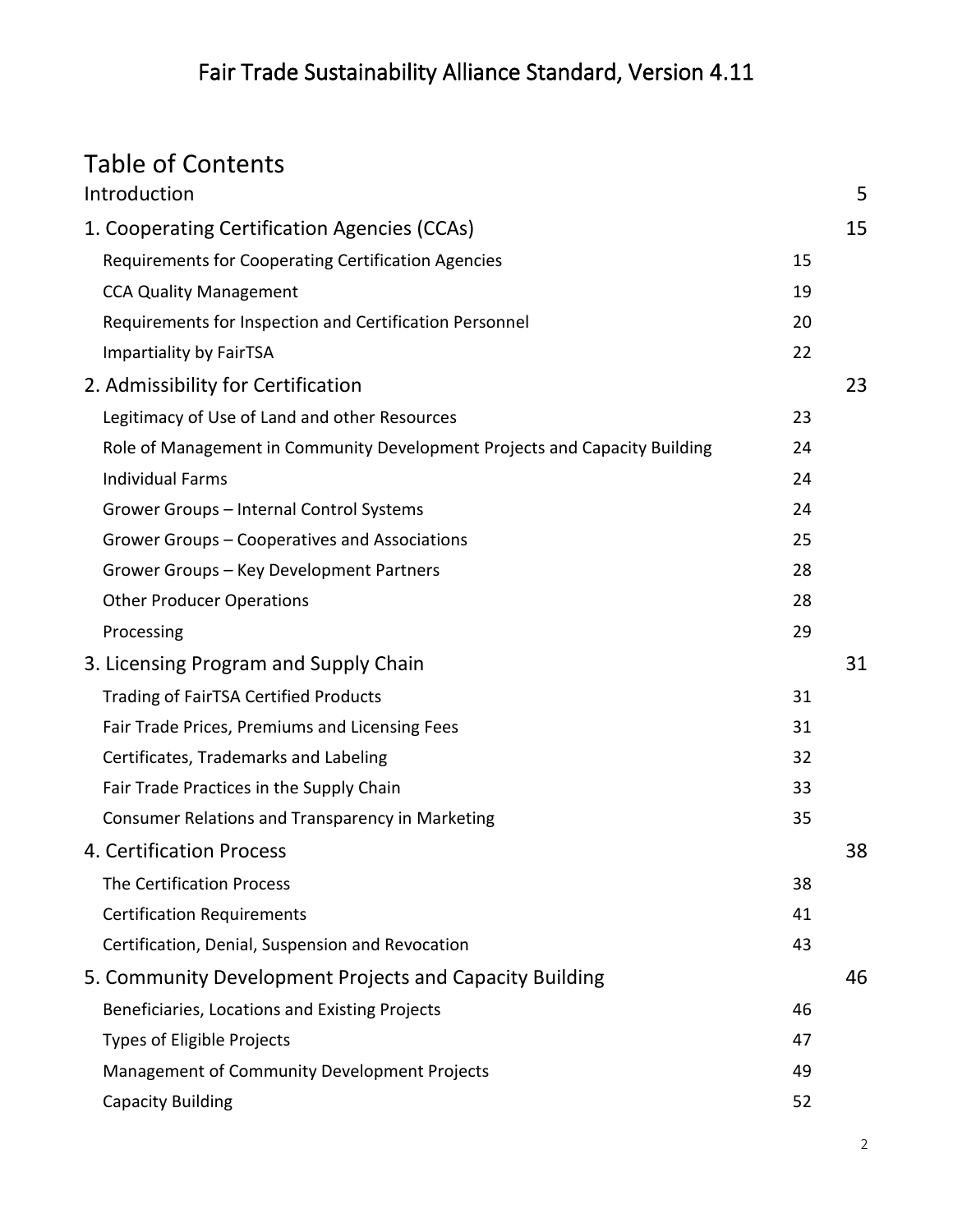| 6. Labor Requirements                                                                 |    | 53 |
|---------------------------------------------------------------------------------------|----|----|
| Protection of Youths and Children                                                     | 53 |    |
| Human Rights                                                                          | 54 |    |
| <b>Conditions of Employment</b>                                                       | 55 |    |
| Contracts, Wages and Work Time                                                        | 56 |    |
| Freedom of Association, Collective Bargaining and Rights of Non-Unionized Workers     | 58 |    |
| Social Security and Health Benefits                                                   | 58 |    |
| Occupational Health and Safety Requirements                                           | 59 |    |
| Specific Requirements for Agricultural Workers Including Seasonal and Migrant Workers | 61 |    |
| Management and Communication Requirements when more than 50 Regular Workers           | 62 |    |
| 7. Environmental Requirements                                                         |    | 64 |
| Water Sources, Water Use and Water Conservation                                       | 64 |    |
| Waste Management and Treatment of Solid and Fluid Wastes                              | 65 |    |
| Energy Management, Minimizing of Greenhouse Gases and Climate Change                  | 66 |    |
| Ecosystem Conservation, Treatment of Endangered Species and Biodiversity              | 67 |    |
| 8. Additional Requirements for Conventional Agricultural Production                   |    | 69 |
| Agrochemicals                                                                         | 69 |    |
| <b>Genetically Modified Organisms (GMOs)</b>                                          | 71 |    |
| Integrated Pest Management                                                            | 72 |    |
| <b>Additional Agricultural Practices</b>                                              | 73 |    |
| Requirements for Conventional Operations with Minor Noncompliances                    | 74 |    |
| 9. Wild Collection of Plants                                                          |    | 75 |
| Sustainability of Wild Collection                                                     | 75 |    |
| <b>Contracting of Collectors</b>                                                      | 76 |    |
| <b>Additional Requirements</b>                                                        | 77 |    |
| 10. Processing of Certified Foods                                                     |    | 79 |
| Processing Aides, Preservatives and Food Product Ingredients                          | 79 |    |
| <b>Other Requirements</b>                                                             | 80 |    |
| 11. Personal Care and Cosmetics Products                                              |    | 82 |
| Definitions, Equivalency and Labeling                                                 | 82 |    |
| <b>Production Requirements</b>                                                        | 83 |    |
| Prohibited Ingredients and Practices                                                  | 83 |    |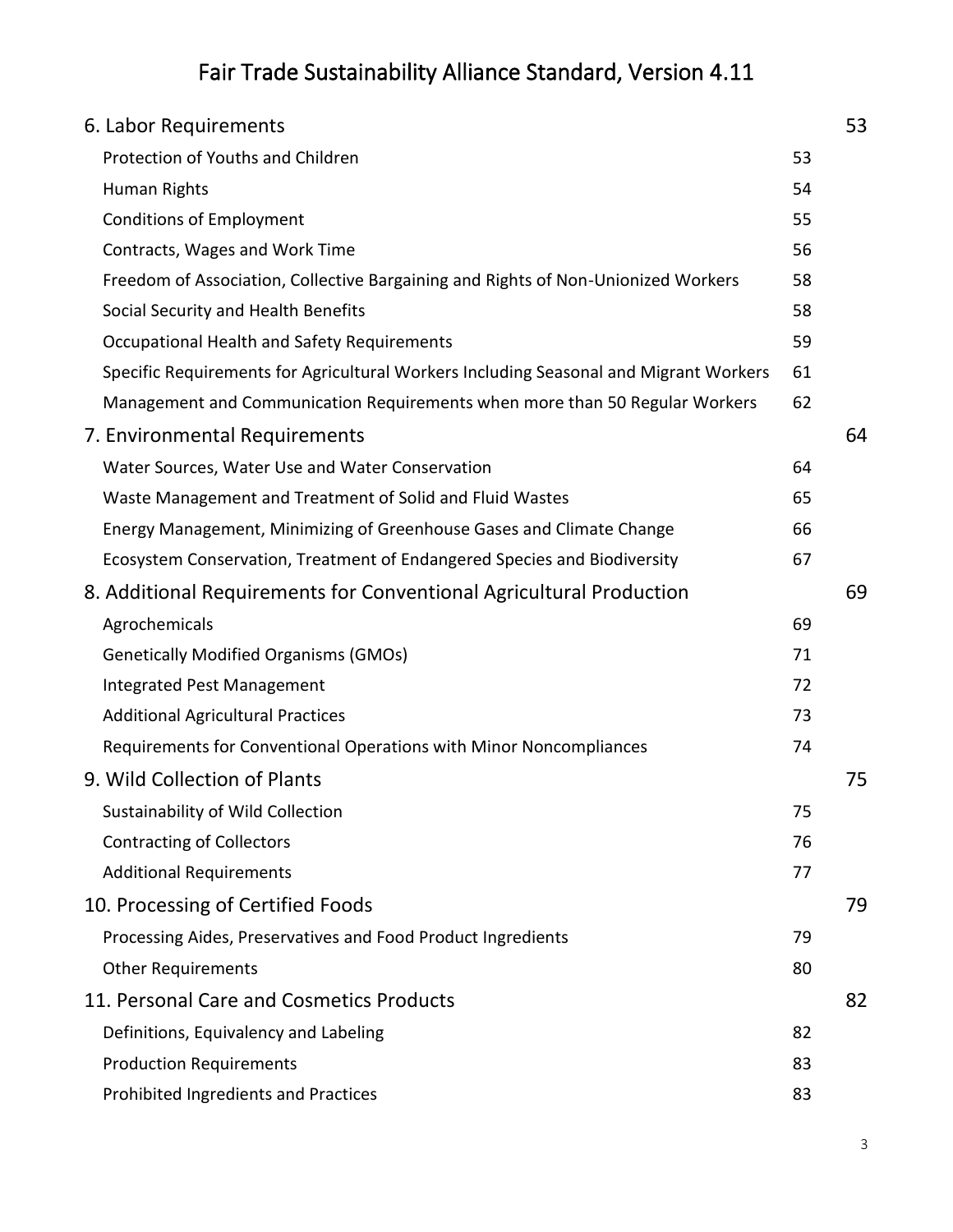| 12. Textiles                                                    |    | 85 |
|-----------------------------------------------------------------|----|----|
| General Requirements for Textile Production and Processing      | 85 |    |
| <b>Organic Raw Materials and Processing</b>                     | 86 |    |
| Non-Organic Textile Processing under GRS                        | 86 |    |
| Non-organic Textile Processing Companies                        | 88 |    |
| 13. Social Responsibility Program                               |    | 89 |
| General Requirements for Food Products (SRP-F)                  | 90 |    |
| General Requirements for Non-Food Processing Facilities (SRP-N) | 90 |    |
| 14. Labeling Provisions                                         |    | 92 |
| Use of FairTSA Logos                                            | 92 |    |
| Labeling of FairTSA Fair Trade Retail Food Products             | 93 |    |
| FairTSA Fair Trade Food Products Shipped by Producers           | 94 |    |
| Labeling of Textiles                                            | 94 |    |
| Labeling of Socially Responsible Certified Food Products        | 95 |    |
| Labeling of FairTSA Socially Responsible Processing             | 95 |    |
| Overview of Logo Rules                                          | 96 |    |
| Glossary                                                        |    | 97 |
| List of Acronyms                                                |    | 99 |
| List of Appendices<br>100                                       |    |    |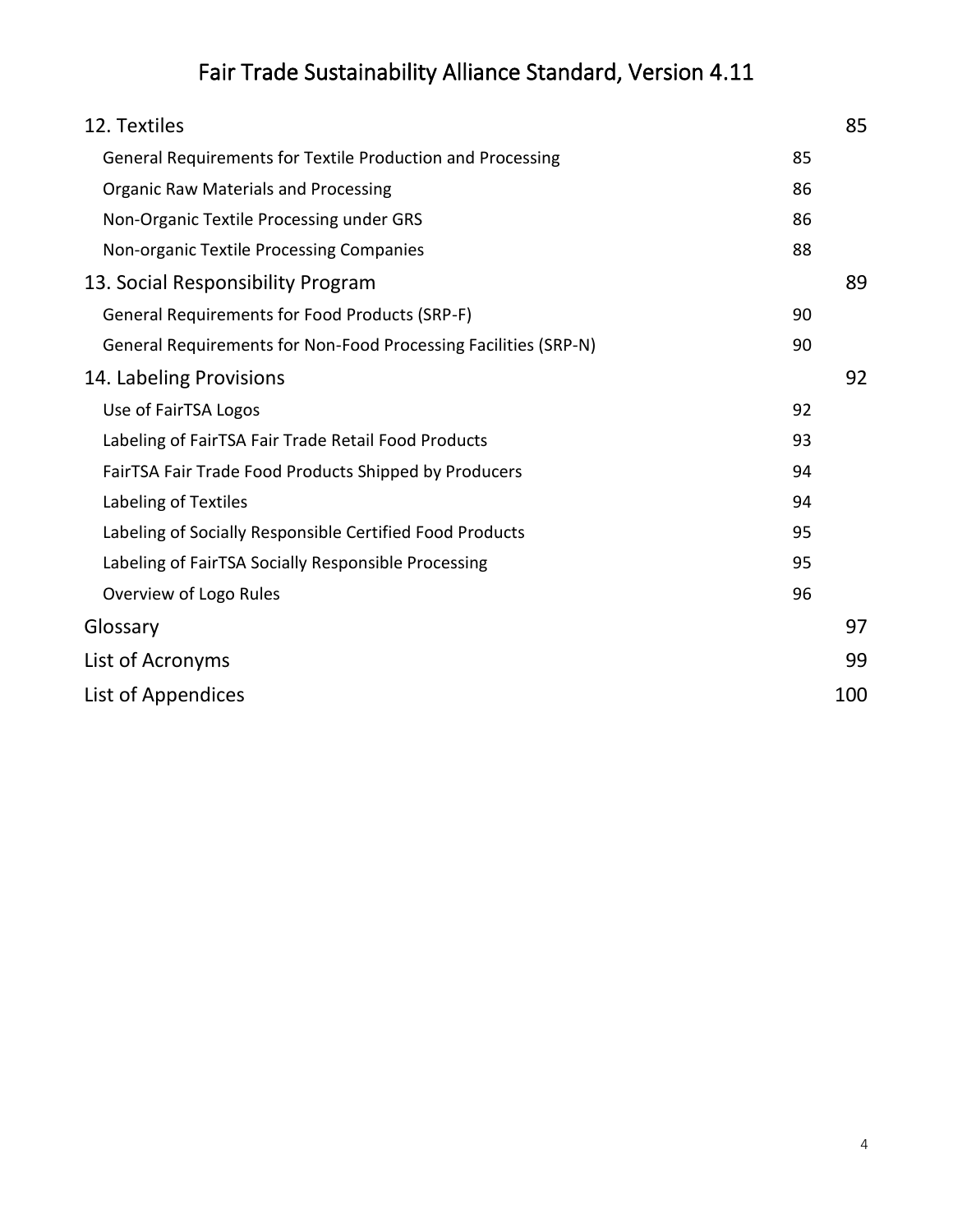## Introduction

### **Mission Statement**

FairTSA's mission is to facilitate international trade that is participatory, equitable and sustainable. Our commitment is to run a lean, effective administration to maximize benefit to producer operations. We accomplish this through authentic, transparent partnerships with an international network of organic certification agencies and a wide variety of producers and licensees, all collaborating to make Fair Trade a rewarding way of life.

### **Update 4.11 Notes:**

- Reference to the Nagoya Protocol and questions of access to land, knowledge and genetic resources have been added.
- The Social Responsibility Standard is addressed separately from the Fair Trade Standard.
- The Fair Price is more clearly defined.

### **Governing Principles**

There are five Governing Principles for the decision-making processes of the Fair TSA Program:

- 1. Adherence to the standard and other criteria are **Strict Requirements** that make the FairTSA program meaningful.
- 2. **Integration and Inclusiveness** allow FairTSA to network with already existing organizations and structures. Those partnerships allow FairTSA to have the largest possible reach with its program and to allocate more resources to support.
- 3. FairTSA is a standard holder and not active with any of the certification activities. It can therefore dedicate its resources to **Support and Participation** with its producer and licensee partners.
- 4. **Accountability and Transparency** allow FairTSA's many different stakeholders to get a clear picture of the impact that the FairTSA Fair Trade Program has.
- 5. **Process Orientation and Empowerment** is the fifth governing principle. FairTSA sees itself as an instigator of social change. In practice that means that we make decisions based not only on the current situation of an operation, but we include a perspective of future developments.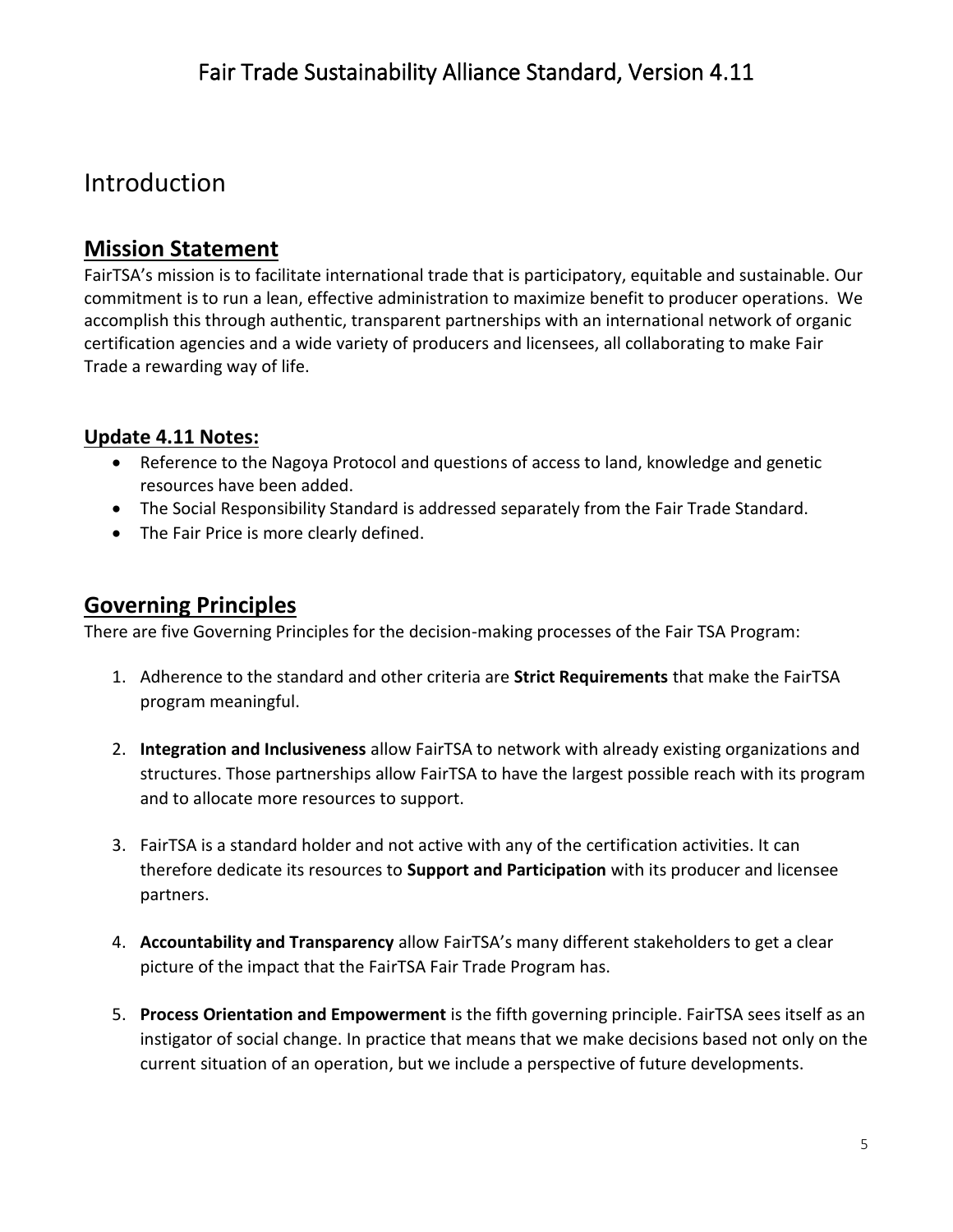### **Five Governing Principles of FairTSA:**



### **Strict Requirements and Cultural Sensitivity**

The FairTSA standard is an intelligible and transparent document that defines strict and meaningful conditions to give all stakeholders in the program confidence in products displaying the FairTSA logo.

On the other hand, FairTSA takes into consideration the vast cultural differences that the standard covers and employs a "Cycle of Improvement" approach. This approach recognizes the efforts of a given producer to comply with standard requirements on an ongoing basis and is taken into account when differentiating between minor and major noncompliances.

All FairTSA standards are "process standards," which determine conditions in terms of production and processing of certified products, materials allowed in that process, and the social, environmental, economic and labor conditions under which certified products can be produced. In and for itself, it specifically does not back any claims that an individual product is "safer" or "of better quality" or any other product quality-related claim.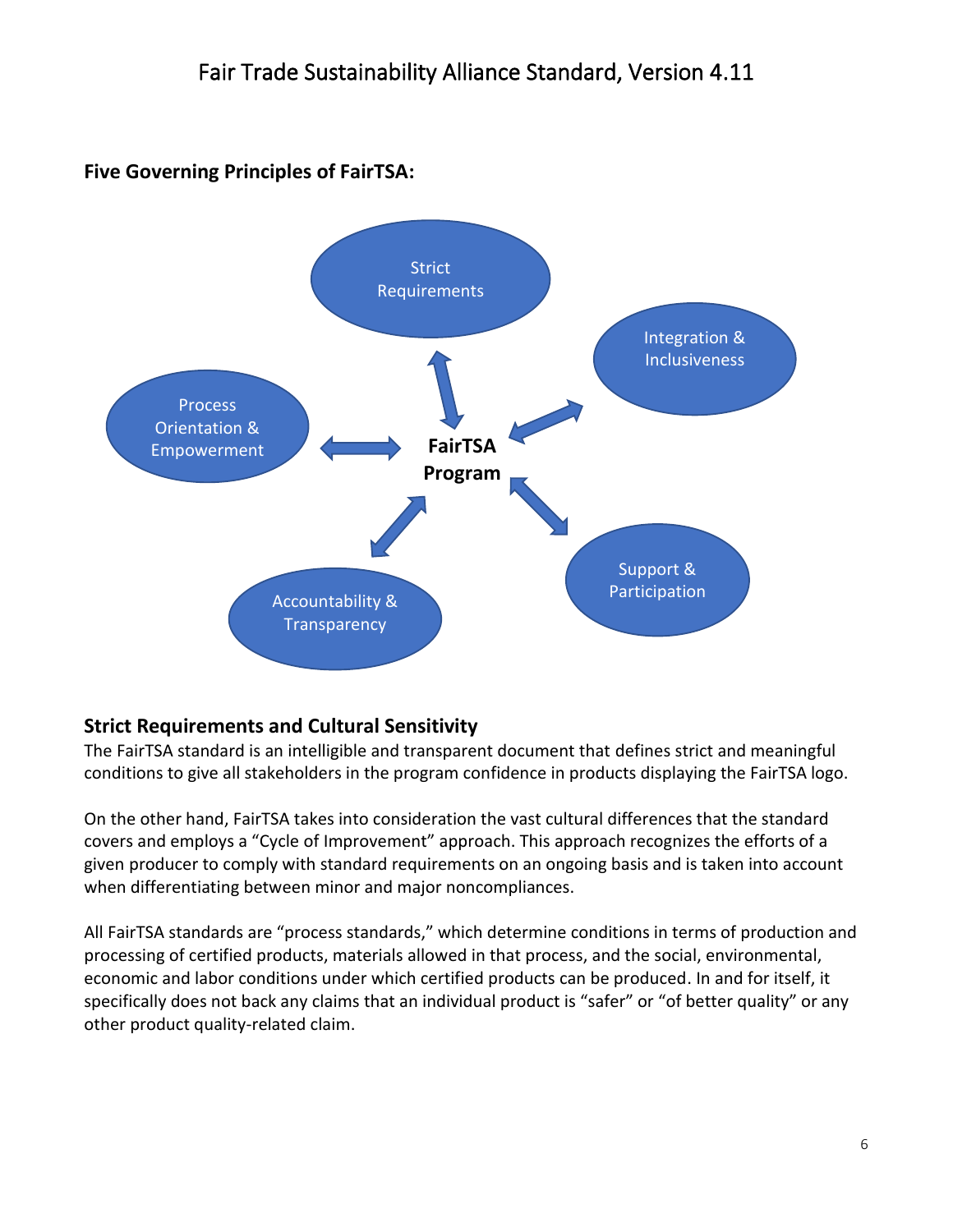The FairTSA standard addresses issues such as fairness of price, farm workers' rights, transparency, democratic development, participation, social progress and ecologic sustainability of production systems, biotopes and endangered species.

In this version of the standard, reference to the Nagoya Protocol and questions of access to land, knowledge and genetic resources have been added.

Even though there are many different Fair Trade programs in the market, there are certain standard requirements that all share and that the Fair Trade customer base has come to expect. For that reason, the following existing Fair Trade and relating standards have been considered during the development of the FairTSA Standard (in alphabetical order):

- Control Union Fair Choice
- Ecocert Fair for Life
- Fair Trade Labeling Organization (FLO)
- Fair Trade USA
- IBD Fair Trade
- International Labor Organization Conventions
- ISEAL Alliance Recommendations
- ISO 26000 (Guidelines for Social Responsibility)
- Nagoya Protocol on Access to Genetic Resources and the Fair and Equitable Sharing of Benefits Arising from their Utilization to the Convention on Biological Diversity (UN)
- Naturland Fair
- Rainforest Alliance / UTZ's Sustainable Agriculture Network
- Social Accountability Standard SA 8000
- United Nations Agenda 2030 for Sustainability Goals

While most requirements with regard to worker protection such as occupational health and safety protection or minimum pay should be similar among Fair Trade standards, there are differences within the overall program such as number of inspections, cost of certification, pricing, percentage of Fair Trade ingredients in the finished product and respective labeling requirements, community development programs, producer support, and certification turnaround times for applicants.

FairTSA has been building its program with a lean administration and a focus on maximizing benefits to producer communities. While the standard requirements are designed to improve the working conditions and payments of workers and farmers, it is the Community Development Projects that FairTSA and producer and licensing partners are most excited about. They bring creativity and social change directly into rural communities. Having a pool of money available for community investment, representatives from the different stakeholders participating in decision-making, and projects that require participation of the locals and mobilize local resources helps to bring about new dynamics and engagement for positive change in these communities.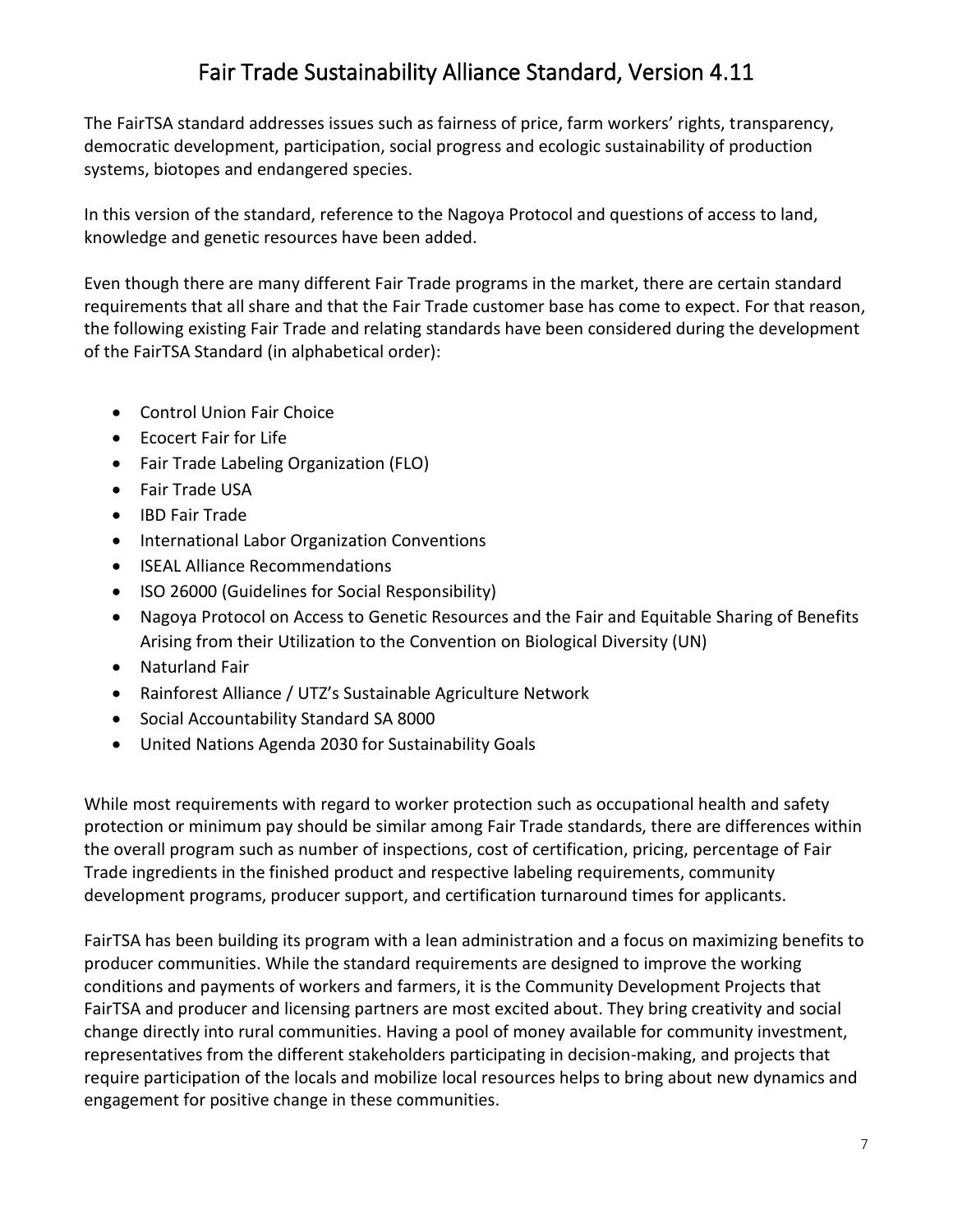There is another important aspect that lets us put so much emphasis on Community Development Projects: we strive to include as many stakeholders as possible in the decision-making process, including women and youths. In our experience, the inclusion of women and girls leads in many cases to projects that are related to community infrastructure, education, and health. The education of women and girls has an impact that is especially far-reaching: in fact, it has a major impact even in reducing carbon footprints, as document in the "Drawdown Project" developed by Paul Hawken (see [www.drawdown.org/solutions/women-and-girls/educating-girls\)](http://www.drawdown.org/solutions/women-and-girls/educating-girls).

With Community Development Projects being such an important part of FairTSA's work, we place high value on project reports and their verification during annual inspections. We require documentation of project progress and usage of Fair Trade funds from the producer groups and in turn communicate the impact on the communities and the region back to the licensees. To this end, we have created our unique project-based accountability procedure to document the Community Development Projects progress of producers throughout the supply chain all the way to consumers.

#### **Integration and Inclusiveness**

Communities are held together by a sense of integration and inclusiveness among their members. We consider ourselves a part of a larger, worldwide community of people wishing to contribute to the global improvement of living and working conditions. FairTSA's concept lies in using already existing structures wherever possible, in building partnerships with organic certifiers around the world, in cooperating with not-for-profit organizations to improve Community Development Projects and Capacity Building, in accepting other Fair Trade standards under certain conditions, and in making organic certification an integral part of our Fair Trade Program.

#### **1. Cooperating Organic Certification Agencies**

From its inception, the FairTSA program was designed to work with certifiers that comply with the principles of ISO/IEC 17065. Organic certification agencies (and other qualified certification agencies, if interested), once accepted by FairTSA, can offer inspection and certification services to the FairTSA standard to their clients in addition to their work under the various national and private organic and other quality-oriented standards for agricultural production and processing.

The cooperation with organic certification agencies allows FairTSA to operate worldwide and with regional inspectors. For uniform performance, FairTSA provides high-quality trainings to all involved certifiers and inspectors.

The FairTSA Fair Trade program aims to make inspection and certification as smooth as possible. One of our principles is to work with existing certifications as much as possible, to conduct gap analyses where necessary and to request only those requirements of the standard to be inspected and fulfilled by the operation that are not yet covered by similar certifications or audits.

Another important consideration in the decision to invite organic certification agencies to work with the FairTSA program was to achieve a Fair Trade inspection and certification system that is as close to carbon-neutral as possible.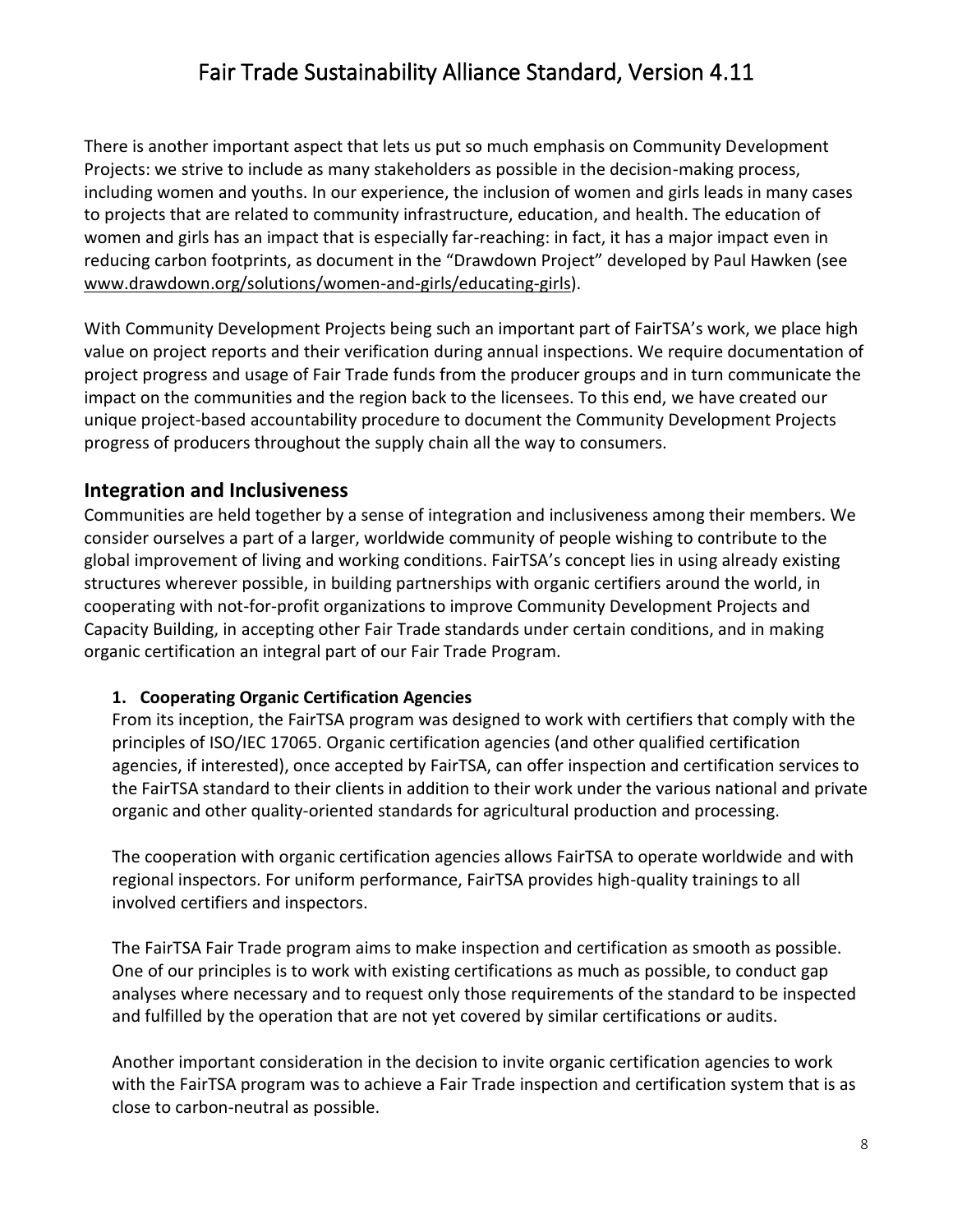#### **2. Producers**

The FairTSA standard is purposefully inclusive. FairTSA does not exclude producers from the program based on their form of organization. Work conditions and quality of life can be improved in any organizational environment. Anyone can apply and if they meet the requirements of the FairTSA standard, they can become certified. Examples include:

- Within the framework of this standard, socially responsible entrepreneurs that do not employ unionized labor also have the option of adhering to the high FairTSA standards and thereby setting an example in their respective societies. They must, however, comply with requirements for the self-organization of workers. Such self-organization must not attempt to replace labor unions.
- Likewise, manufacturers and processors in buying from only loosely-organized small farmers can be rightfully Fair Trade certified owing to our unique Community Development program that will foster the self-organization and community development of farmer groups. At the same time, FairTSA fosters and emphasizes organizing such groups into structured cooperatives and/or associations.
- FairTSA aims to be accessible through:
	- Reasonable inspection and licensing fees.
	- Support for producers, even before the first inspection, through free producer webinars.
	- In some cases, FairTSA is able to connect producers with interested buyers and vice versa.

In order to sell a product as Fair Trade and use the FairTSA logo, the following requirements must be met:

- FairTSA Fair Trade certification
- A minimum price must be met
- Buyer must sign a licensing agreement with FairTSA and comply with the requirements of this standard including paying a premium to be invested in Community Development
- Producer needs to engage with Community Development Projects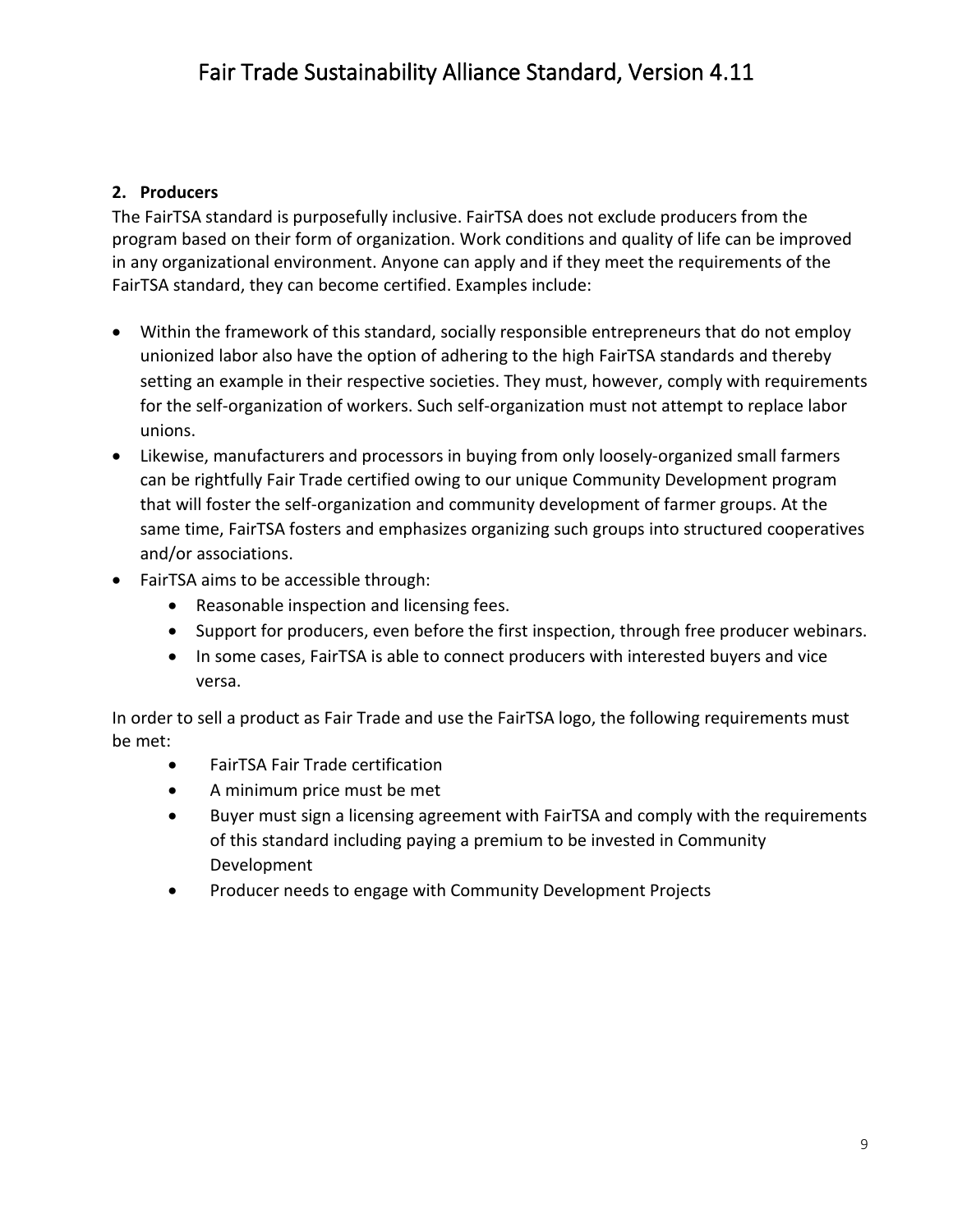**Fair Trade Flow Chart:**

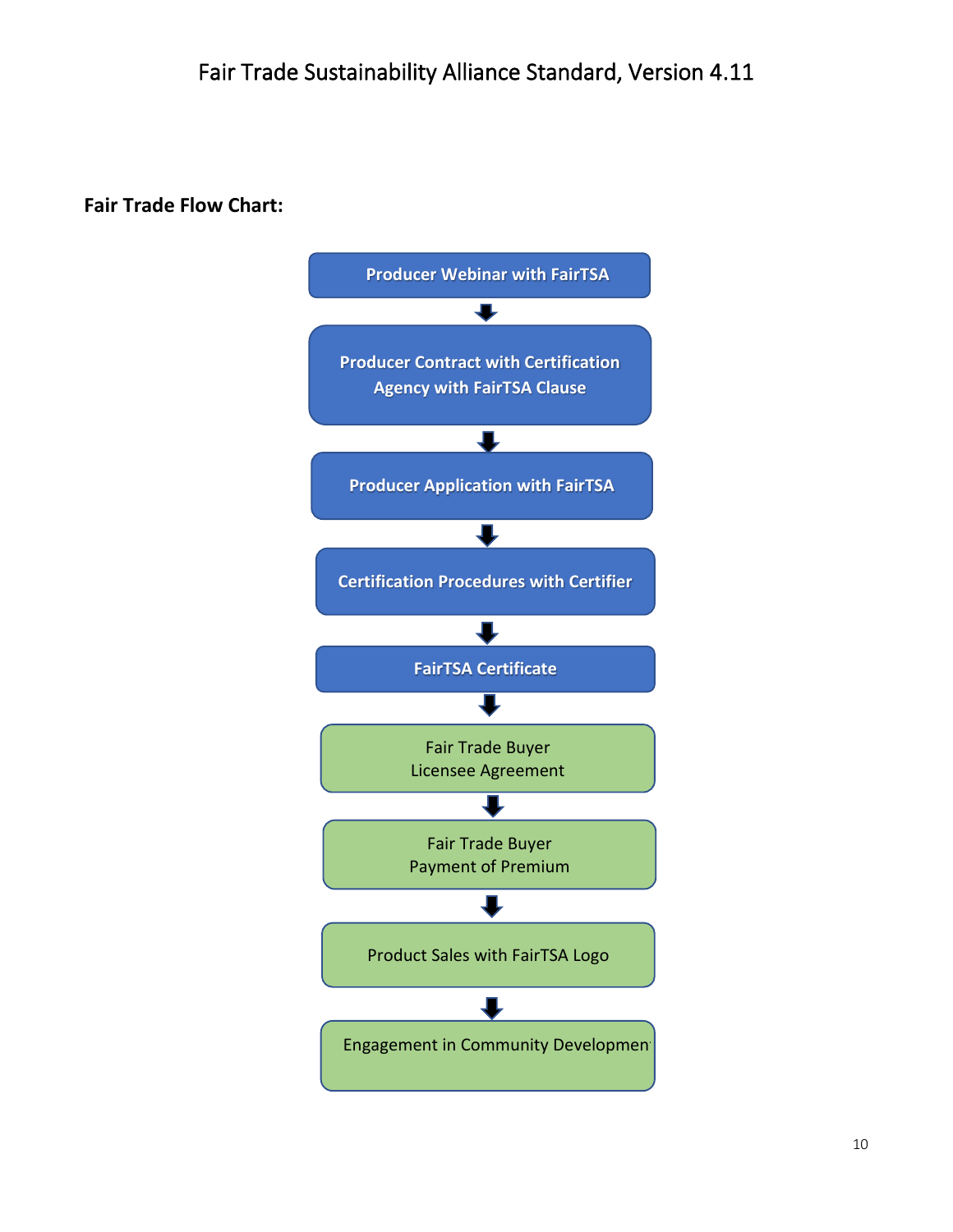#### **3. Existing Community Development Projects**

Sometimes interested potential producers or licensees already engage in Community Development activities. If that is the case, FairTSA will review the documentation and decide on a case-by-case basis if the activities can be accepted as a Community Development Project or as part of one. Many FairTSA licensees or producer members had already created commendable projects that FairTSA is proud to support in their further development within the FairTSA program.

#### **4. Other Fair Trade Programs**

FairTSA is interested in cooperation with other Fair Trade Programs, has participated in discussions of harmonizing different FairTSA programs and will accept other certifications based on gap analysis and case-by-case decision-making.

### **Support and Participation**

The standard is a very important part of each Fair Trade program. However, its implementation is only as possible as the overall program is efficient. While standard requirements must be clear and intelligible, the other components – such as the quantity and quality of inspections, accessibility for small farmers and applicability to seasonal workers – are at least as important as the quality of the work in the field. Support is the key to FairTSA's ability to keep the program accessible for small operations. Participation is what gives the sense of ownership to communities that are engaged with Community Development Projects.

#### **1. Organic Certifiers**

- a. FairTSA creates the templates for the FairTSA System Plan and the Inspection Report.
- b. FairTSA provides Inspector and Reviewer trainings.

#### **2. Licensees**

- a. FairTSA can and will engage in networking between licensees and producers, where there is an opportunity.
- b. FairTSA requests and receives the Community Development Project reports from the producers and compiles the information for the licensees who can use it on their websites or for advertising.
- c. FairTSA will help with the sourcing of FairTSA ingredients.

#### **3. Community Development Projects**

- a. FairTSA provides support for starting a first (or later) project.
- b. FairTSA can support with methods for engaging in community participation in project decision-making and implementation.
- c. FairTSA provides support should difficulties arise in a project.
- d. FairTSA will support networking with not-for-profit organizations in the region or cooperate with existing organizations.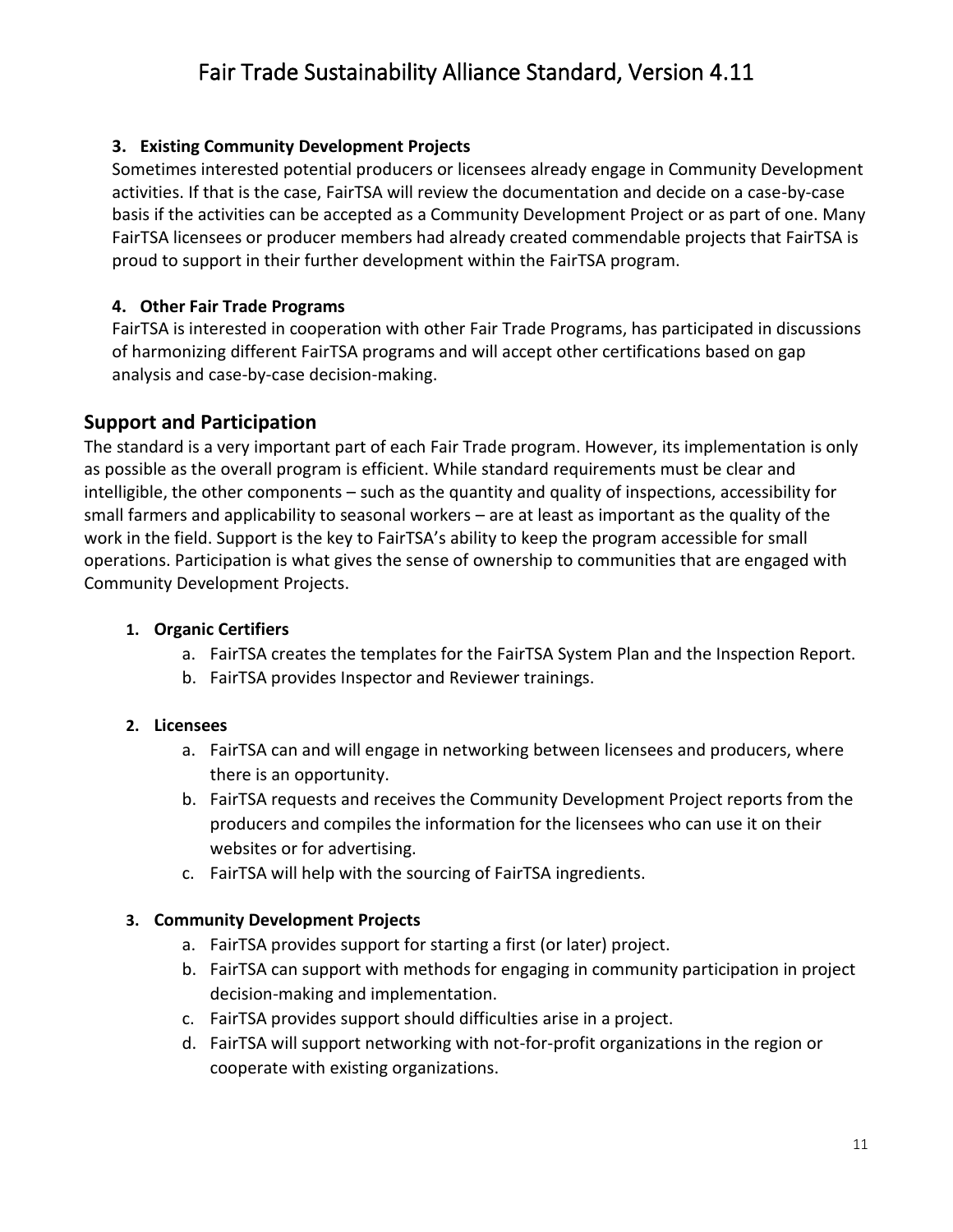#### **4. Producers**

- a. Monthly Producer Trainings are offered free of charge; participation is mandatory before certification is finalized.
- b. FairTSA offices are accessible for information and support.
- c. FairTSA can and will connect producers with licensees, where the opportunity arises.

### **Accountability and Transparency**

Licensees and consumers make an investment in the Fair Trade concept when they choose to pay the price premium associated with Fair Trade. They do so to make a difference in the world. FairTSA sees it as its responsibility to steward the premium with accountability and transparency to the licensee and to the consumer. The program strives to make a difference in producer communities and see Community Development Projects as a powerful tool for the implementation of all kinds of measures that address needs that were identified by the community, be it education, post-harvest equipment, transportation, communication or health-related issues, a meeting space or even a soccer team that helps bring different segments of society together. Participation in the planning and implementation of a Community Development Project is sometimes the first time that a farm or factory worker experiences having a budget available and communally creating an improvement in their lives.

Accountability regarding Community Development funds and transparency about how they are used are core to the FairTSA program.

#### **1. Social Premium**

Social Premium must be paid when a FairTSA certified operation has a buyer with licensing agreement with FairTSA. In addition to the Fair Trade price, a Social Premium to the FairTSA certified operation. That amount is a separate line item, and it is communicated to and tracked by FairTSA. Before the next annual inspection, FairTSA informs the inspector of the amount. An audit of the bookkeeping system and the expenses made from the fund as well as verification of Community Development Project progress are part of the annual inspection.

#### **2. Community Development Progress Reports**

All operations with Fair Trade sales are required to submit an annual Community Development Evaluation. This report is also sent to the FairTSA inspector for progress verification and comparison with the bookkeeping. The report is used as basis for a FairTSA internal progress report which is made available to all partners in the supply chain.

### **Process and Engagement Orientation**

Process and Engagement Orientation is the fifth governing principle. Research shows that real change takes places in a process of continuous engagement with producer communities. While we acknowledge that control is a necessary aspect, we emphasize engagement and support as much as possible. We are also aware change takes time, and as long as there is a trajectory of continuous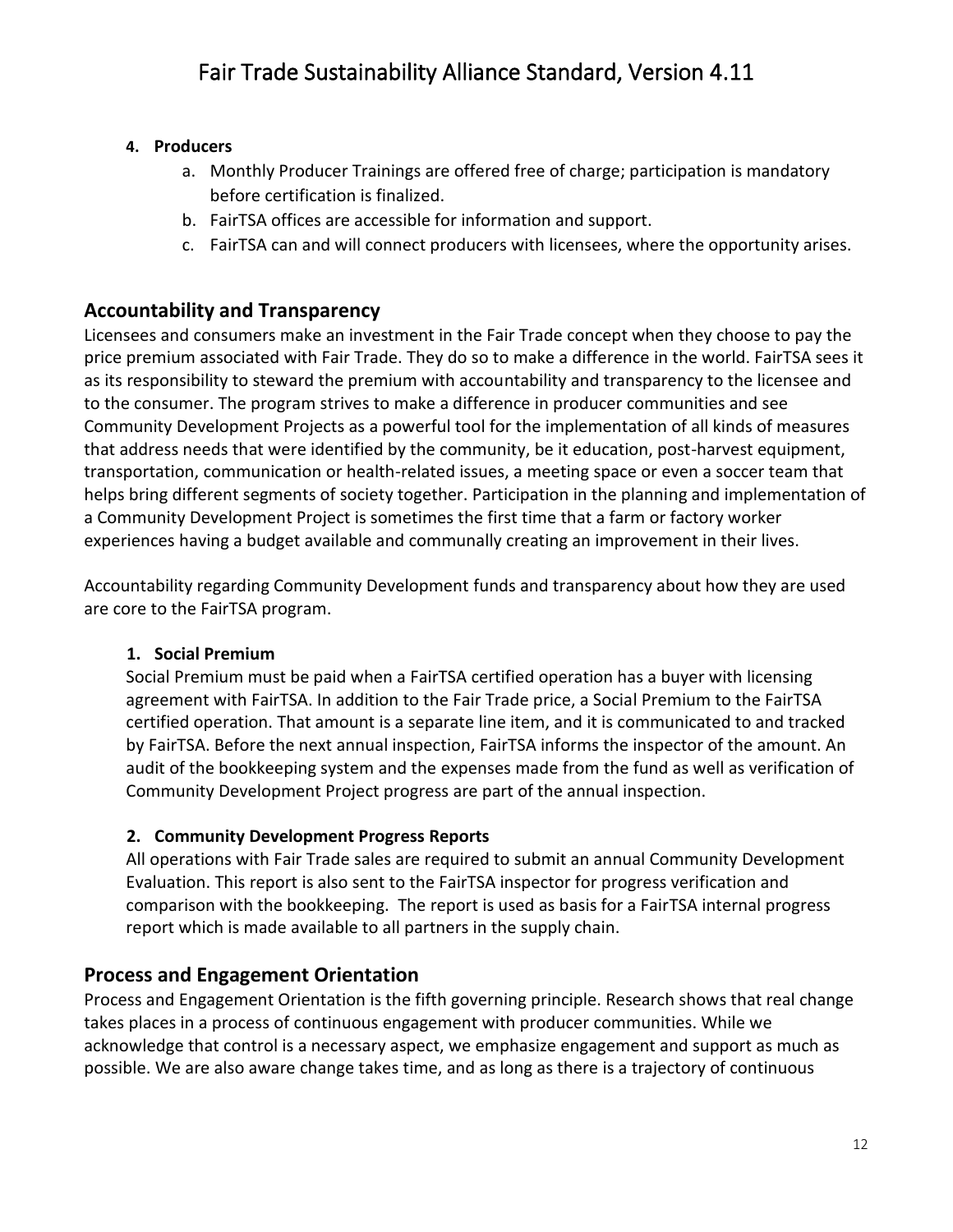improvement, lively communication and a mutual willingness to learn chances to create a real difference in the life of the producer communities are high.

### **Social Responsibility Programs**

To leverage our existing CCA network and support our partners both on the producer and buyer side, we have also created two Social Responsibility Programs: one for food (SRP-F) and one for non-food processing facilities only (SRP-N). Social Responsibility programs in general are designed to only cover worker rights, remuneration, and working conditions. Fair Trade on the other hand encompasses those, but in addition also supports the small farmers and their whole rural communities including the workers.

The major difference between the SRP food and non-food-programs is that SRP-F requires the whole supply chain to be certified, while this is not so for non-food processing facilities.

### **Social Responsibility Certification Flow Chart**

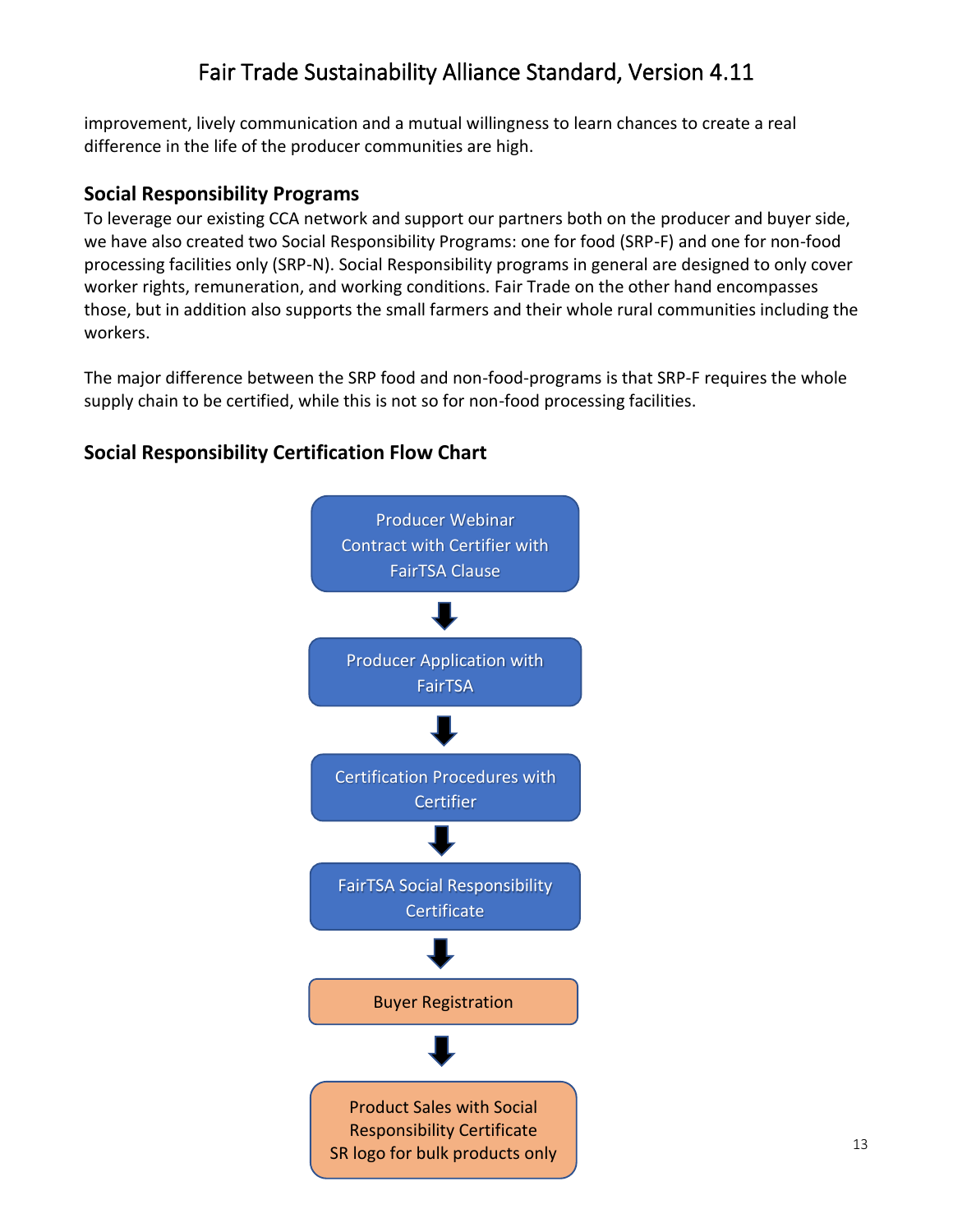### **How to Read This Standard**

We have formatted the standard in such a way as to make references and program requirements as intelligible as possible. Apart from the **Intent and Scope** sections, the text is arranged in three columns:

#### **Column 1:** Chapter and Section Number

**Column 2:** Identification of Social Responsibility (SR) Program and Progress Goal (PG) Requirements. **Column 3:** Standard Text

Example:

| 1.1.1 |           |  |
|-------|-----------|--|
| 1.1.2 | <b>SR</b> |  |
| 1.1.3 | PG        |  |

The first row, without any color marking, indicates that this text is part of the Fair Trade Standard Requirements.

The second row, marked blue, indicates that the text is part of the Fair Trade Standard Requirements and Social Responsibility Requirements.

The third row, marked green, indicates Progress Goals, which are goals that an operation must comply with in the future, normally after 3 years. This text is part of the Fair Trade Standard Requirements.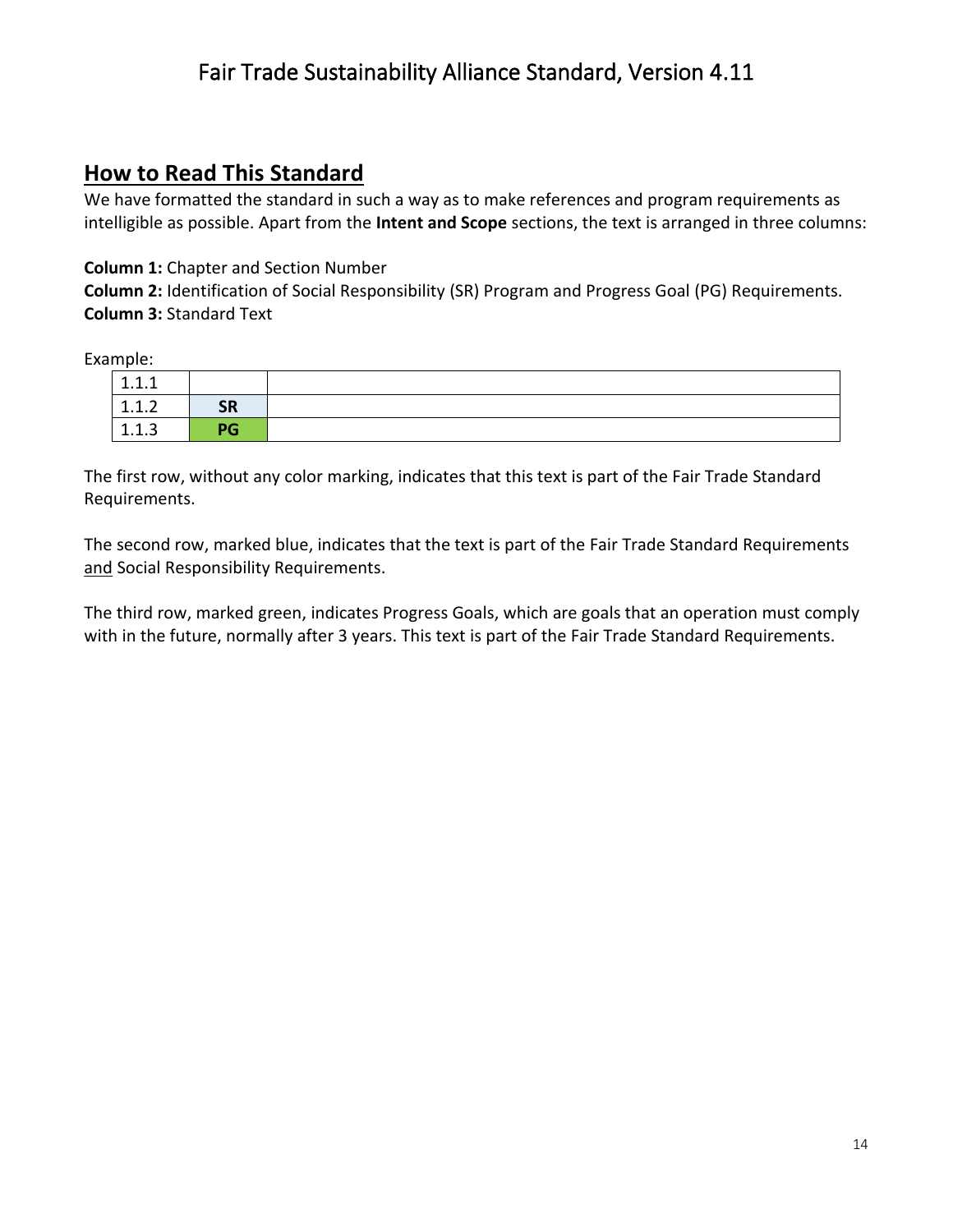# 1. Cooperating Certification Agencies (CCAs)

### **Chapter 1 is intended for:**

• Cooperating Certification Agencies

### **Intent and Scope**

This chapter serves to describe the important role Cooperating Certification Agencies (CCAs) have in the partnership with the FairTSA Fair Trade program. Working with local and regional certifiers as much as possible ensures that resources are being used wisely, that skilled local knowledge workers with the appropriate cultural background are employed, and that local economies are strengthened to the highest degree possible.

This chapter lays down the basic mutual rights and obligations between CCAs and FairTSA.

| 1.1   | <b>Requirements for Cooperating Certification Agencies</b>                                                                                                                                                                                                                                  |
|-------|---------------------------------------------------------------------------------------------------------------------------------------------------------------------------------------------------------------------------------------------------------------------------------------------|
| 1.1.1 | <b>Agreements with Certification Agencies</b>                                                                                                                                                                                                                                               |
|       | FairTSA is the standard holder and offers accreditation to certification<br>agencies so that they may function as certifiers for the FairTSA standard.<br>The certification agencies receive and process client applications, carry<br>out inspections and make the certification decision. |
|       | Any certification agency in compliance with ISO 17065 that wishes to<br>work with the FairTSA standard may apply with FairTSA.                                                                                                                                                              |
|       | An annual fee covers administrative tasks and provision of forms such as<br>the FairTSA System Plan, inspection report, review check list, and<br>guidance documents. Inspector and Reviewer trainings are offered by<br>FairTSA for a separate fee.                                        |
|       | The Cooperating Certification Agency (CCA) commits to:<br>Close cooperation with FairTSA.<br>$\bullet$                                                                                                                                                                                      |
|       | Timely communication and processing of application, inspection<br>$\bullet$<br>and certification documentation.                                                                                                                                                                             |
|       | Timely supplying of FairTSA certificates to the operation and the<br>$\bullet$<br>FairTSA office.                                                                                                                                                                                           |
|       | Communication of inspection dates and Inspector contact<br>$\bullet$<br>information so that Community Development information can be<br>sent to the Inspector.                                                                                                                              |
|       | Review of labels for raw materials and retail consumer products.<br>$\bullet$                                                                                                                                                                                                               |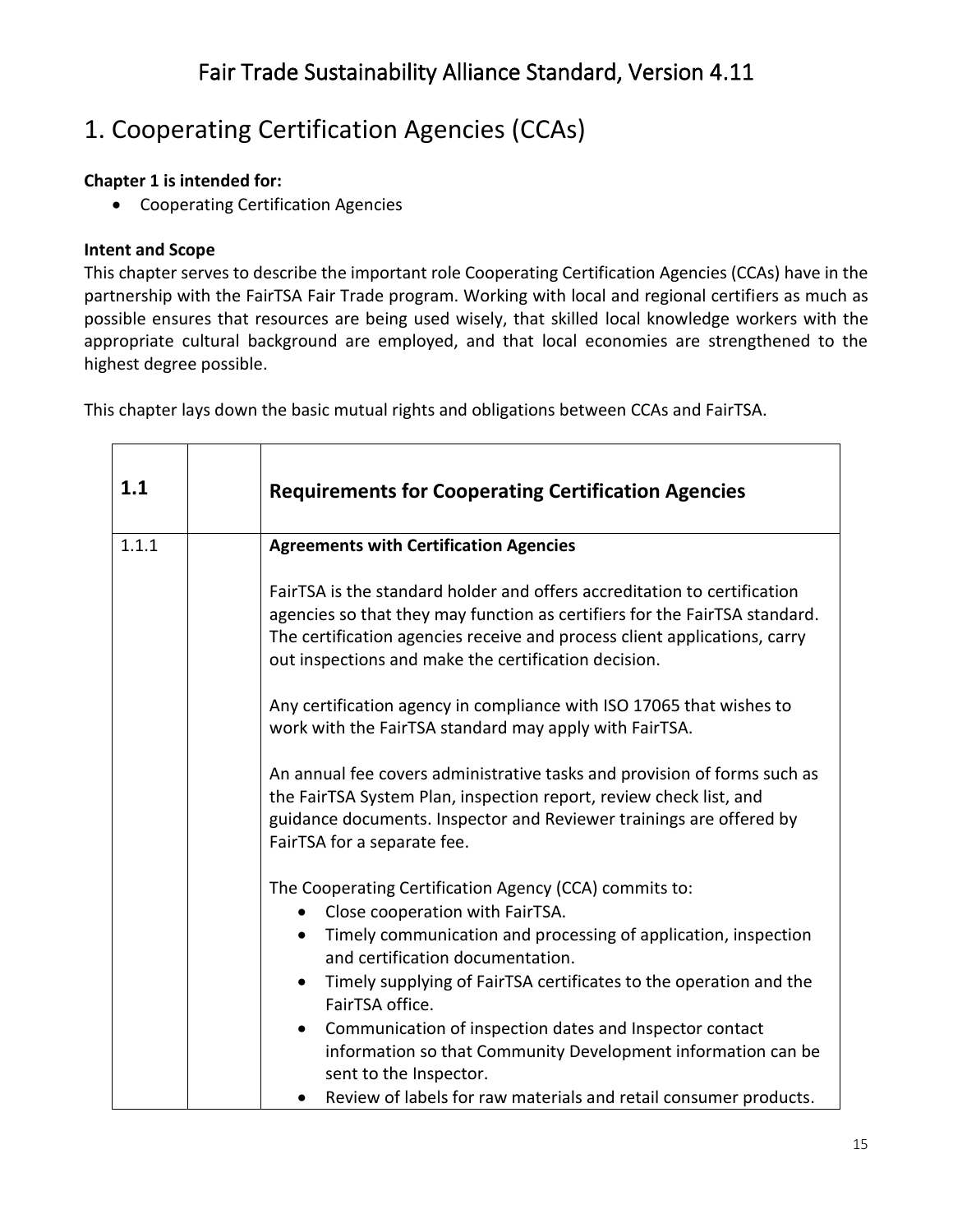|       | Confidentiality in all matters of FairTSA inspection and<br>$\bullet$<br>certification.<br>Fostering FairTSA's licensee relationships by communicating buyer<br>information to FairTSA.<br>Other specific rights and obligations of the relationship between FairTSA<br>and the Cooperating Certifying Agencies are addressed in the<br>Accreditation Agreement.                                                                                                                                                                                |
|-------|-------------------------------------------------------------------------------------------------------------------------------------------------------------------------------------------------------------------------------------------------------------------------------------------------------------------------------------------------------------------------------------------------------------------------------------------------------------------------------------------------------------------------------------------------|
| 1.1.2 | <b>Costs of Inspection and Certification</b><br>The CCA must publish a complete inspection and certification fee<br>schedule and provide this schedule to all operations that request<br>information material regarding FairTSA.<br>The CCA must provide a cost estimate based on the fee schedule for<br>certification services, including inspection, before the certification<br>contract is signed.                                                                                                                                         |
| 1.1.3 | <b>FairTSA System Plan</b><br>The FairTSA System Plan (FSP) is a document that each operation applying<br>for certification under the FairTSA standard must complete before the<br>inspection can be scheduled.<br>The CCA must furnish every applicant with the appropriate FSP forms,<br>which then must be returned to the CCA with the proper information<br>included.<br>The CCA should not schedule an inspection before receipt of the FSP. The<br>initial acceptance decision is based on the FSP. The FSP must be updated<br>annually. |
| 1.1.4 | <b>Inspections</b><br>Upon accepting an operation for inspection and certification under the<br>FairTSA standard, an inspection date must be mutually agreed upon in a<br>timely manner. The inspection shall be scheduled such that the crop(s) in<br>question can be inspected at or before the harvest.<br>The Inspector must receive a comprehensive package with the relating<br>documentation well before the inspection date to enable proper<br>inspection preparation. This package must include copies of all                         |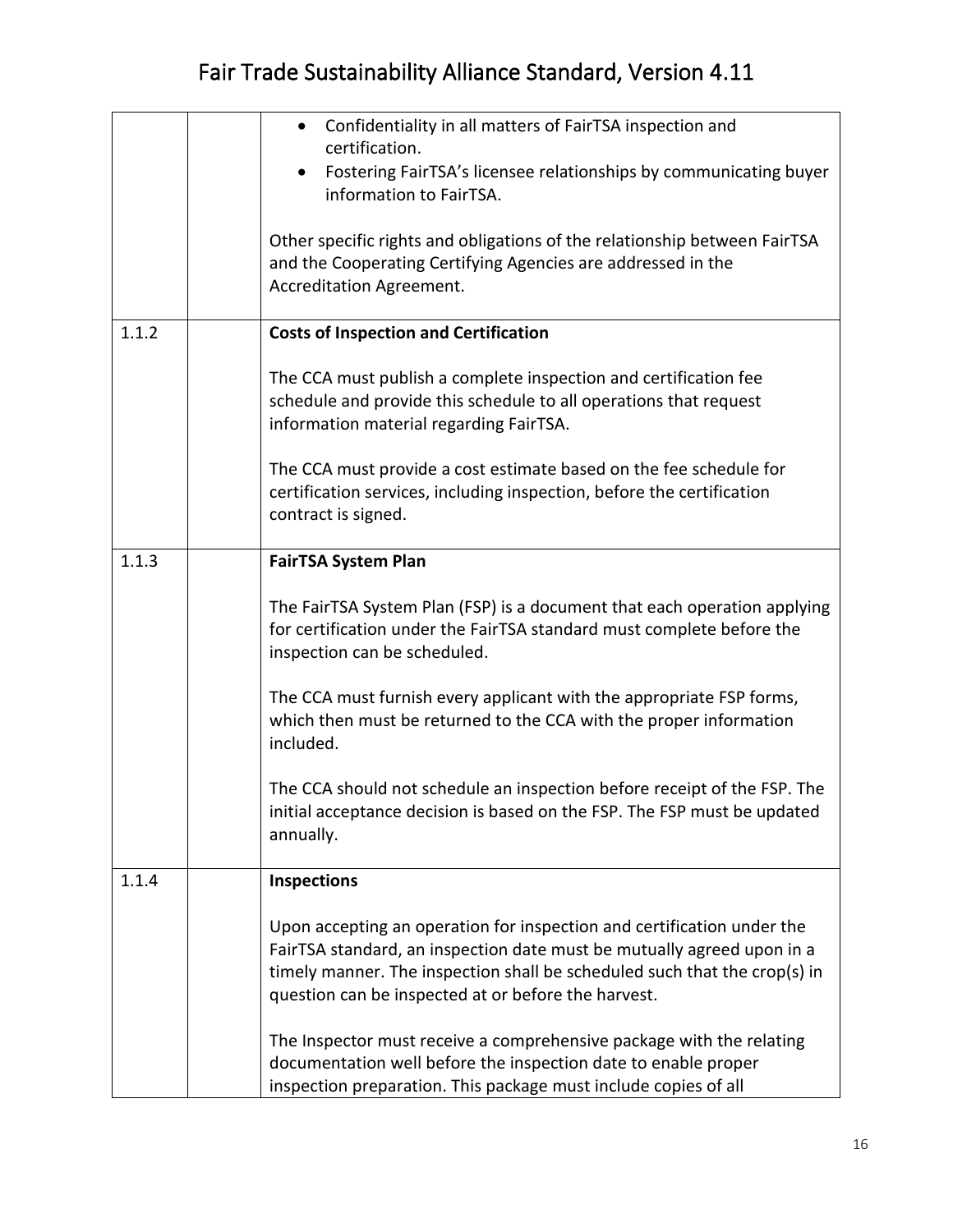|       | applications, the updated FairTSA System Plan with all attachments,<br>information about prior non-compliances and corrective measures, the<br>inspection form and other important information as applicable.<br>FairTSA must be informed of the inspection assignment, including<br>Inspector name, contact and date once the inspection has been<br>scheduled so that the Inspector can be provided with the Community<br>Development Project documentation to be verified at inspection. |
|-------|---------------------------------------------------------------------------------------------------------------------------------------------------------------------------------------------------------------------------------------------------------------------------------------------------------------------------------------------------------------------------------------------------------------------------------------------------------------------------------------------|
| 1.1.5 | <b>Certificates and Trademarks</b>                                                                                                                                                                                                                                                                                                                                                                                                                                                          |
|       |                                                                                                                                                                                                                                                                                                                                                                                                                                                                                             |
|       | Contact information and all certificates of a FairTSA certified producer or<br>company and the certificates issued to them must be kept on file by the<br>CCA and provided to FairTSA.                                                                                                                                                                                                                                                                                                      |
|       | Certificates must be individually numbered, and, if they are sent as e-mail<br>attachments in electronic form, they must be sent as secured pdf-files.                                                                                                                                                                                                                                                                                                                                      |
|       | The receipt of certificates issued must be confirmed by the receiving<br>entity not later than 14 days from receipt of the certificates.                                                                                                                                                                                                                                                                                                                                                    |
|       | Files of printer-ready HIGH RESOLUTION FairTSA trademarks and<br>registered trademarks are furnished by FairTSA exclusively to licensees<br>who have a valid licensing agreement with FairTSA. Use of such<br>trademarks is governed by the licensing agreement.                                                                                                                                                                                                                            |
|       | Appendix 1 provides a template with all specific components that the<br>certificate must contain in order to be valid.                                                                                                                                                                                                                                                                                                                                                                      |
| 1.1.6 | <b>Sub-Contracting</b>                                                                                                                                                                                                                                                                                                                                                                                                                                                                      |
|       | The CCA may sub-contract certain tasks such as inspections or analyses<br>for chemical and biochemical composition of products to external entities<br>or persons.                                                                                                                                                                                                                                                                                                                          |
|       | In such cases, the CCA shall:                                                                                                                                                                                                                                                                                                                                                                                                                                                               |
|       | Take full responsibility for such sub-contracted work.<br>٠                                                                                                                                                                                                                                                                                                                                                                                                                                 |
|       | Ascertain confidentiality in all matters.<br>Fully maintain responsibility for granting, maintaining, extending,<br>$\bullet$                                                                                                                                                                                                                                                                                                                                                               |
|       | suspending or withdrawing certification.                                                                                                                                                                                                                                                                                                                                                                                                                                                    |
|       | Ensure that the sub-contracted entity or person is competent and<br>٠<br>complies with the rules and procedures of the CCA and the                                                                                                                                                                                                                                                                                                                                                          |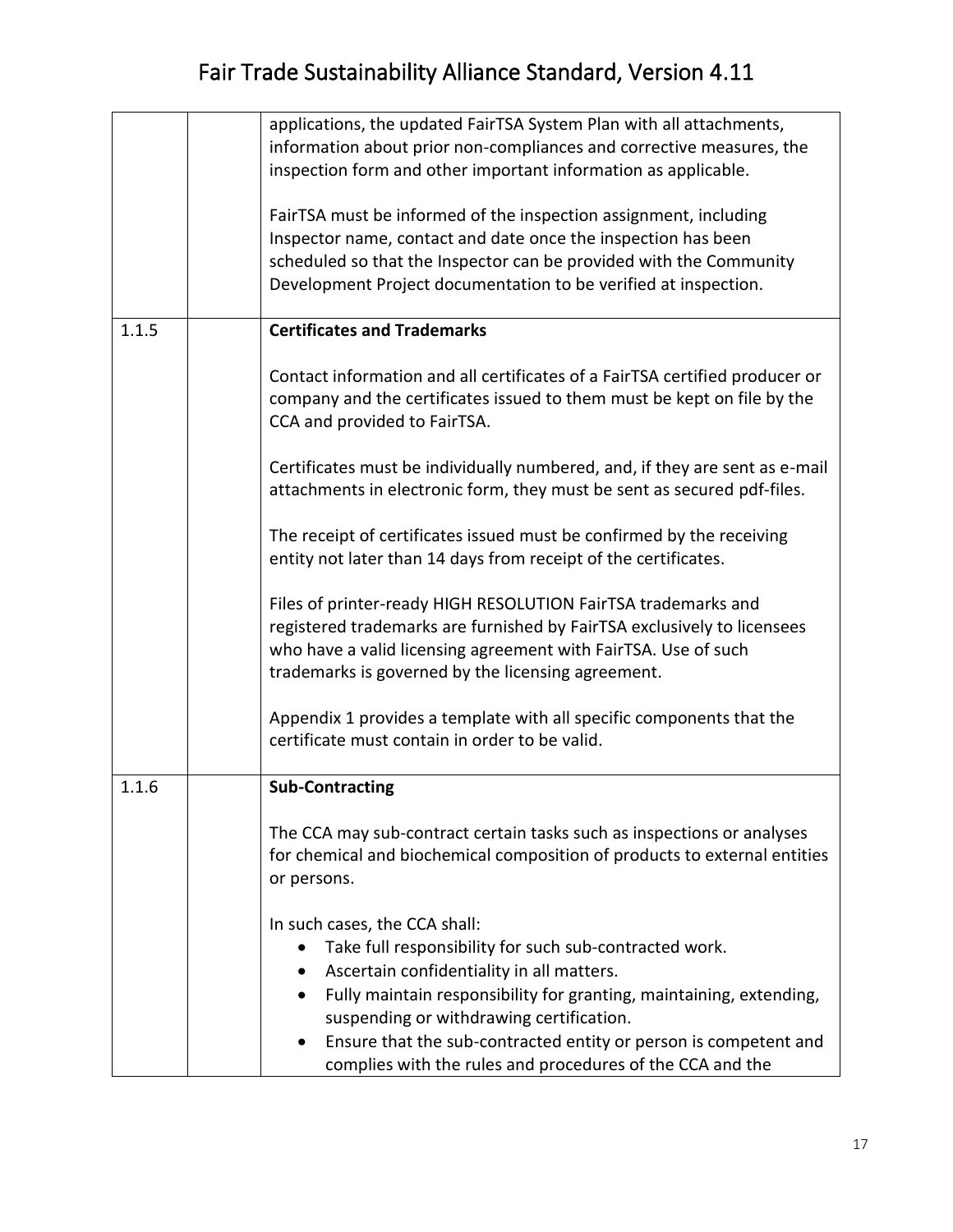|       | applicable provisions of the FairTSA standard, specifically with<br>regard to training requirements and the conflict of interest policy.                                                                                                                                                                                                                                                                                                                                                                                                                                                                                  |
|-------|---------------------------------------------------------------------------------------------------------------------------------------------------------------------------------------------------------------------------------------------------------------------------------------------------------------------------------------------------------------------------------------------------------------------------------------------------------------------------------------------------------------------------------------------------------------------------------------------------------------------------|
| 1.1.7 | <b>Residue Testing and Sample Procedure</b>                                                                                                                                                                                                                                                                                                                                                                                                                                                                                                                                                                               |
|       | When residue testing is requested, the samples for an analysis of<br>$\bullet$<br>the chemical or biochemical composition of products must be<br>taken and handled according to scientifically accepted methods.<br>Samples must be analyzed by an accredited laboratory.<br>The chain of custody for each sample must be documented.<br>$\bullet$<br>Each person taking temporary custody of the sample must sign the<br>"Chain of Custody" form with time and date.<br>Samples must be transported under proper environmental<br>conditions (for example, cooled or frozen) to maintain the<br>integrity of the sample. |
| 1.1.8 | <b>Supply Chain Certification and Audits</b>                                                                                                                                                                                                                                                                                                                                                                                                                                                                                                                                                                              |
|       | The CCAs must support FairTSA in securing the complete<br>traceability of FairTSA certified products back to the supplier.<br>Participants in the FairTSA supply chain are certified or audited by<br>a CCA of their choice.<br>Upon request, the certifiers will provide FairTSA unfettered access<br>to the certification and auditing data.<br>All data must be kept on file for a minimum of five years.                                                                                                                                                                                                              |
| 1.1.9 | Inspection Requirements for Grower Groups with Internal Control<br>System (ICS)<br>FairTSA requires that the minimum number of individual farms to be<br>inspected be at least equal to the requirements for the applicable organic<br>standard, but not less than the number equaling the square root of<br>participating small farmers, rounded up to the next integer. For example,<br>if there are 105 member farms for the ICS, this would require 11 farms to<br>be inspected by the Inspector, as the square root of 105 is 10.25, which is<br>then rounded up to 11.                                              |
|       | In case the products are not certified organic, at least 10% of the<br>smallholders must be inspected by the Inspector. The actual number of<br>individual farm inspections will be determined by the CCA based on<br>objective criteria such as location of small farms, degree of familiarity<br>with the standard and complexity of operation. A risk assessment for the                                                                                                                                                                                                                                               |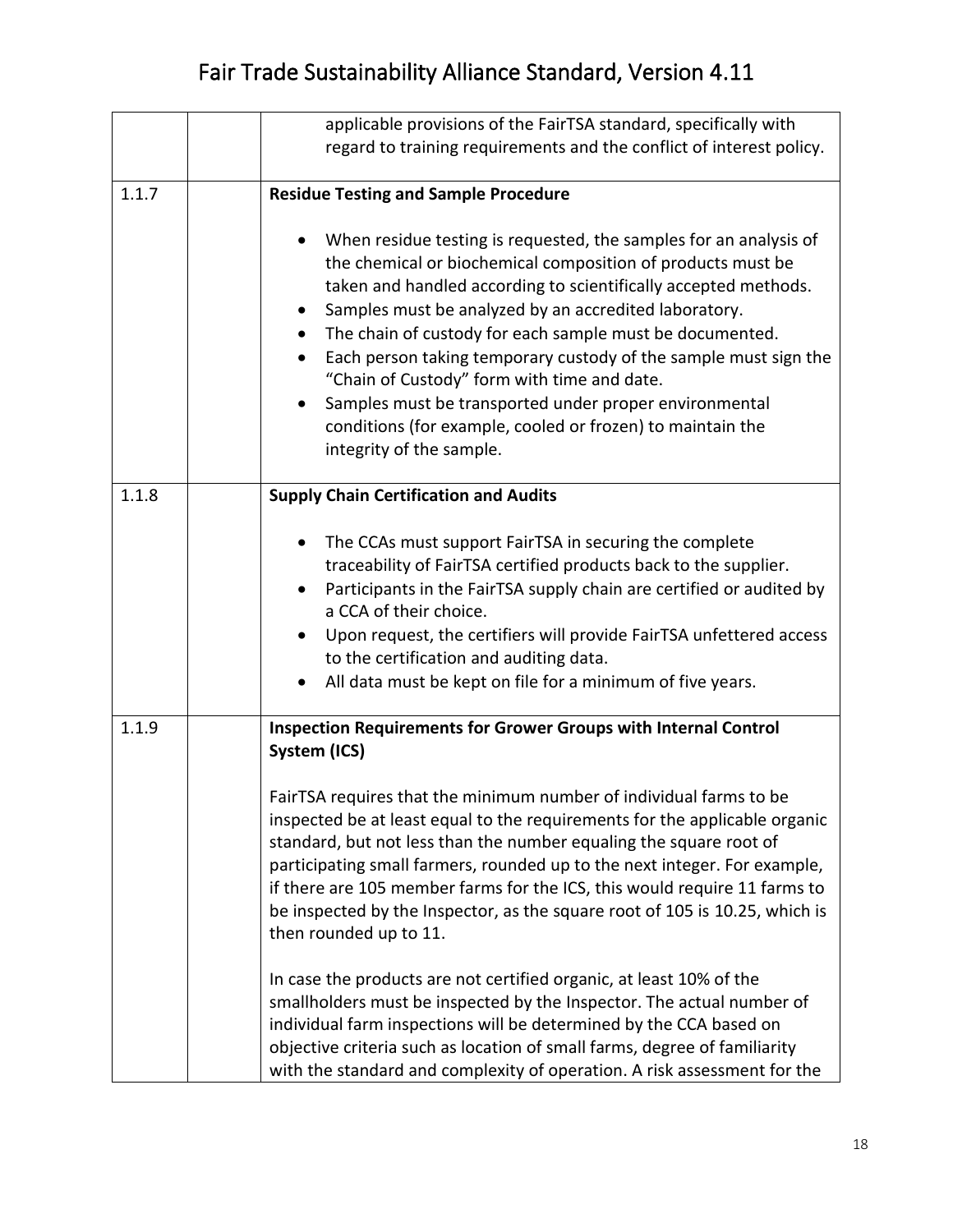|       | respective grower group will allow the CCA to determine the minimum<br>number of members to be inspected on an annual basis.                                                                                                                  |
|-------|-----------------------------------------------------------------------------------------------------------------------------------------------------------------------------------------------------------------------------------------------|
|       | The risk assessment and the minimum number of members to be<br>inspected will be disclosed to the Grower Group after the FairTSA System<br>Plan has been received by the CCA and not less than 14 days before the<br>inspection is scheduled. |
|       | In addition to the member inspections, a headquarters' inspection must<br>be conducted every year by a FairTSA trained and authorized Inspector<br>and cover the following:                                                                   |
|       | Audit trail and mass balance for samples of FairTSA certified<br>products.                                                                                                                                                                    |
|       | Evaluation of general state of records.<br>$\bullet$                                                                                                                                                                                          |
|       | Review of inputs used and distributed among members.<br>$\bullet$                                                                                                                                                                             |
|       | Assessment if management is knowledgeable about FairTSA.                                                                                                                                                                                      |
|       | Review of lists of grower communities including the respective<br>$\bullet$<br>members.                                                                                                                                                       |
|       | Inspection of all processing facilities, centralized storage<br>$\bullet$                                                                                                                                                                     |
|       | facilities and internal transportation systems.                                                                                                                                                                                               |
|       | Review of packaging materials.                                                                                                                                                                                                                |
|       | Review of education program.<br>$\bullet$                                                                                                                                                                                                     |
| 1.2   | <b>CCA Quality Management</b>                                                                                                                                                                                                                 |
| 1.2.1 | <b>Quality Management System</b>                                                                                                                                                                                                              |
|       | Each CCA shall define, establish and document its rules and procedures as<br>part of a Quality Management System (QMS) and appoint a Quality<br>Control (QC) manager.                                                                         |
|       | The QC manager shall report directly to the CCA's executive management<br>on a regular basis. The QMS is to be reviewed by the QC management on<br>an annual basis.                                                                           |
|       | The QMS shall at minimum address the following:                                                                                                                                                                                               |
|       | The legal status of the CCA including the names of its owners or<br>$\bullet$<br>the persons who control it.                                                                                                                                  |
|       | The names, qualifications and experience of the senior executive<br>and other certification personnel.                                                                                                                                        |
|       | An organizational chart.                                                                                                                                                                                                                      |
|       | A brief description of the organization.                                                                                                                                                                                                      |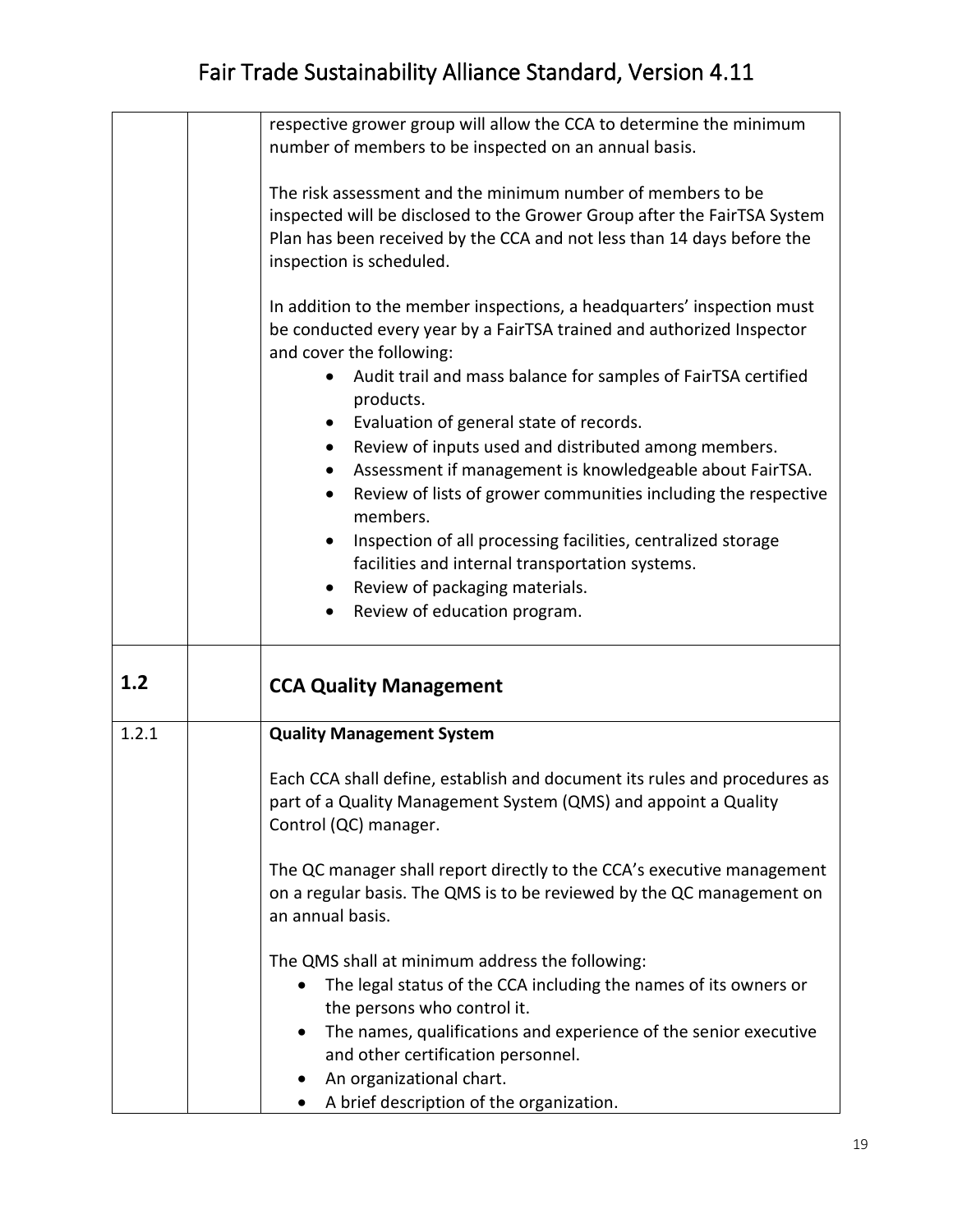|       | A quality management policy.<br>$\bullet$                                       |
|-------|---------------------------------------------------------------------------------|
|       | Policy and procedures for conducting management reviews.                        |
|       | Administrative procedures including document control.<br>$\bullet$              |
|       | A job description, specific responsibilities and reporting lines for            |
|       | each person responsibly involved in FairTSA inspection and                      |
|       | certification activities.                                                       |
|       | The procedure for the recruitment, selection and training of                    |
|       | certification body personnel and a list of approved sub-contractors             |
|       | and their training as applicable to FairTSA certification and                   |
|       | inspections.                                                                    |
|       | Procedures for handling of non-compliances and ensuring the<br>$\bullet$        |
|       | implementation of corrective measures.                                          |
|       | The procedures for inspection, evaluation and certification of<br>$\bullet$     |
|       | operations and products.                                                        |
|       | Procedures for issuance of non-compliances, corrective actions,<br>$\bullet$    |
|       | and withdrawal of FairTSA certification.                                        |
|       | Procedures for internal audits.                                                 |
|       |                                                                                 |
| 1.2.2 | <b>Internal Audits</b>                                                          |
|       |                                                                                 |
|       | CCAs must conduct an internal audit once a year. The audit shall include        |
|       | all FairTSA inspection and certification procedures and the personnel           |
|       | responsible for the procedures.                                                 |
|       |                                                                                 |
|       | The CCA shall ensure that:                                                      |
|       | All personnel responsible for the area audited are informed of the<br>$\bullet$ |
|       | outcome of the audit.                                                           |
|       | Corrective action is taken in a timely and appropriate manner.                  |
|       | Results of the audit are properly documented and made available                 |
|       | to FairTSA.                                                                     |
|       |                                                                                 |
|       |                                                                                 |
| 1.3   | <b>Requirements for Inspection and Certification Personnel</b>                  |
|       |                                                                                 |
| 1.3.1 | <b>Qualifications</b>                                                           |
|       | FairTSA needs to approve all Inspectors who will perform FairTSA                |
|       | inspections. All Inspectors to be trained according the FairTSA Fair Trade      |
|       | Standard must have:                                                             |
|       | At least two years of prior inspection experience either in organic,            |
|       | Good Agricultural Practices (GAP), Fair Trade or Social                         |
|       | Responsibility inspections and/or certification.                                |
|       |                                                                                 |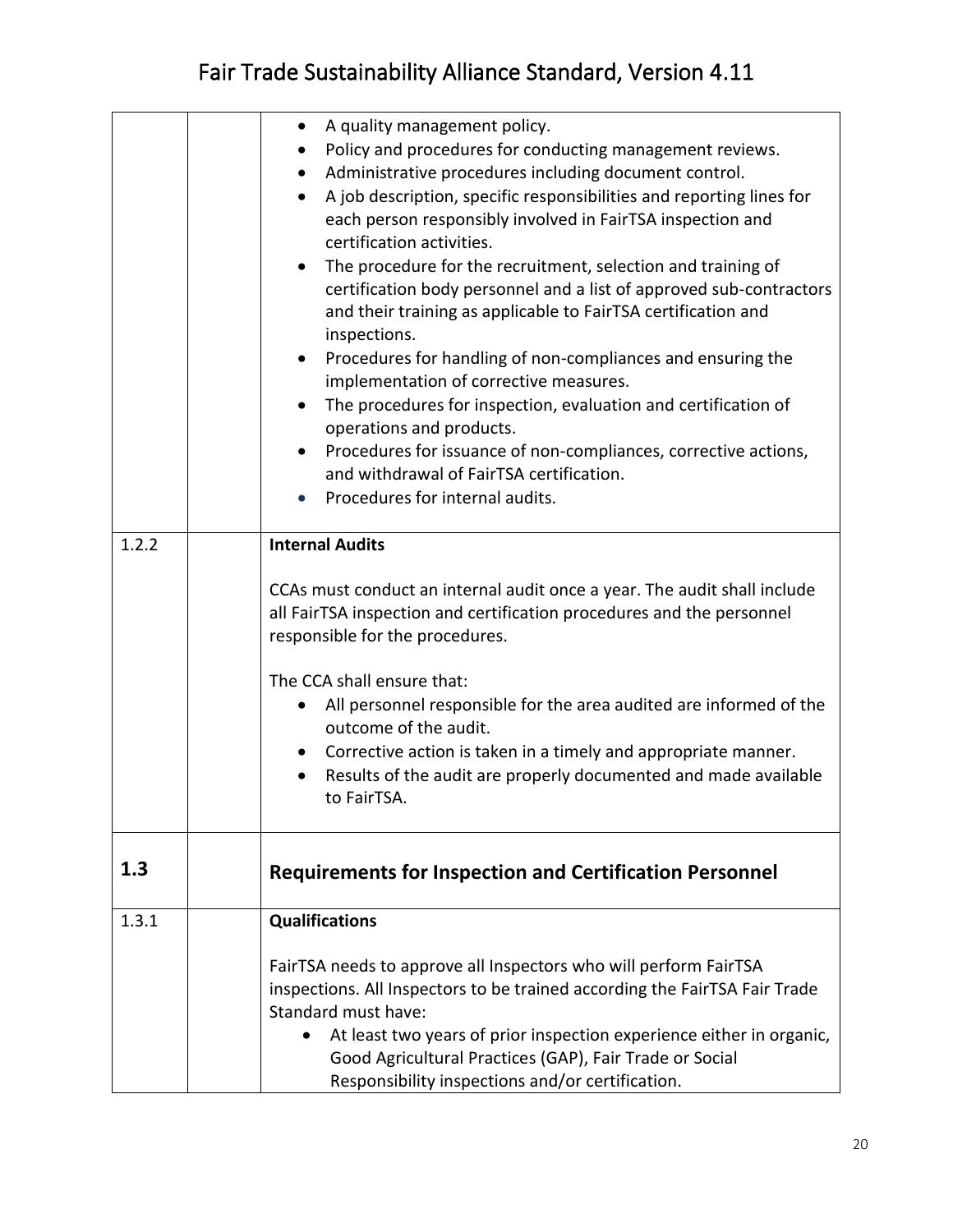|       | A bachelor's degree in a relevant field or at least three years of<br>$\bullet$<br>relevant industry experience.<br>Inspectors must submit to FairTSA a resume and the<br>recommendation of the management of the certification agency<br>the inspector works for.<br>FairTSA may, at its sole discretion, reduce the requirements in<br>cases of especially qualified applicants.                                                                                                                                                                                                                                                                 |
|-------|----------------------------------------------------------------------------------------------------------------------------------------------------------------------------------------------------------------------------------------------------------------------------------------------------------------------------------------------------------------------------------------------------------------------------------------------------------------------------------------------------------------------------------------------------------------------------------------------------------------------------------------------------|
| 1.3.2 | <b>Training</b><br>All CCA personnel who are charged with inspection or<br>certification tasks relating to the FairTSA standard must have<br>participated in a training conducted by FairTSA.<br>The training curriculum includes information about the standard<br>$\bullet$<br>and associated documents in addition to the usage requirements<br>of the certificate and logo.<br>FairTSA will keep a list of authorized Inspectors and will provide<br>that information to the CCA as well as to the individual<br>Inspectors.<br>Proof of participation at FairTSA training sessions must be kept by<br>the CCA as part of the personnel files. |
| 1.3.3 | <b>Impartiality</b><br>All inspections and certification decisions must be carried out with an<br>impartial attitude based on the FairTSA standards. All inspection and<br>certification personnel as well as sub-contracted personnel must sign a<br>document that they will comply with this principle.                                                                                                                                                                                                                                                                                                                                          |
| 1.3.4 | <b>Conflict of Interest</b><br>All inspection and certification personnel of the CCA as well as sub-<br>contracted personnel must fill out and sign a "Conflict of Interest" form.<br>In this form, they must declare all potential conflicts of interest with<br>companies and organizations to be inspected, reviewed or certified for<br>themselves, their spouses and other direct family members, and commit<br>to abstaining from the inspection and certification process for a certain<br>operation if such a conflict of interest exists.                                                                                                 |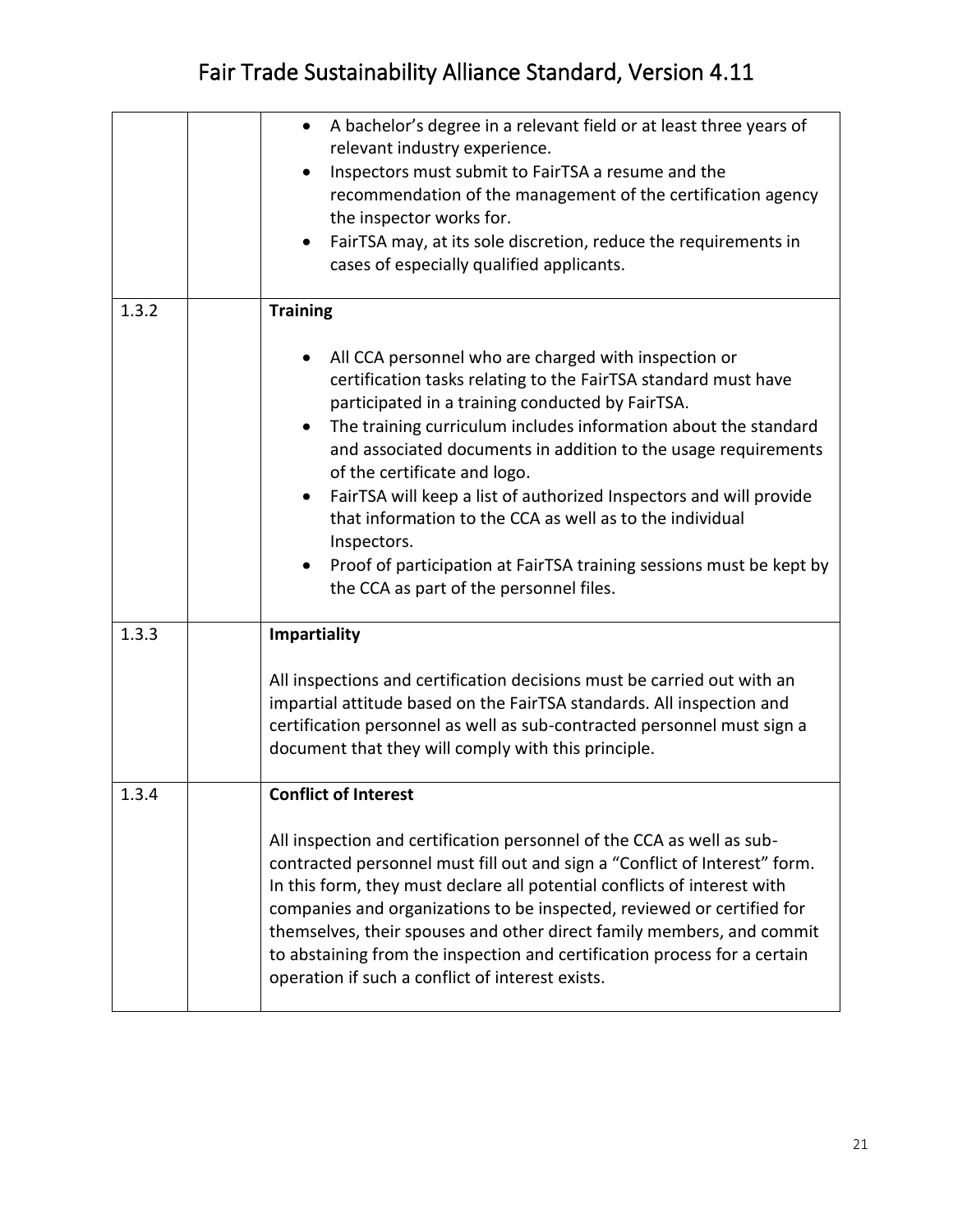| 1.4   | <b>Impartiality by FairTSA</b>                                                                                                                                                 |
|-------|--------------------------------------------------------------------------------------------------------------------------------------------------------------------------------|
| 1.4.1 | <b>General Considerations</b>                                                                                                                                                  |
|       | FairTSA will treat all CCAs with impartiality in all matters regarding client<br>acquisition, marketing and public statements and all relevant aspects of<br>the relationship. |
| 1.4.2 | No Interference with Existing Client Relationships                                                                                                                             |
|       | FairTSA will honor all existing client relationships of the CCAs and not<br>interfere on behalf of or against a specific certifier.                                            |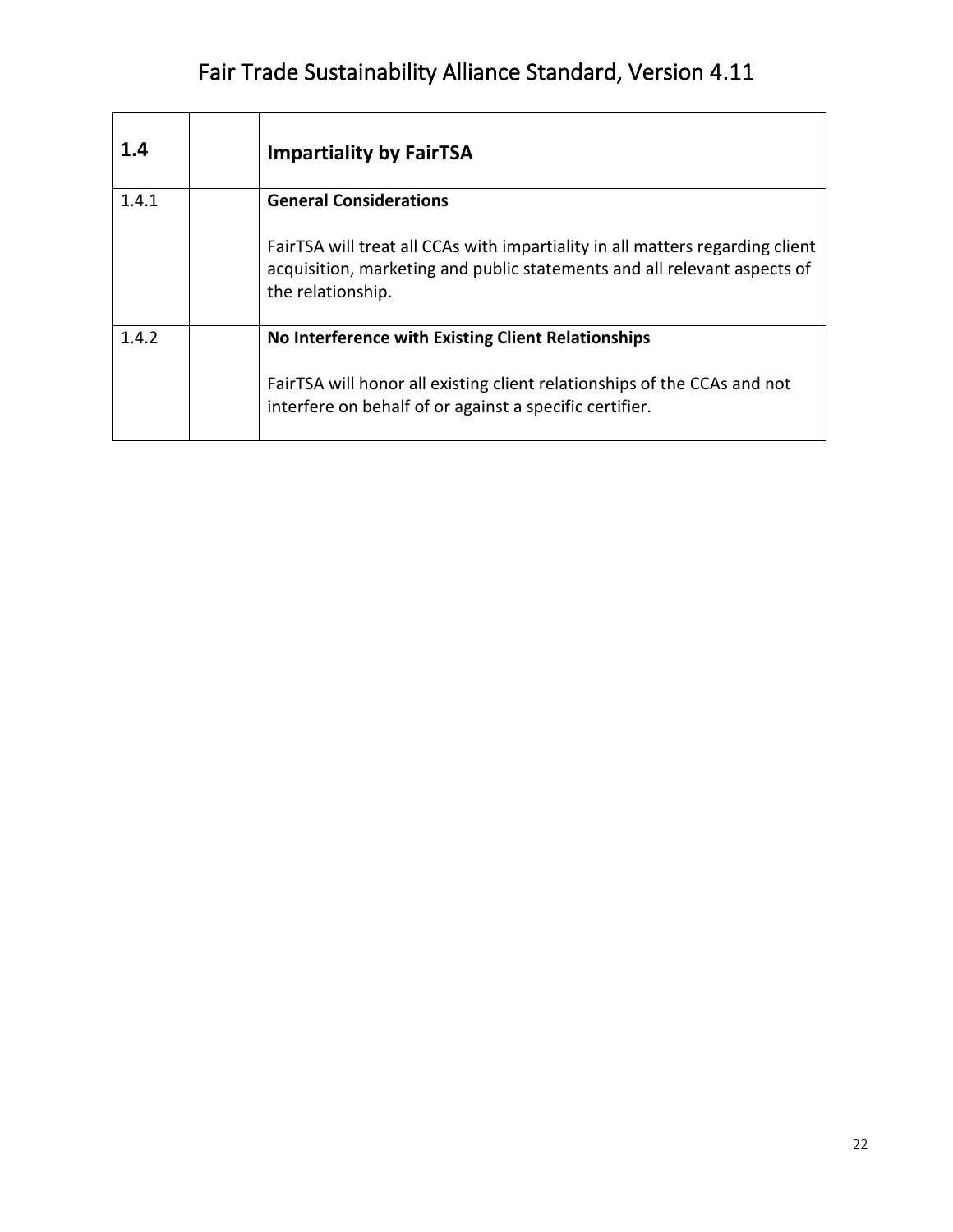# 2. Admissibility for Certification

### **Chapter 2 is intended for:**

- Producers (Farm, Cooperatives, Associations and Key Development Partners)
- Food Processors
- Cosmetics and Skin Care Processors
- Textiles
- Other operations

#### **Intent and Scope**

This chapter defines which entities are admissible under the standard by laying out basic organizational requirements and concerns of legitimacy of use of land and other resources.

Generally, certification of any operation is subject to compliance with the standard and may be withheld or revoked due to major standard violations (non-compliances) as defined in this document and the associated FairTSA Inspection and Certification Guide.

If applicants are certified under an accepted organic standard, the organic certification is an integral part of the FairTSA certification (see Chapter 4, Certification Process). If the operation is not certified organic, it is still possible to be FairTSA certified. In that case Chapter 8, Additional Requirements for Conventional Agricultural Production is applicable.

Three types of Grower Groups can be contract partners with FairTSA: Cooperatives, Associations and Key Development Partners (KDPs). Key Development Partners refer to entities in the country of origin that purchase and export certified products. Usually, one or more processing steps such as drying, cleaning, packaging, or milling occur at the KDP facility before selling or exporting the products.

| 2.1   | <b>Legitimacy of Use of Land and other Resources</b>                                                                                                                                                                                                                                                                                     |
|-------|------------------------------------------------------------------------------------------------------------------------------------------------------------------------------------------------------------------------------------------------------------------------------------------------------------------------------------------|
| 2.1.1 | The operation must have undisputed ownership of the land and the resources<br>used for production of FairTSA certified products. Alternatively, it may be<br>granted such by contractual agreement with adequate and fair compensation<br>to the owner(s). The contract must be accessible for review by certifier and<br>FairTSA staff. |
| 2.1.2 | For fair and equitable sharing of benefits arising from the utilization of genetic<br>resources and related indigenous knowledge, agreements about<br>compensation and rights must be in place and undisputed.                                                                                                                           |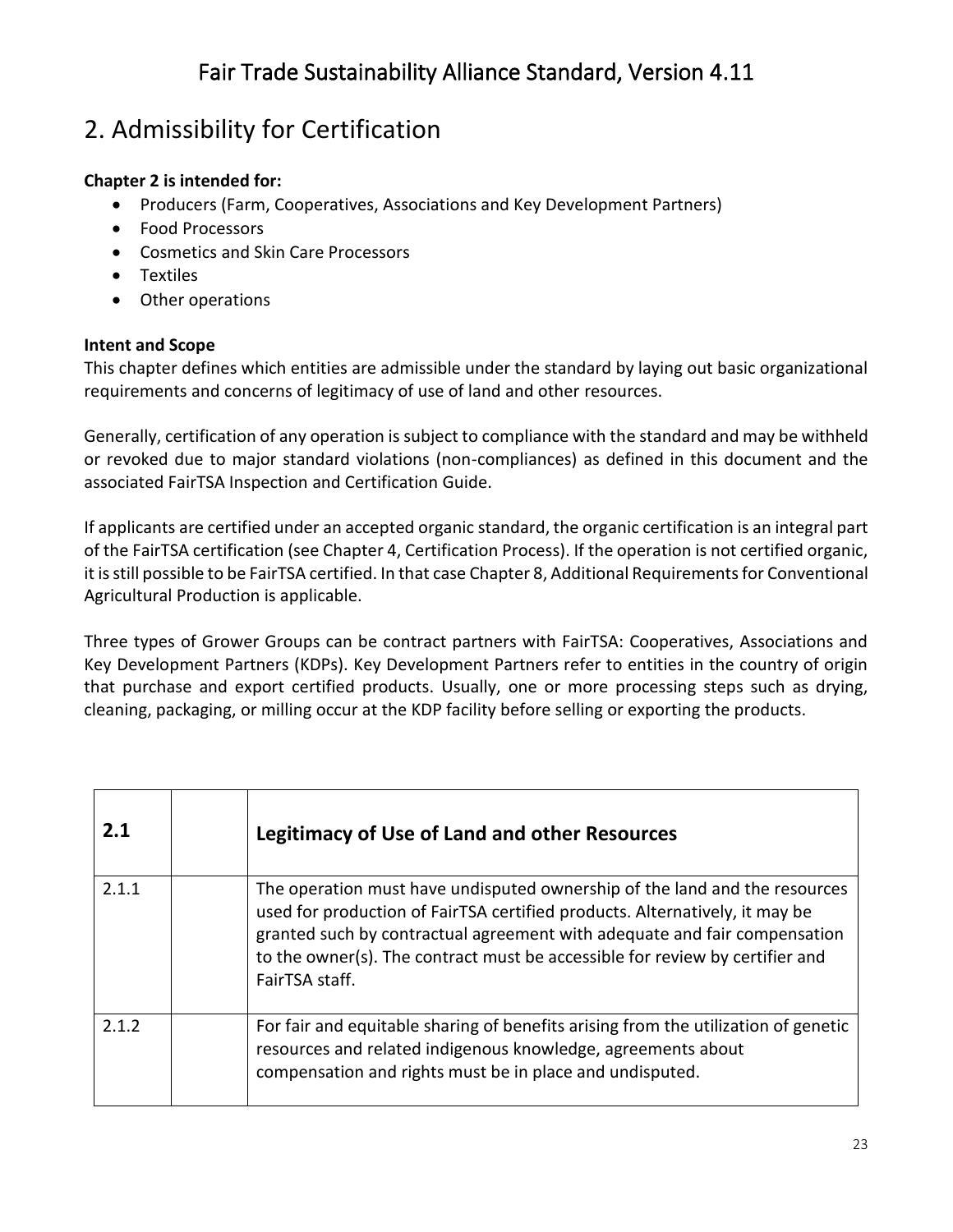| 2.2   | Role of Management in Community Development Projects and<br><b>Capacity Building</b>                                                                                                                                                                                                                                                                                                                                                                                                                                                                                                                                                                                             |
|-------|----------------------------------------------------------------------------------------------------------------------------------------------------------------------------------------------------------------------------------------------------------------------------------------------------------------------------------------------------------------------------------------------------------------------------------------------------------------------------------------------------------------------------------------------------------------------------------------------------------------------------------------------------------------------------------|
|       | Management must take an active and supportive role by providing<br>administrative and organizational support to the farmers and workers.<br>This pertains specifically regarding the identification, implementation,<br>and maintenance of Community Development Projects.<br>Management must be committed to supporting small farmers and<br>workers social and economic progress.<br>For grower groups: All growers included in the FairTSA certified<br>Grower Group must be either individually inspected by the assigned<br>Inspector or organized under an Internal Control System and<br>compliance must be verified as part of the ICS procedures as per<br>Section 2.4. |
| 2.3   | <b>Individual Farms</b>                                                                                                                                                                                                                                                                                                                                                                                                                                                                                                                                                                                                                                                          |
| 2.3.1 | <b>Applicability</b>                                                                                                                                                                                                                                                                                                                                                                                                                                                                                                                                                                                                                                                             |
|       | Individual farms are certifiable under this standard if they comply with                                                                                                                                                                                                                                                                                                                                                                                                                                                                                                                                                                                                         |
|       | all applicable requirements.<br>The beneficiaries of the Social Premium as defined in Chapter 5,                                                                                                                                                                                                                                                                                                                                                                                                                                                                                                                                                                                 |
|       | Community Development and Capacity Building.                                                                                                                                                                                                                                                                                                                                                                                                                                                                                                                                                                                                                                     |
|       | This does not include greenhouses, hydroponic and similar intensive<br>operations. If any of these are, however, embedded into a soil-based<br>farming operation, exemptions can be made as per the Guidance<br>Document.                                                                                                                                                                                                                                                                                                                                                                                                                                                        |
| 2.3.2 | <b>Small Farms</b>                                                                                                                                                                                                                                                                                                                                                                                                                                                                                                                                                                                                                                                               |
|       | A farm is considered a small farm when it has 15 hectares or less<br>arable land. For extensive operations, the size can be extended per the<br>CCA's assessment.<br>Section 2.1.1 applies to small farms as well, with the following<br>exception: if small farmers employ workers, the total premium<br>received may be split between workers and small farmers.                                                                                                                                                                                                                                                                                                               |
| 2.4   | <b>Grower Groups - Internal Control Systems</b>                                                                                                                                                                                                                                                                                                                                                                                                                                                                                                                                                                                                                                  |
| 2.4.1 | <b>Internal Control System Requirement</b>                                                                                                                                                                                                                                                                                                                                                                                                                                                                                                                                                                                                                                       |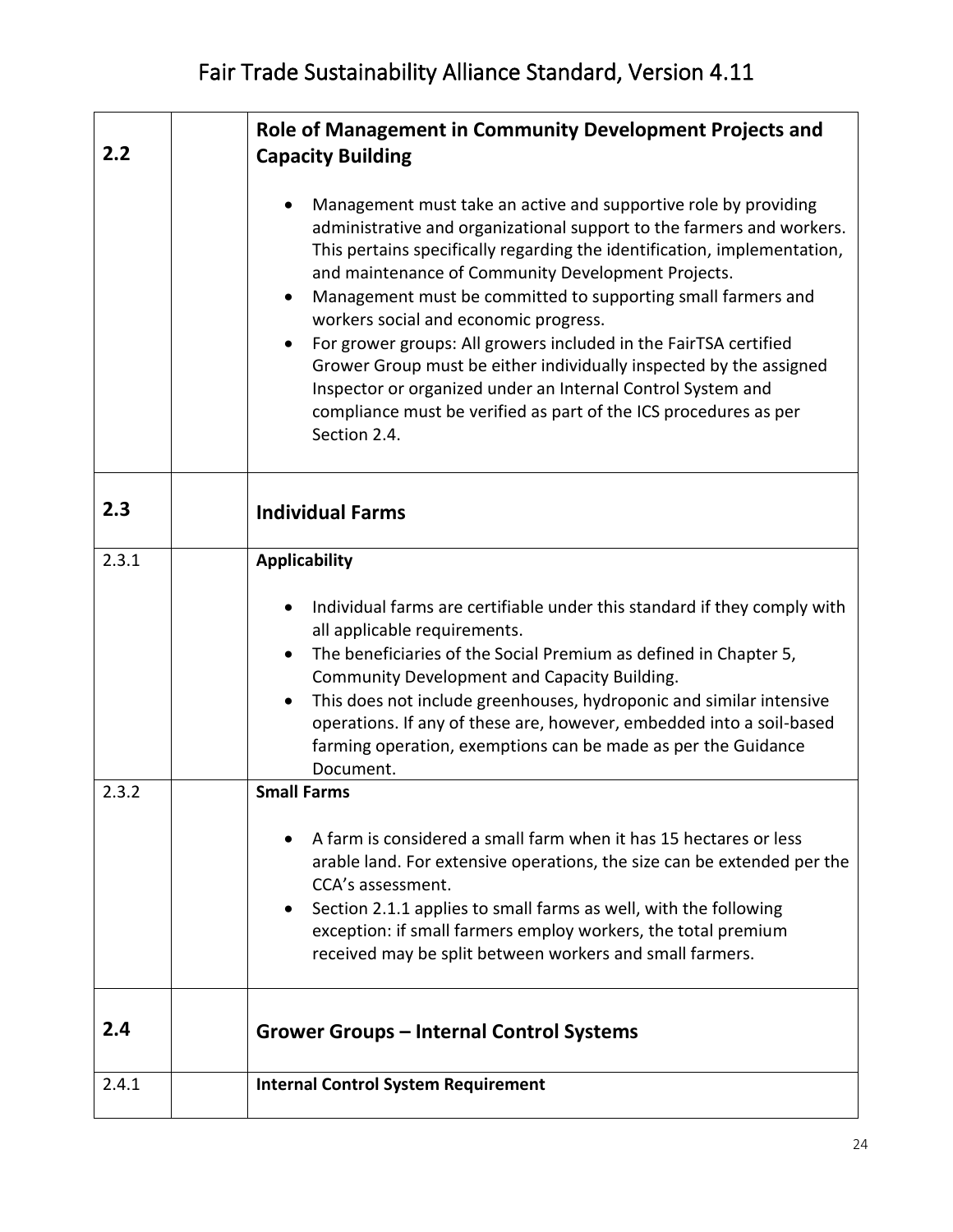|       | Internal Control Systems (ICS) are to be established when Cooperatives,<br>Grower Associations or Grower Groups with a KDP request certification under<br>the FairTSA program and it is logistically and/or economically not feasible to<br>have all member farms inspected by an FairTSA authorized Inspector.<br>The management of the Grower Group is responsible for procedures and<br>documentation as described below and for the implementation of the ICS.                                                                                                                                                                                                                                                                                                                                                 |
|-------|--------------------------------------------------------------------------------------------------------------------------------------------------------------------------------------------------------------------------------------------------------------------------------------------------------------------------------------------------------------------------------------------------------------------------------------------------------------------------------------------------------------------------------------------------------------------------------------------------------------------------------------------------------------------------------------------------------------------------------------------------------------------------------------------------------------------|
| 2.4.2 | <b>Necessary Internal Control System Elements</b>                                                                                                                                                                                                                                                                                                                                                                                                                                                                                                                                                                                                                                                                                                                                                                  |
|       | The operation must name an Internal Control System manager.<br>An independent and transparent Internal Control System with proper<br>inspection and documentation of production practices and inputs used<br>at each operation exists.<br>The Grower Group has an ongoing, well-documented education and<br>training system for their internal (field) inspectors.<br>Grower Groups must use centralized input purchasing, processing and<br>distribution facilities as well as joint marketing of their FairTSA<br>certified products.<br>They must develop an Internal Control System Manual that codifies<br>the FairTSA Fair Trade requirements for the Grower Group at least for<br>the second inspection.<br>The ICS should carry out an internal audit every year, including a<br>review of the ICS Manual. |
| 2.4.3 | <b>Centralized Activities of Grower Groups</b>                                                                                                                                                                                                                                                                                                                                                                                                                                                                                                                                                                                                                                                                                                                                                                     |
|       | The farming practices of the Grower Group relating to FairTSA<br>certified products are uniform.<br>Inputs are very similar from farm to farm or smallholder to<br>smallholder.<br>Participants in the Grower Group sell all their FairTSA certified<br>products through the Grower Group. This does not apply for Grower<br>Groups organized with a KDP.                                                                                                                                                                                                                                                                                                                                                                                                                                                          |
| 2.5   | <b>Grower Groups – Cooperatives and Associations</b>                                                                                                                                                                                                                                                                                                                                                                                                                                                                                                                                                                                                                                                                                                                                                               |
| 2.5.1 | <b>Admissibility</b>                                                                                                                                                                                                                                                                                                                                                                                                                                                                                                                                                                                                                                                                                                                                                                                               |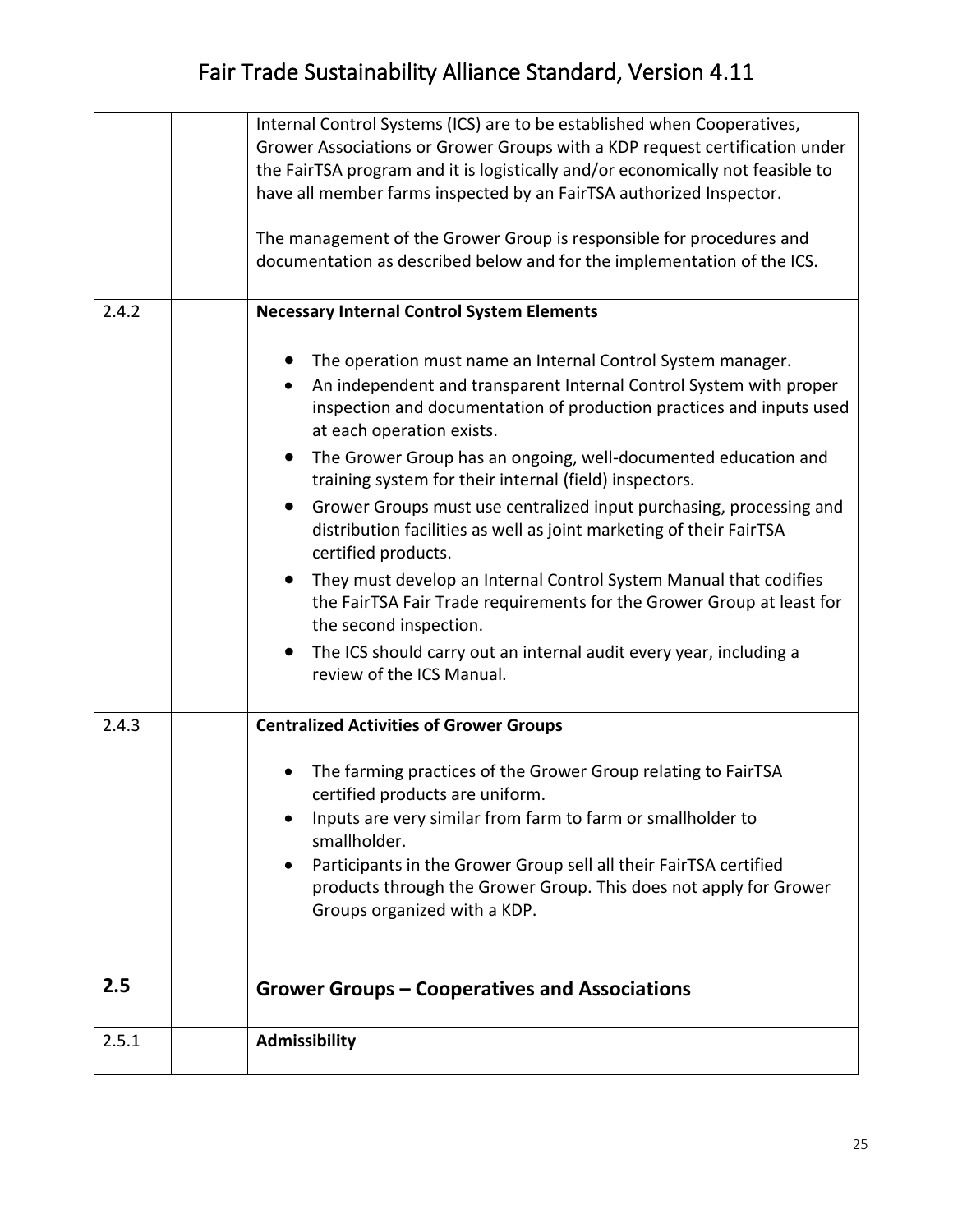|       | Farmer Cooperatives and Associations are defined as entities in which<br>$\bullet$<br>farmers associate to make joint purchases of supplies and market and<br>sell a part or all of their products as one organization.<br>Cooperatives and Associations may have additional purposes such a<br>joint training, support of members in need, and others as defined in<br>by-laws or agreed by the members.<br>• Such entities are admissible if they are legally established under the<br>laws of the respective country and/or region.<br>Current copies of the certificate of incorporation, by-laws and the<br>contact information of all board members must be provided as<br>attachments to the annual System Plan.                                                                                                                                                                                                                                                                                                                                                                                                                                            |
|-------|--------------------------------------------------------------------------------------------------------------------------------------------------------------------------------------------------------------------------------------------------------------------------------------------------------------------------------------------------------------------------------------------------------------------------------------------------------------------------------------------------------------------------------------------------------------------------------------------------------------------------------------------------------------------------------------------------------------------------------------------------------------------------------------------------------------------------------------------------------------------------------------------------------------------------------------------------------------------------------------------------------------------------------------------------------------------------------------------------------------------------------------------------------------------|
| 2.5.2 | <b>Democratic Structure and Voting Rights</b><br>The organization must reflect a commitment to democratic principles, include<br>well-defined participatory elements and provide transparent accounting to its<br>members.<br>To satisfy these principles, the organization must conduct:<br>Members must elect board members and have input in strategic<br>decision making of the organization. Elections of members of the<br>Board of Directors must be conducted in open and democratic<br>fashion. All cooperative members must have the right to vote.<br>Annual member meetings, in which at least the strategic direction of<br>the Grower Group, the annual financial statement and all matters<br>relating to FairTSA certification including sales and premiums are<br>discussed.<br>Ad-hoc meetings of sub-groups, if required by the membership, to<br>address specific aspects of the organization, needs or problems of the<br>membership and/or possible improvements to existing organizational<br>structures.<br>Documentation of meetings, such as meeting requests, invitations and<br>$\bullet$<br>minutes must be available for inspection. |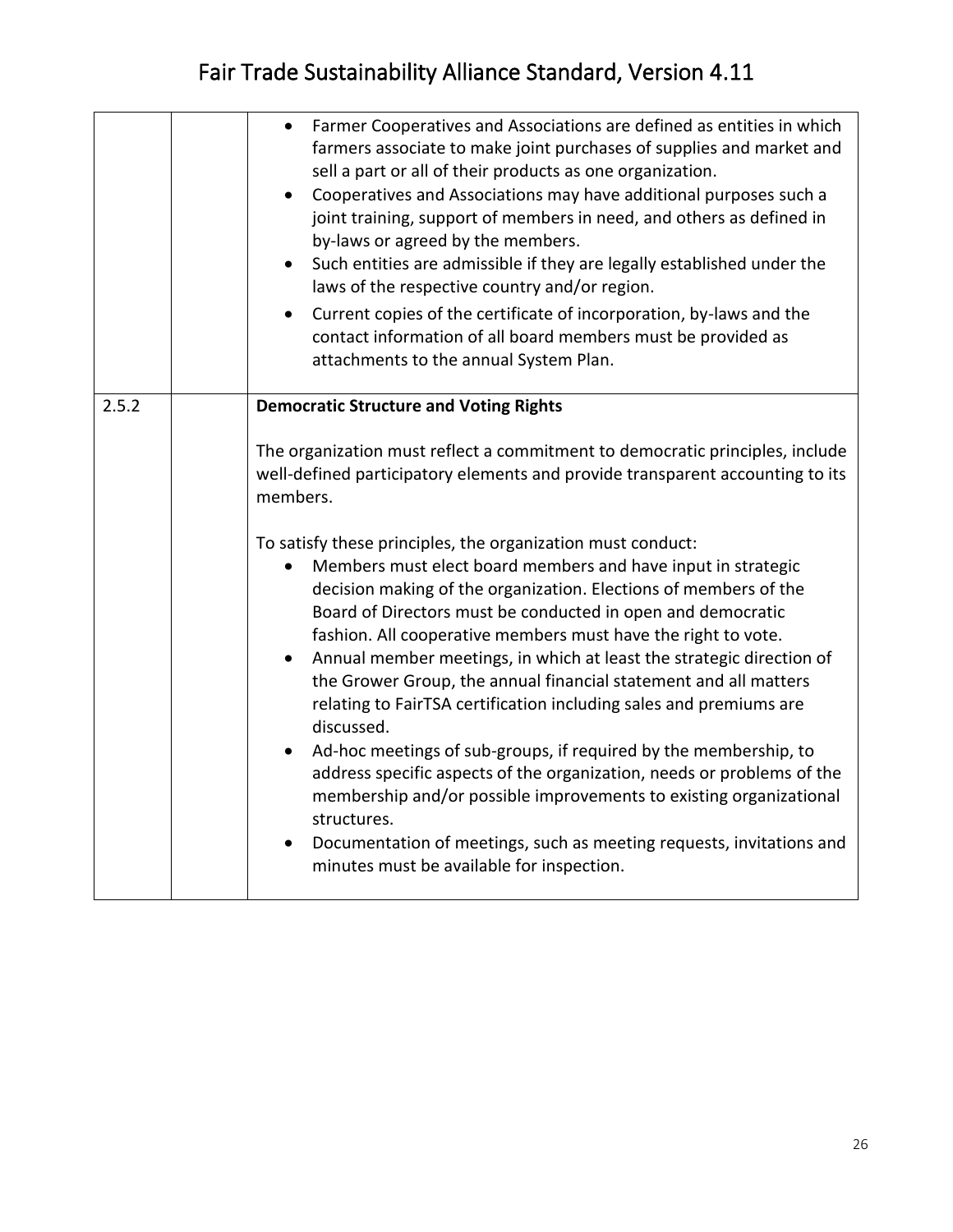| 2.5.3 | <b>Transparency and Accountability</b>                                                                                                                                                                                                                                                                                                                                                                                                                                                                                                                                                                                                                                                                                                                                                                                                                                                                                                                                                                                                                                                                                                                                                                                                                                                      |
|-------|---------------------------------------------------------------------------------------------------------------------------------------------------------------------------------------------------------------------------------------------------------------------------------------------------------------------------------------------------------------------------------------------------------------------------------------------------------------------------------------------------------------------------------------------------------------------------------------------------------------------------------------------------------------------------------------------------------------------------------------------------------------------------------------------------------------------------------------------------------------------------------------------------------------------------------------------------------------------------------------------------------------------------------------------------------------------------------------------------------------------------------------------------------------------------------------------------------------------------------------------------------------------------------------------|
|       | Organizational and communication structures of the Grower Group<br>must be clear and comprehensible. Specifically, positions within the<br>administration need to have job descriptions with clearly described<br>authorities and responsibilities.<br>The organization must have a system of keeping members informed<br>$\bullet$<br>about ongoing issues on a regular basis.<br>The organization must inform members about the FairTSA<br>$\bullet$<br>certification system and opportunities (for example, amounts that<br>can be sold to buyers) in a timely and comprehensive manner.<br>The Board of the Grower Group must appoint a Financial Audit<br>$\bullet$<br>Committee consisting of at least three members of the Grower Group<br>that shall audit the books of the Grower Group in the first year after<br>certification.<br>In the second year after certification the Grower Group shall<br>$\bullet$<br>democratically elect a Financial Audit Committee consisting of at<br>least three members of the Grower Group.<br>The Financial Audit Committee shall have access to all financial<br>$\bullet$<br>documents and shall audit the finances of the Grower Group on an<br>annual basis.<br>The term of the elected Committee members may not exceed three<br>years. |
|       |                                                                                                                                                                                                                                                                                                                                                                                                                                                                                                                                                                                                                                                                                                                                                                                                                                                                                                                                                                                                                                                                                                                                                                                                                                                                                             |
| 2.5.4 | <b>Contracts Between Management and Farms</b><br>A contract has to be in place between the Cooperative management and the<br>individual farmers for all products grown and certified under the FairTSA<br>program.<br>At minimum, the contract must specify the following:<br>A description of all agricultural products covered under the<br>$\bullet$<br>agreement.<br>Any quality requirements for said products.<br>٠<br>Reference to the binding nature of production methods defined in<br>$\bullet$<br>the Internal Control System (ICS) per Sections 2.4.<br>Delivery specifications.<br>٠<br>The Fair Trade price.<br>Any other provisions that are central to the relationship between<br>management and the farmers.                                                                                                                                                                                                                                                                                                                                                                                                                                                                                                                                                             |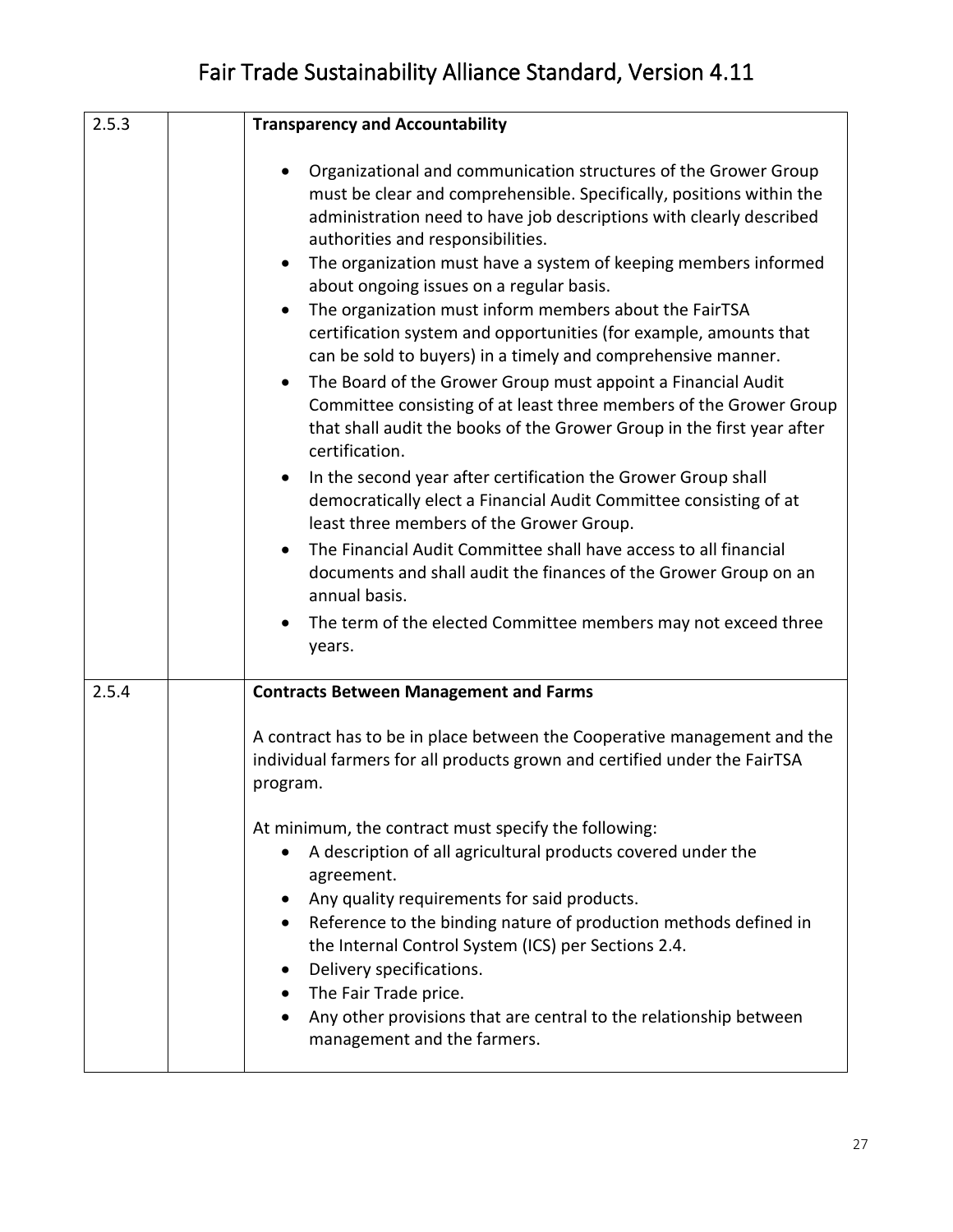| 2.5.5 | PG | <b>Financial Projections and Business Plan</b>                                                                                                                                                                                                                                                                                                                                                                                                                                                                                                                                                 |
|-------|----|------------------------------------------------------------------------------------------------------------------------------------------------------------------------------------------------------------------------------------------------------------------------------------------------------------------------------------------------------------------------------------------------------------------------------------------------------------------------------------------------------------------------------------------------------------------------------------------------|
|       |    | The management of the Grower Group must draw up a simple three-year<br>income and expense projection not later than three years after the date of<br>the first inspection. This is not to disclose detailed sensitive financial<br>information; only a short summary of the plan shall be attached to the<br>inspection report.                                                                                                                                                                                                                                                                |
| 2.6   |    | <b>Grower Groups - Key Development Partners</b>                                                                                                                                                                                                                                                                                                                                                                                                                                                                                                                                                |
| 2.6.1 |    | <b>Farmer Contracts</b>                                                                                                                                                                                                                                                                                                                                                                                                                                                                                                                                                                        |
|       |    | A contract has to be in place between the KDP and each farmer.                                                                                                                                                                                                                                                                                                                                                                                                                                                                                                                                 |
|       |    | At minimum, this contract must specify the following:                                                                                                                                                                                                                                                                                                                                                                                                                                                                                                                                          |
|       |    | A description of all agricultural products covered under the<br>agreement.                                                                                                                                                                                                                                                                                                                                                                                                                                                                                                                     |
|       |    | Any quality requirements for said products.                                                                                                                                                                                                                                                                                                                                                                                                                                                                                                                                                    |
|       |    | Reference to the binding nature of production methods defined in<br>$\bullet$<br>the ICS per Sections 2.4                                                                                                                                                                                                                                                                                                                                                                                                                                                                                      |
|       |    | Delivery specifications.<br>$\bullet$                                                                                                                                                                                                                                                                                                                                                                                                                                                                                                                                                          |
|       |    | The current product prices.<br>$\bullet$                                                                                                                                                                                                                                                                                                                                                                                                                                                                                                                                                       |
|       |    | The Fair Trade prices.                                                                                                                                                                                                                                                                                                                                                                                                                                                                                                                                                                         |
|       |    | Any other provisions that are central to the relationship between the<br>KDP and the farmers.                                                                                                                                                                                                                                                                                                                                                                                                                                                                                                  |
| 2.6.2 |    | <b>Prohibition of Exclusive Purchase Agreements</b>                                                                                                                                                                                                                                                                                                                                                                                                                                                                                                                                            |
|       |    | The KDP must not coerce growers into selling FairTSA certified products<br>solely to the KDP. If existing contracts specify such a unilateral relationship,<br>they must be replaced with contracts that allow sale of products to other<br>buyers than the KDP within a year. Only if a strategic partnership is in place<br>that serves the best interests of both entities is such an exclusive contract<br>permissible. The contracts must be open for inspection and need to contain<br>aspects specifically dedicated to fostering the social and economic progress<br>of the suppliers. |
| 2.7   |    | <b>Other Producer Operations</b>                                                                                                                                                                                                                                                                                                                                                                                                                                                                                                                                                               |
| 2.7.1 |    | <b>Plantations</b>                                                                                                                                                                                                                                                                                                                                                                                                                                                                                                                                                                             |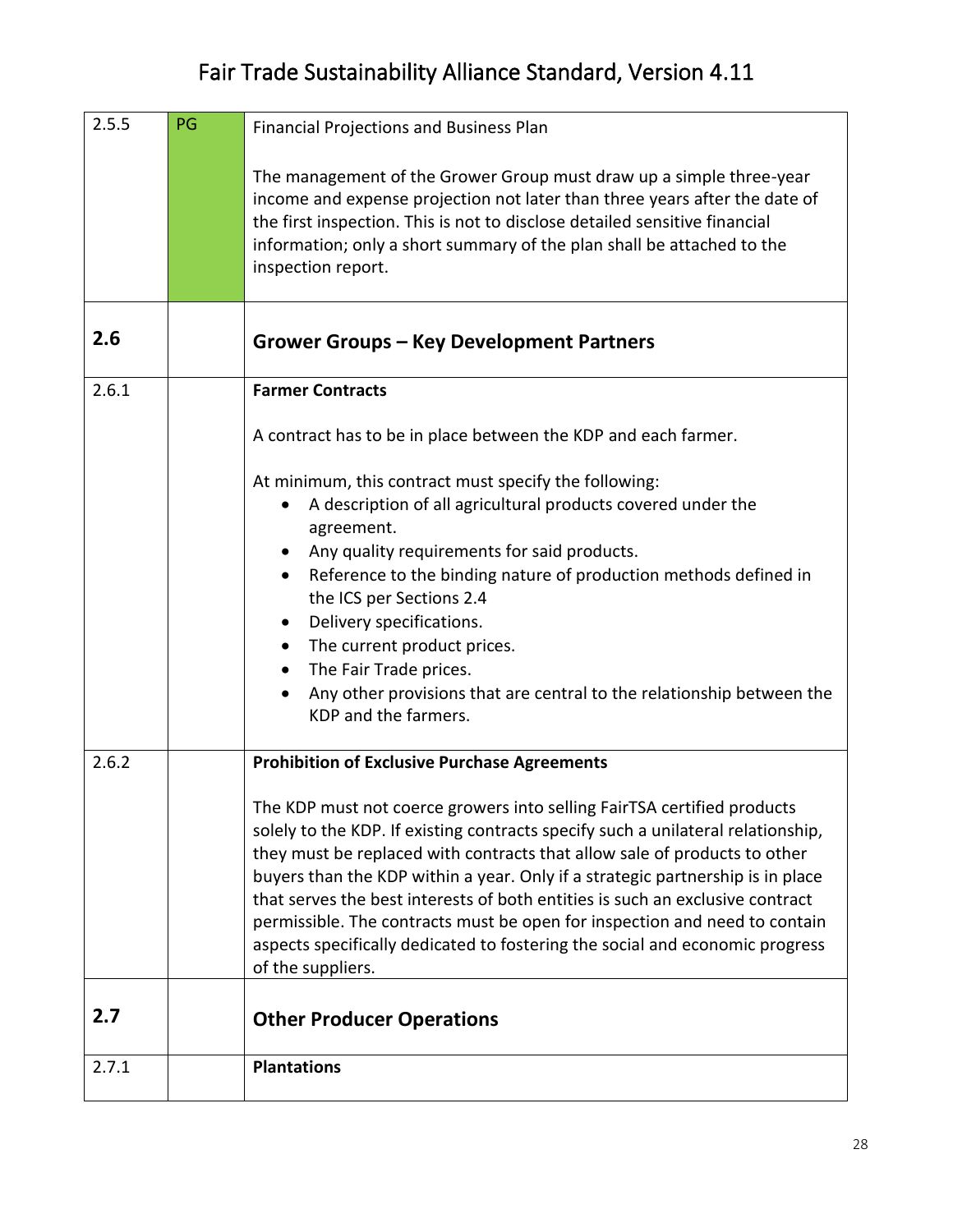|       | Certified organic plantations can be certified under this standard.<br>Non-organic plantations may only be FairTSA certified after an initial<br>feasibility study determines that the social and environmental<br>requirements are met. The operation must agree to a 5-year plan to<br>tackle any additional social and environmental issues deemed<br>necessary by FairTSA. |
|-------|--------------------------------------------------------------------------------------------------------------------------------------------------------------------------------------------------------------------------------------------------------------------------------------------------------------------------------------------------------------------------------|
| 2.7.2 | <b>Multi-National Agricultural Corporations</b>                                                                                                                                                                                                                                                                                                                                |
|       | Multi-National Agricultural Corporations are defined as corporations owning<br>and managing large areas of agricultural land (> 10,000 hectares or 25,000<br>acres total) in three or more countries and are governed from the home<br>country. They can be certified under the standard under the conditions<br>stipulated below.                                             |
|       | In addition to the necessary compliance with the requirements of this<br>standard for the areas/farms under FairTSA certification, Multi-National<br>Agricultural Corporations or their subsidiaries are required to enter<br>negotiations with FairTSA and draw up a 5-year plan which must be annually<br>updated to:                                                        |
|       | Address any publicly documented cases of gross social injustice and<br>environmental degradation caused by the corporation.<br>Converting a meaningful acreage and number of farmers to Fair<br>$\bullet$<br>Trade certification under this standard.                                                                                                                          |
| 2.7.3 | <b>Wild Collection Operations</b>                                                                                                                                                                                                                                                                                                                                              |
|       | Wild Collection Operations are certifiable under this standard if they comply<br>with all requirements in Chapter 9, Wild Collection of Plants.                                                                                                                                                                                                                                |
| 2.8   | <b>Processing</b>                                                                                                                                                                                                                                                                                                                                                              |
| 2.8.1 | <b>Food Processing Operations</b>                                                                                                                                                                                                                                                                                                                                              |
|       | Processing Operations in the country of origin are certifiable under this<br>standard, provided that the raw materials and ingredients are FairTSA<br>certified or declared as equivalent by FairTSA. The facility must be in<br>compliance with the requirements in chapter 6, Labor Requirements,<br>Chapter 7, Environmental Requirements, and Chapter 10, Food Processing. |
| 2.8.2 | <b>Processing of Cosmetics and Personal Care Products</b>                                                                                                                                                                                                                                                                                                                      |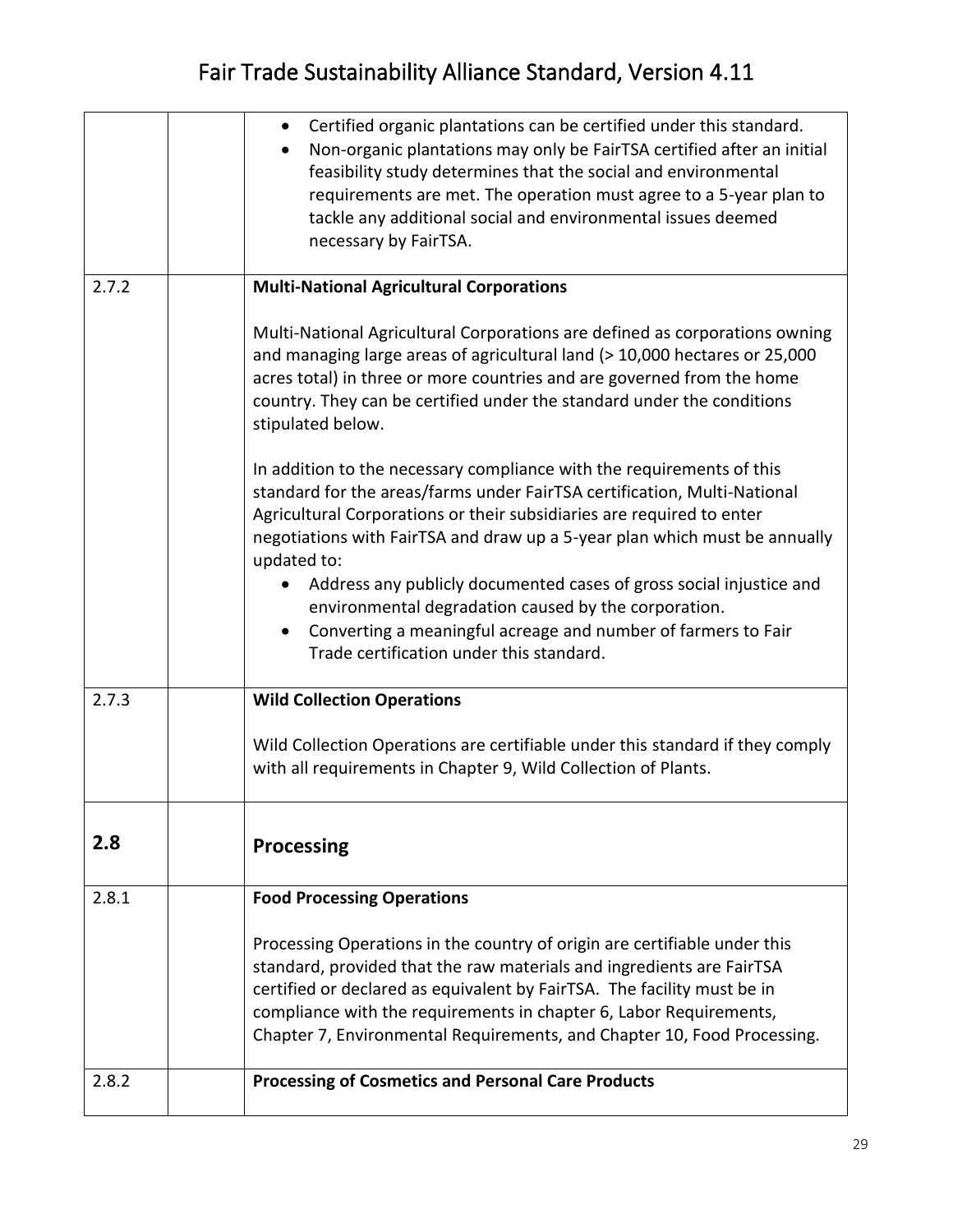|       |           | Facilities processing cosmetics and personal care products in the country of<br>origin may manufacture and process FairTSA certified products. The facility<br>must be in compliance with the requirements in chapter 6, Labor<br>Requirements, Chapter 7, Environmental Requirements, and Chapter 11,<br>Personal Care and Cosmetics Products.                                                                                 |
|-------|-----------|---------------------------------------------------------------------------------------------------------------------------------------------------------------------------------------------------------------------------------------------------------------------------------------------------------------------------------------------------------------------------------------------------------------------------------|
| 2.8.3 | <b>SR</b> | <b>Textiles</b><br>Textiles processing facilities in the country of origin are certifiable under this<br>standard. The facility must be in compliance with the requirements in<br>chapter 6, Labor Requirements, Chapter 7, Environmental Requirements,<br>and Chapter 12, Textiles.<br>Furthermore, textile facilities may be certified as Socially Responsible<br>Processing operation per Chapter 13, Social Responsibility. |
| 2.8.4 | <b>SR</b> | <b>Other Facilities Processing Non-Food Products</b><br>Other facilities processing non-food products may be certified under the<br>FairTSA Social Responsibility Program only. They must comply with all<br>requirements laid down in Chapter 6, Labor Requirements, and Chapter 13,<br>Social Responsibility Program.                                                                                                         |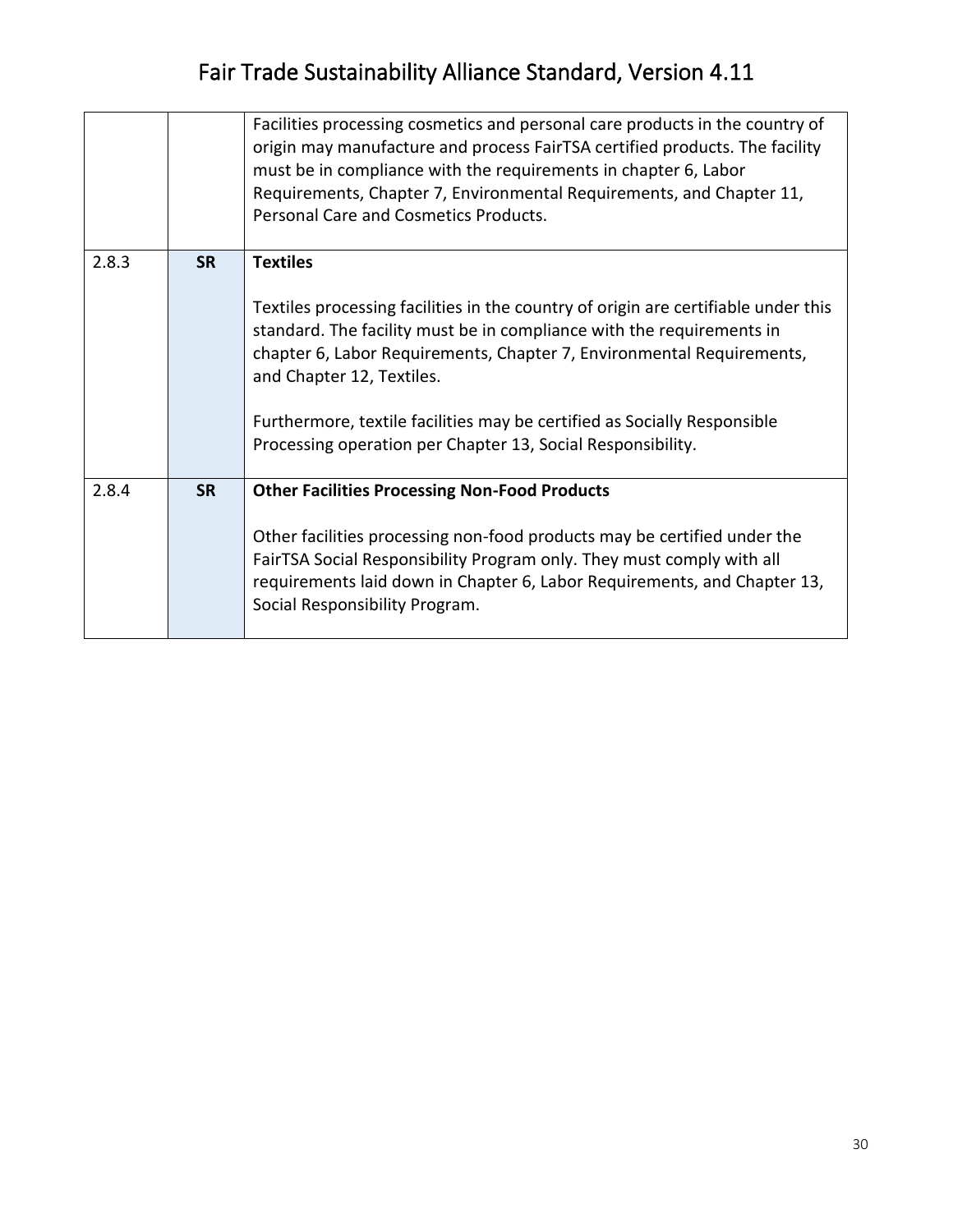# 3. Licensing Program and Supply Chain

### **Chapter 3 is intended for:**

- Licensees
- Producers
- Producer Licensees (country of origin)

### **Intent and Scope**

In order to meaningfully contribute to clear, fair and environmentally-sound supply chains, we specify requirements for both buyers and sellers of FairTSA Fair Trade products.

This chapter defines accepted trading practices between members of the supply chains and their mutual obligations. It specifically addresses the requirements for the buyers of FairTSA Fair Trade certified products.

| 3.1   | <b>Trading of FairTSA Certified Products</b>                                                                                                                                                                                                                                                                                                                                                                                                                                                              |
|-------|-----------------------------------------------------------------------------------------------------------------------------------------------------------------------------------------------------------------------------------------------------------------------------------------------------------------------------------------------------------------------------------------------------------------------------------------------------------------------------------------------------------|
| 3.1.1 | <b>Fair Trade Licensing Agreements</b>                                                                                                                                                                                                                                                                                                                                                                                                                                                                    |
|       | The FairTSA Fair Trade licensee contract is the agreement<br>between FairTSA and the company purchasing and/or marketing<br>FairTSA certified raw materials or processed products.<br>Only operations with a valid licensing agreement may represent<br>FairTSA certified products as FairTSA certified in labeling,<br>advertising and all other marketing activities.<br>The licensing agreement codifies the commitments between the<br>$\bullet$<br>buyers of FairTSA certified products and FairTSA. |
| 3.1.2 | <b>Selling of FairTSA Bulk Materials to Non-Licensees</b>                                                                                                                                                                                                                                                                                                                                                                                                                                                 |
|       | Producers must not show the FairTSA logo or any other reference to<br>FairTSA on the label, documents, or container or in any other way that<br>could be misconstrued as the product being Fair Trade in sales to buyers<br>that have no valid license or registration agreement with FairTSA.                                                                                                                                                                                                            |
| 3.2   | <b>Fair Trade Prices, Premiums and Licensing Fees</b>                                                                                                                                                                                                                                                                                                                                                                                                                                                     |
| 3.2.1 | <b>Price for FairTSA Certified Products</b>                                                                                                                                                                                                                                                                                                                                                                                                                                                               |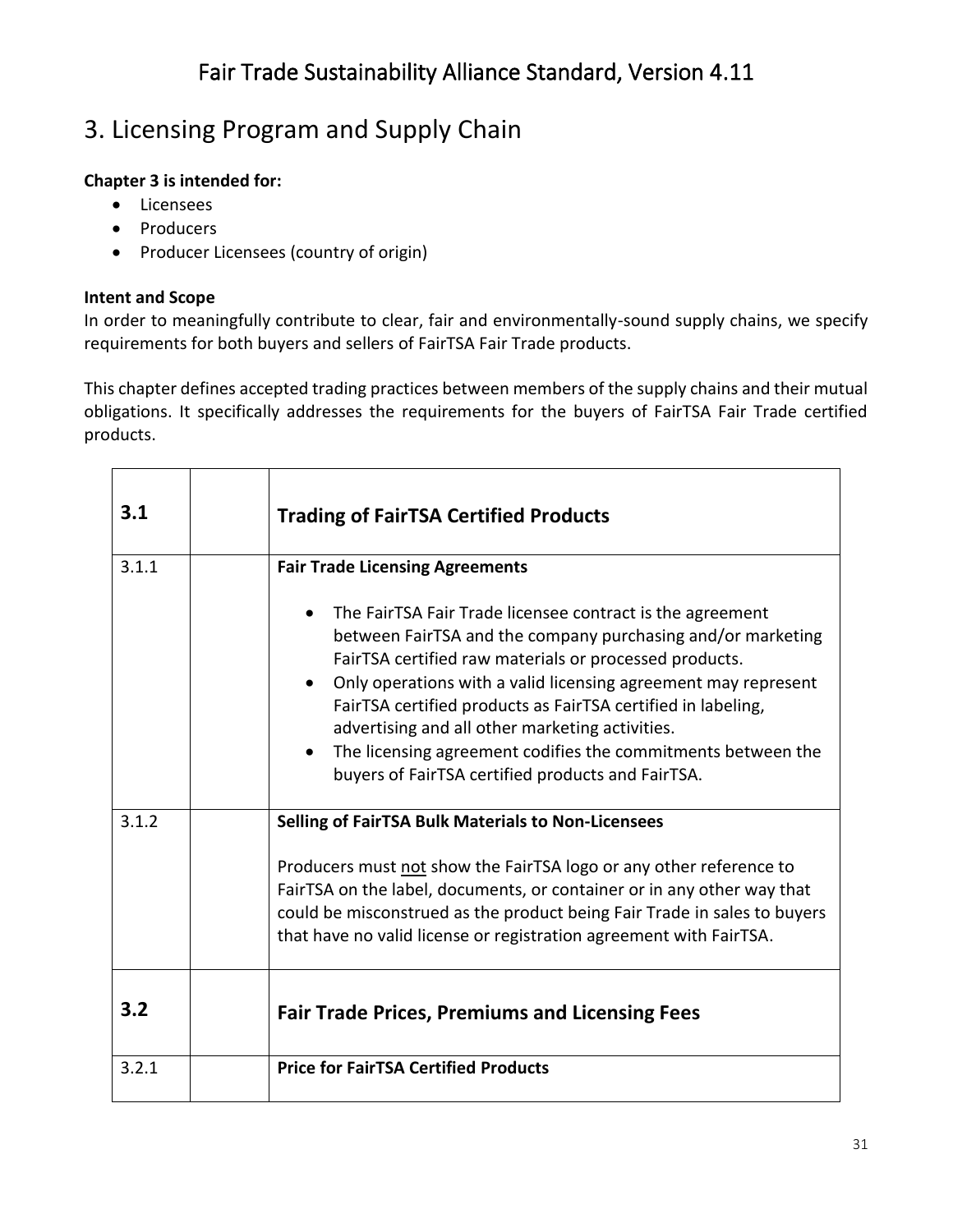|       | Fair Trade prices must cover the production cost at the farm gate level,<br>plus a reasonable margin for cost of living of small farmers and their<br>families. FairTSA reserves the right to institute minimum prices for                                                                                               |
|-------|--------------------------------------------------------------------------------------------------------------------------------------------------------------------------------------------------------------------------------------------------------------------------------------------------------------------------|
|       | certain products, to be published in guidance documents.                                                                                                                                                                                                                                                                 |
| 3.2.2 | <b>Social Premium</b>                                                                                                                                                                                                                                                                                                    |
|       | The Social Premium must be at least 10% in addition to the farm<br>gate price.<br>In the case of large individual farms, the total premium must<br>benefit the farm workers only.<br>Buyers and sellers must clearly identify the premium and indicate<br>the corresponding amount on invoices and payment descriptions. |
| 3.2.3 | <b>Payment of Licensing Fees</b>                                                                                                                                                                                                                                                                                         |
|       | FairTSA Licensing Fees must be paid on time as specified on the<br>respective invoices.<br>Non-payment of fees for more than 60 days constitutes grounds                                                                                                                                                                 |
|       | for suspension of the license.                                                                                                                                                                                                                                                                                           |
|       | Non-payment of fees for more than 90 days constitutes grounds<br>for revocation of the license.                                                                                                                                                                                                                          |
| 3.3   | <b>Certificates, Trademarks and Labeling</b>                                                                                                                                                                                                                                                                             |
| 3.3.1 | <b>Certificates</b>                                                                                                                                                                                                                                                                                                      |
|       | Licensees will receive a licensee certificate from FairTSA based on<br>the licensing agreement.                                                                                                                                                                                                                          |
|       | The licensee is obligated to obtain and maintain for a period of<br>five years a file with current FairTSA certificates for purchased<br>goods.                                                                                                                                                                          |
| 3.3.2 | <b>Copyrights, Trademarks and Registered Trademarks</b>                                                                                                                                                                                                                                                                  |
|       | Files of printer-ready high resolution copyrighted marks,<br>trademarks and registered trademarks are furnished by FairTSA<br>to licensees with a valid FairTSA Fair Trade licensing agreement.<br>Use of such trademarks is governed by this agreement.                                                                 |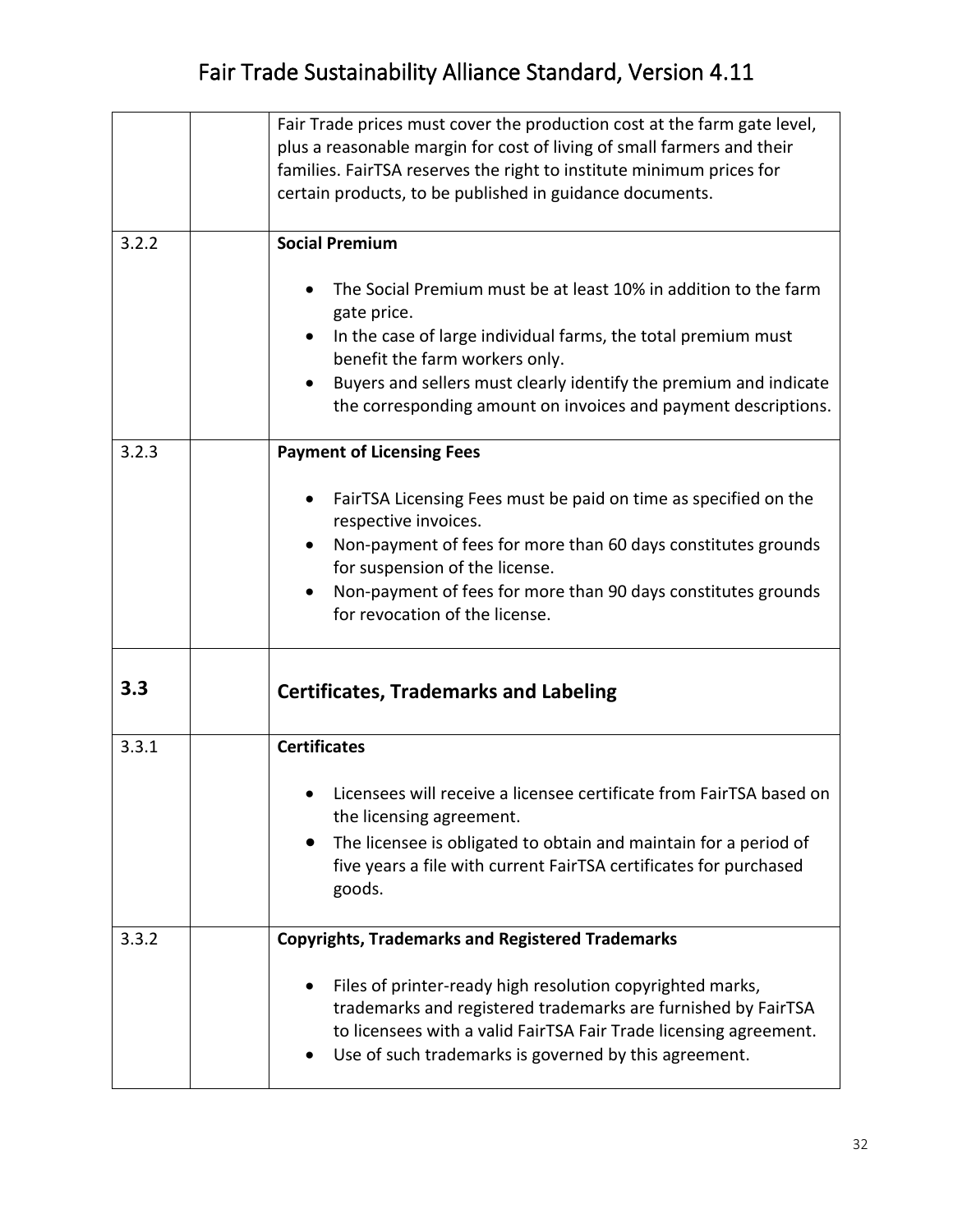|       | For Social Responsibility certified operations different conditions apply.                                                                                                                                                                                                                                                                                                                                                                                                                                                                                                                                                                                                                                                                                                                                                                                                                                            |
|-------|-----------------------------------------------------------------------------------------------------------------------------------------------------------------------------------------------------------------------------------------------------------------------------------------------------------------------------------------------------------------------------------------------------------------------------------------------------------------------------------------------------------------------------------------------------------------------------------------------------------------------------------------------------------------------------------------------------------------------------------------------------------------------------------------------------------------------------------------------------------------------------------------------------------------------|
|       | See Chapter 13, Social Responsibility Program.                                                                                                                                                                                                                                                                                                                                                                                                                                                                                                                                                                                                                                                                                                                                                                                                                                                                        |
|       |                                                                                                                                                                                                                                                                                                                                                                                                                                                                                                                                                                                                                                                                                                                                                                                                                                                                                                                       |
| 3.3.3 | <b>Label Review for Licensees</b>                                                                                                                                                                                                                                                                                                                                                                                                                                                                                                                                                                                                                                                                                                                                                                                                                                                                                     |
|       | A product may only be presented as FairTSA Fair Trade certified and<br>labeled with the FairTSA logo if:<br>It has been purchased with FairTSA certification.<br>$\bullet$<br>It has been purchased as Fair Trade by a FairTSA Licensee.<br>Labeling and language requirements outlined in this document<br>have been met.<br>All items specifically addressed in the licensing agreement have<br>been met.<br>Retail label drafts need to be reviewed and approved by the<br>$\bullet$<br>FairTSA or the CCA in charge before they can be used on the<br>product.                                                                                                                                                                                                                                                                                                                                                    |
| 3.4   | <b>Fair Trade Practices in the Supply Chain</b>                                                                                                                                                                                                                                                                                                                                                                                                                                                                                                                                                                                                                                                                                                                                                                                                                                                                       |
| 3.4.1 | <b>Relationships Between Buyers and Sellers</b>                                                                                                                                                                                                                                                                                                                                                                                                                                                                                                                                                                                                                                                                                                                                                                                                                                                                       |
|       | FairTSA Fair Trade buyers enter purchasing agreements with<br>٠<br>sellers in a fair and professional manner with the goal of<br>establishing a long-term but not exclusive relationship.<br>Purchasing relationships of three years or longer are envisioned.<br>٠<br>However, shorter relationships may be unavoidable due to<br>market requirements, product specifications or weather<br>conditions. At a minimum, a contract for one year must be in<br>place as well as a reasonable estimate for the second year.<br>Buyers should develop a long-term plan for FairTSA certified<br>purchases from each of their FairTSA producers.<br>Buyers should inform the producers about market opportunities<br>as well as short- and long-term trends so as to maximize the<br>opportunity for producers to sell their products at a fair price and<br>generate additional capital investment for their communities. |
| 3.4.2 | <b>Purchasing Contracts, Product Quality and Timely Payment</b>                                                                                                                                                                                                                                                                                                                                                                                                                                                                                                                                                                                                                                                                                                                                                                                                                                                       |
|       | Buyers must be transparent in all aspects of their purchase<br>orders.                                                                                                                                                                                                                                                                                                                                                                                                                                                                                                                                                                                                                                                                                                                                                                                                                                                |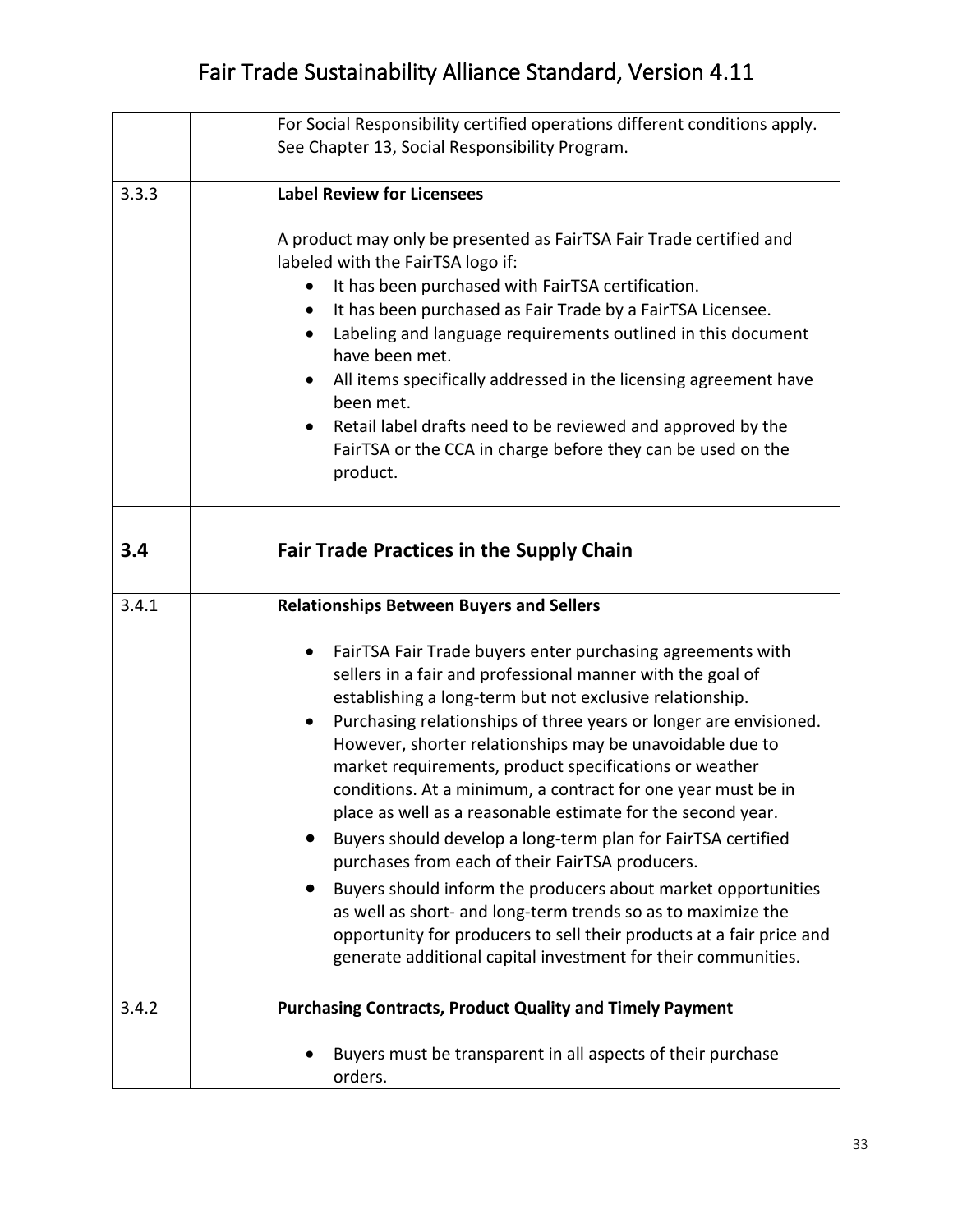|       | Sellers must deliver accurate product information and spec<br>$\bullet$<br>sheets as well as products that meet the specifications and<br>requirements called for by the buyer.<br>Contracts must contain clear communication about at least the following<br>items:<br>Purchase price.<br>$\bullet$<br>Payment terms.<br>Product name and variety.<br>Specific quality requirements.<br>Delivery terms.<br>$\bullet$<br>Total premium.                                                                                                                                                                                                                                                                                                                                                                                                                                                                                                                              |
|-------|----------------------------------------------------------------------------------------------------------------------------------------------------------------------------------------------------------------------------------------------------------------------------------------------------------------------------------------------------------------------------------------------------------------------------------------------------------------------------------------------------------------------------------------------------------------------------------------------------------------------------------------------------------------------------------------------------------------------------------------------------------------------------------------------------------------------------------------------------------------------------------------------------------------------------------------------------------------------|
| 3.4.3 | <b>Purchasing Contracts and Terms for Small Producers</b><br>For contracts between small producers and their regional buyers, be it<br>cooperative management, processors or exporters, the above terms<br>apply as well as the following:<br>Payment must be made directly to the producer unless such<br>producer designates a third party to receive payment. Such<br>designations must not be automatic and must be made<br>voluntarily (for instance, women farmers in a cooperative must<br>receive the payment directly and it must not be assumed that<br>their husbands automatically receive payment).<br>Payment must be made within a week from delivery unless a<br>٠<br>different timeframe is mutually agreed upon before delivery.<br>Products can only be rejected if quality grades and other<br>٠<br>requirements relating to sorting, cleaning and others, as<br>applicable, have been agreed upon and are not met by the<br>delivered material. |
| 3.4.4 | <b>Transparent Communication and Long-Term Relationships</b><br>Buyer, seller and all parties in-between agree to transparent                                                                                                                                                                                                                                                                                                                                                                                                                                                                                                                                                                                                                                                                                                                                                                                                                                        |
|       | communication in all matters related to their purchasing<br>partnership. This relates specifically to determining long-term<br>purchasing goals, product development and coordination of<br>communication regarding budgeting and the transparent use of<br>the premium.<br>Likewise, product shortages and changes in supply and demand<br>patterns must be discussed openly so that both entities can plan<br>accordingly.                                                                                                                                                                                                                                                                                                                                                                                                                                                                                                                                         |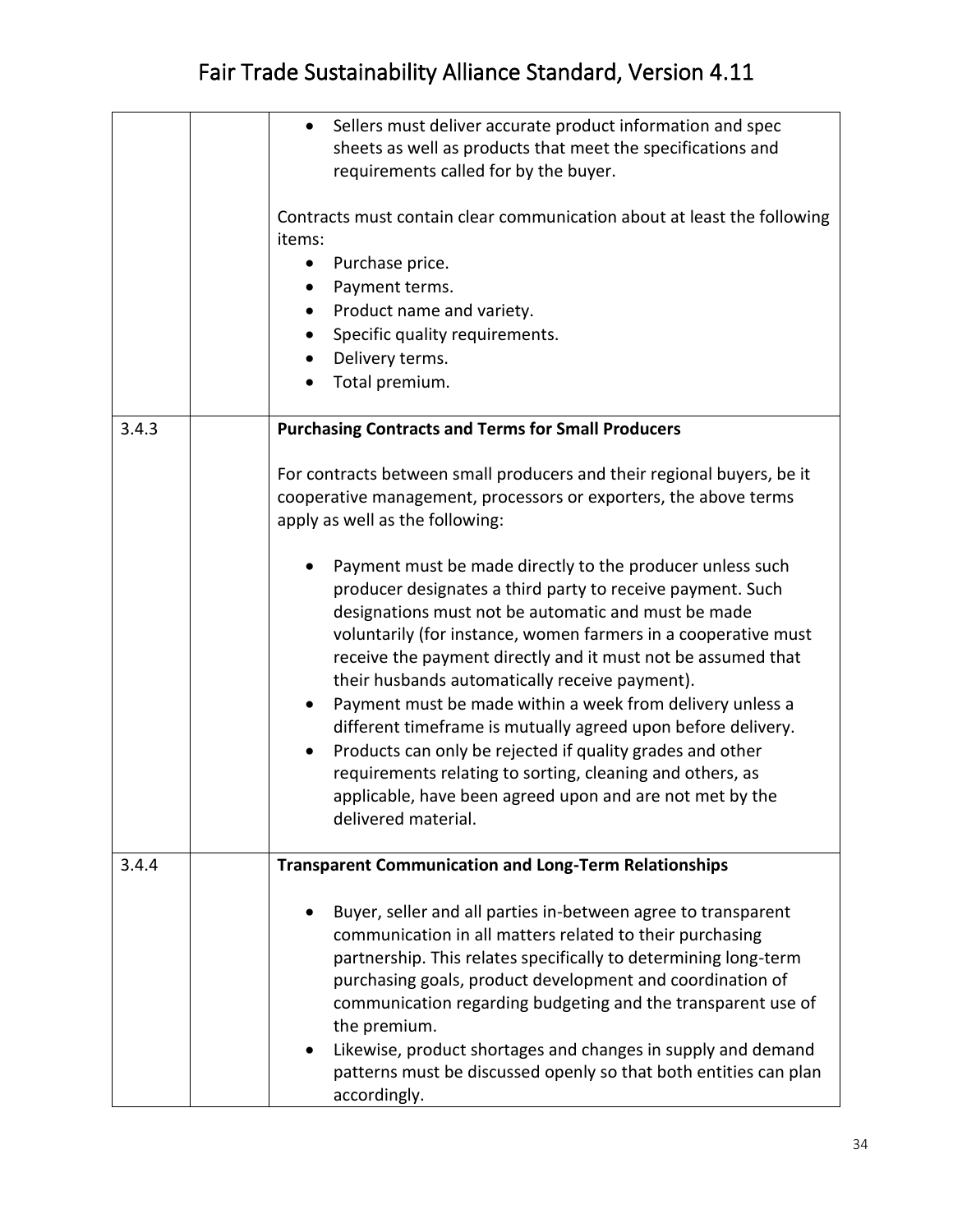| 3.4.5 | Pre-Financing of Crops by the Buyer                                                                                                                                                                                                                                                                                                                                                                                                                                                                                                                                                                                                                                                                                                                                                                                                                                                                                                                                                                                                                                    |
|-------|------------------------------------------------------------------------------------------------------------------------------------------------------------------------------------------------------------------------------------------------------------------------------------------------------------------------------------------------------------------------------------------------------------------------------------------------------------------------------------------------------------------------------------------------------------------------------------------------------------------------------------------------------------------------------------------------------------------------------------------------------------------------------------------------------------------------------------------------------------------------------------------------------------------------------------------------------------------------------------------------------------------------------------------------------------------------|
|       | FairTSA requires buyers to pre-finance up to 50% of the crop for<br>up to nine months if the operation can document the need,<br>provide credit information and references showing with<br>reasonable certainty that the financial obligations under the<br>credit agreement can be met by the producer.<br>It is acceptable that pre-financing is secured by a third party. In<br>$\bullet$<br>this case, the buyer acts as guarantor and adopts the terms of<br>the loan agreement.<br>Pre-financing should be at no interest or considerably lower than<br>market rates and must never be above 8% per calendar year.<br>If the seller cannot not meet the buyer's or a third party's<br>requirements for references and securities, FairTSA should be<br>contacted so it can support the producer in obtaining the<br>necessary documentation.<br>In such cases, both buyer and seller can approach FairTSA with a<br>request to participate in negotiations and FairTSA will support<br>the negotiations for the best possible agreement for buyer and<br>seller. |
| 3.4.6 | Support of a Fair and Environmentally-Friendly Supply Chain                                                                                                                                                                                                                                                                                                                                                                                                                                                                                                                                                                                                                                                                                                                                                                                                                                                                                                                                                                                                            |
|       | All buyers of FairTSA products are encouraged to actively support<br>٠<br>the establishment of a production, processing and distribution<br>chain which is both socially just and ecologically responsible.<br>Buyers commit to increasing their Fair Trade purchases over time<br>and intensifying relationships with their Fair Trade suppliers over<br>time.                                                                                                                                                                                                                                                                                                                                                                                                                                                                                                                                                                                                                                                                                                        |
| 3.5   | <b>Consumer Relations and Transparency in Marketing</b>                                                                                                                                                                                                                                                                                                                                                                                                                                                                                                                                                                                                                                                                                                                                                                                                                                                                                                                                                                                                                |
| 3.5.1 | <b>Truth in Advertising and Marketing</b>                                                                                                                                                                                                                                                                                                                                                                                                                                                                                                                                                                                                                                                                                                                                                                                                                                                                                                                                                                                                                              |
|       | Advertising and marketing of FairTSA certified products is<br>encouraged.<br>However, such marketing and advertising must convey messages<br>that are relevant and reflect the buyer's actual involvement with<br>FairTSA certified products.                                                                                                                                                                                                                                                                                                                                                                                                                                                                                                                                                                                                                                                                                                                                                                                                                          |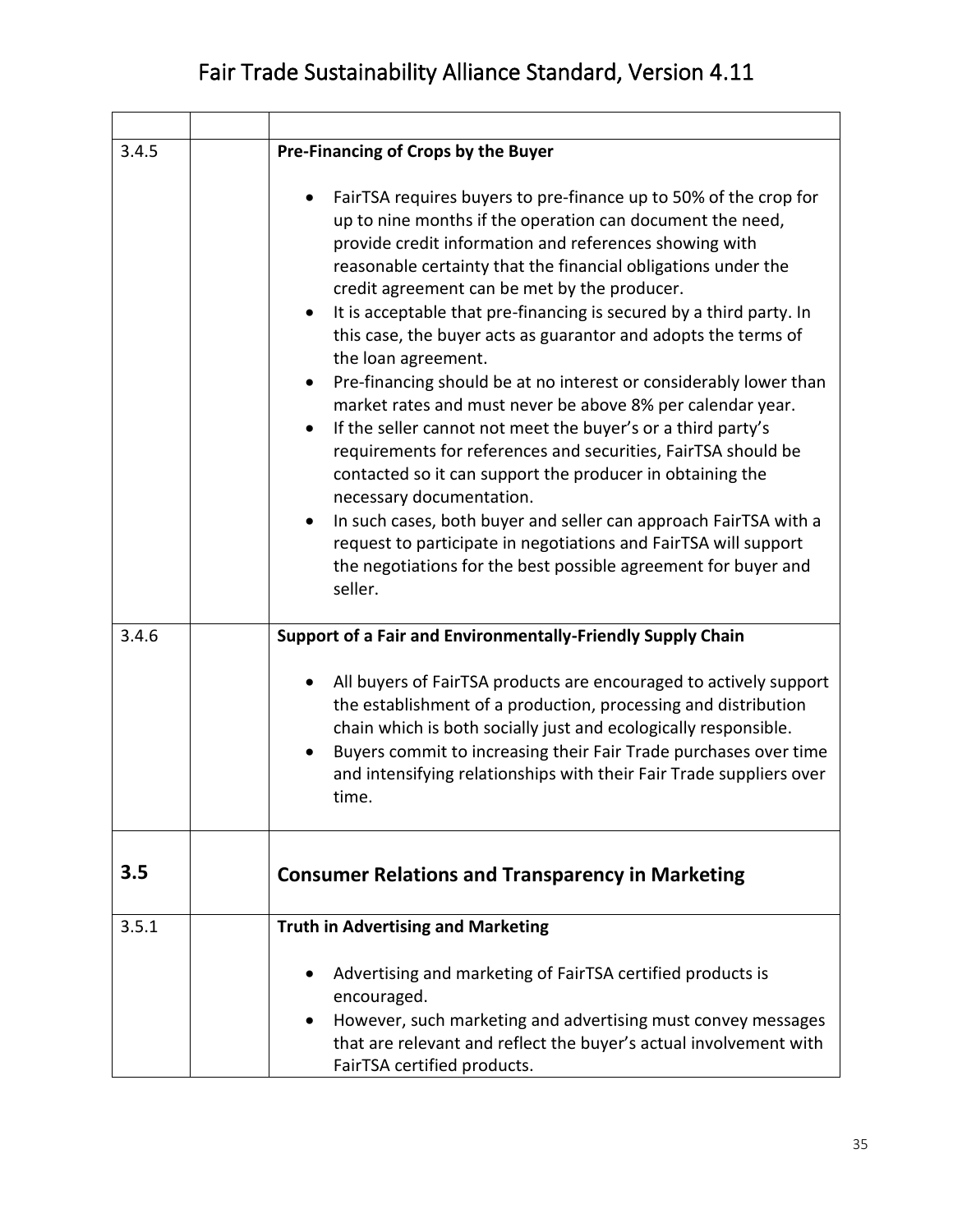|       | For example, a buyer whose Fair-Trade purchase volume is 5% of<br>total purchases must not present itself as a "Fair Trade<br>Company" or similar wording.<br>Also, such a company must not show the FairTSA logo on the<br>$\bullet$<br>home page, but instead may depict it on a web page where<br>specific information of the project(s) certified under the FairTSA<br>standard is provided.<br>Specifically, brand owners and other entities engaged in the<br>$\bullet$<br>supply chain are encouraged to use the FairTSA furnished reports<br>and other available information to communicate their efforts on<br>capacity building and project development.<br>Advertising and marketing of FairTSA products must not be used<br>$\bullet$<br>to conceal or justify activities that violate labor laws, involve<br>unregulated, unpaid or forced child labor, or are voluntarily<br>detrimental to the environment or in any other way in<br>contradiction of FairTSA principles.<br>This provision relates also to regular suppliers or sub-contractors<br>of the buyer. |
|-------|----------------------------------------------------------------------------------------------------------------------------------------------------------------------------------------------------------------------------------------------------------------------------------------------------------------------------------------------------------------------------------------------------------------------------------------------------------------------------------------------------------------------------------------------------------------------------------------------------------------------------------------------------------------------------------------------------------------------------------------------------------------------------------------------------------------------------------------------------------------------------------------------------------------------------------------------------------------------------------------------------------------------------------------------------------------------------------|
| 3.5.2 | <b>Reporting/Traceability</b>                                                                                                                                                                                                                                                                                                                                                                                                                                                                                                                                                                                                                                                                                                                                                                                                                                                                                                                                                                                                                                                    |
|       | All partners in the supply chain must be either certified,<br>$\bullet$<br>registered or a licensee.<br>All licensees are required to submit quarterly licensee reports.<br>All certified operations are required to submit quarterly shipping<br>$\bullet$<br>reports of FairTSA certified products that have been sold as Fair<br>Trade.<br>All FairTSA Fair Trade products must be fully traceable.                                                                                                                                                                                                                                                                                                                                                                                                                                                                                                                                                                                                                                                                           |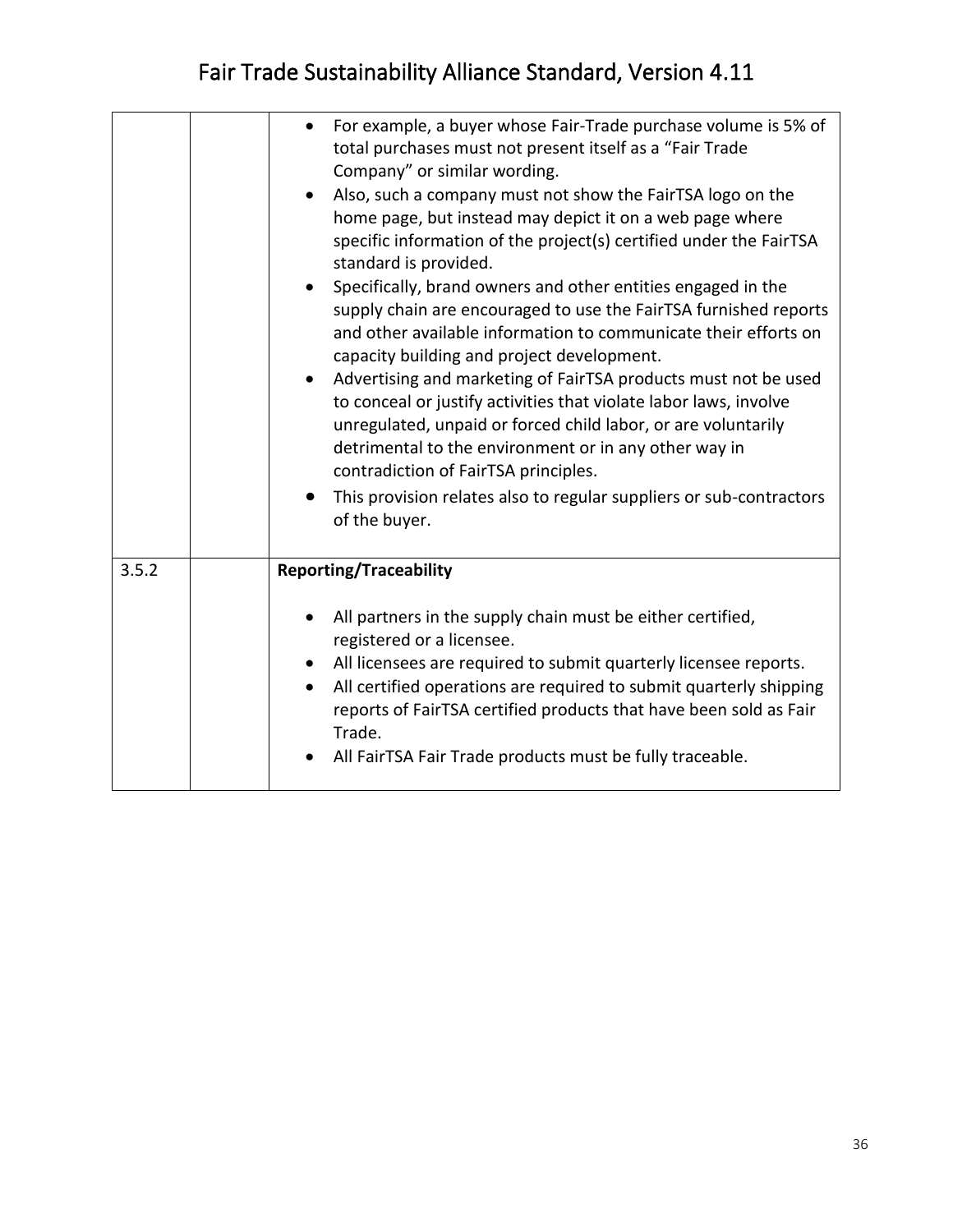| 3.5.3 | <b>Publication of Trade Data and Project Information</b>                                                                                                                                                                                                                                                                                                                                                                                                                                                                                                                                                                                                                                                                                                                                                                                       |
|-------|------------------------------------------------------------------------------------------------------------------------------------------------------------------------------------------------------------------------------------------------------------------------------------------------------------------------------------------------------------------------------------------------------------------------------------------------------------------------------------------------------------------------------------------------------------------------------------------------------------------------------------------------------------------------------------------------------------------------------------------------------------------------------------------------------------------------------------------------|
|       | FairTSA has the right to publish names, contact information and<br>certified products of all certified producers, including producers<br>who are part of the FairTSA system through determination of<br>equivalency.<br>FairTSA has the right to publish names of licensed buyers and<br>$\bullet$<br>their company and product information.<br>FairTSA will provide all partners in the supply chain with an<br>$\bullet$<br>annual report detailing the use of the premiums for Community<br>Development Projects and capacity building progress of certified<br>producers.<br>Summaries of these reports will be published by FairTSA on its<br>website and may also be published on other electronic or printed<br>media.<br>As the standard holder, FairTSA has the right to publish<br>$\bullet$<br>anonymous trade data as it sees fit. |
|       |                                                                                                                                                                                                                                                                                                                                                                                                                                                                                                                                                                                                                                                                                                                                                                                                                                                |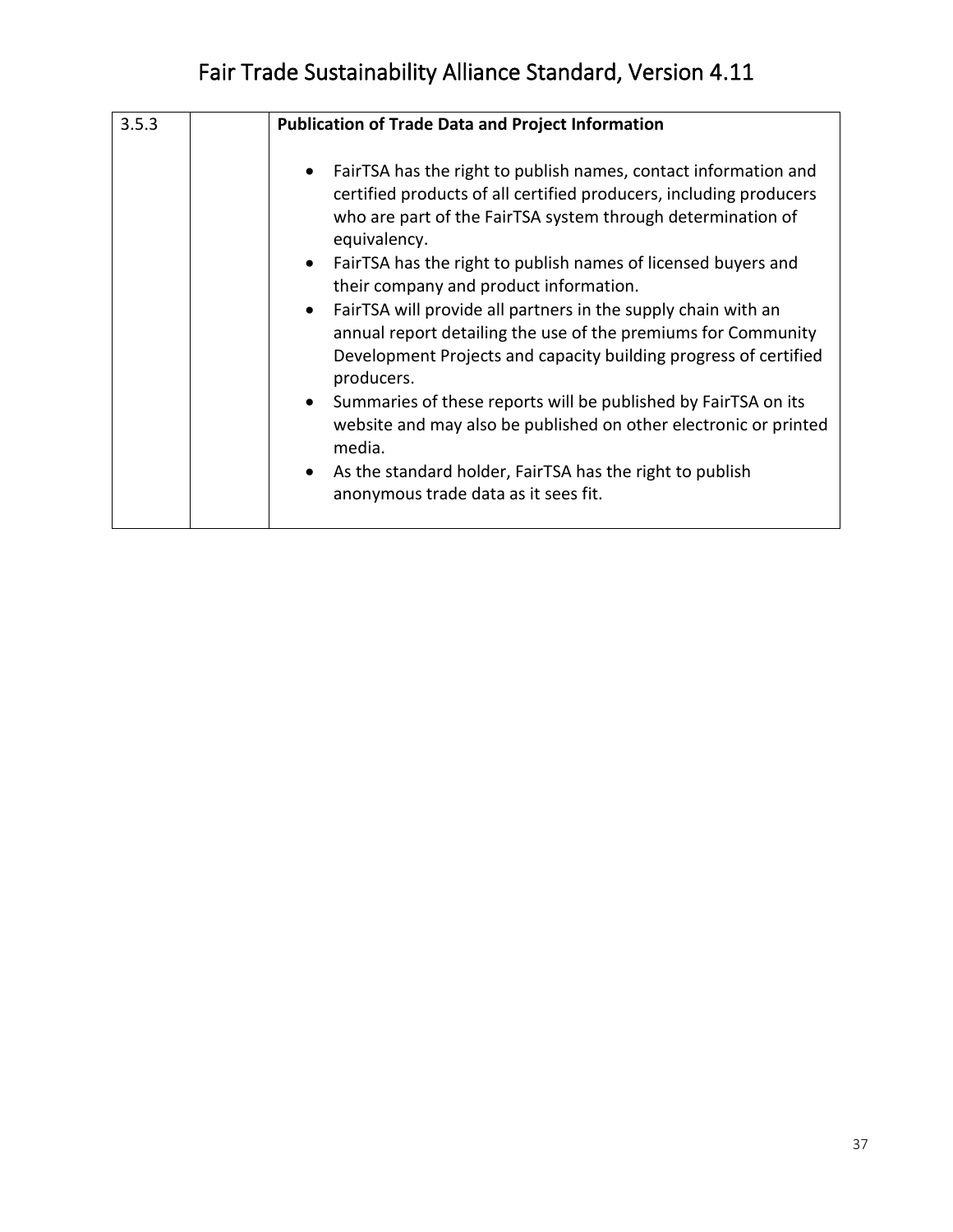#### 4. Certification Process

#### **Chapter 4 is intended for:**

- Applicants for initial and ongoing certification: Producers, Wild Collectors, Food and Cosmetic Processors, Textile manufacturers, and Non-Food Processing Operations.
- Cooperating Certification Agencies

#### **Intent and Scope**

This chapter stipulates the necessary steps to achieve FairTSA certification, maintain certification and, if warranted, the actions involved in revocation or denial of certification.

As a Fair Trade standard holder which does not engage in certification activities, FairTSA works with a global network of ISO 17065 accredited certification agencies known here as Cooperating Certification Agencies (CCAs) who conduct inspections and make certification decisions. This arrangement enables producers to choose from an array of certification agencies and even to change certifiers, if necessary, while maintaining FairTSA certification.

Being once removed from the certification activities allows FairTSA to provide support with:

- Compliance questions.
- Community projects.
- Connecting producers and buyers of FairTSA certified products.

With the certification agreement, the operation agrees to comply with all requirements in this standard and the accompanying documentation.

| 4.1   |           | <b>The Certification Process</b>                                                                                                                                                                                                                                                                               |
|-------|-----------|----------------------------------------------------------------------------------------------------------------------------------------------------------------------------------------------------------------------------------------------------------------------------------------------------------------|
| 4.1.1 | <b>SR</b> | <b>Webinar Participation</b>                                                                                                                                                                                                                                                                                   |
|       |           | The first step in the application process is mandatory participation in one<br>of the FairTSA producer webinars by at least one representative of the<br>interested producer operation.<br>Webinars are announced on the FairTSA website on an ongoing basis<br>and they are free of charge for all producers. |
| 4.1.2 | <b>SR</b> | <b>Cost of Certification</b>                                                                                                                                                                                                                                                                                   |
|       |           | The CCA must publish a complete inspection and certification fee<br>$\bullet$<br>schedule and provide this schedule to all operations that request<br>information material regarding FairTSA.                                                                                                                  |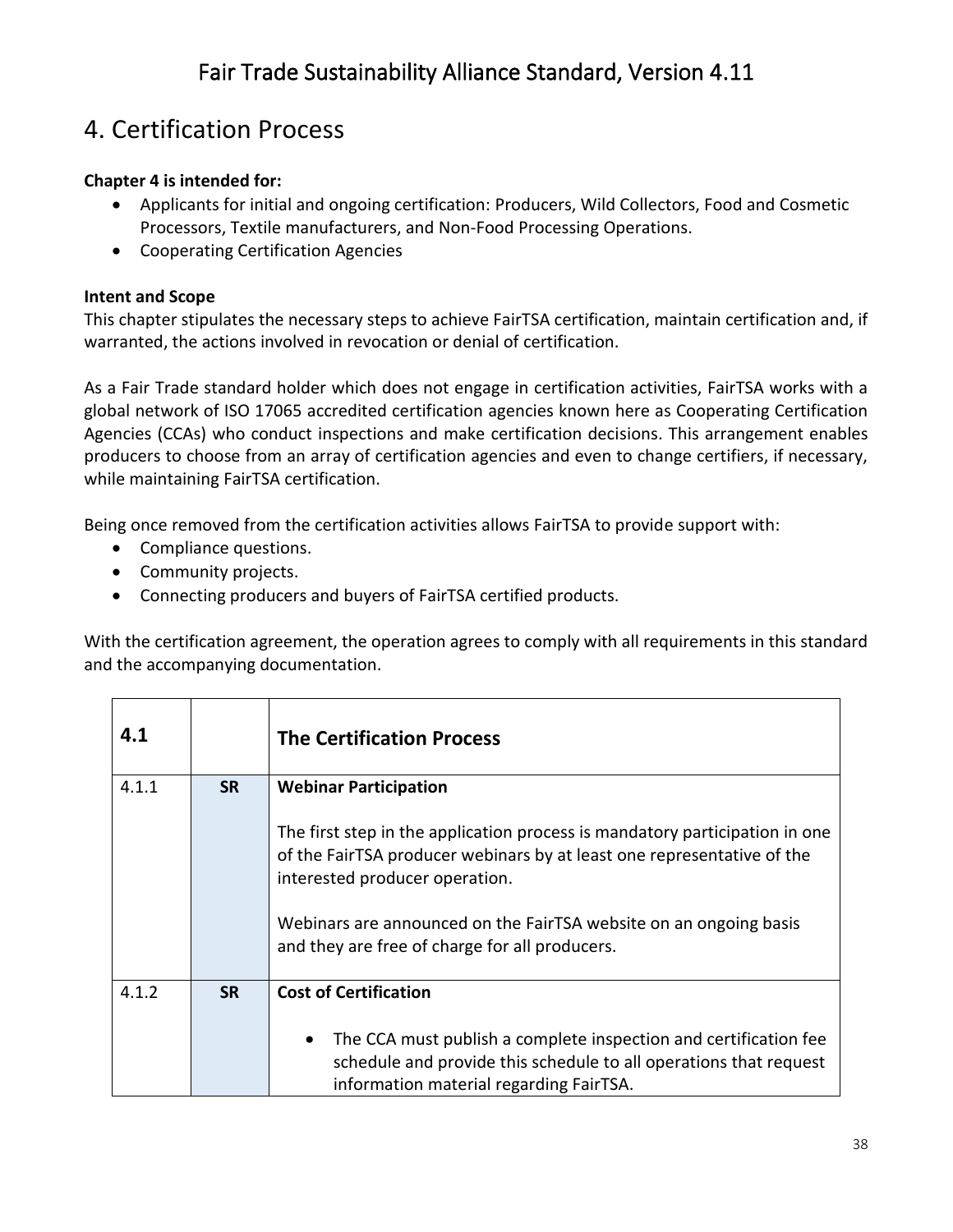|       |           | The CCA must provide a cost estimate for inspection and<br>$\bullet$<br>certification before the certification contract is signed and is<br>responsible for the collection of fees.<br>In addition, FairTSA charges a moderate annual fee directly to the<br>$\bullet$<br>certified entity.<br>Any non-payment constitutes a reason for suspension and/or<br>revocation of certification.                                                                                                                                                                                                                                                                                                                                                                                                                         |
|-------|-----------|-------------------------------------------------------------------------------------------------------------------------------------------------------------------------------------------------------------------------------------------------------------------------------------------------------------------------------------------------------------------------------------------------------------------------------------------------------------------------------------------------------------------------------------------------------------------------------------------------------------------------------------------------------------------------------------------------------------------------------------------------------------------------------------------------------------------|
| 4.1.3 | <b>SR</b> | <b>Application and Application Documents</b>                                                                                                                                                                                                                                                                                                                                                                                                                                                                                                                                                                                                                                                                                                                                                                      |
|       |           | It is necessary for all entities that wish to be certified to apply with:<br>A certifier of their choice. FairTSA has a worldwide network of<br>CCAs. Each has their own application format and fee structure.<br>The FairTSA application forms can be found online at<br>$\bullet$<br>www.fairtsa.org.<br>The CCA reviews the application documents and requests additional                                                                                                                                                                                                                                                                                                                                                                                                                                      |
|       |           | information until it is determined that the applicant is ready for<br>inspection.                                                                                                                                                                                                                                                                                                                                                                                                                                                                                                                                                                                                                                                                                                                                 |
| 4.1.4 | <b>SR</b> | <b>FairTSA System Plan</b>                                                                                                                                                                                                                                                                                                                                                                                                                                                                                                                                                                                                                                                                                                                                                                                        |
|       |           | The CCA will provide the applicant with an application and the<br>٠<br>FairTSA System Plan.<br>The System Plan allows the applicant to evaluate their own<br>operation against the FairTSA standard requirements.<br>The Fair Trade System Plan provides the certifier with<br>$\bullet$<br>information about the activities and facilities of the operation.<br>The System Plan requests information about compliance with all<br>requirements of this standard and it is necessary to fill it out<br>completely and to submit all required attachments.<br>The System Plan is to be evaluated by the CCA for completeness<br>and later, during the inspection, the System Plan and the<br>required attachments will be verified at the operation.<br>The System Plan needs to be updated annually.<br>$\bullet$ |
|       |           | For Cooperatives and Associations only:<br>A copy of the Certificate of Incorporation, by-laws and the current<br>contact information of all board members must be provided with the<br>FairTSA System Plan.                                                                                                                                                                                                                                                                                                                                                                                                                                                                                                                                                                                                      |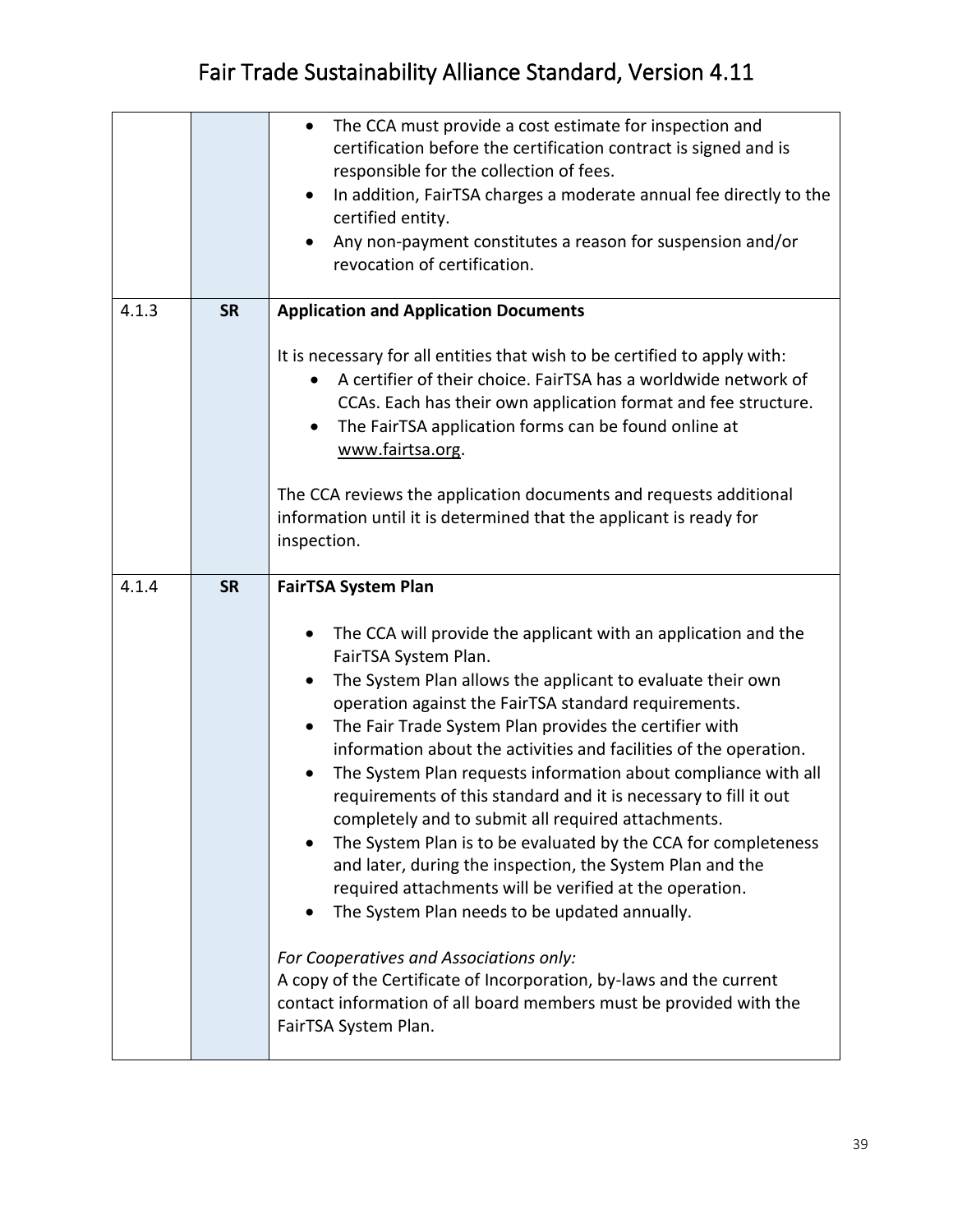| 4.1.5 | <b>SR</b> | <b>Inspections</b>                                                                                                                                                                                                                                                                                                                                                                                                                                                                                                                                                                                                                                                                                                                                                                                                                                                                                                                                                                                                                                                                                                                                                                                                                     |  |
|-------|-----------|----------------------------------------------------------------------------------------------------------------------------------------------------------------------------------------------------------------------------------------------------------------------------------------------------------------------------------------------------------------------------------------------------------------------------------------------------------------------------------------------------------------------------------------------------------------------------------------------------------------------------------------------------------------------------------------------------------------------------------------------------------------------------------------------------------------------------------------------------------------------------------------------------------------------------------------------------------------------------------------------------------------------------------------------------------------------------------------------------------------------------------------------------------------------------------------------------------------------------------------|--|
|       |           | Initial and annual inspections are organized by the CCA. FairTSA<br>guidelines for inspections are as follows:<br>Initial inspections must be announced to the operation.<br>The inspector should conduct an opening interview in which the<br>$\bullet$<br>purpose of the inspection, the need to grant access to all areas of the<br>operation, and the inspection schedule are laid out.<br>At least one person responsible for the operation must be<br>present during the inspection.<br>The Inspector verifies the practices on-site against the standard<br>$\bullet$<br>and the FairTSA System Plan, collects missing or updated<br>documentation and reports any findings to the CCA.<br>The rules for inspections of Grower Groups are laid down in<br>Section 2.2.<br>Once a Community Development Project has been initiated, the<br>Inspector verifies progress of and expenses for that project.<br>The Inspector will write and conduct an exit interview in which all<br>issues of concern are noted.<br>The inspection report must be signed by the Inspector and the<br>$\bullet$<br>staff person present during the inspection.<br>The operation will receive a copy of the full inspection report<br>from the CCA. |  |
| 4.1.6 | <b>SR</b> | <b>Unannounced Inspections</b><br>The CCA has the right to conduct additional announced or<br>unannounced inspections based on risk assessment randomly or<br>in case of suspicion that FairTSA standards have been violated.<br>The costs for such an inspection are to be borne by the operation<br>regardless of violation of the FairTSA standard.                                                                                                                                                                                                                                                                                                                                                                                                                                                                                                                                                                                                                                                                                                                                                                                                                                                                                 |  |
| 4.1.7 |           | <b>Samples</b>                                                                                                                                                                                                                                                                                                                                                                                                                                                                                                                                                                                                                                                                                                                                                                                                                                                                                                                                                                                                                                                                                                                                                                                                                         |  |
|       |           | If necessary, Inspectors may draw samples for chemical analysis.                                                                                                                                                                                                                                                                                                                                                                                                                                                                                                                                                                                                                                                                                                                                                                                                                                                                                                                                                                                                                                                                                                                                                                       |  |
|       |           | Samples are to be handled following the same principles as<br>organic samples.                                                                                                                                                                                                                                                                                                                                                                                                                                                                                                                                                                                                                                                                                                                                                                                                                                                                                                                                                                                                                                                                                                                                                         |  |
|       |           | See also Section 1.1.7 for testing and handling of sample<br>procedure.                                                                                                                                                                                                                                                                                                                                                                                                                                                                                                                                                                                                                                                                                                                                                                                                                                                                                                                                                                                                                                                                                                                                                                |  |
|       |           | The costs for chemical analyses are to be borne by the operation<br>regardless of violation of the FairTSA standard.                                                                                                                                                                                                                                                                                                                                                                                                                                                                                                                                                                                                                                                                                                                                                                                                                                                                                                                                                                                                                                                                                                                   |  |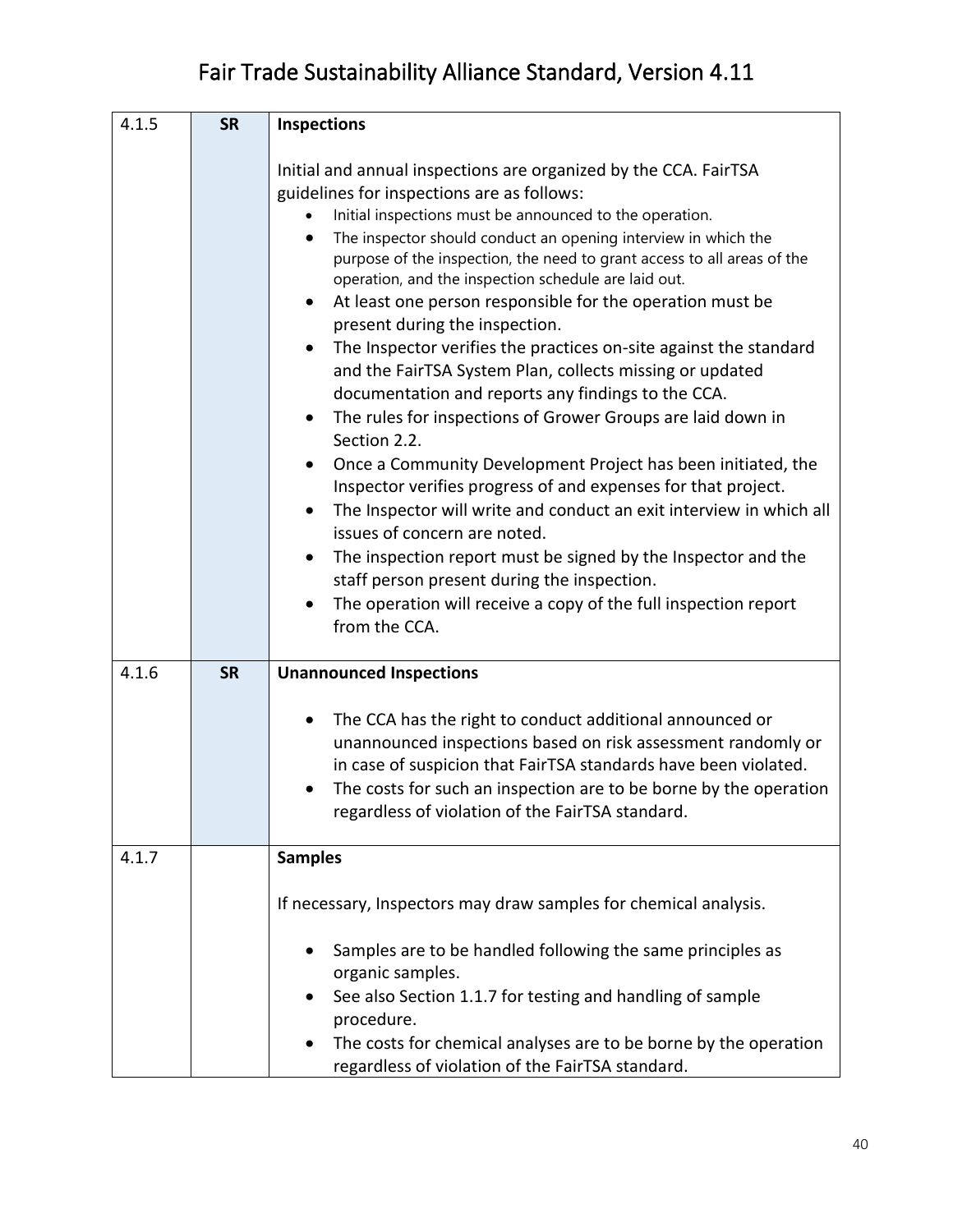| 4.2   | <b>Certification Requirements</b>                                                                                                                                                                                                                                                                                                                                                                                                                                                                                                                                                                                                                               |
|-------|-----------------------------------------------------------------------------------------------------------------------------------------------------------------------------------------------------------------------------------------------------------------------------------------------------------------------------------------------------------------------------------------------------------------------------------------------------------------------------------------------------------------------------------------------------------------------------------------------------------------------------------------------------------------|
| 4.2.1 | <b>Integrity of Management</b><br>Management must:<br>Be knowledgeable about the FairTSA standard as applicable.<br>٠<br>Show a commitment for achieving its goals.<br>Designate and train staff responsible for all FairTSA-related<br>$\bullet$<br>production and/or processing requirements and activities.<br>Allocate the necessary resources for all necessary measures and<br>$\bullet$<br>processes according to the FairTSA standard.                                                                                                                                                                                                                  |
| 4.2.2 | <b>Record Keeping Requirements</b><br>All input materials, ingredients and equipment used in<br>٠<br>production or processing procedures shall be listed.<br>Location, time and quantity shall be recorded for applications of<br>input materials and use of ingredients.<br>As applicable, input and ingredient specifications and purchasing<br>records shall be filed and available for review.<br>All processing procedures of FairTSA certified products shall be<br>$\bullet$<br>described and recorded.<br>Generally, record retention is required for all certified operations<br>for five years.<br>All records must be made available for inspection. |
| 4.2.3 | <b>Ingredient Declaration</b><br>For single or multi-ingredient products, all ingredients contained<br>in FairTSA products, their origin including manufacturer name<br>and contact information, batch or lot number, common name of<br>ingredient or preservative and exact chemical description thereof<br>must be documented and furnished to the Inspector during<br>inspection.<br>The exact product composition must be disclosed to the CCA and<br>FairTSA.                                                                                                                                                                                              |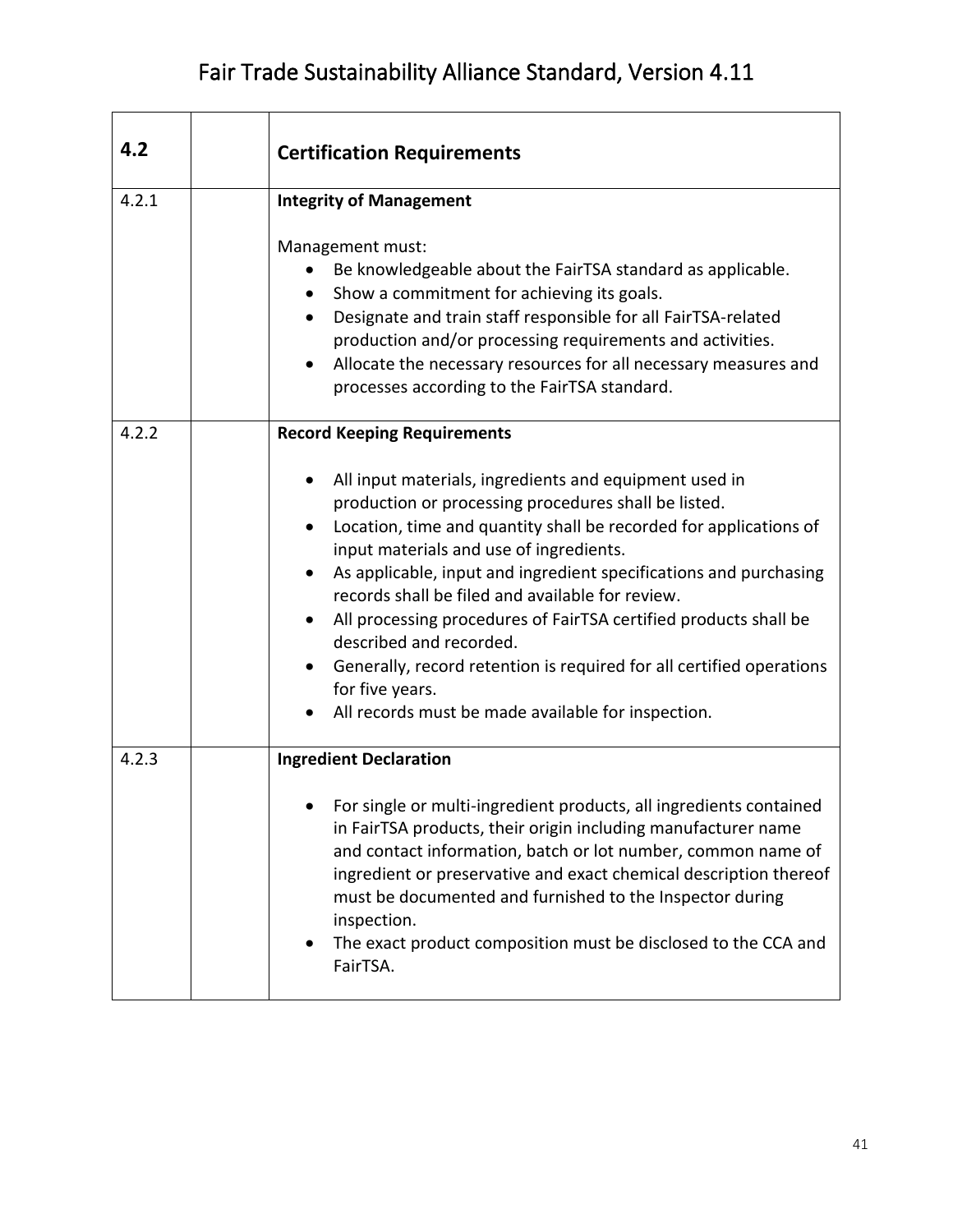| 4.2.4 | <b>Traceability</b>                                                                                                                                                                                                                                                                                                                                                                                                                                                                                                                                                                                                                                                                                                                                                                                                                                                                                                                                                                                                                  |
|-------|--------------------------------------------------------------------------------------------------------------------------------------------------------------------------------------------------------------------------------------------------------------------------------------------------------------------------------------------------------------------------------------------------------------------------------------------------------------------------------------------------------------------------------------------------------------------------------------------------------------------------------------------------------------------------------------------------------------------------------------------------------------------------------------------------------------------------------------------------------------------------------------------------------------------------------------------------------------------------------------------------------------------------------------|
|       | All processed products with FairTSA ingredients must have a<br>batch or lot number by which the ingredients used in the finished<br>product can be traced and the date of processing can be clearly<br>identified.<br>The origin of all input materials, including manufacturer name,<br>batch or lot number, and contact information must be<br>documented and furnished to the Inspector during inspection.<br>All records for FairTSA certified production, processing and<br>$\bullet$<br>handling activities need to be retained at least five years.<br>During inspection, trace back and mass balance audits must be<br>possible.                                                                                                                                                                                                                                                                                                                                                                                             |
| 4.2.5 | <b>Complete Accounting of Ingredients</b>                                                                                                                                                                                                                                                                                                                                                                                                                                                                                                                                                                                                                                                                                                                                                                                                                                                                                                                                                                                            |
|       | Each facility that handles or processes FairTSA products must be<br>able to provide a complete quantitative balance of incoming and<br>outgoing FairTSA certified food products.<br>In the case of processors and packers, the recipes of the finished<br>٠<br>products must be made available for inspection to allow for a<br>complete accounting of FairTSA ingredients and products during<br>inspection.                                                                                                                                                                                                                                                                                                                                                                                                                                                                                                                                                                                                                        |
| 4.2.6 | <b>Product Integrity</b>                                                                                                                                                                                                                                                                                                                                                                                                                                                                                                                                                                                                                                                                                                                                                                                                                                                                                                                                                                                                             |
|       | All processors and handlers of FairTSA food products must<br>prevent commingling and contamination of these products with<br>other ingredients, products or materials such as pest control<br>products and sanitation chemicals.<br>FairTSA products and ingredients must not be moved or stored in<br>facilities without being enclosed in their proper packaging<br>materials unless they are bulk ingredients or if it is necessary for<br>the immediate processing of products. In this case, the operation<br>must be clearly able to identify the ingredients or products by<br>appropriate means.<br>Bulk ingredients must be handled, stored and transported in such<br>a manner that commingling is prevented and identification is<br>easily possible. If stored in storage bins or similar, there must be<br>clearly visible signage identifying the products as "FairTSA Fair<br>Trade certified." All documents accompanying bulk shipments<br>must clearly identify the products as "FairTSA Fair Trade<br>certified." |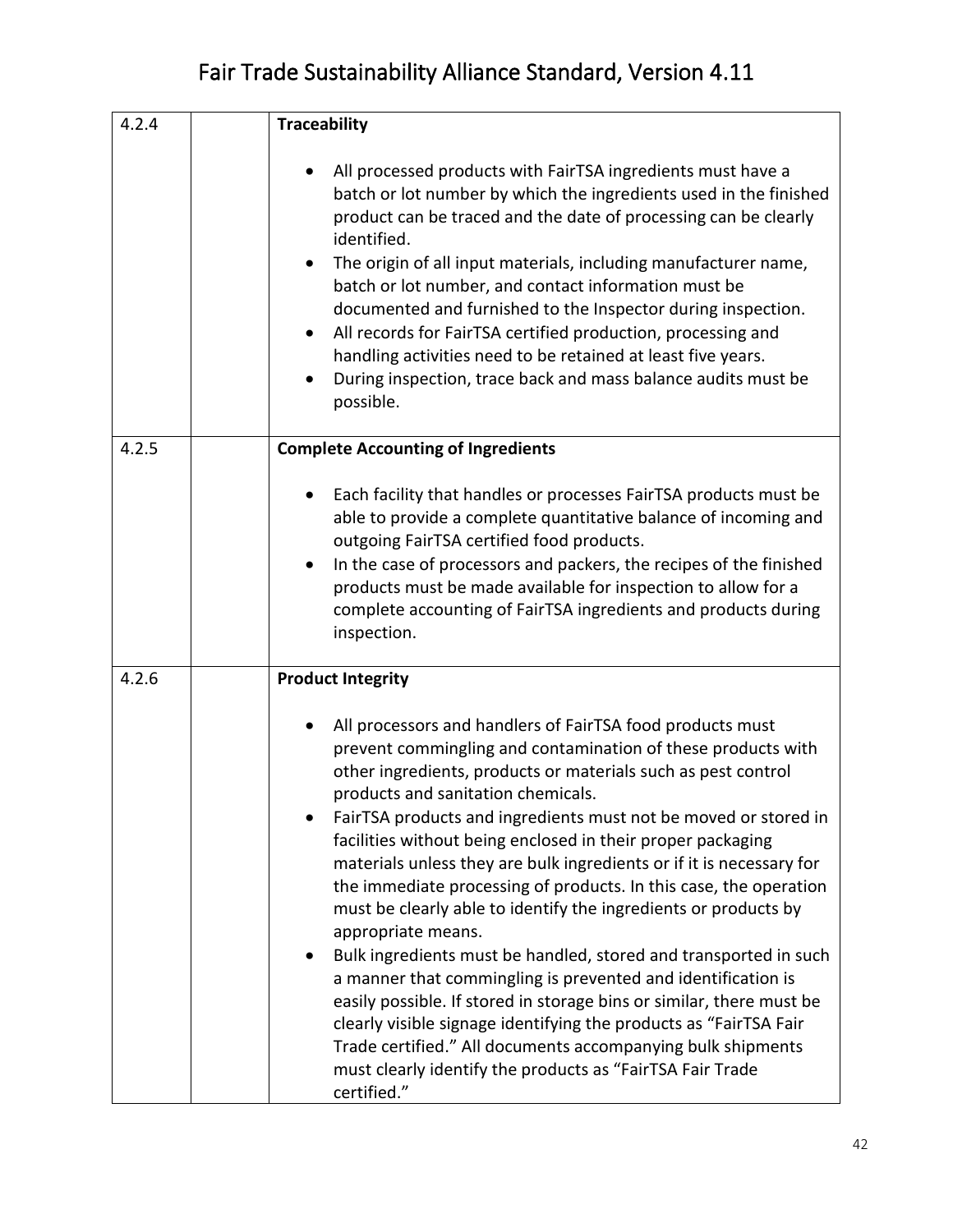| 4.3   |           | <b>Certification, Denial, Suspension and Revocation</b>                                                                                                                                                                                                                                                                                                                                                                                                                                                                                                                                                                                                                                                                                                                                                                                         |
|-------|-----------|-------------------------------------------------------------------------------------------------------------------------------------------------------------------------------------------------------------------------------------------------------------------------------------------------------------------------------------------------------------------------------------------------------------------------------------------------------------------------------------------------------------------------------------------------------------------------------------------------------------------------------------------------------------------------------------------------------------------------------------------------------------------------------------------------------------------------------------------------|
| 4.3.1 | <b>SR</b> | <b>Certification</b><br>FairTSA requires from its CCAs that the certification procedure be<br>conducted in a timely manner.<br>The certification decision is to be conveyed to the operation<br>along with a non-compliance letter listing non-compliances,<br>corrective actions and a timeframe in which corrective actions<br>must be taken.<br>Once certification is granted, the FairTSA Master Certificate will<br>be sent to the certified entity and to FairTSA.                                                                                                                                                                                                                                                                                                                                                                        |
| 4.3.2 | <b>SR</b> | <b>Denial of Certification</b><br>If the first inspection shows significant deficiencies in compliance<br>$\bullet$<br>with the FairTSA standard or the applicant is unresponsive with<br>regards to corrective actions, the certification can be denied by<br>the CCA.<br>Within two weeks of the denial decision, a letter via any mail<br>service that allows for a signed receipt must be sent to the<br>operation. This letter must clearly identify and describe the<br>reasons for this decision as well as the appeals process.<br>If the applicant decides to apply with a different CCA, the denial<br>$\bullet$<br>of certification must be disclosed to the new CCA. The prior and<br>new CCA should exchange information about the operation.                                                                                      |
| 4.3.3 | <b>SR</b> | <b>Suspension of Certification</b><br>In case of a serious violation of the FairTSA standard or an<br>applicant's unresponsiveness with regards to requested<br>corrective actions, the CCA may decide to suspend the operation<br>for a defined period, but for no longer than one year.<br>Within two weeks of the suspension decision, a letter via any<br>$\bullet$<br>mail service that allows for a signed receipt must be sent to the<br>operation. This letter must clearly identify and describe the<br>reasons for this decision as well as the appeals process.<br>A suspended operation may not use the FairTSA certificate or<br>logo for any purpose whatsoever during the time of the<br>suspension.<br>Should the reason for the suspension not be resolved within the<br>stipulated time frame, certification will be revoked. |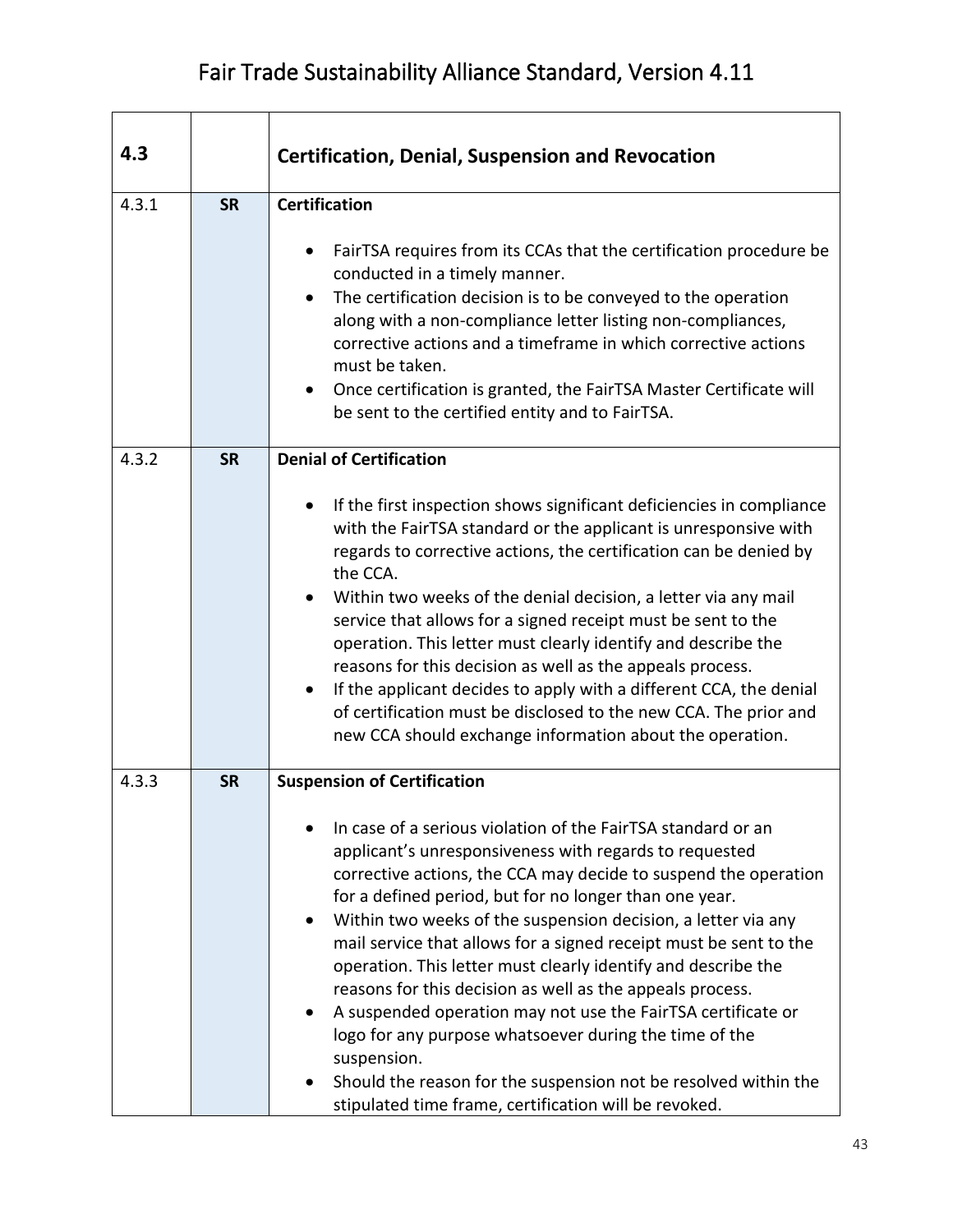|       |           | If the applicant decides to apply with a different CCA, the<br>suspension of certification must be disclosed to the new CCA. The<br>prior and new CCA should exchange information about the<br>operation.                                                                                                                                                                                                                                                                                                                                                                                                                                                                                                         |
|-------|-----------|-------------------------------------------------------------------------------------------------------------------------------------------------------------------------------------------------------------------------------------------------------------------------------------------------------------------------------------------------------------------------------------------------------------------------------------------------------------------------------------------------------------------------------------------------------------------------------------------------------------------------------------------------------------------------------------------------------------------|
| 4.3.4 | <b>SR</b> | <b>Revocation of Certification</b>                                                                                                                                                                                                                                                                                                                                                                                                                                                                                                                                                                                                                                                                                |
|       |           | In case of a serious violation of the FairTSA standard or the<br>applicant's unresponsiveness in terms of corrective actions, the<br>CCA may decide to revoke certification of an operation.<br>Within two weeks of the revocation decision, a letter via any mail<br>$\bullet$<br>service that allows for a signed receipt must be sent to the<br>operation. This letter must clearly identify and describe the<br>reasons for this decision as well as the appeals process.<br>Terminated operations may not use the FairTSA certificate for<br>$\bullet$<br>any purpose whatsoever.<br>If the applicant decides to apply with a different CCA, the<br>revocation must be disclosed. The prior and new CCA must |
|       |           | exchange information about the operation.                                                                                                                                                                                                                                                                                                                                                                                                                                                                                                                                                                                                                                                                         |
| 4.3.5 | <b>SR</b> | <b>Appeals Process</b><br>Once an operation receives a decision of denial, suspension or<br>revocation of certification, said operation has the right to appeal the<br>decision.                                                                                                                                                                                                                                                                                                                                                                                                                                                                                                                                  |
|       |           | The first appeal must be made in writing to the CCA within 90<br>$\bullet$<br>days of the decision.<br>The appeal letter must clearly state either the reasons why the<br>decision is not justified or which improvements to the operation<br>have been carried out so that the grounds for the initial decision<br>are obsolete.<br>The CCA will review the appeal and issue a decision within one<br>month after receipt of the letter of appeal.                                                                                                                                                                                                                                                               |
|       |           | If the decision is upheld by the CCA, the operation in question has the<br>right to file an appeal before the Appeals Committee of the FairTSA<br>Advisory Board.                                                                                                                                                                                                                                                                                                                                                                                                                                                                                                                                                 |
|       |           | The appeal to the Appeals Committee must take place within 90<br>days of receipt of the answer from the CCA.<br>The Appeals Committee must review the complete case<br>documentation.                                                                                                                                                                                                                                                                                                                                                                                                                                                                                                                             |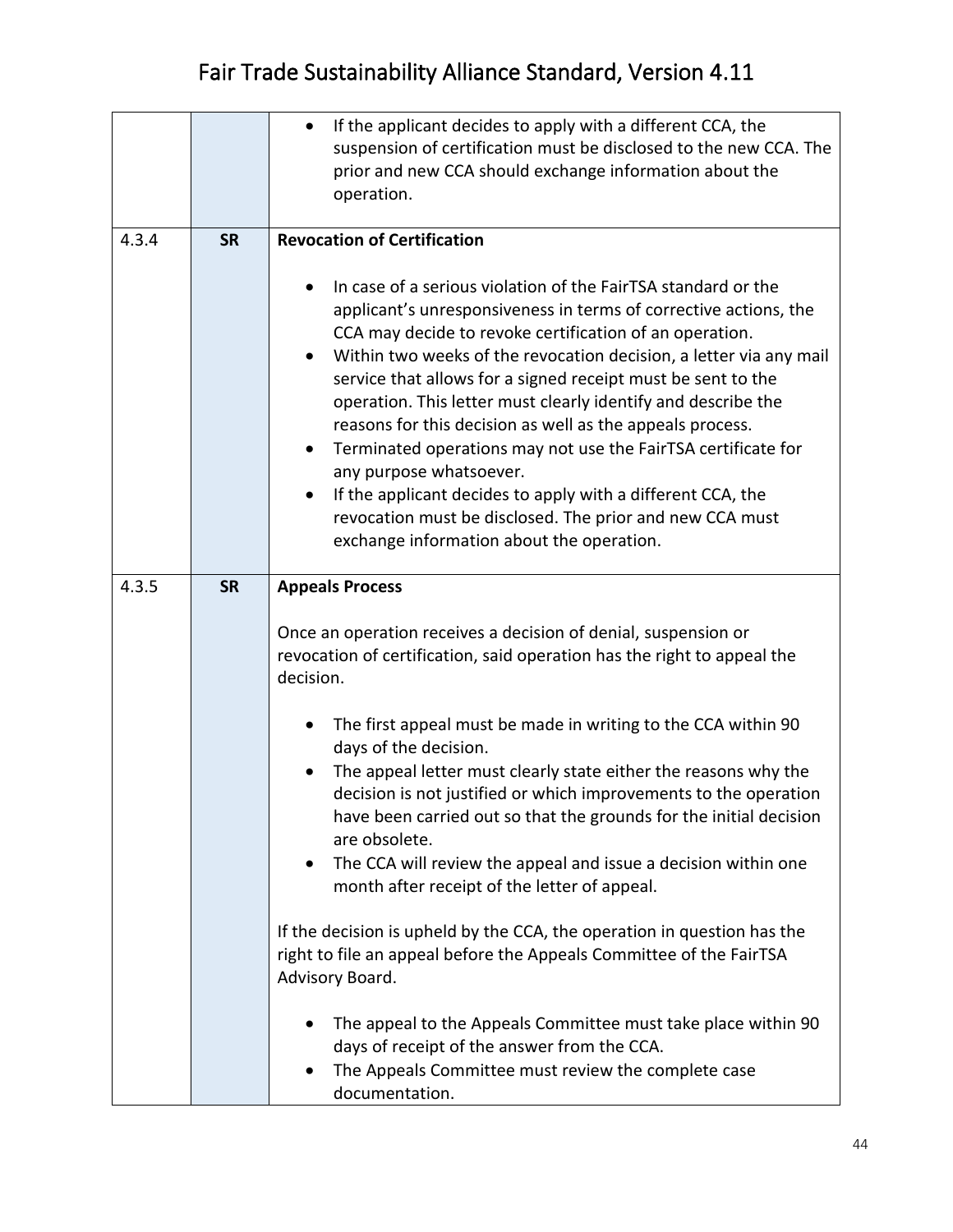|  | $\bullet$<br>$\bullet$<br>$\bullet$ | Both the CCA and the operation have the right to request a<br>conference call with the Appeals Committee to plead their case.<br>The Appeals Committee is obligated to issue a decision within 90<br>days from the date of receipt of appeal.<br>The decision of the Appeals Committee of the FairTSA Advisory<br>Board is final. |
|--|-------------------------------------|-----------------------------------------------------------------------------------------------------------------------------------------------------------------------------------------------------------------------------------------------------------------------------------------------------------------------------------|
|  |                                     |                                                                                                                                                                                                                                                                                                                                   |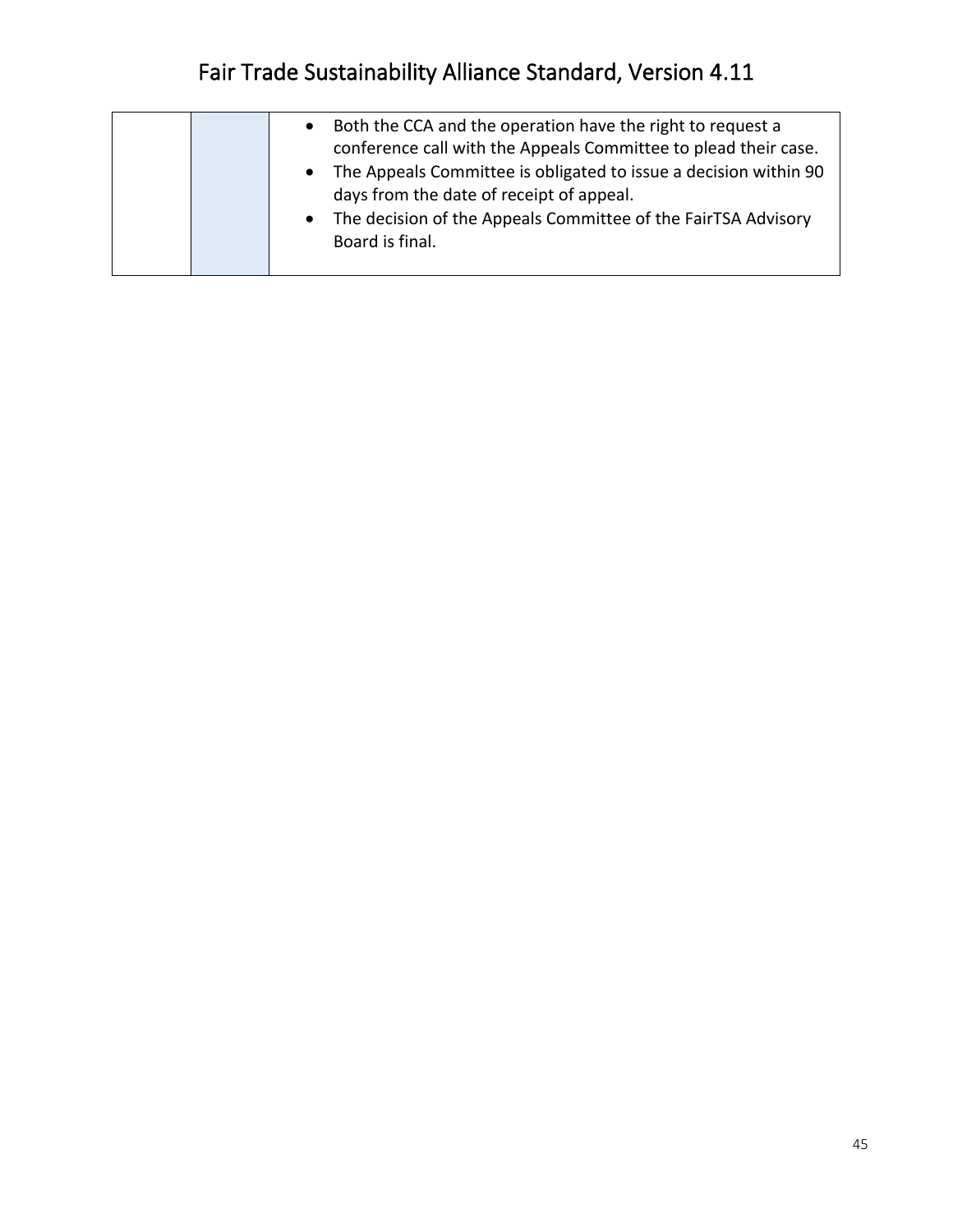#### 5. Community Development Projects and Capacity Building

#### **Chapter 5 is intended for:**

• Applicants for ongoing certification: Producers, Wild Collectors, Food and Cosmetic Processors, Textile Manufacturers

#### **Intent and Scope**

This chapter defines the interactions between CCAs, producers and FairTSA.

FairTSA certification decisions are made by the Cooperating Certification Agencies (CCAs), Community Development Project (CDP) approval decisions are made directly by FairTSA administration. Therefore, the submission of CDP plans and reports go directly to the FairTSA office. The CCAs will verify proper use of the premium funds and implementation progress during the annual inspections.

CDPs are mandatory for each certified producer operation receiving a Social Premium amount of US\$1,000.00 or more per calendar year. CDPs are a means to initiating and fostering improvement of living conditions and quality of life in a targeted, measurable and documented way. Capacity Building in the producer communities and activities around the CDP need to be governed by a sense of collaboration and mutual benefit. It is important to involve as many varied stakeholders as possible and FairTSA encourages the participation of members of the larger community, not only the small farmers or workers, in FairTSA committee sessions. Likewise, FairTSA encourages projects that benefit the wider producer community.

Fair TSA's suggestion of a participatory process for initiating CDPs involving different stakeholders within the community is described in this chapter.

| 5.1   | <b>Beneficiaries, Locations and Existing Projects</b>                                                                                                                                                                                                                                                                |
|-------|----------------------------------------------------------------------------------------------------------------------------------------------------------------------------------------------------------------------------------------------------------------------------------------------------------------------|
| 5.1.1 | <b>Beneficiaries of CDPs</b>                                                                                                                                                                                                                                                                                         |
|       | Preferred beneficiaries of CDPs and Capacity Building measures<br>are small farmers and agricultural workers as well as workers in<br>the processing facilities and their families.                                                                                                                                  |
|       | Other members of the local producer communities are also<br>$\bullet$<br>considered stakeholders.                                                                                                                                                                                                                    |
|       | Special importance is to be given to the participation of women,<br>either as direct stakeholders or as concerned party. Women<br>often are spokespeople for health care, education, energy use<br>and cooking as well as water supply and other topics that are<br>essential for the health of the whole community. |
|       | Farm workers and workers in processing facilities are given<br>special consideration in the context of this standard. Migrant                                                                                                                                                                                        |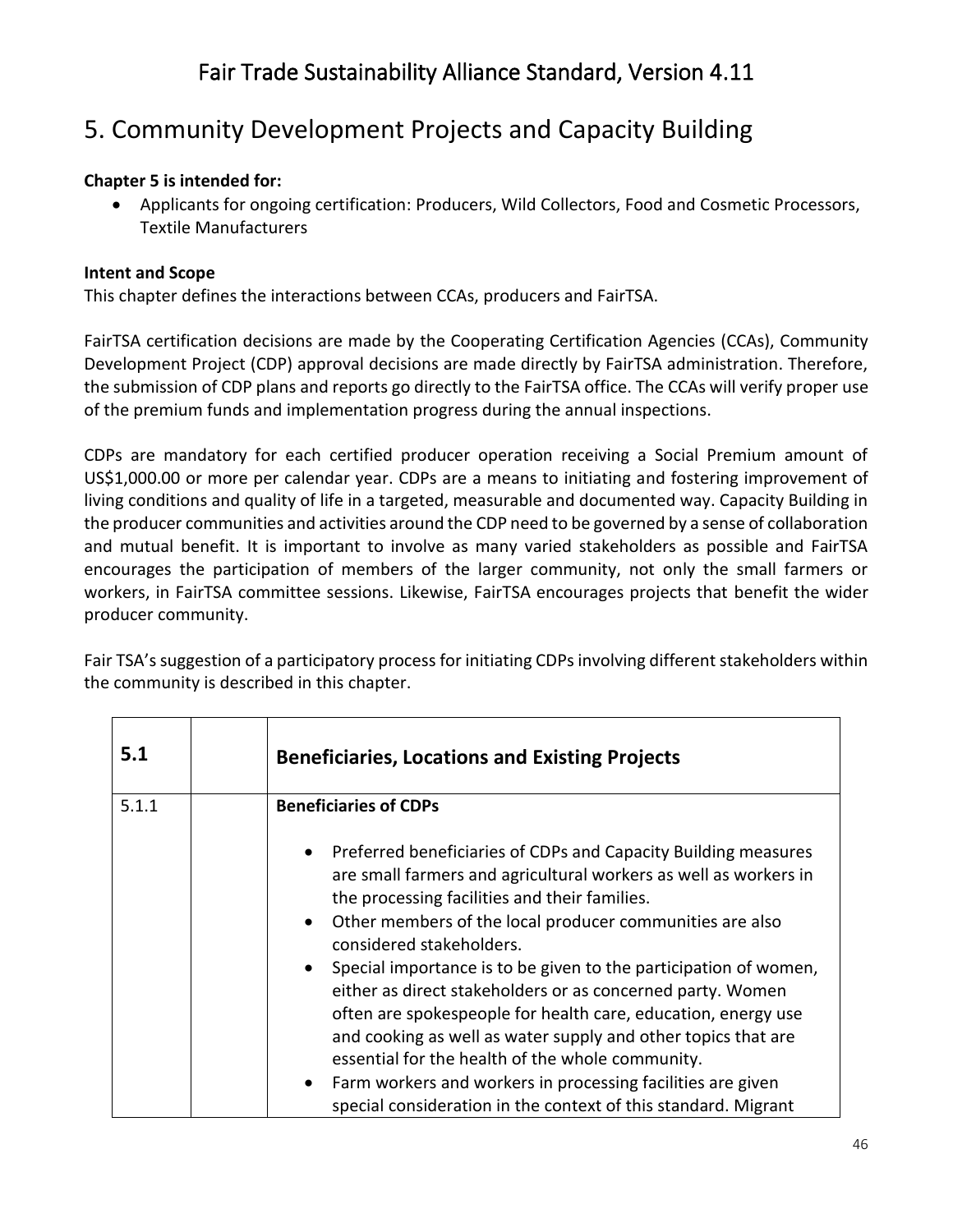|       | workers and contract workers especially are often the most<br>vulnerable. FairTSA recognizes this fact and supports Community<br>Development Projects that benefit farm workers and/or workers<br>in processing facilities whenever feasible.<br>In general, when creating Community Development Projects, the<br>$\bullet$<br>most vulnerable members of producer communities should be<br>given special consideration. |
|-------|--------------------------------------------------------------------------------------------------------------------------------------------------------------------------------------------------------------------------------------------------------------------------------------------------------------------------------------------------------------------------------------------------------------------------|
| 5.1.2 | <b>Locations</b>                                                                                                                                                                                                                                                                                                                                                                                                         |
|       | Community Development Projects shall take place on the farms<br>or cooperatives or in the nearby producer communities.<br>Depending on the circumstances, FairTSA may accept a proposal<br>for a CDP that is located elsewhere if the certified producer has a<br>compelling reason.                                                                                                                                     |
| 5.1.3 | <b>Existing Projects</b>                                                                                                                                                                                                                                                                                                                                                                                                 |
|       | If an applicant, producer or licensing partner already has a CDP,<br>FairTSA will consider accepting this project fully or partially based<br>on the project documentation.<br>If a buyer has already invested substantial funds in a project<br>within the last three years, a part of the documented investment<br>may be counted toward the Social Premium at FairTSA's sole<br>discretion.                           |
| 5.2   | <b>Types of Eligible Projects</b>                                                                                                                                                                                                                                                                                                                                                                                        |
| 5.2.1 | <b>Environmental Projects</b>                                                                                                                                                                                                                                                                                                                                                                                            |
|       | Projects that aim to improve or restore natural environmental conditions<br>are admissible.                                                                                                                                                                                                                                                                                                                              |
|       | Examples of environmental projects include:                                                                                                                                                                                                                                                                                                                                                                              |
|       | Improving or Restoring the Natural Environment<br>Reforestation, establishing alley cropping or multi-story (shaded)<br>agricultural areas (such as coffee or cacao), creating protected areas on<br>ecologically valuable land, including securing habitats for endangered<br>species.                                                                                                                                  |
|       | Minimizing Greenhouse Gas Emission and Efficient Energy Use Projects                                                                                                                                                                                                                                                                                                                                                     |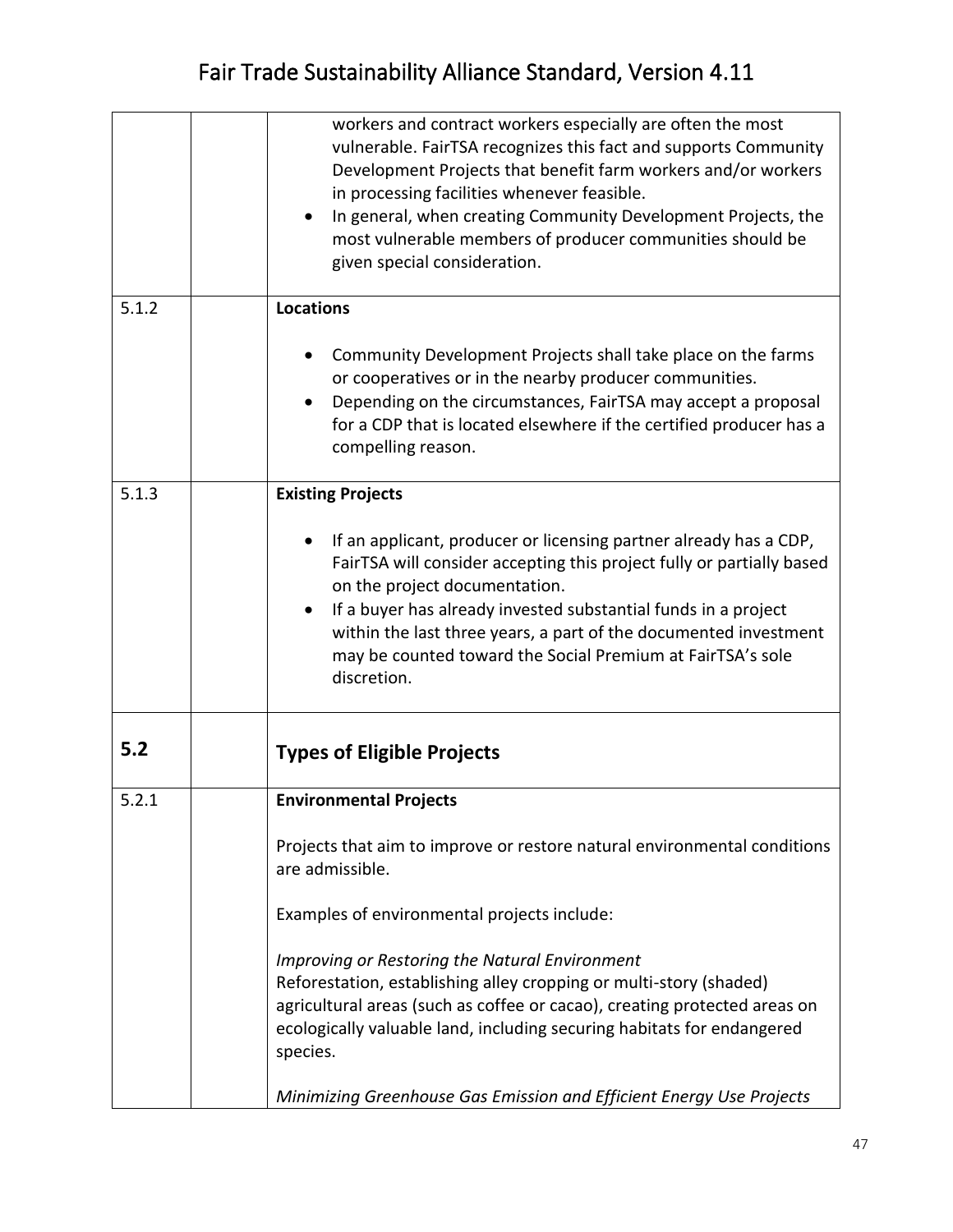|       | Projects that seek to minimize greenhouse gases such as Carbon Dioxide<br>(CO2), Methane (CH4), Nitrous Oxide (N2O), and other greenhouse<br>gases.                                                                                                                                                                                                                                             |
|-------|-------------------------------------------------------------------------------------------------------------------------------------------------------------------------------------------------------------------------------------------------------------------------------------------------------------------------------------------------------------------------------------------------|
|       | <b>Water Security</b><br>Irrigation systems that minimize run-off and evaporation, securing<br>existing water bodies by minimizing or preventing erosion and other<br>water pollution, drilling wells when ecologically appropriate.                                                                                                                                                            |
|       | <b>Waste and Wastewater Treatment</b><br>Separating and recycling wastes, including organic waste (composting),<br>safe ways of disposing of residual wastes, water treatment facilities<br>(preferably low capital treatment options such as reed beds).                                                                                                                                       |
| 5.2.2 | <b>Health Care Projects</b>                                                                                                                                                                                                                                                                                                                                                                     |
|       | Health care projects encompass the whole spectrum of health care.                                                                                                                                                                                                                                                                                                                               |
|       | Examples of health care projects include:<br>Health education.<br>$\bullet$                                                                                                                                                                                                                                                                                                                     |
|       | Treatment, supply of difficult to obtain medicines or prevention<br>٠<br>for diseases such as Malaria or HIV.                                                                                                                                                                                                                                                                                   |
|       | Building or supporting hospitals and community-based health<br>٠<br>institutions.                                                                                                                                                                                                                                                                                                               |
|       | Health care support for especially vulnerable members of the<br>٠<br>community such as pregnant mothers or infants.                                                                                                                                                                                                                                                                             |
| 5.2.3 | <b>Food Security Projects</b>                                                                                                                                                                                                                                                                                                                                                                   |
|       | Food security projects are geared to secure and expand available food<br>sources for workers and small farmers. Examples of food security<br>projects include: workers on the farm are given a piece of land, training,<br>seed and/or equipment to work the land for their own subsistence. Small<br>farmers could be trained and provided with seeds and equipment to<br>expand food choices. |
| 5.2.4 | <b>Educational Projects</b>                                                                                                                                                                                                                                                                                                                                                                     |
|       | Educational projects are all projects that improve access to education for<br>children and/or adults. Examples of educational projects include<br>transportation to school, providing uniforms or tuition payments for<br>children of families that could otherwise not afford schooling. Literacy                                                                                              |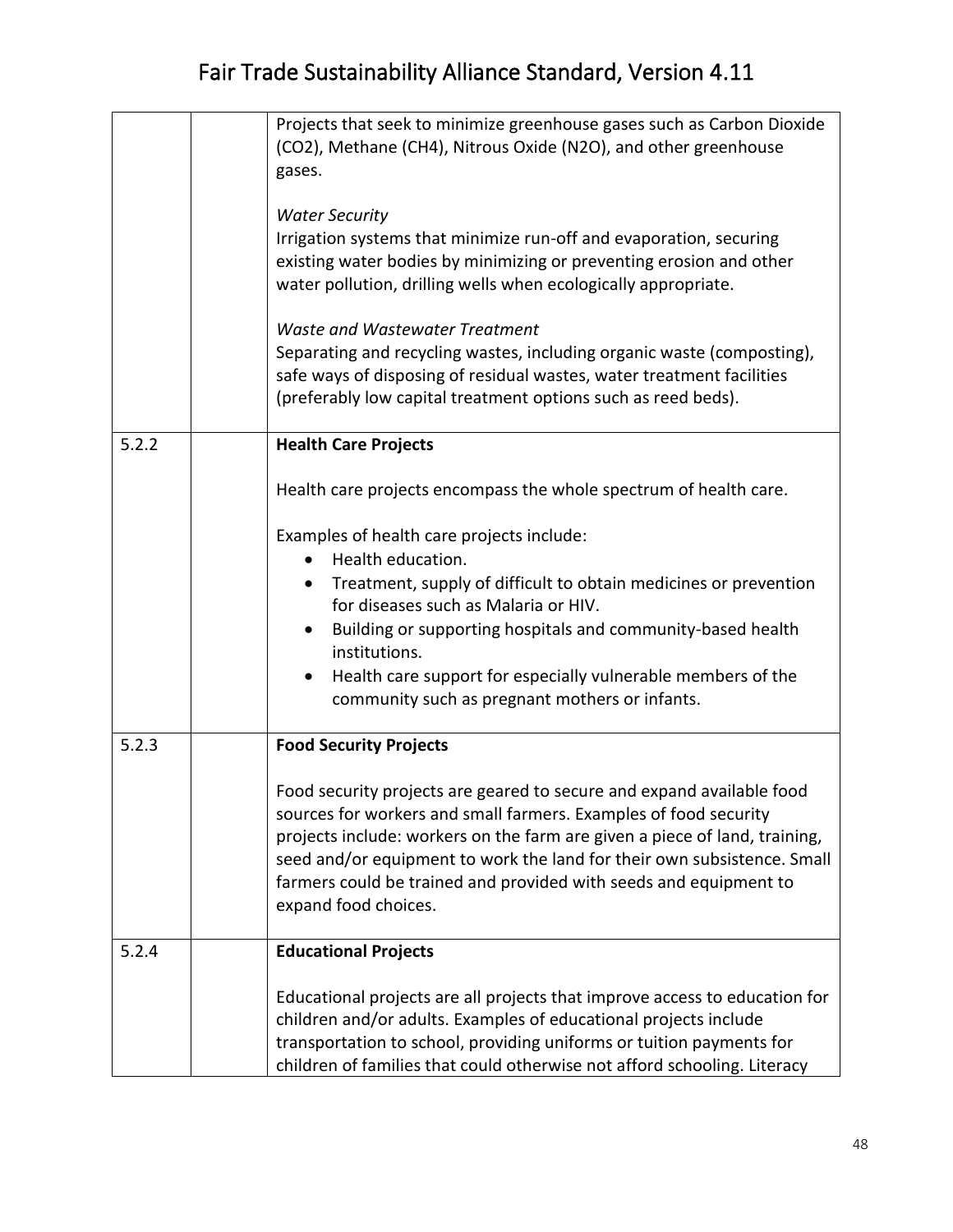|       | campaigns, vocational training or training to successfully run a small<br>business are also eligible educational projects.                                                                                                                                                                                                                                                 |
|-------|----------------------------------------------------------------------------------------------------------------------------------------------------------------------------------------------------------------------------------------------------------------------------------------------------------------------------------------------------------------------------|
|       |                                                                                                                                                                                                                                                                                                                                                                            |
| 5.2.5 | <b>Agricultural Production and Post-Harvest Treatment (APPHAT) Projects</b>                                                                                                                                                                                                                                                                                                |
|       | APPHAT projects are only admissible for small farms certifiable under the<br>standard and defined in Section 2.1.2. An array of measures such as<br>training for sustainable farming practices, crop quality development,<br>improved post-harvest treatment, capital investment for equipment and<br>storage buildings, and many other possible projects are permissible. |
| 5.2.6 | <b>Improving Workers' Living Conditions</b>                                                                                                                                                                                                                                                                                                                                |
|       | All measures geared toward improving workers' (including seasonal and<br>migrant workers) living conditions, such as building new living quarters<br>or improvement of sanitary conditions, are acceptable.                                                                                                                                                                |
| 5.2.7 | <b>Small Business and Vocational Training</b>                                                                                                                                                                                                                                                                                                                              |
|       | All measures geared to empowering workers or community members to<br>establish their own business or learn a trade that will help them to<br>sustain themselves and their families are admissible.                                                                                                                                                                         |
| 5.2.8 | <b>Cultural Projects</b>                                                                                                                                                                                                                                                                                                                                                   |
|       | Cultural projects such as festivals, gatherings and other cultural events<br>are admissible if they serve to increase community coherence and<br>especially if they serve to bring differing groups within the community<br>closer.                                                                                                                                        |
| 5.2.9 | <b>Other Admissible Community Development Projects</b>                                                                                                                                                                                                                                                                                                                     |
|       | Other projects with potentially significant positive impact on the<br>producer community will be considered for approval.                                                                                                                                                                                                                                                  |
| 5.3   | <b>Management of Community Development Projects</b>                                                                                                                                                                                                                                                                                                                        |
| 5.3.1 | <b>Initiation of CDPs</b>                                                                                                                                                                                                                                                                                                                                                  |
|       | All activities around Community Development Projects shall be governed<br>by a sense of collaboration and mutual benefit.                                                                                                                                                                                                                                                  |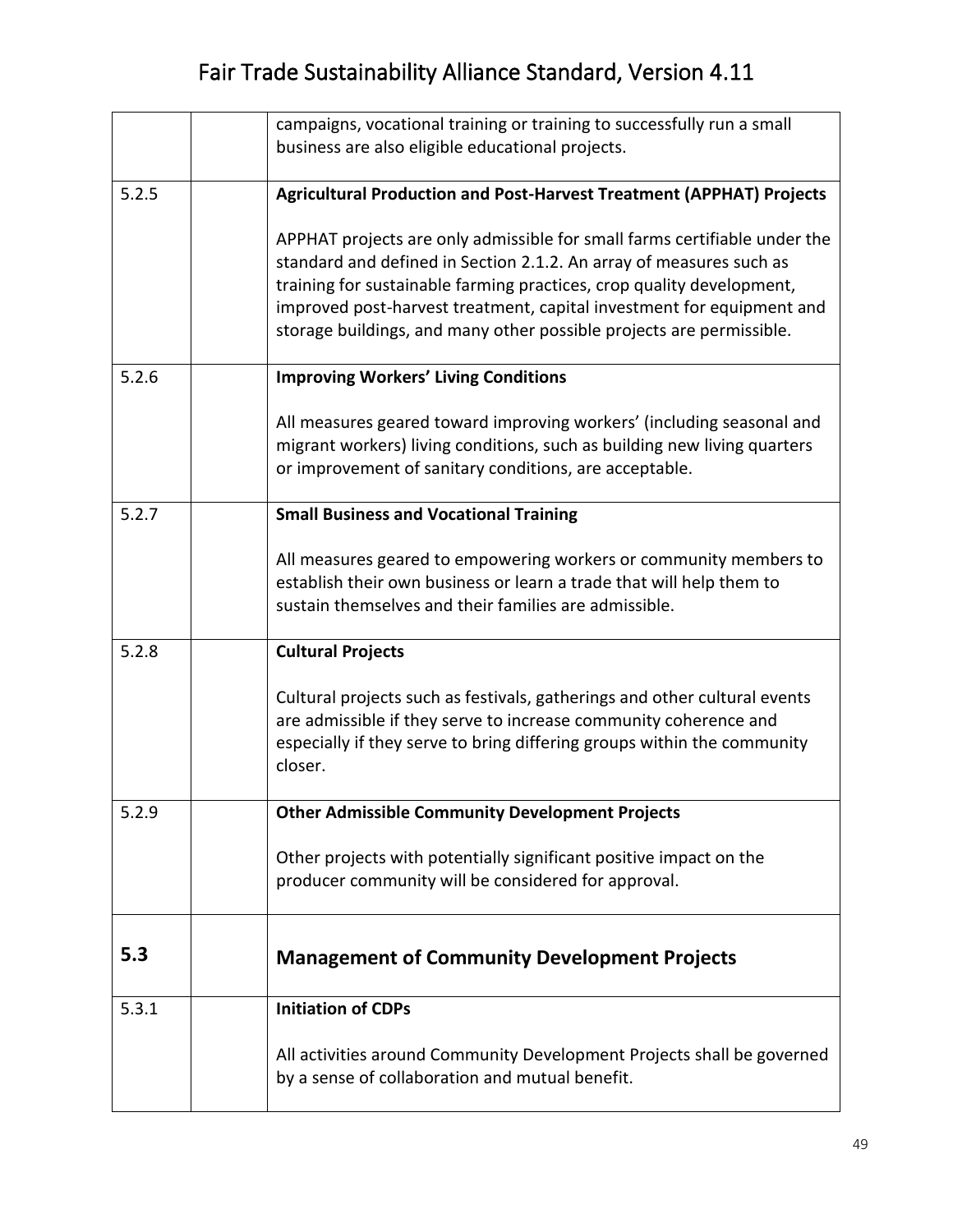|       | To determine the first project,                                                                                                                                                                                                                                            |  |
|-------|----------------------------------------------------------------------------------------------------------------------------------------------------------------------------------------------------------------------------------------------------------------------------|--|
|       | A FairTSA committee must be established and include all relevant                                                                                                                                                                                                           |  |
|       | stakeholders.                                                                                                                                                                                                                                                              |  |
|       | In the case of a particularly large number of stakeholders or a<br>Grower Group covering a large area, it may be necessary to elect<br>stakeholder representatives.                                                                                                        |  |
|       | Similarly, it is admissible to create more than one region-specific<br>$\bullet$<br>committee.                                                                                                                                                                             |  |
|       | If representatives need to be elected, women and minorities<br>$\bullet$<br>must be represented at least in the same ratio as they constitute<br>the group.                                                                                                                |  |
|       | The beneficiaries of the project must be in the majority.<br>$\bullet$                                                                                                                                                                                                     |  |
|       | A minimum of one annual meeting is mandatory, but two<br>$\bullet$                                                                                                                                                                                                         |  |
|       | meetings or more are recommended. Especially when new                                                                                                                                                                                                                      |  |
|       | projects are discussed, several days of meetings may be useful or<br>necessary.                                                                                                                                                                                            |  |
|       | Management personnel can partake in meetings as members or<br>observers.                                                                                                                                                                                                   |  |
|       | Additional affected community members may also participate as                                                                                                                                                                                                              |  |
|       | observers and may ask for the right to speak during committee                                                                                                                                                                                                              |  |
|       | sessions.                                                                                                                                                                                                                                                                  |  |
|       | Representatives of the buyer entity may partake as observers<br>٠<br>only.                                                                                                                                                                                                 |  |
| 5.3.2 | <b>Identification of First Project</b>                                                                                                                                                                                                                                     |  |
|       | A simple need-based assessment must be the first part of any<br>٠<br>project consideration.                                                                                                                                                                                |  |
|       | For the first project, a low budget endeavor within a clear and<br>short timeline, typically six months or less, should be considered.<br>The first project should lead to a visible outcome and show<br>results so that participants and beneficiaries experience success |  |
|       | and will be motivated to engage with confidence in later projects,<br>which should be more impactful and long-term.                                                                                                                                                        |  |
| 5.3.3 | <b>Community Project Management</b>                                                                                                                                                                                                                                        |  |
|       | Community Development Projects are usually initiated and supported by<br>the certified farmer, the administration of the farmer organization, the<br>KDP or by the licensee.                                                                                               |  |
|       | For ongoing supervision and support, another knowledgeable FairTSA-<br>approved non-profit organization with a proven track record in the                                                                                                                                  |  |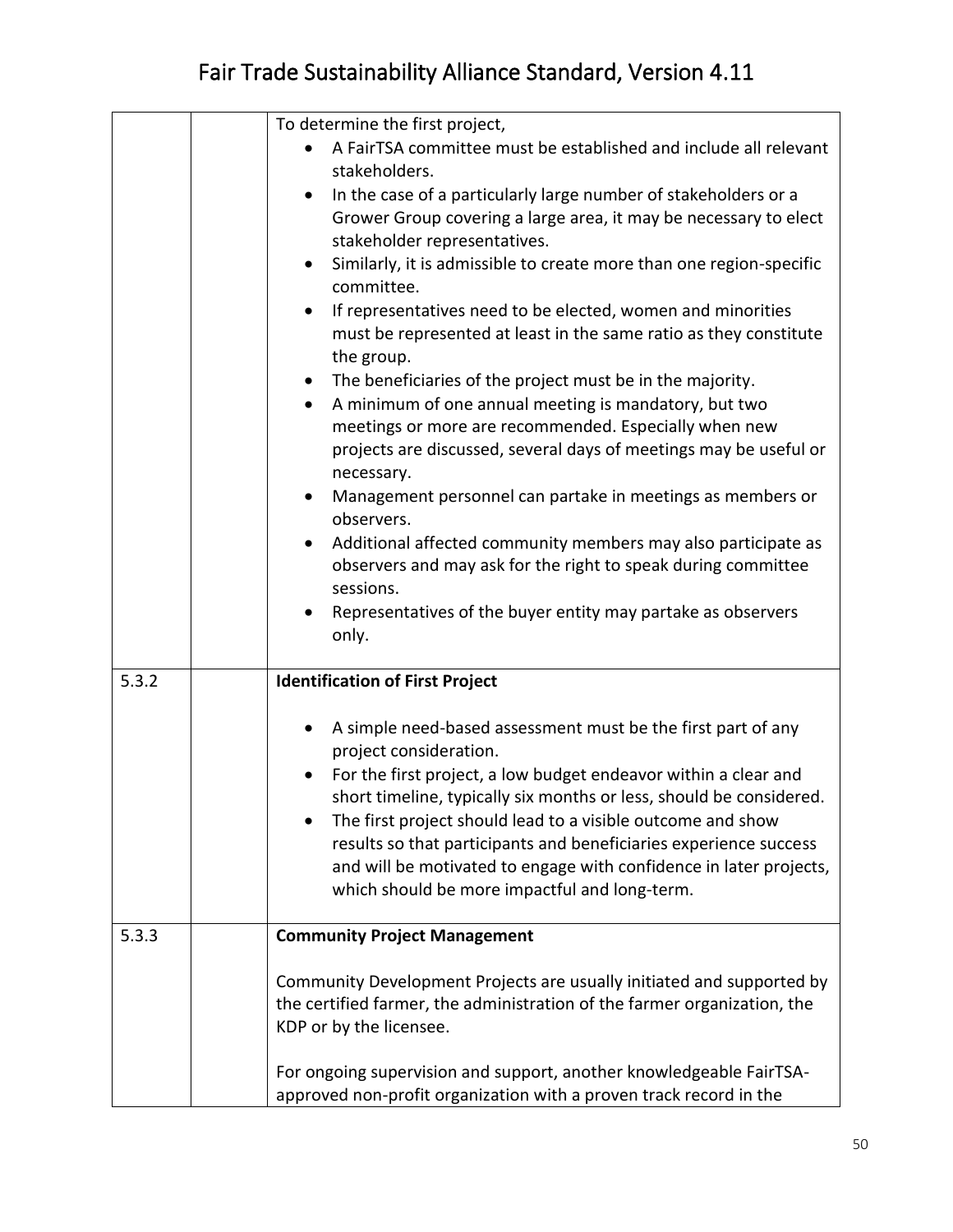|       | region or FairTSA-trained and approved personnel of KDPs or other<br>certified operations may take responsibility.                                                                                                                                                                                                                                                                                                                                                                                                                                                        |
|-------|---------------------------------------------------------------------------------------------------------------------------------------------------------------------------------------------------------------------------------------------------------------------------------------------------------------------------------------------------------------------------------------------------------------------------------------------------------------------------------------------------------------------------------------------------------------------------|
|       | The partnering operation in the project must be accountable for the use<br>of the Social Premium and supportive of the participatory decision-<br>making process of the projects. Specifically, the partner operation must<br>help arrange the FairTSA committee meetings, support them logistically<br>and financially in terms of meals, accommodation and providing<br>transportation or participating with transportation costs.                                                                                                                                      |
|       | Partnering operations should train small farmers in bookkeeping and<br>accounting practices and cash flow management. In addition to<br>Community Development activities, they should support the financial<br>security of small farmers by providing opportunities for additional<br>services and increasing agricultural know-how.                                                                                                                                                                                                                                      |
|       | In addition, partnering operations should provide support for food<br>security and product diversity efforts of their small farmers.                                                                                                                                                                                                                                                                                                                                                                                                                                      |
| 5.3.4 | <b>Project-Based Accountability</b>                                                                                                                                                                                                                                                                                                                                                                                                                                                                                                                                       |
|       | Community Development Projects must comply with the requirements<br>in this standard. The annual inspection includes evaluation of the<br>financial transactions and project progress.                                                                                                                                                                                                                                                                                                                                                                                    |
|       | Once US\$ 1,000 in Social Premium have been received, a CDP needs to<br>be initiated according to the following guidelines:<br>Proposals, progress reports and evaluations for new and ongoing<br>CDPs must be submitted by February 15 of each year.<br>Proposals must include a simple need assessment, detailed goals,<br>a timeline, and a budget.<br>Evaluations must demonstrate project progress and list project<br>expenses.<br>It is highly encouraged to include photos or short video clips with<br>the submitted evaluation as they are extremely helpful in |
|       | assessing the submitted project evaluation.<br>FairTSA will review the plan and the evaluation for compliance with<br>standard requirements.                                                                                                                                                                                                                                                                                                                                                                                                                              |
|       | CDPs are subject to regular annual inspections and occasional<br>unannounced inspections or FairTSA audits as deemed necessary by the                                                                                                                                                                                                                                                                                                                                                                                                                                     |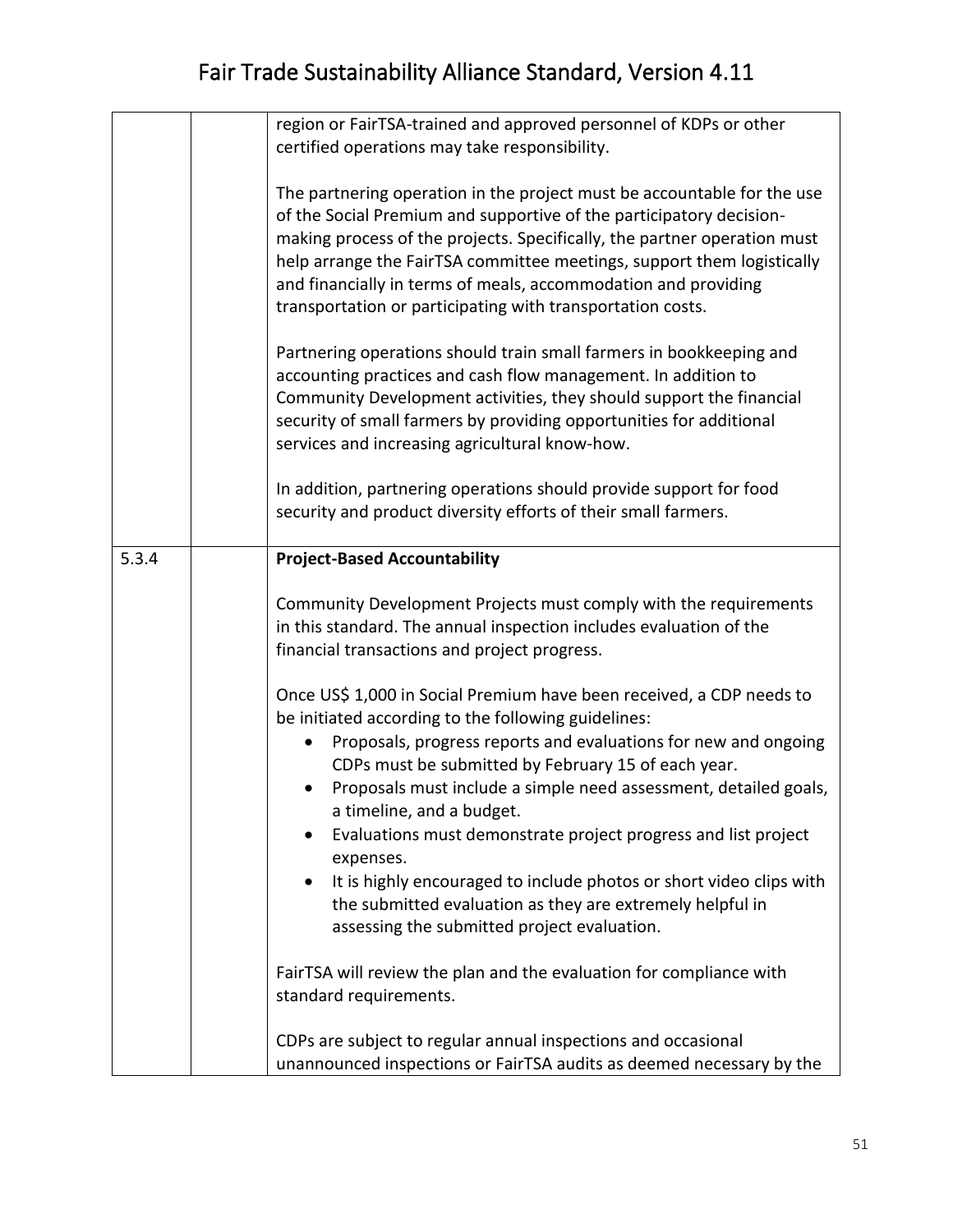|       | CCA or FairTSA. Inspectors performing the annual inspections are<br>provided with the project budget and scope for their on-site verification.<br>Based on project proposals, evaluations and inspection reports, FairTSA<br>generates annual project reports for members of the respective supply<br>chain who request this service. These reports need to include the<br>benefitting groups and project descriptions. Summary reports will be<br>made available to the public. |
|-------|----------------------------------------------------------------------------------------------------------------------------------------------------------------------------------------------------------------------------------------------------------------------------------------------------------------------------------------------------------------------------------------------------------------------------------------------------------------------------------|
| 5.3.5 | <b>Grievances</b><br>If any stakeholder group finds that a decision about their CDP was made<br>without their input or against their interest, they may appeal to FairTSA.<br>FairTSA will review the case and act as a moderator between the<br>different stakeholders to achieve a mutually acceptable solution.                                                                                                                                                               |
| 5.4   | <b>Capacity Building</b>                                                                                                                                                                                                                                                                                                                                                                                                                                                         |
| 5.4.1 | <b>Food Security</b><br>Wherever possible, workers must be encouraged and supported to grow<br>a portion of their food on their own land or on land provided by the KDP.<br>Education about healthy nutrition as well as simple and efficient growing<br>practices must be part of this effort.                                                                                                                                                                                  |
| 5.4.2 | <b>Vocational Training and Small Business Opportunities</b><br>KDPs must provide vocational training to as many employees as possible.<br>They also support workers in establishing small independent businesses<br>when possible.                                                                                                                                                                                                                                               |
| 5.4.3 | <b>In-House Promotion Opportunities</b><br>KDPs should provide in-house promotions to the extent possible.                                                                                                                                                                                                                                                                                                                                                                       |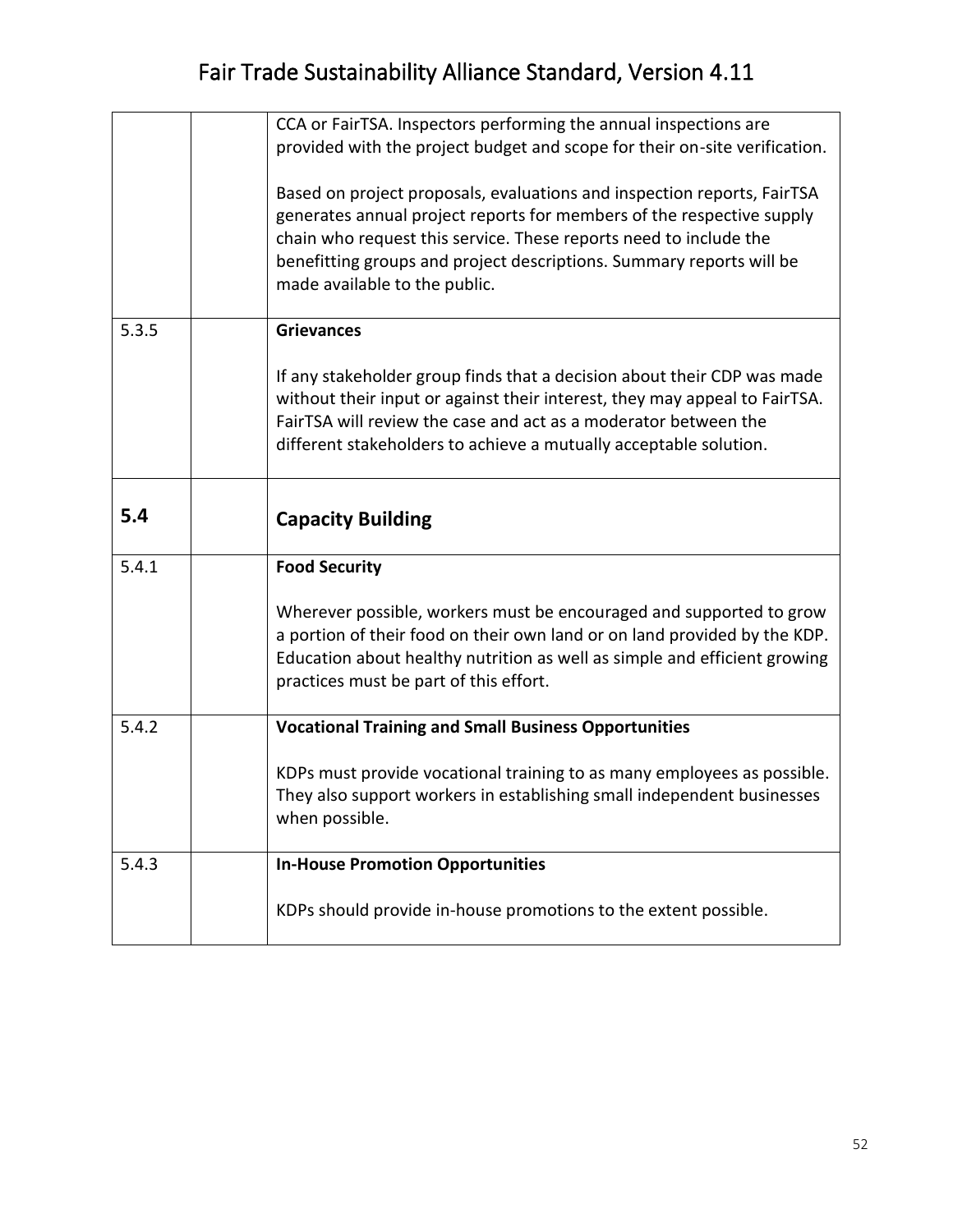#### 6. Labor Requirements

#### **Chapter 6 is intended for:**

• Applicants for initial and ongoing certification: Producers, Wild Collectors, Food and Cosmetic Processors, and Textile Manufacturers

#### **Intent and Scope**

This chapter stipulates the requirements for all hired laborers, regardless of their status as regular, parttime, seasonal, migrant or contract workers. It is applicable for all operations without exception. FairTSA recognizes that workers, and especially contract and migrant workers, are often the most vulnerable group in a given supply chain. In situations where labor unions are not present, the standard requires labor representation for all operations with more than ten full-time workers. Such operation-centered labor representation must not be intended to replace regular labor unions.

The labor requirements in this standard are based on applicable International Labor Organization (ILO) Conventions as indicated below. Furthermore, the operation needs to commit to complying with the

- United Nations (UN) Universal Declaration of Human Rights,
- UN Convention on the Rights of the Child,
- UN Convention on the Elimination of All Forms of Discrimination Against Women,
- UN Convention Against All Forms of Racial Discrimination,
- International Covenant on Economic, Cultural and Social Rights, and
- UN Guiding Principles of Business and Human Rights.

| 6.1   | <b>SR</b> | <b>Protection of Youths and Children</b><br>This section is based on and supplemented by ILO Conventions 138 and<br>182. The purpose of this section is to prevent children from harm to<br>their health, safety and morals.                                                                                                                                                                                                                                                                                                                                                                                                                   |
|-------|-----------|------------------------------------------------------------------------------------------------------------------------------------------------------------------------------------------------------------------------------------------------------------------------------------------------------------------------------------------------------------------------------------------------------------------------------------------------------------------------------------------------------------------------------------------------------------------------------------------------------------------------------------------------|
| 6.1.1 | <b>SR</b> | <b>Minimum Age and Schooling</b><br>Children under the age of 15 years must not be employed.<br>٠<br>Employment of youths must in no case jeopardize or prevent<br>$\bullet$<br>available education and schooling opportunities.<br>Youths' work, including schooling and transportation, must not<br>$\bullet$<br>exceed 10 hours per day. Workdays must never be longer than 8<br>hours.<br>Youths' engagement in agriculture is possible for smallholders<br>$\bullet$<br>and members of Cooperatives on parents' or close relatives'<br>farm, if the work is age-appropriate and does not prevent<br>participation in available education. |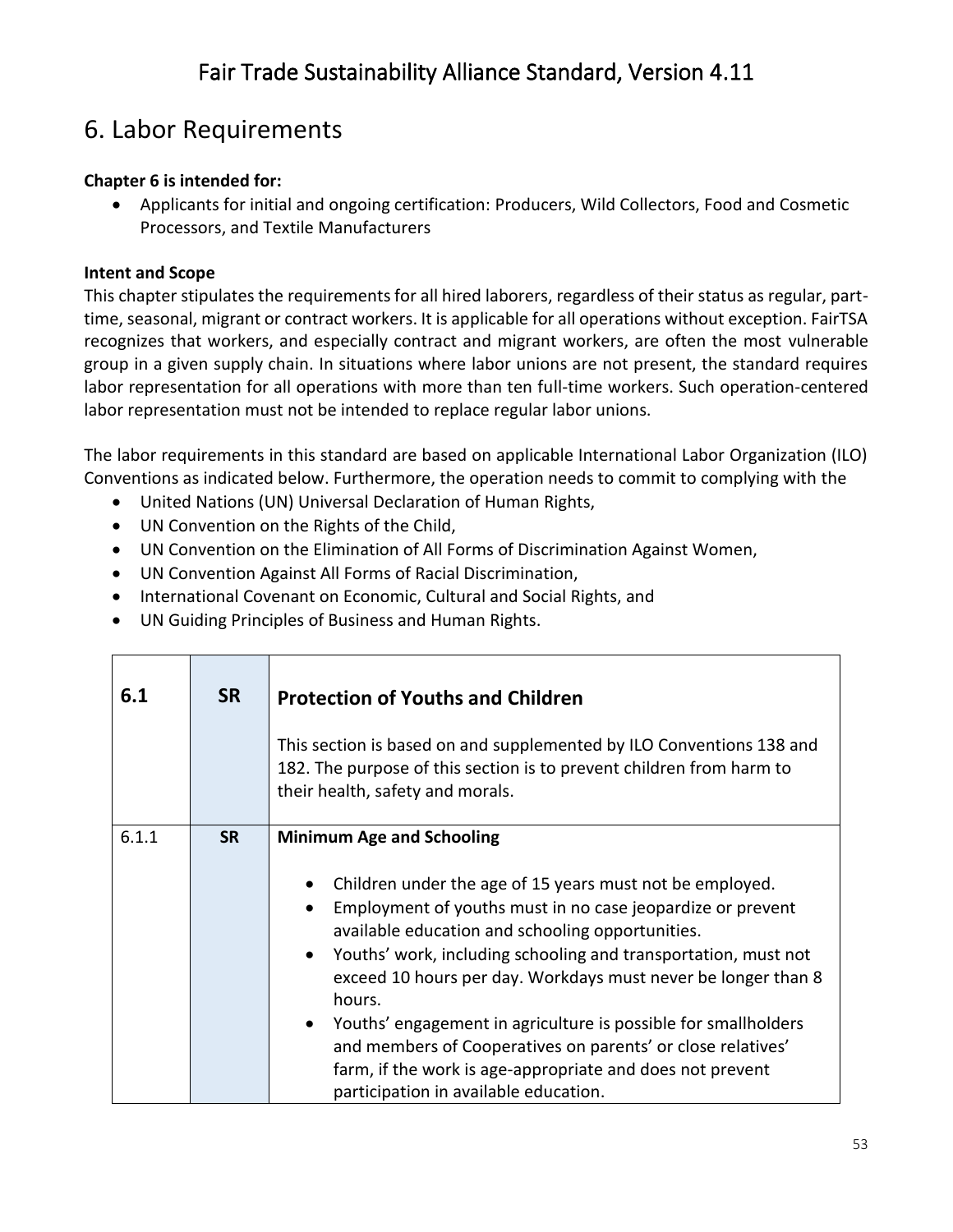| 6.1.2 | <b>SR</b> | <b>Dangerous Environments</b>                                                                                                                                                                                                                                                                                                                                                                                                                                                                                                                                                                                                                                                                                                                                                                   |
|-------|-----------|-------------------------------------------------------------------------------------------------------------------------------------------------------------------------------------------------------------------------------------------------------------------------------------------------------------------------------------------------------------------------------------------------------------------------------------------------------------------------------------------------------------------------------------------------------------------------------------------------------------------------------------------------------------------------------------------------------------------------------------------------------------------------------------------------|
|       |           | Persons under 18 are not permitted to work in dangerous or<br>physically extremely challenging environments.<br>Persons under 18 are not allowed to handle hazardous materials,<br>including pesticides.<br>The operation must not expose youths to workplaces that are<br>$\bullet$<br>detrimental to their physical or mental health and development.                                                                                                                                                                                                                                                                                                                                                                                                                                         |
| 6.1.3 | <b>SR</b> | <b>Record Keeping</b><br>Names, ages, activities and hours worked by any person under 18 need<br>to be recorded and available for review during the annual inspection.                                                                                                                                                                                                                                                                                                                                                                                                                                                                                                                                                                                                                          |
| 6.2   | <b>SR</b> | <b>Human Rights</b><br>This section is based on and supersedes ILO Conventions 29, 105 and<br>111.                                                                                                                                                                                                                                                                                                                                                                                                                                                                                                                                                                                                                                                                                              |
| 6.2.1 | <b>SR</b> | No Forced, Bonded or Compulsory Labor<br>Forced or bonded labor is not permissible under any<br>circumstances. This includes retention of identity card/passport or<br>pay by the employer.<br>Workers may leave their position with or without reasonable<br>$\bullet$<br>notice period, as stipulated in their contract.<br>Retention of salary, benefits or property is not permissible.<br>$\bullet$<br>Prison labor is not acceptable.<br>All laborers are free to leave the workplace after the workday.<br>Neither the operation nor any sub-contractor or contract worker<br>agency can engage in human trafficking.<br>Spouses must be employed individually or, if not employed by<br>the operation, have the right to seek employment elsewhere and<br>not related to the operation. |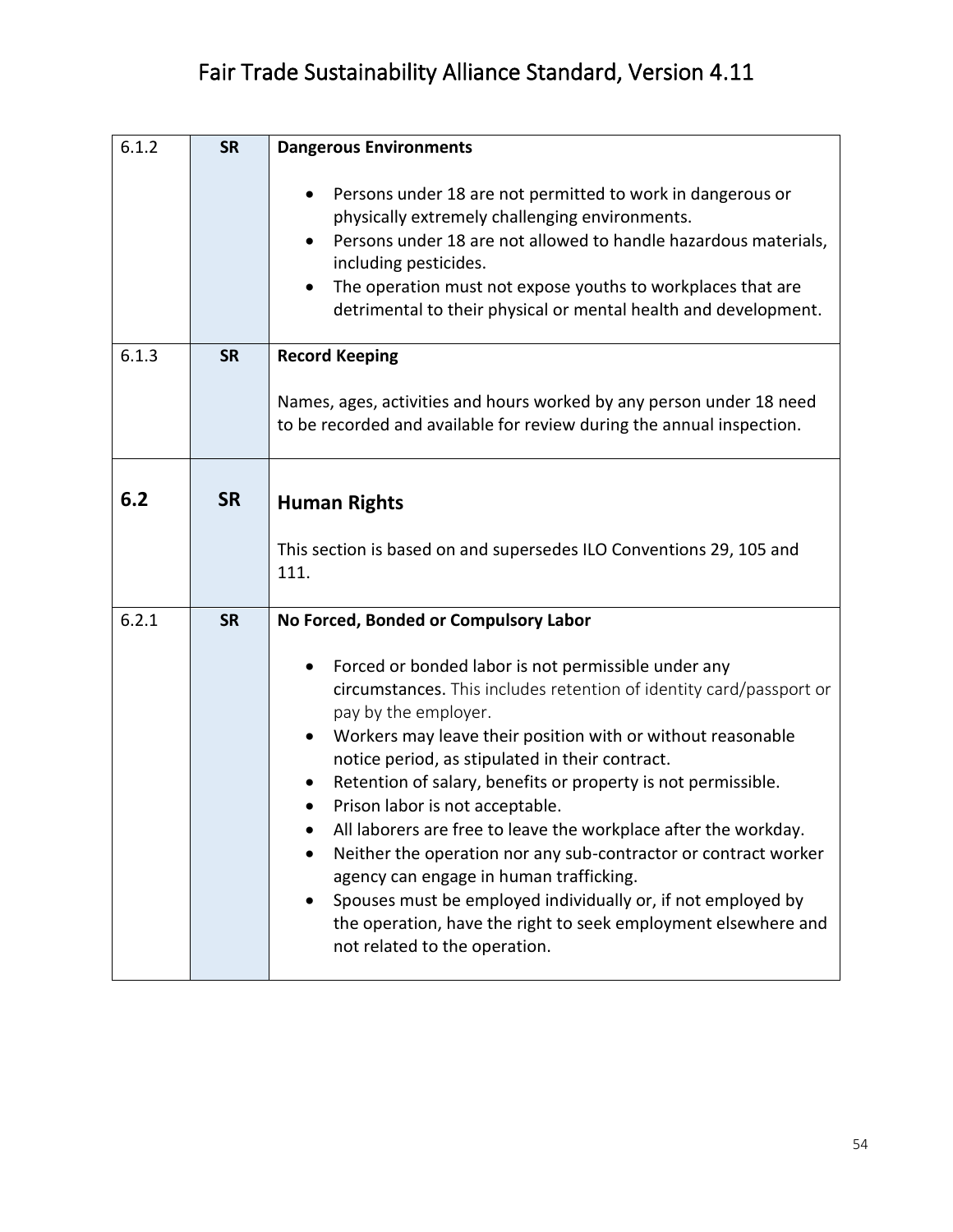| 6.2.2 | <b>SR</b> | <b>Punishment of Workers</b>                                                                                                                                                                                                                                                                                                                                                                                                                                                                                                                                                                                                                                                                                                                                                                                                                                                                                                                                                                                                                                                                                                   |
|-------|-----------|--------------------------------------------------------------------------------------------------------------------------------------------------------------------------------------------------------------------------------------------------------------------------------------------------------------------------------------------------------------------------------------------------------------------------------------------------------------------------------------------------------------------------------------------------------------------------------------------------------------------------------------------------------------------------------------------------------------------------------------------------------------------------------------------------------------------------------------------------------------------------------------------------------------------------------------------------------------------------------------------------------------------------------------------------------------------------------------------------------------------------------|
|       |           | No punishment of workers or their families, either in corporal form or in                                                                                                                                                                                                                                                                                                                                                                                                                                                                                                                                                                                                                                                                                                                                                                                                                                                                                                                                                                                                                                                      |
|       |           | the form of wage deduction, or in any other form is permissible.                                                                                                                                                                                                                                                                                                                                                                                                                                                                                                                                                                                                                                                                                                                                                                                                                                                                                                                                                                                                                                                               |
|       |           |                                                                                                                                                                                                                                                                                                                                                                                                                                                                                                                                                                                                                                                                                                                                                                                                                                                                                                                                                                                                                                                                                                                                |
| 6.2.3 | <b>SR</b> | <b>Sexual and Other Harassment</b>                                                                                                                                                                                                                                                                                                                                                                                                                                                                                                                                                                                                                                                                                                                                                                                                                                                                                                                                                                                                                                                                                             |
|       |           | Sexual or any other type of harassment of any kind is strictly prohibited.<br>The operation must not allow any behavior that is threatening or<br>abusive, including gestures and language, on its premises or on housing<br>or other property provided by the operation.                                                                                                                                                                                                                                                                                                                                                                                                                                                                                                                                                                                                                                                                                                                                                                                                                                                      |
| 6.3   | <b>SR</b> | <b>Conditions of Employment</b>                                                                                                                                                                                                                                                                                                                                                                                                                                                                                                                                                                                                                                                                                                                                                                                                                                                                                                                                                                                                                                                                                                |
|       |           | This section is based on ILO Conventions 003, 100, 111 and 191.                                                                                                                                                                                                                                                                                                                                                                                                                                                                                                                                                                                                                                                                                                                                                                                                                                                                                                                                                                                                                                                                |
| 6.3.1 | <b>SR</b> | <b>General Conditions of Employment</b>                                                                                                                                                                                                                                                                                                                                                                                                                                                                                                                                                                                                                                                                                                                                                                                                                                                                                                                                                                                                                                                                                        |
|       |           | The operation must adhere to the following basic requirements:<br>No form of discrimination based on race, color, sex and sexual<br>$\bullet$<br>preference, religion, political opinion, labor union membership,<br>tribal association, nationality, social origin or pregnancy is<br>permissible.<br>"Positive discrimination" in employment is only permissible<br>$\bullet$<br>where a discriminated part of the population is given preference<br>in employment opportunities<br>"Positive Discrimination" is understood as the preferred<br>treatment of a defined group of people with similar<br>characteristics that result in lower socioeconomic status or a<br>higher degree of vulnerability or both. Examples are working<br>single mothers, migrant workers, or members of a specific tribal<br>group.<br>Such "positive discrimination" requires a written policy including<br>the reasons for establishing the policy.<br>An employee grievance procedure must be in place and<br>communicated to the employees. Employees who report a<br>grievance may not be subjected to any employment<br>disadvantages. |
| 6.3.2 | <b>SR</b> | <b>Pregnant Employees</b>                                                                                                                                                                                                                                                                                                                                                                                                                                                                                                                                                                                                                                                                                                                                                                                                                                                                                                                                                                                                                                                                                                      |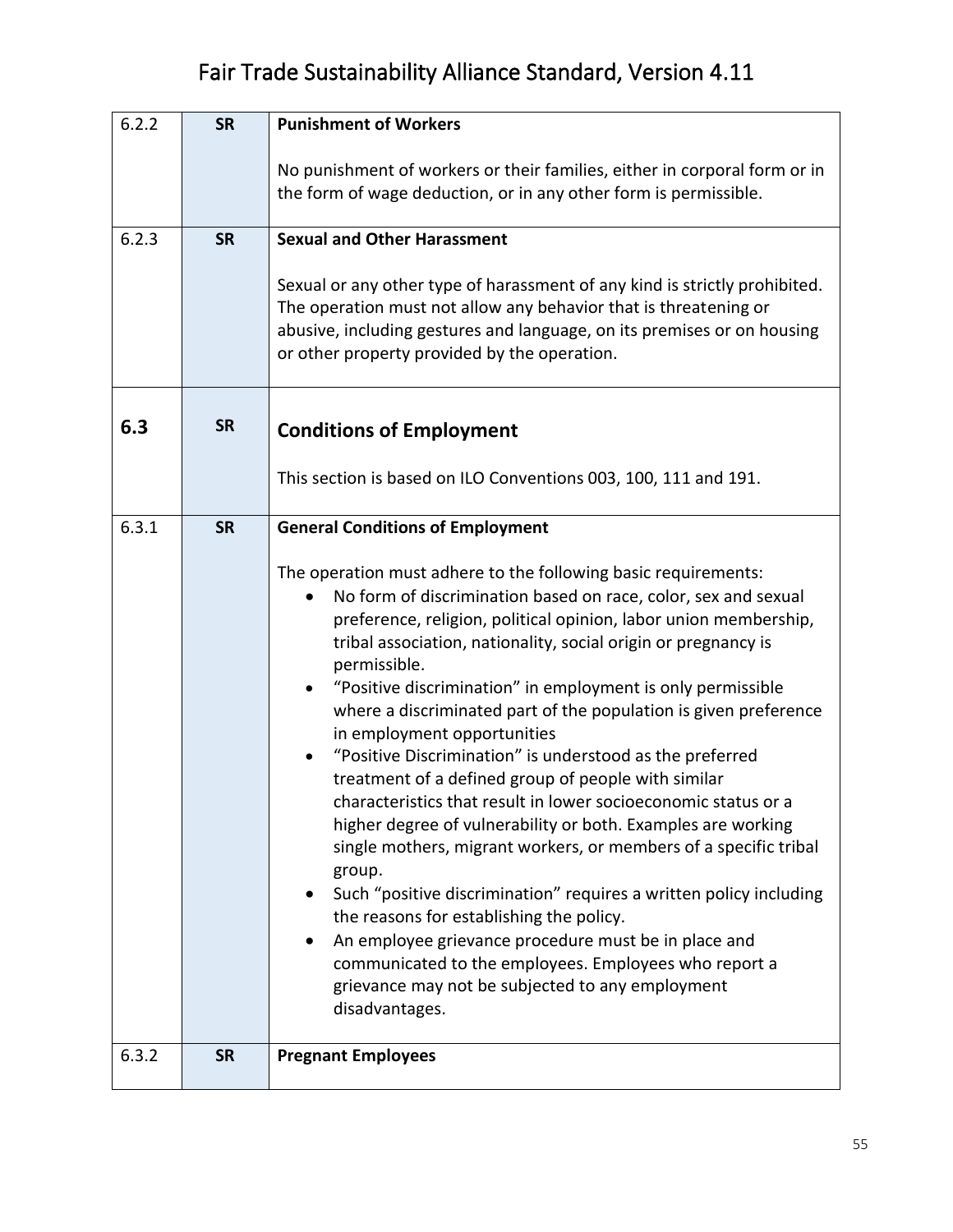|       |           | At a minimum, protection of pregnant workers, maternity and<br>post-childbirth leave, and related policies must comply with all<br>applicable laws.<br>Female workers may not be denied hiring and may not be<br>dismissed due to pregnancy or after childbirth, and not after a<br>legally or voluntarily granted maternity leave. Pregnancy tests,<br>especially before the hiring decision, are not permissible.                                                                                                                 |
|-------|-----------|-------------------------------------------------------------------------------------------------------------------------------------------------------------------------------------------------------------------------------------------------------------------------------------------------------------------------------------------------------------------------------------------------------------------------------------------------------------------------------------------------------------------------------------|
| 6.4   | <b>SR</b> | <b>Contracts, Wages and Work Time</b>                                                                                                                                                                                                                                                                                                                                                                                                                                                                                               |
|       |           | The requirements for contracts are based on ILO Conventions 100 and<br>102. The Wages requirements are based on and supplemented by ILO<br>Conventions 95, 100, and 110. The Work Time requirement is based on<br>Convention C14.                                                                                                                                                                                                                                                                                                   |
| 6.4.1 | <b>SR</b> | <b>Contracts</b>                                                                                                                                                                                                                                                                                                                                                                                                                                                                                                                    |
|       |           | All workers shall be employed under a written employment agreement<br>stipulating at least:<br>Type of work, general pay per time unit, general work time,<br>$\bullet$<br>overtime and pay as applicable.<br>A simple job description.<br>$\bullet$<br>All legal requirements regarding social benefits, disability<br>$\bullet$<br>benefits, sick days, sick pay, health care and maternity benefits.                                                                                                                             |
| 6.4.2 | <b>SR</b> | <b>Wages</b>                                                                                                                                                                                                                                                                                                                                                                                                                                                                                                                        |
|       |           | The operation must provide a clear and intelligible basis for wage<br>payment such as pay slips or other documentation.                                                                                                                                                                                                                                                                                                                                                                                                             |
|       |           | In addition, the following applies:                                                                                                                                                                                                                                                                                                                                                                                                                                                                                                 |
|       |           | The principle of "equal wage for equal work" must be adhered to,<br>independent of gender and age.<br>Wages must adhere to collective bargaining agreements if<br>applicable. In any case, they must be the same or higher than<br>national or regional minimum wages.<br>FairTSA reserves the right to set its own minimum wages if it is<br>determined that the prevailing minimum wage is below basic<br>living expenses plus some discretionary income.<br>Wages must be offered in legal tender and be properly<br>documented. |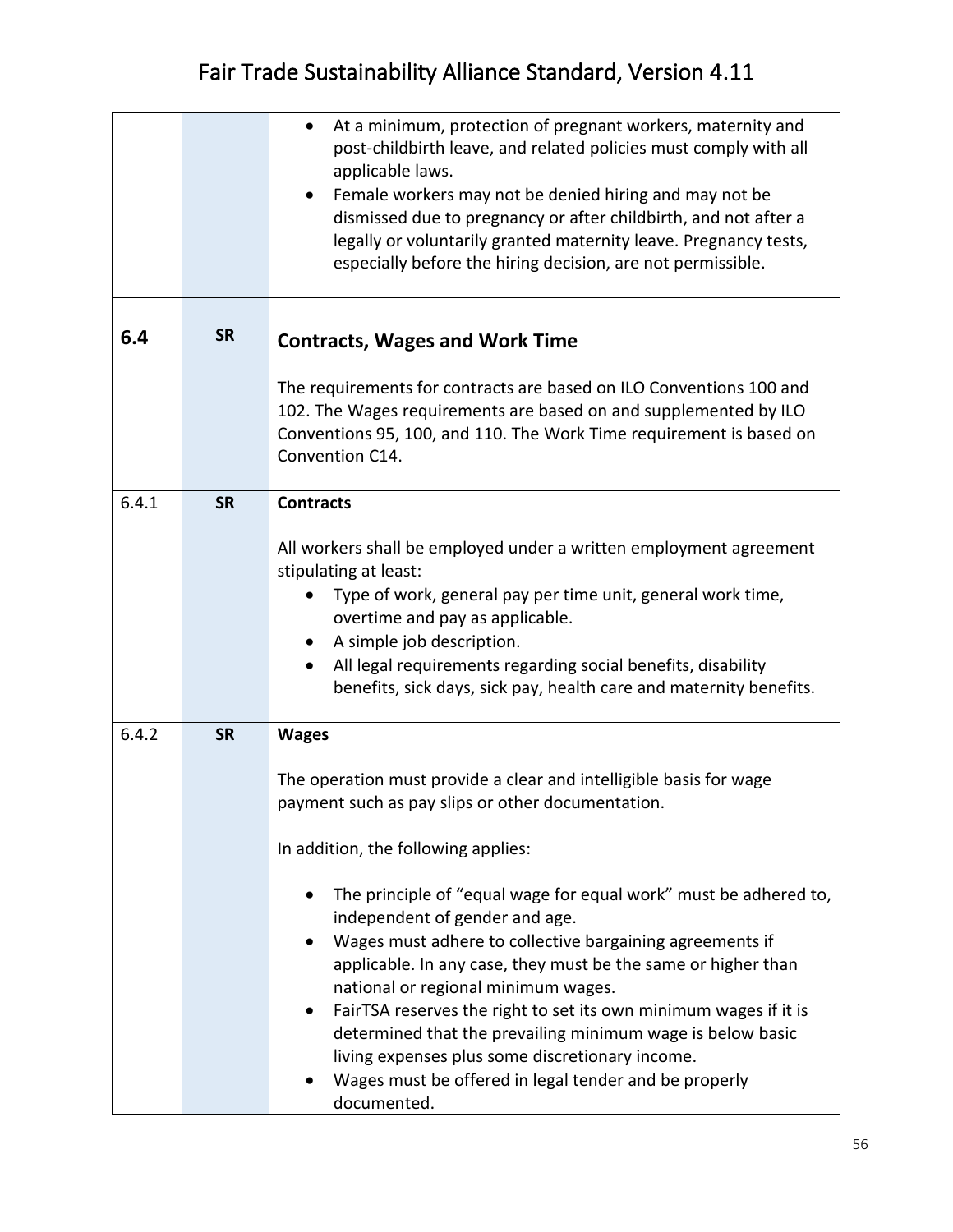|       |           | Vouchers and promissory notes are not permissible.<br>$\bullet$<br>Partial payment of wages in kind is permissible where customary<br>or desirable, but it must be based on workers' choice and its<br>value must be at least 20% higher than the value of payment in<br>legal tender, except where food, housing, clothing and other<br>essential supplies and services form part of the remuneration.<br>Their cash value must be adequately assessed and recorded.<br>Payment of wages in the form of liquor or other beverages with<br>$\bullet$<br>high alcoholic content or of noxious drugs is not permissible<br>under any circumstances.<br>Wages may not be withheld to penalize workers or for any other<br>reason.<br>Overtime pay must be at least 25% higher than regular pay. |
|-------|-----------|----------------------------------------------------------------------------------------------------------------------------------------------------------------------------------------------------------------------------------------------------------------------------------------------------------------------------------------------------------------------------------------------------------------------------------------------------------------------------------------------------------------------------------------------------------------------------------------------------------------------------------------------------------------------------------------------------------------------------------------------------------------------------------------------|
| 6.4.3 | <b>SR</b> | <b>Regular Work Time and Rest Period</b>                                                                                                                                                                                                                                                                                                                                                                                                                                                                                                                                                                                                                                                                                                                                                     |
|       |           | The operation shall comply with all applicable legal requirements and<br>the conditions of collective bargaining agreements if such agreements<br>exist.                                                                                                                                                                                                                                                                                                                                                                                                                                                                                                                                                                                                                                     |
|       |           | In addition, the following requirements apply:<br>Regular work weeks may not be longer than 48 work hours.<br>$\bullet$<br>One day per week and holidays need to be free from work.<br>During harvest and other times of high workload, workers may<br>$\bullet$<br>work up to 60 hours per week, but not for more than 6 work<br>weeks in total per year.                                                                                                                                                                                                                                                                                                                                                                                                                                   |
|       |           | In every period of seven days there shall be a rest period of at least 24<br>hours. This period of rest shall, wherever possible, be granted<br>simultaneously to all staff of each undertaking. It shall, wherever<br>possible, be fixed so as to coincide with the days already established by<br>the traditions or customs of the country or district.                                                                                                                                                                                                                                                                                                                                                                                                                                    |
|       |           | Overtime work must be voluntary.                                                                                                                                                                                                                                                                                                                                                                                                                                                                                                                                                                                                                                                                                                                                                             |
| 6.4.4 | PG        | <b>Overtime Progress Goal</b>                                                                                                                                                                                                                                                                                                                                                                                                                                                                                                                                                                                                                                                                                                                                                                |
|       |           | If no overtime policy is in place, it must be implemented not later than<br>three years from the date of first certification. Overtime pay must be at<br>least 25% above regular pay.                                                                                                                                                                                                                                                                                                                                                                                                                                                                                                                                                                                                        |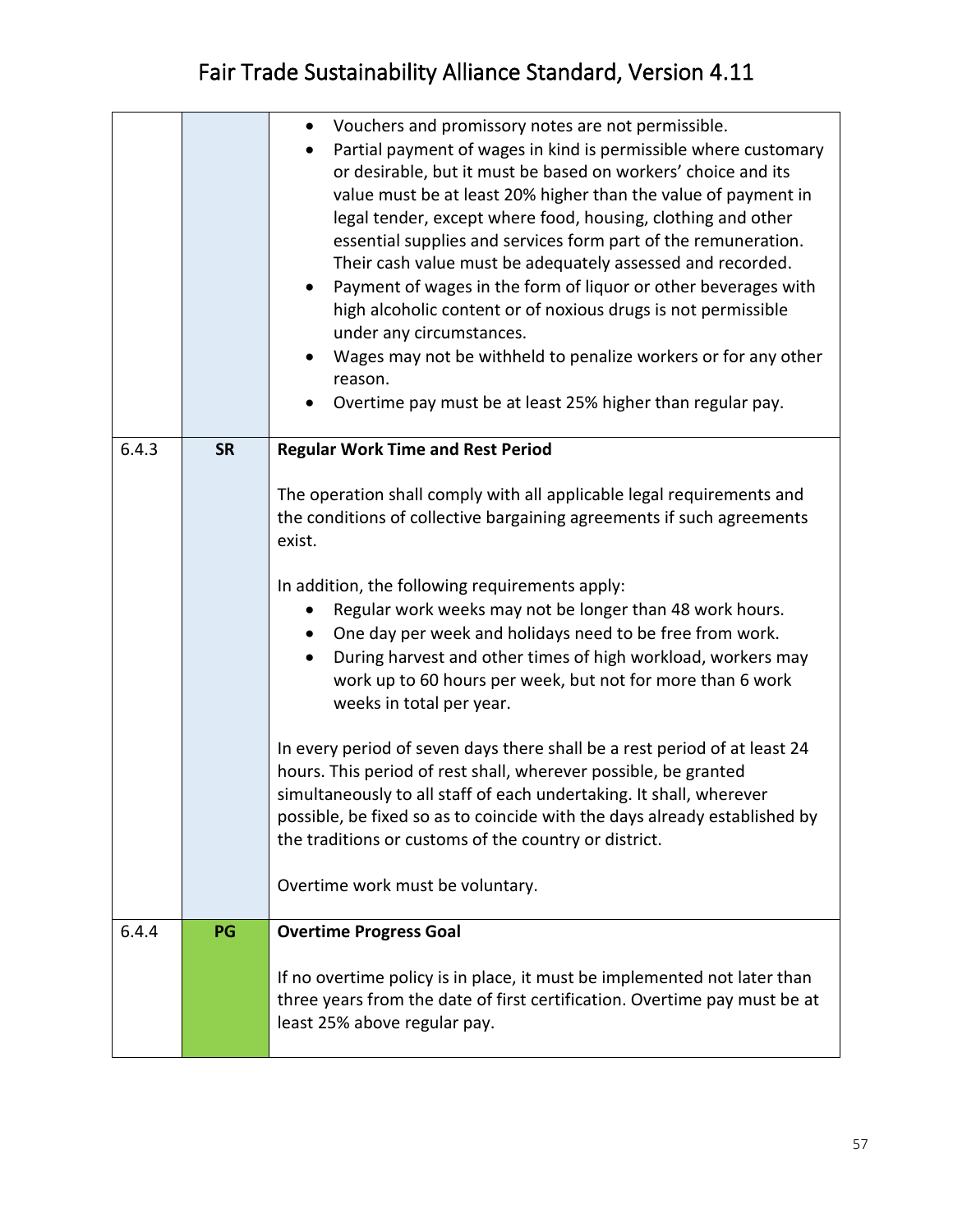| 6.5   | <b>SR</b> | Freedom of Association, Collective Bargaining and Rights of<br><b>Non-Unionized Workers</b>                                                                                                                                                                                                                                                                                                                                                                                                                                                                                                                                                                                                                                                           |
|-------|-----------|-------------------------------------------------------------------------------------------------------------------------------------------------------------------------------------------------------------------------------------------------------------------------------------------------------------------------------------------------------------------------------------------------------------------------------------------------------------------------------------------------------------------------------------------------------------------------------------------------------------------------------------------------------------------------------------------------------------------------------------------------------|
|       |           | This section is based on ILO Conventions 87, 98 and C141.                                                                                                                                                                                                                                                                                                                                                                                                                                                                                                                                                                                                                                                                                             |
| 6.5.1 | <b>SR</b> | <b>Collaboration with Labor Unions and Rural Worker Organizations</b><br>FairTSA is committed to collaborating with labor unions and rural worker<br>organizations whenever possible to foster workers' rights in all aspects<br>of their employment.                                                                                                                                                                                                                                                                                                                                                                                                                                                                                                 |
| 6.5.2 | <b>SR</b> | <b>Freedom of Association and Collective Bargaining</b><br>The operation must confirm in writing that all employees have<br>the right to join a labor union or other worker association.<br>The operation shall not discourage or discriminate against<br>workers because they are a member or representative in a labor<br>union or worker association.<br>Representatives of the worker organization may bring forth<br>٠<br>grievances and engage in collective bargaining without any<br>negative consequences from the employer.                                                                                                                                                                                                                 |
| 6.5.3 | <b>SR</b> | <b>Rights of Non-Unionized Workers</b><br>Operations may be certified even if no labor union is present.<br>In the absence of a labor union, if there are more than ten full-time<br>workers employed on a regular basis, workers are entitled to elect a<br>committee that negotiates with the Grower Group's management in all<br>aspects that would otherwise be covered by a collective bargaining<br>agreement.<br>If less than ten workers are employed, workers must be able to meet<br>once a month for two hours on a paid basis to discuss work-related<br>issues and give input and feedback to the management of the operation.<br>Summary minutes of meetings shall be kept for at least two years and<br>made available for inspection. |
| 6.6   | <b>SR</b> | <b>Social Security and Health Benefits</b>                                                                                                                                                                                                                                                                                                                                                                                                                                                                                                                                                                                                                                                                                                            |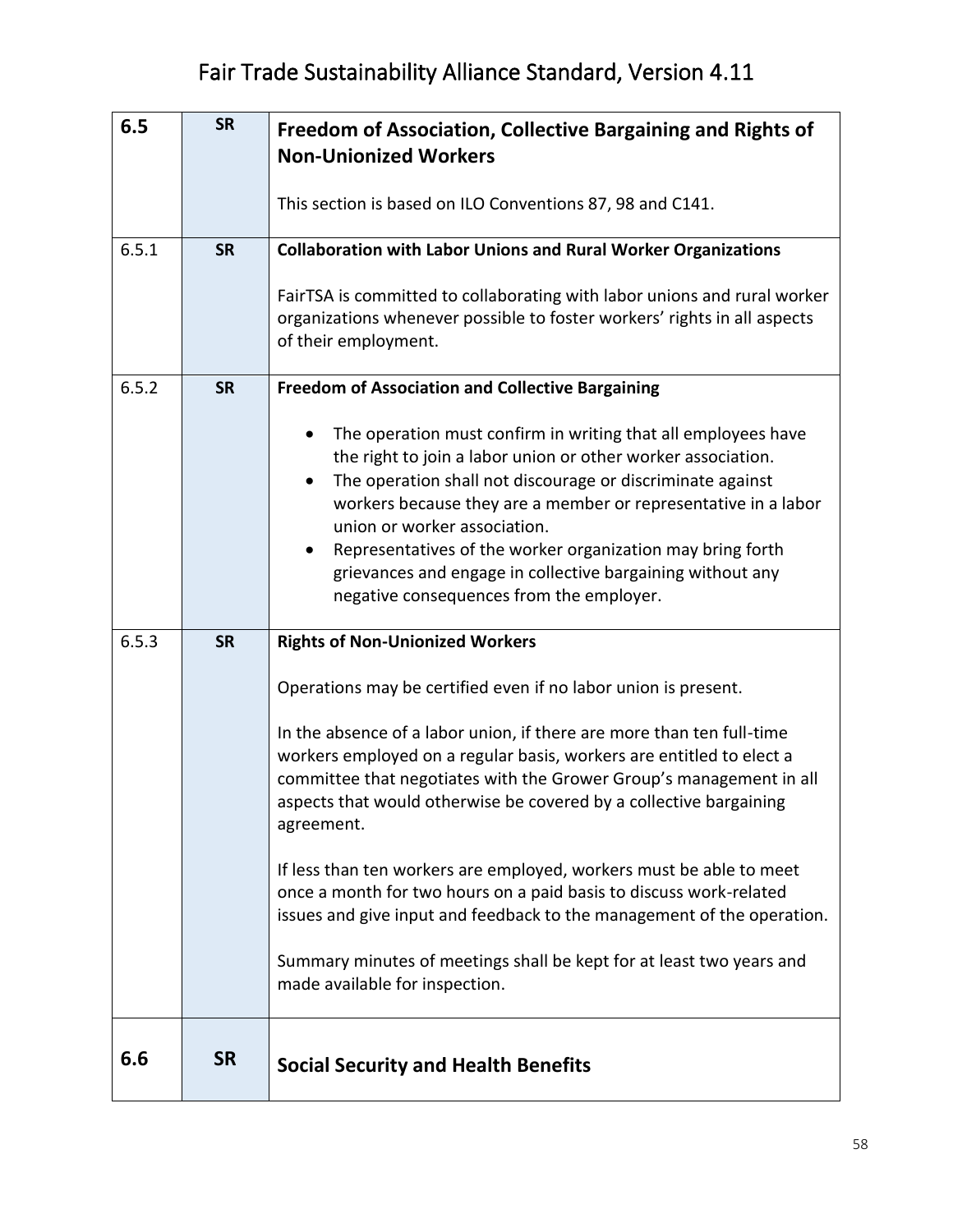|       |           | This section is based on ILO Conventions C35, C36 and C130.                                                                                                                                                                                                                                                                                                                                                                                                                                                                                                                            |
|-------|-----------|----------------------------------------------------------------------------------------------------------------------------------------------------------------------------------------------------------------------------------------------------------------------------------------------------------------------------------------------------------------------------------------------------------------------------------------------------------------------------------------------------------------------------------------------------------------------------------------|
| 6.6.1 | <b>SR</b> | <b>Social Security Benefits</b><br>All Social Security benefits provided by law must be granted. Associated<br>employer premiums must be paid on a timely basis and documented at<br>inspection.                                                                                                                                                                                                                                                                                                                                                                                       |
| 6.6.2 | <b>SR</b> | <b>Medical Care Benefits</b><br>All medical care and sickness benefits provided by law must be granted<br>by the employer. Associated premiums must be paid on a timely basis<br>and documented at inspection.                                                                                                                                                                                                                                                                                                                                                                         |
| 6.6.3 | PG        | Progress Goal: Micro-Lending Fund in Case of Insufficient Social<br><b>Security and Medical Benefits</b><br>If legally granted Social Security and/or medical benefits are non-<br>existent or negligible, within three years from the date of the first<br>inspection the operation must establish a micro-lending fund that<br>supports workers with major health problems or disabilities. Such funds<br>must have a written policy that explains the method of ongoing<br>financing of the fund and the conditions and level of payment to workers<br>who fulfill said conditions. |
| 6.6.4 | PG        | <b>Sick Leave Policy</b><br>If the operation has more than ten regular employees, a sick leave policy<br>must be implemented for all regular workers not later than three years<br>after the day of the first inspection. As a minimum, all workers shall be<br>granted at least ten paid sick and/or personal leave days per year.<br>Existing legal regulations with higher requirements supersede this<br>section.                                                                                                                                                                  |
| 6.7   | <b>SR</b> | <b>Occupational Health and Safety Requirements</b><br>This section is based on ILO Conventions C148 and C155.                                                                                                                                                                                                                                                                                                                                                                                                                                                                          |
| 6.7.1 | <b>SR</b> | <b>Basic Requirements</b>                                                                                                                                                                                                                                                                                                                                                                                                                                                                                                                                                              |
|       |           | The operation must create an Occupational Health & Safety Plan<br>that is reviewed and updated at least annually. The plan must                                                                                                                                                                                                                                                                                                                                                                                                                                                        |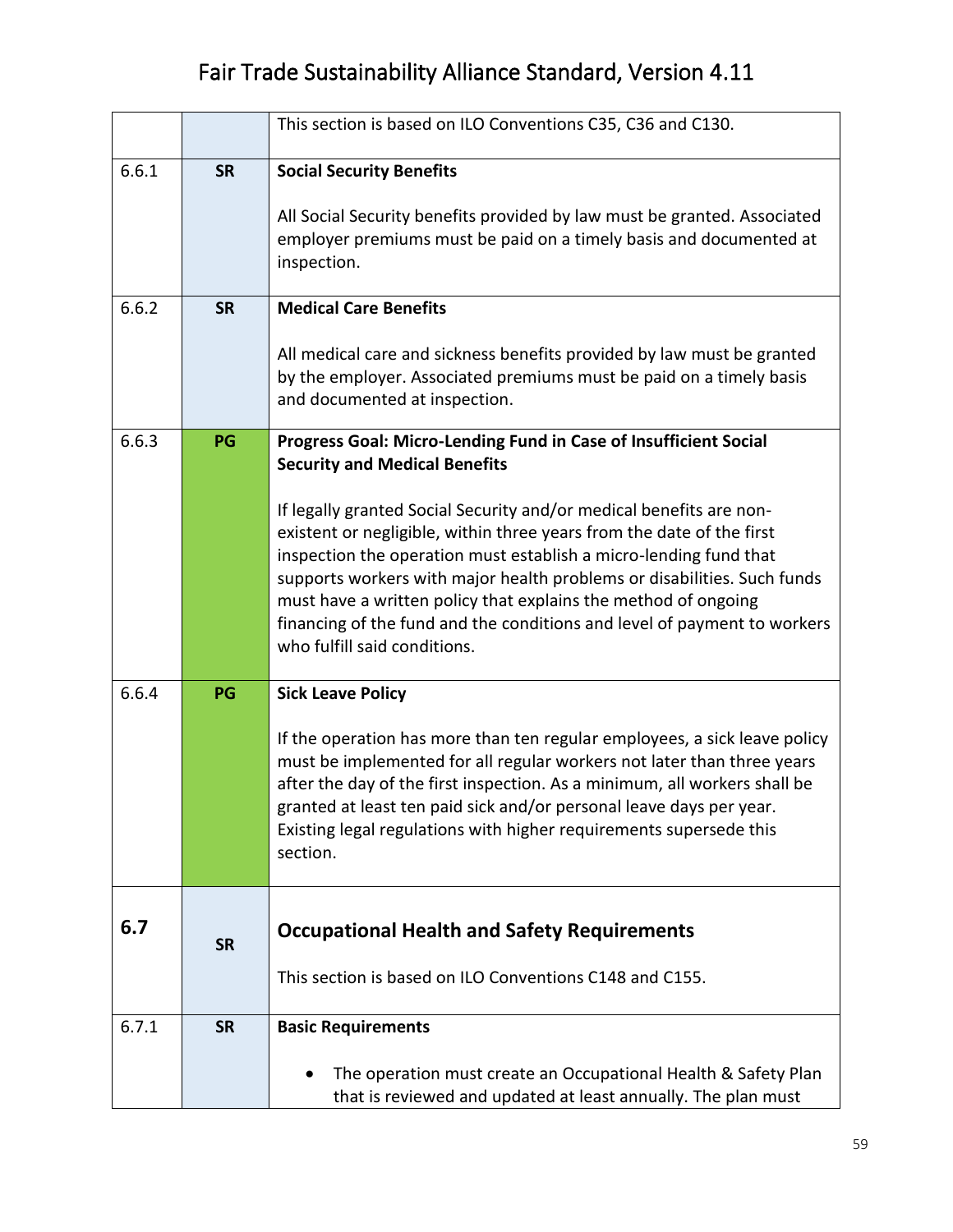|  | contain procedures addressing occupational health and safety<br>hazards, including training specifically geared to individual pieces<br>of equipment or activities (such as maintenance or cleaning).<br>The operation must designate a person who is responsible for<br>overseeing all occupational health and safety procedures,<br>including the creation, review and update od the Occupational<br>Health & Safety Plan.<br>The operation must conduct trainings on occupational health and<br>٠<br>safety requirements at least once a year. Fire prevention and fire<br>safety training must be part of the training. Contents of the<br>training and participation must be documented.<br>New hires working in areas or with equipment that represents a<br>safety issue must be trained before assuming their duties.<br>Warning signs in the respective language or pictures must be<br>posted in areas of potentially hazardous equipment.<br>The operation must provide workers with the necessary<br>resources and equipment to comply with health and safety<br>requirements at no cost.<br>The operation must provide appropriate and up-to-date first aid<br>$\bullet$<br>materials and train personnel in the use of such materials. |
|--|------------------------------------------------------------------------------------------------------------------------------------------------------------------------------------------------------------------------------------------------------------------------------------------------------------------------------------------------------------------------------------------------------------------------------------------------------------------------------------------------------------------------------------------------------------------------------------------------------------------------------------------------------------------------------------------------------------------------------------------------------------------------------------------------------------------------------------------------------------------------------------------------------------------------------------------------------------------------------------------------------------------------------------------------------------------------------------------------------------------------------------------------------------------------------------------------------------------------------------------------------|
|  | Pregnant, nursing, young (under 21) or otherwise vulnerable<br>$\bullet$<br>employees may not work in any dangerous or physically<br>extremely challenging environments or with dangerous<br>materials.<br>There must be clean and functional sanitary facilities and<br>changing rooms with lockers as applicable.<br>Fire safety equipment such as fire extinguishers must be well<br>$\bullet$<br>maintained and easily accessible.<br>Signage for escape routes must be clearly visible.<br>Escape routes must be kept clear at all times.<br>Sources of physical stress must be remedied on a short-term<br>basis and eliminated as soon as possible. Examples including<br>stressed eyes owed to improper lighting or certain postures such<br>as bending over for extended amounts of time shall be addressed<br>by the management. Immediate measures such as additional<br>breaks for physical activity such as stretching are accepted<br>temporary solutions. Within one year, corrective actions such as<br>implementation of adequate lighting fixtures, better frames or                                                                                                                                                               |
|  | other physical measures that alleviate the strain on the workers<br>need to be implemented.                                                                                                                                                                                                                                                                                                                                                                                                                                                                                                                                                                                                                                                                                                                                                                                                                                                                                                                                                                                                                                                                                                                                                          |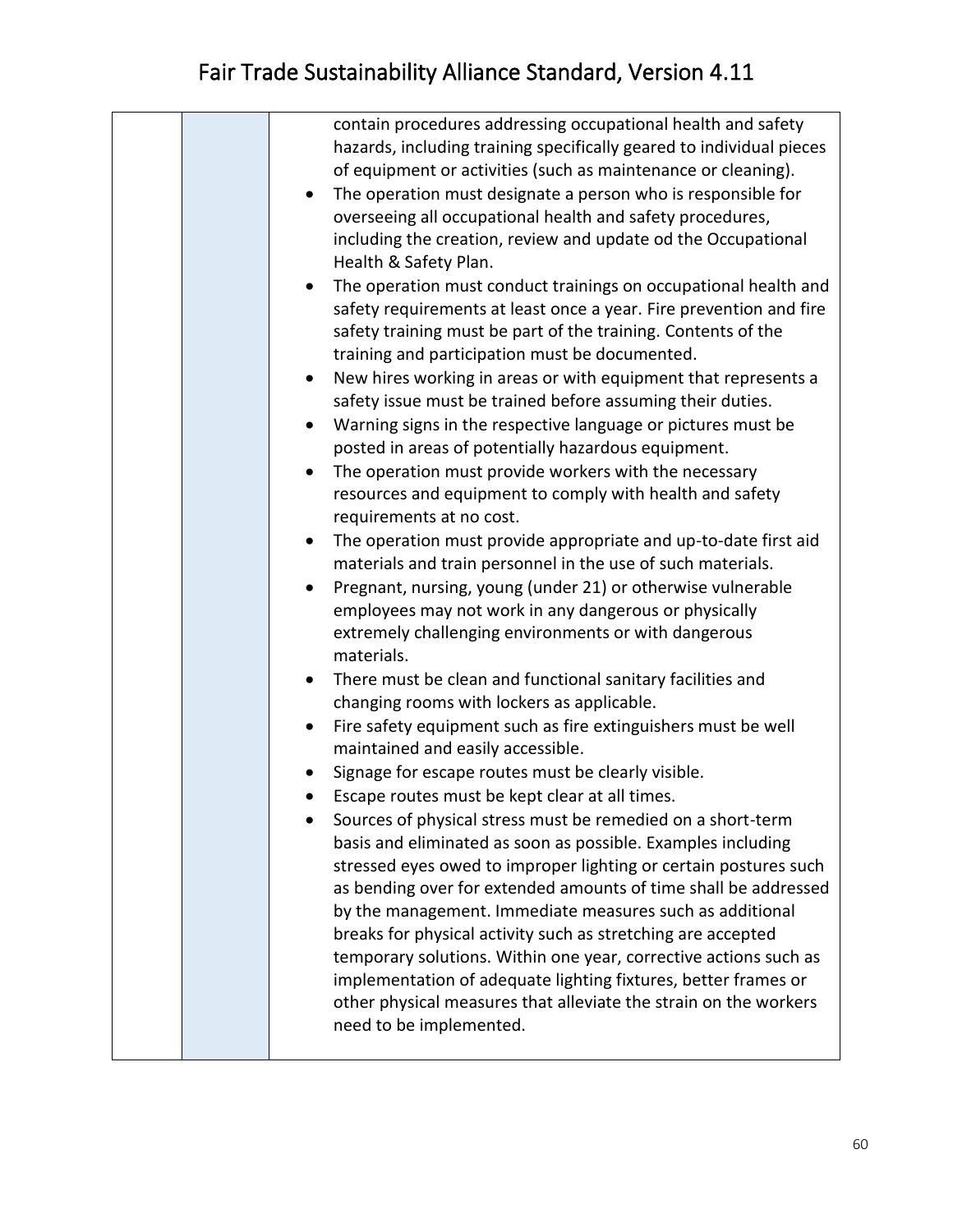|       |           | Operations with less than 10 full-time workers may be exempt from the                                                                                                                                                                                                                                                                                                                                                                                                                                                                                                     |
|-------|-----------|---------------------------------------------------------------------------------------------------------------------------------------------------------------------------------------------------------------------------------------------------------------------------------------------------------------------------------------------------------------------------------------------------------------------------------------------------------------------------------------------------------------------------------------------------------------------------|
|       |           | some of the requirements above by the CCA if the risk of occupational                                                                                                                                                                                                                                                                                                                                                                                                                                                                                                     |
|       |           | hazards is low.                                                                                                                                                                                                                                                                                                                                                                                                                                                                                                                                                           |
|       |           |                                                                                                                                                                                                                                                                                                                                                                                                                                                                                                                                                                           |
| 6.7.2 |           | <b>Unsafe Equipment</b>                                                                                                                                                                                                                                                                                                                                                                                                                                                                                                                                                   |
|       |           | Procedures addressing occupational health and safety need to be<br>in place. Those include trainings that are specifically geared to<br>individual pieces of equipment or activities (such as maintenance<br>or cleaning).<br>For all equipment and machinery that constitutes an unsafe work<br>environment, an inventory has been established and is updated<br>continuously.<br>Replacement or repair of such equipment needs to be prioritized.<br>For equipment that is difficult to replace or repair, safety<br>measures need to be implemented for it to be used. |
| 6.7.3 | PG        | <b>Additional Requirement</b>                                                                                                                                                                                                                                                                                                                                                                                                                                                                                                                                             |
|       |           |                                                                                                                                                                                                                                                                                                                                                                                                                                                                                                                                                                           |
|       |           | If unsafe equipment is detected during an inspection, the operation                                                                                                                                                                                                                                                                                                                                                                                                                                                                                                       |
|       |           | must draft a plan how to replace or upgrade this unsafe equipment                                                                                                                                                                                                                                                                                                                                                                                                                                                                                                         |
|       |           | within a reasonable timeframe. This plan must be approved by the CCA.                                                                                                                                                                                                                                                                                                                                                                                                                                                                                                     |
|       |           |                                                                                                                                                                                                                                                                                                                                                                                                                                                                                                                                                                           |
| 6.8   | <b>SR</b> | <b>Specific Requirements for Agricultural Workers Including</b><br><b>Seasonal and Migrant Workers</b>                                                                                                                                                                                                                                                                                                                                                                                                                                                                    |
|       |           |                                                                                                                                                                                                                                                                                                                                                                                                                                                                                                                                                                           |
|       |           |                                                                                                                                                                                                                                                                                                                                                                                                                                                                                                                                                                           |
|       |           | This section is based on ILO Conventions 110, 141 and 143.                                                                                                                                                                                                                                                                                                                                                                                                                                                                                                                |
| 6.8.1 | <b>SR</b> | <b>Additional Labor and Work Requirements</b>                                                                                                                                                                                                                                                                                                                                                                                                                                                                                                                             |
|       |           | There must be lunch breaks of at least 30 minutes and two<br>additional shorter breaks during the workday.<br>There must be free access to necessary protective gear, for<br>$\bullet$<br>instance appropriate work gloves or sun protection (for instance,<br>hats).<br>Tools must be appropriate for the work to be carried out.<br>$\bullet$<br>Recruiting practices need to be in accordance with this chapter in<br>$\bullet$<br>that workers may not be pressured, must be healthy and<br>transport arrangements must be suitable for healthy and safe<br>travel.   |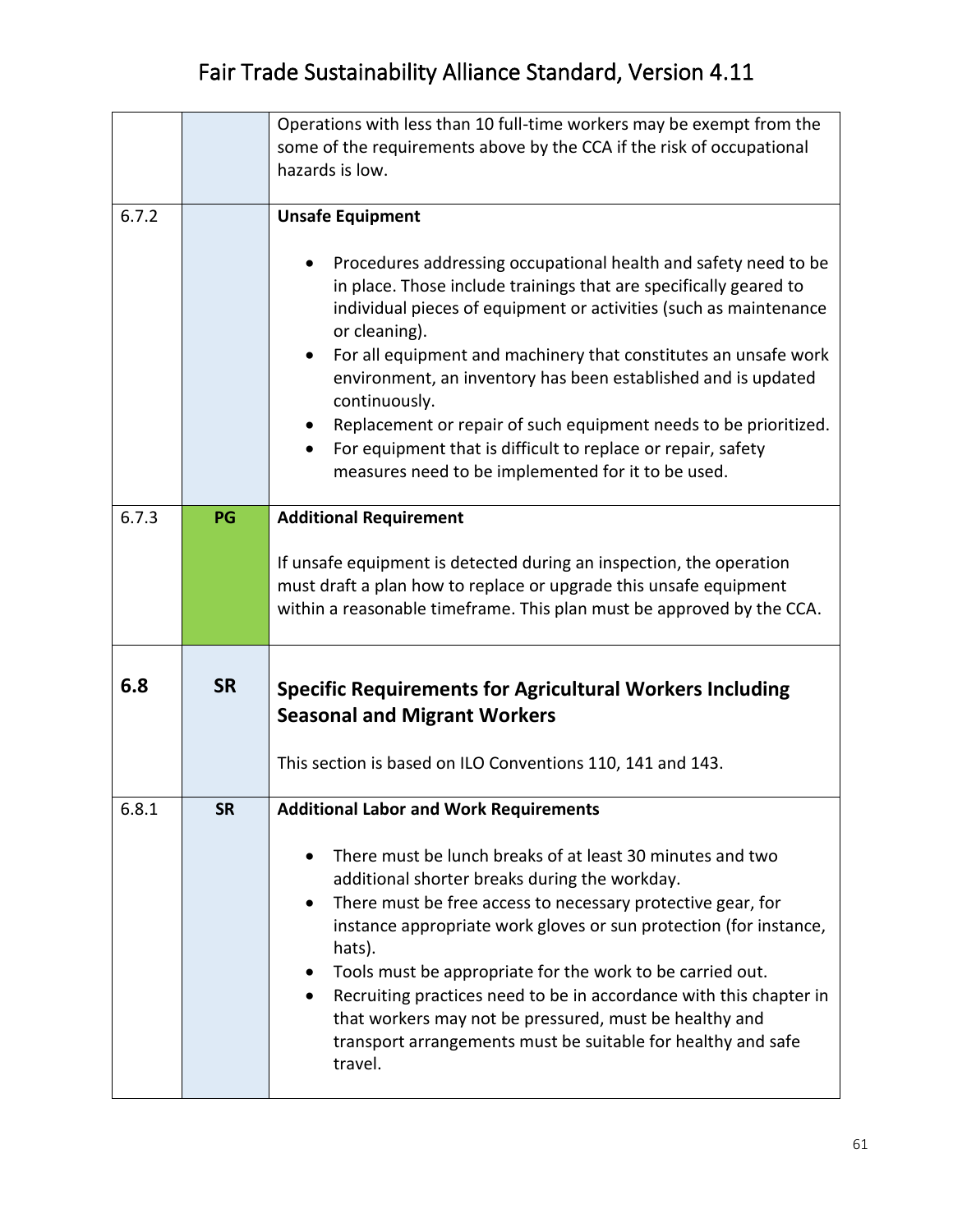| 6.8.2 | <b>SR</b> | <b>Living Conditions for On-Farm Workers</b>                                                                                                                                                                                                                                                                                                                                                                                                                                                                                                                                                                                                                                                                                                 |
|-------|-----------|----------------------------------------------------------------------------------------------------------------------------------------------------------------------------------------------------------------------------------------------------------------------------------------------------------------------------------------------------------------------------------------------------------------------------------------------------------------------------------------------------------------------------------------------------------------------------------------------------------------------------------------------------------------------------------------------------------------------------------------------|
|       |           | Living conditions for workers living on the operations must include but<br>are not limited to:<br>Access to clean water for drinking, cooking and sanitary<br>purposes.<br>Suitable cooking, washing, storage and sanitary facilities.<br>Living quarters with adequate space for recreation.<br>Sleeping quarters must provide at least 5 square meters for each<br>٠<br>worker and at least 70 cm of head space for each bed.<br>Male and female workers must be accommodated in separate<br>$\bullet$<br>quarters, except for families.<br>Clean environment for living quarters.<br>$\bullet$<br>Other and more specific requirements taking into account<br>$\bullet$<br>regional and cultural standards can be established by the CCA. |
| 6.8.3 | <b>SR</b> | <b>On-farm Store with Supplies for Workers</b>                                                                                                                                                                                                                                                                                                                                                                                                                                                                                                                                                                                                                                                                                               |
|       |           | FairTSA requires that the price for food and other necessities sold to<br>workers cannot exceed regional market prices plus a 20% surcharge for<br>handling.<br>Workers must be invoiced at least on a monthly basis. Product purchases<br>may be deducted from wages, but itemized receipts must be provided to<br>the workers along with the documentation of payment of wage.                                                                                                                                                                                                                                                                                                                                                             |
| 6.8.4 | <b>SR</b> | <b>Employment of Migrant Workers</b>                                                                                                                                                                                                                                                                                                                                                                                                                                                                                                                                                                                                                                                                                                         |
|       |           | Migrant workers must not be illegally employed to suppress wages and<br>regular employment. If migrant workers are employed, they must have<br>the same rights as regular and seasonal workers.                                                                                                                                                                                                                                                                                                                                                                                                                                                                                                                                              |
| 6.9   | <b>SR</b> | <b>Management and Communication Requirements when more</b><br>than 50 Regular Workers                                                                                                                                                                                                                                                                                                                                                                                                                                                                                                                                                                                                                                                        |
| 6.9.1 | <b>SR</b> | <b>Committee for Labor Requirements</b>                                                                                                                                                                                                                                                                                                                                                                                                                                                                                                                                                                                                                                                                                                      |
|       |           | All operations with more than 50 regular workers shall establish a<br>committee that annually reviews and improves policies and procedures<br>as necessary. At a minimum, the committee shall consist of one<br>management member and one worker representative.                                                                                                                                                                                                                                                                                                                                                                                                                                                                             |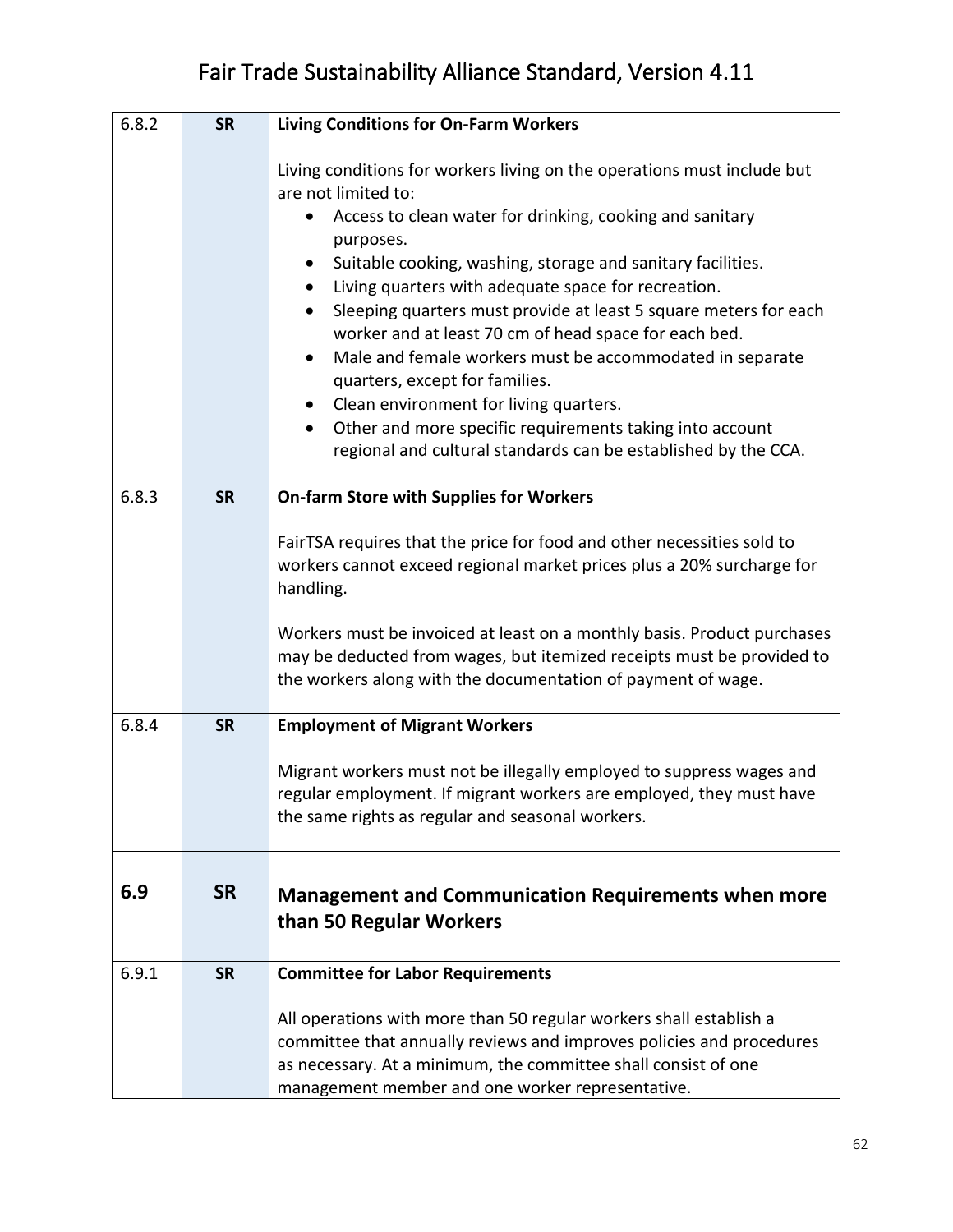| 6.9.2 | <b>SR</b> | <b>Publication of Labor Policy and Major Standard Requirements</b><br>Senior management shall write and publish a policy statement stating<br>the adherence of the operation to FairTSA Labor Requirements. The<br>policy statement and the major provisions of the Labor Requirements of<br>the FairTSA standard shall be prominently displayed on the premises of<br>the operation. |
|-------|-----------|---------------------------------------------------------------------------------------------------------------------------------------------------------------------------------------------------------------------------------------------------------------------------------------------------------------------------------------------------------------------------------------|
| 6.9.3 | <b>SR</b> | <b>Information Sessions Every Year</b><br>The operation shall perform training sessions for all workers to inform<br>them about their general rights and any additional specific rights under<br>this standard at least annually.                                                                                                                                                     |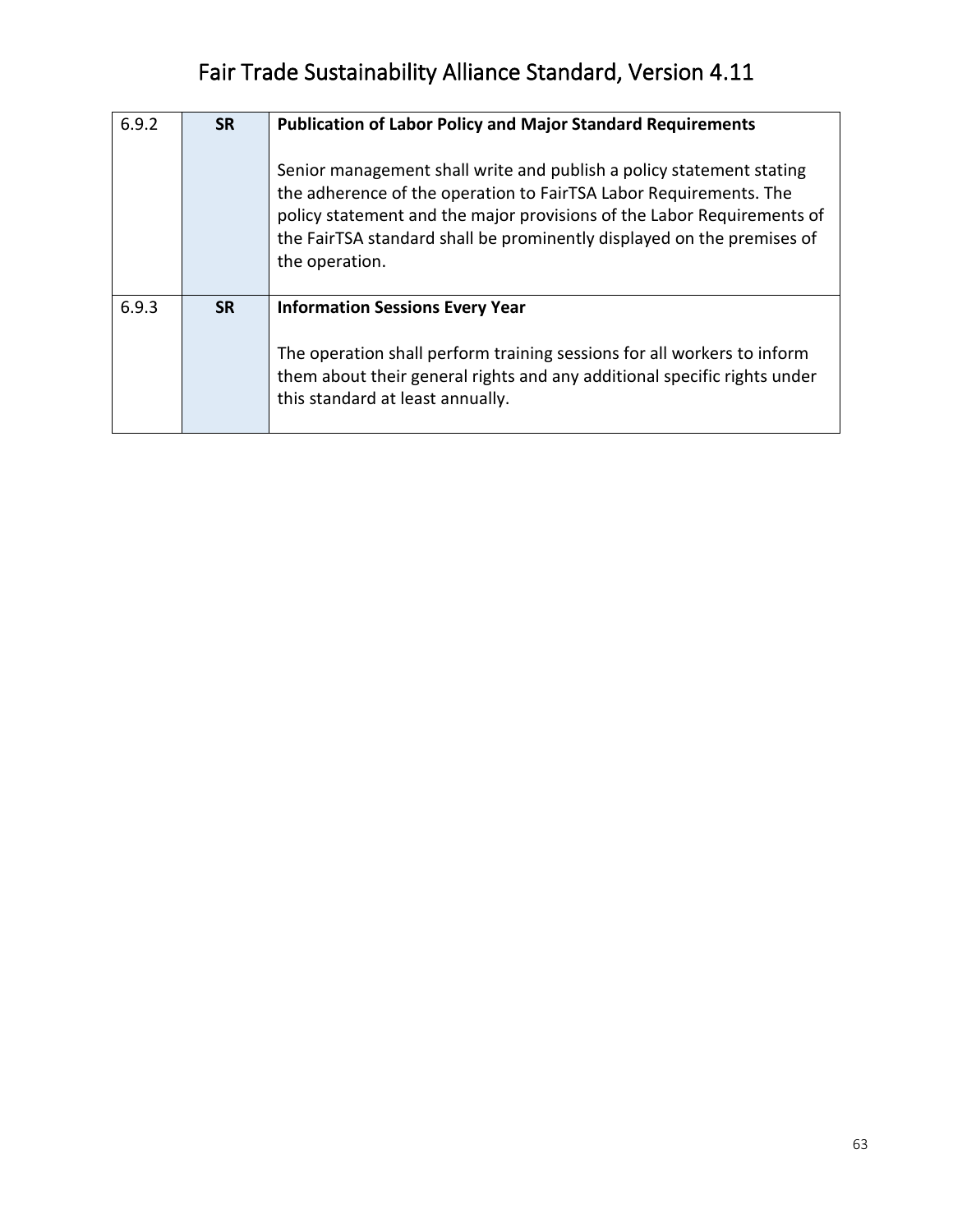#### 7. Environmental Requirements

#### **Chapter 7 is intended for:**

- Organic and Conventional Agricultural Operations
- Wild Collection Operations
- Food and Skin Care Processing
- Textiles

#### **Intent and Scope**

This chapter serves to identify and eliminate practices and methods with negative environmental impact and to maintain, introduce and enhance methods and practices that have a positive impact. FairTSA fosters and supports organic farming practices wherever possible and accepts the following standards as fulfilling most environmental requirements:

- Australian Organic Standard
- Canadian Organic Standard
- EEC Council Regulations on Organic Agriculture
- Indian Organic Standard
- Japanese Agricultural organic Standard (JAS)
- Turkish Organic Standard
- USDA National Organic Program (NOP)

Any operation that is certified under an organic standard not listed above may apply for review of the respective standard. FairTSA will issue a decision regarding acceptance within one month from the date of the application. If approved, the operation will be exempt from the additional requirements in Chapter 8, Additional Requirements for Conventional Agricultural Production.

The requirements in this chapter must be fulfilled by all certified operations.

| 7.1   | <b>Water Sources, Water Use and Water Conservation</b>                                                                                                                                                                                                                                                                                                                                                                      |
|-------|-----------------------------------------------------------------------------------------------------------------------------------------------------------------------------------------------------------------------------------------------------------------------------------------------------------------------------------------------------------------------------------------------------------------------------|
| 7.1.1 | <b>Water Sources</b>                                                                                                                                                                                                                                                                                                                                                                                                        |
|       | Sustainable water sources shall be used for all agricultural<br>production.<br>Use of cisterns and retaining ponds is recommended wherever<br>$\bullet$<br>possible.<br>If there are indications that water sources are overemployed or<br>$\bullet$<br>there are local, regional or national regulations relating to water-<br>saving measures in place, the operation must document its<br>efforts to minimize water use. |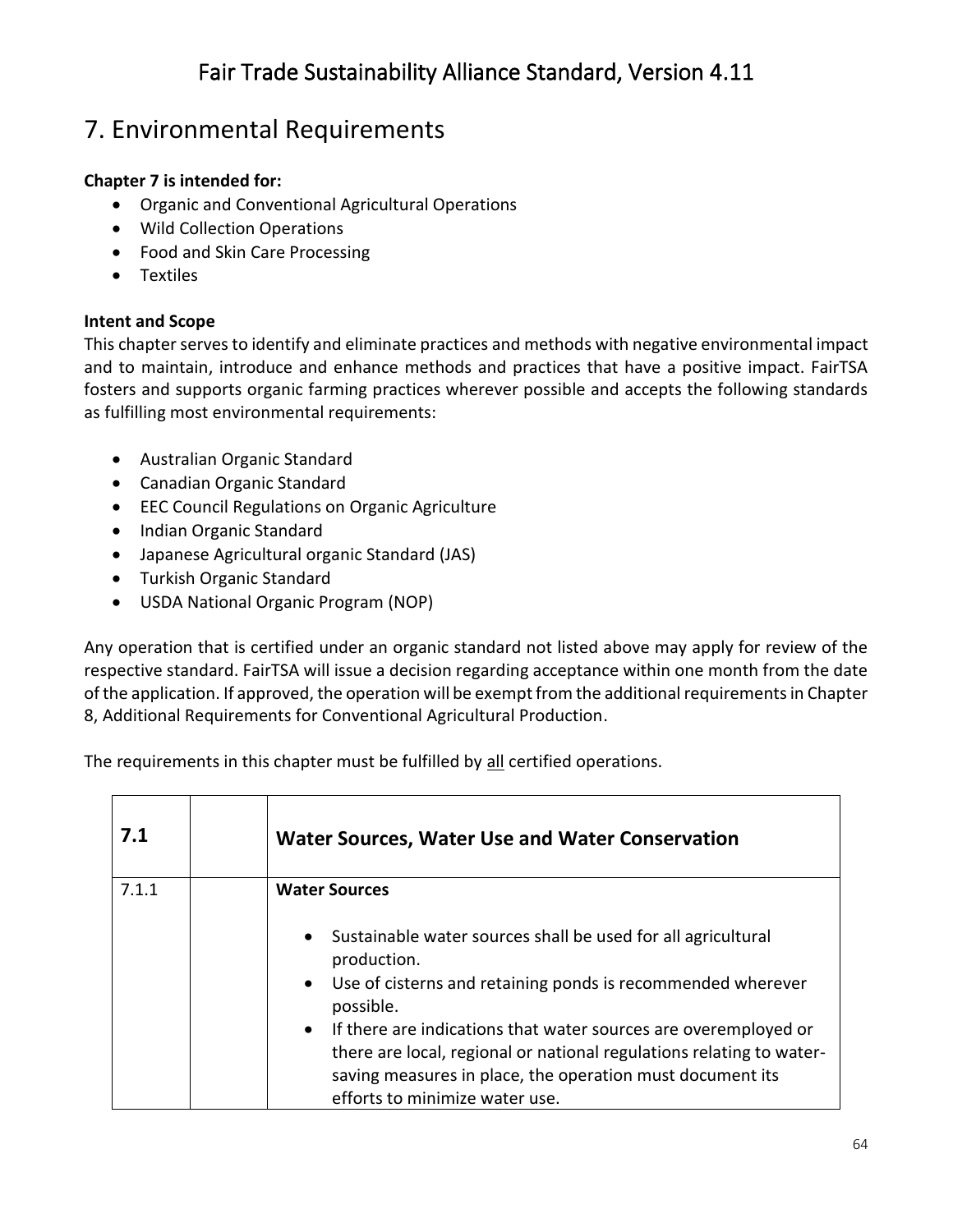| 7.1.2 |    | <b>Water Use</b>                                                                                                                                                                                                                                                                                                                                                                                                                                                                                                                                                |
|-------|----|-----------------------------------------------------------------------------------------------------------------------------------------------------------------------------------------------------------------------------------------------------------------------------------------------------------------------------------------------------------------------------------------------------------------------------------------------------------------------------------------------------------------------------------------------------------------|
|       |    | Water use for processes such as cleaning products and/or<br>equipment should be minimized, and water-saving processes<br>should be used as much as possible.<br>No wasteful water use should be evident.                                                                                                                                                                                                                                                                                                                                                        |
| 7.1.3 |    | <b>Irrigation</b>                                                                                                                                                                                                                                                                                                                                                                                                                                                                                                                                               |
|       |    | The operation must strive for the highest efficiency in irrigation<br>methods.<br>Water use must be managed in such a way that negative impact<br>on the water table is minimized.                                                                                                                                                                                                                                                                                                                                                                              |
|       |    | In general, drip irrigation and other water-saving methods are<br>preferred.                                                                                                                                                                                                                                                                                                                                                                                                                                                                                    |
| 7.1.4 | PG | If the irrigation system does not meet this requirement, the System Plan<br>must include a description of planned improvement measures for the<br>second inspection, and the plan must be implemented after three years.                                                                                                                                                                                                                                                                                                                                        |
| 7.2   |    | Waste Management and Treatment of Solid and Fluid<br><b>Wastes</b>                                                                                                                                                                                                                                                                                                                                                                                                                                                                                              |
| 7.2.1 |    | <b>Waste Management</b>                                                                                                                                                                                                                                                                                                                                                                                                                                                                                                                                         |
|       |    | All waste needs to be under environmentally responsible<br>management.<br>The management plan must emphasize waste reduction and<br>recycling whenever possible                                                                                                                                                                                                                                                                                                                                                                                                 |
| 7.2.2 |    | <b>Solid Waste</b>                                                                                                                                                                                                                                                                                                                                                                                                                                                                                                                                              |
|       |    | All organic waste should be composted, used for mulch and green<br>manure or otherwise be used on the operation, for example in<br>biogas generation.<br>Burning of organic waste is prohibited except in cases where this<br>$\bullet$<br>serves as a phytosanitary measure or is required by law or local<br>regulations.<br>Use of materials that produce hazardous waste should be<br>minimized as much as possible.<br>If possible, waste should be disposed of in municipal facilities. If<br>that is not possible, controlled burial or incineration are |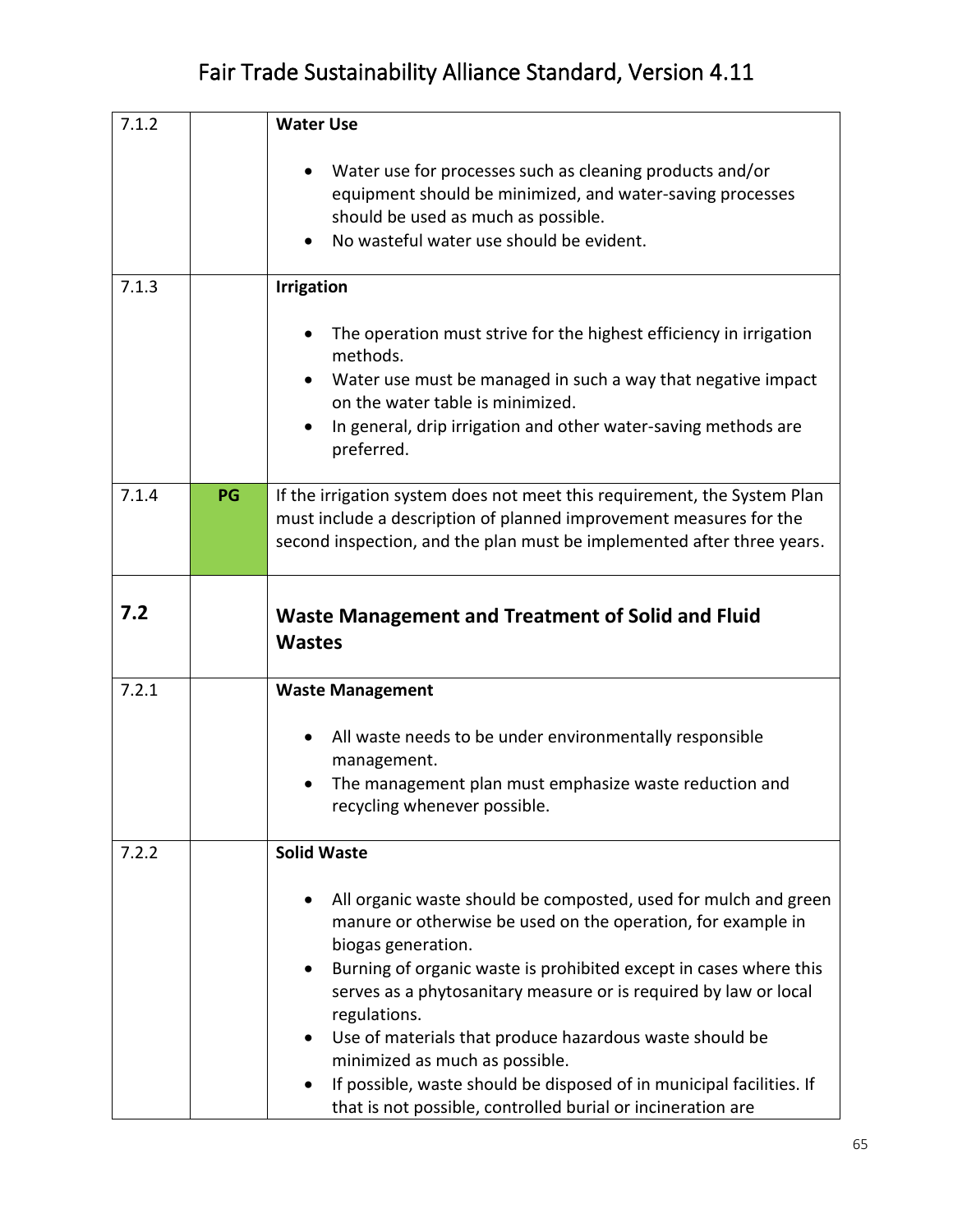|       | acceptable, provided that the impact on human health and the                                                                       |
|-------|------------------------------------------------------------------------------------------------------------------------------------|
|       | environment is minimized.                                                                                                          |
|       | Hazardous waste must be properly identified and disposed of<br>$\bullet$                                                           |
|       | under observation of all legal requirements and in such a manner                                                                   |
|       | that it does not impact soil or water quality negatively.                                                                          |
| 7.2.3 | <b>Treatment of Wastewater</b>                                                                                                     |
|       | Wastewater should be minimized, and the remaining water                                                                            |
|       | cleaned and/or recycled as much as possible.                                                                                       |
|       | Wastewater and sewage must not be released in open water<br>bodies untreated.                                                      |
|       | Separation of solid and fluid waste is a minimum requirement.                                                                      |
|       | Leach fields may be used for fluids while solids must be deposed                                                                   |
|       | of in a safe manner. Simple plant-based treatment operations for                                                                   |
|       | fluid wastes such as reed beds are preferable to leach fields.                                                                     |
|       |                                                                                                                                    |
| 7.3   |                                                                                                                                    |
|       | <b>Energy Management, Minimizing of Greenhouse Gases and</b>                                                                       |
|       | <b>Climate Change</b>                                                                                                              |
|       |                                                                                                                                    |
| 7.3.1 |                                                                                                                                    |
|       | <b>Energy Consumption</b>                                                                                                          |
|       | The organization should use energy efficiently and employ                                                                          |
|       | measures to reduce the use of electricity.                                                                                         |
|       | Transportation of products and people should be arranged in a<br>manner that saves fuel or minimizes fuel use.                     |
|       | Transportation modalities that are inherently energy-efficient                                                                     |
|       | such as shipping are preferable from land transportation if                                                                        |
|       | available.                                                                                                                         |
|       | Transportation via airplane must be avoided. Special exemptions                                                                    |
|       | may be granted by the certification body only if this mode of<br>transportation is the only one available to bring the products in |
|       | question to market in sellable fashion.                                                                                            |
|       |                                                                                                                                    |
| 7.3.2 | <b>Additional Means of Minimizing Greenhouse Gases</b>                                                                             |
|       | Operations should employ at least one of the many methods of carbon                                                                |
|       | sequestration and minimizing greenhouse gas emissions such as Biochar,                                                             |
|       | System of Rice Intensification and/or others. A list of possible measures                                                          |
|       | can be found at www.drawdown.org.                                                                                                  |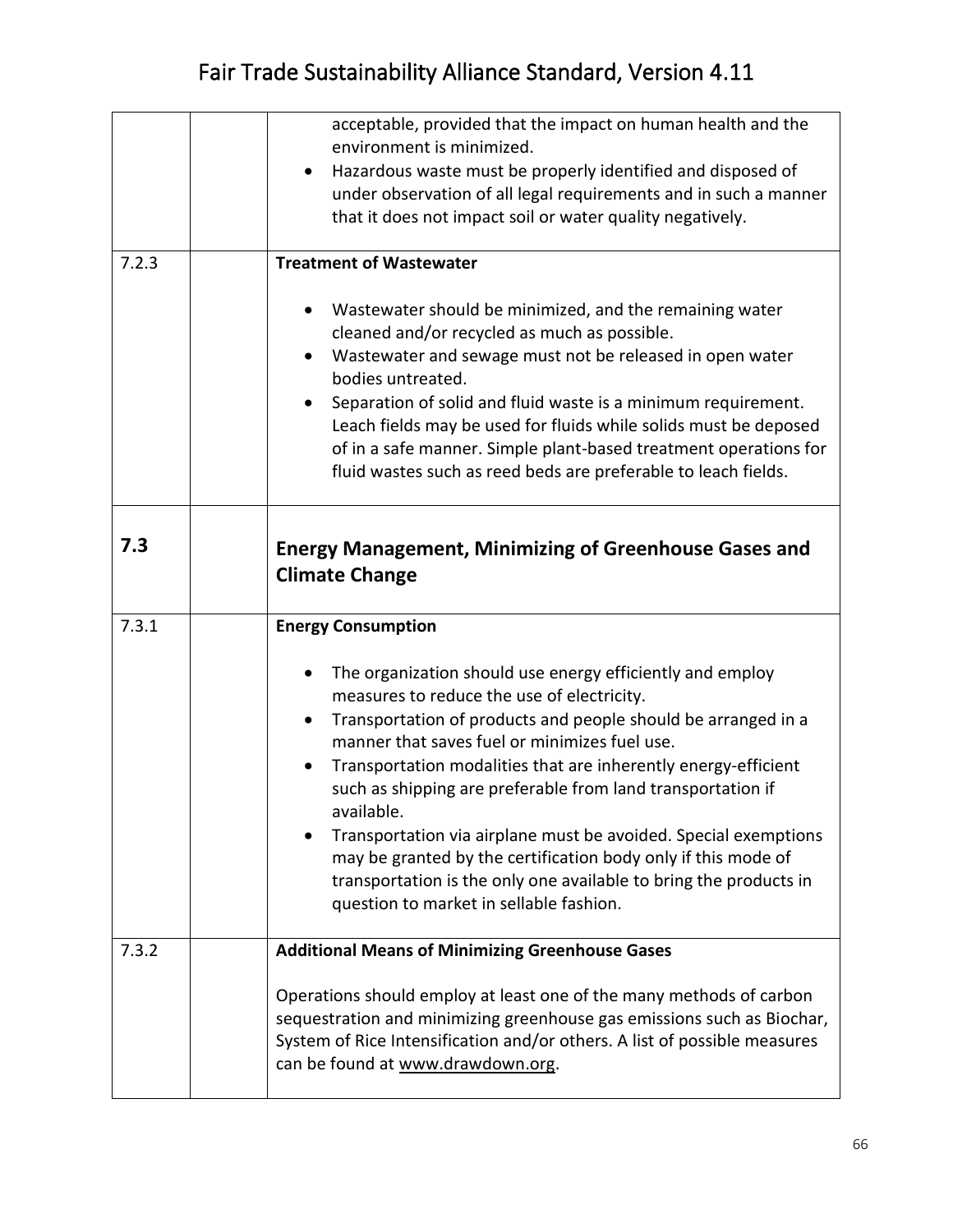| 7.3.3 | PG | <b>Energy Use Documentation at Central Facilities</b>                                                                                                                                                                                                                                                                                                                                                                                                                                                                                                                                                                                                                                                                                                                                                                                                                                                                                                                                                   |
|-------|----|---------------------------------------------------------------------------------------------------------------------------------------------------------------------------------------------------------------------------------------------------------------------------------------------------------------------------------------------------------------------------------------------------------------------------------------------------------------------------------------------------------------------------------------------------------------------------------------------------------------------------------------------------------------------------------------------------------------------------------------------------------------------------------------------------------------------------------------------------------------------------------------------------------------------------------------------------------------------------------------------------------|
|       |    | Energy use at central facilities must be documented and a                                                                                                                                                                                                                                                                                                                                                                                                                                                                                                                                                                                                                                                                                                                                                                                                                                                                                                                                               |
|       |    | proposal to minimize energy use put in place.                                                                                                                                                                                                                                                                                                                                                                                                                                                                                                                                                                                                                                                                                                                                                                                                                                                                                                                                                           |
|       |    | Alternatively, past successful efforts at energy minimization can                                                                                                                                                                                                                                                                                                                                                                                                                                                                                                                                                                                                                                                                                                                                                                                                                                                                                                                                       |
|       |    | be documented in order to satisfy this requirement.                                                                                                                                                                                                                                                                                                                                                                                                                                                                                                                                                                                                                                                                                                                                                                                                                                                                                                                                                     |
|       |    |                                                                                                                                                                                                                                                                                                                                                                                                                                                                                                                                                                                                                                                                                                                                                                                                                                                                                                                                                                                                         |
|       |    |                                                                                                                                                                                                                                                                                                                                                                                                                                                                                                                                                                                                                                                                                                                                                                                                                                                                                                                                                                                                         |
| 7.4   |    | <b>Ecosystem Conservation, Treatment of Endangered Species</b><br>and Biodiversity                                                                                                                                                                                                                                                                                                                                                                                                                                                                                                                                                                                                                                                                                                                                                                                                                                                                                                                      |
| 7.4.1 |    | <b>Ecosystem Conservation</b>                                                                                                                                                                                                                                                                                                                                                                                                                                                                                                                                                                                                                                                                                                                                                                                                                                                                                                                                                                           |
|       |    | The operation may not engage in the clearing of valuable<br>ecosystems such as old growth forests (primary and secondary).<br>Land used for agricultural production that is classified as<br>protected ecosystems must be cultivated in compliance with<br>applicable regulations for such ecosystems.<br>In the absence of local, regional or national regulations for<br>$\bullet$<br>valuable ecosystems, a set of rules for the sensitive use of these<br>areas must be developed by the growers in accordance with<br>internationally accepted management practices for such areas.<br>Such information must be attached to the System Plan and<br>$\bullet$<br>approved by the CCA.<br>The operation must not engage in the destruction of valuable but<br>$\bullet$<br>not protected land such as rainforests. If there are instances<br>where this occurs for compelling operational reasons, it must be<br>on a limited basis and compensating measures must be carried<br>out and documented. |
| 7.4.2 |    |                                                                                                                                                                                                                                                                                                                                                                                                                                                                                                                                                                                                                                                                                                                                                                                                                                                                                                                                                                                                         |
|       |    | <b>Endangered Animal Species Protection</b>                                                                                                                                                                                                                                                                                                                                                                                                                                                                                                                                                                                                                                                                                                                                                                                                                                                                                                                                                             |
|       |    | Endangered species as defined on the World Conservation<br>Union's (IUCN) Red List at www.redlist.org in its current version<br>and classified there as at least "endangered" or as legislated by<br>local, regional or national authorities may not be harmed, used,<br>sold, captured or held in captivity.<br>This includes all monkeys and apes, regardless of their Red List<br>status. Known habitats of endangered species must be mapped<br>and protected to the fullest extent possible.<br>Hunting, collecting and trafficking in endangered species is not<br>permitted.                                                                                                                                                                                                                                                                                                                                                                                                                     |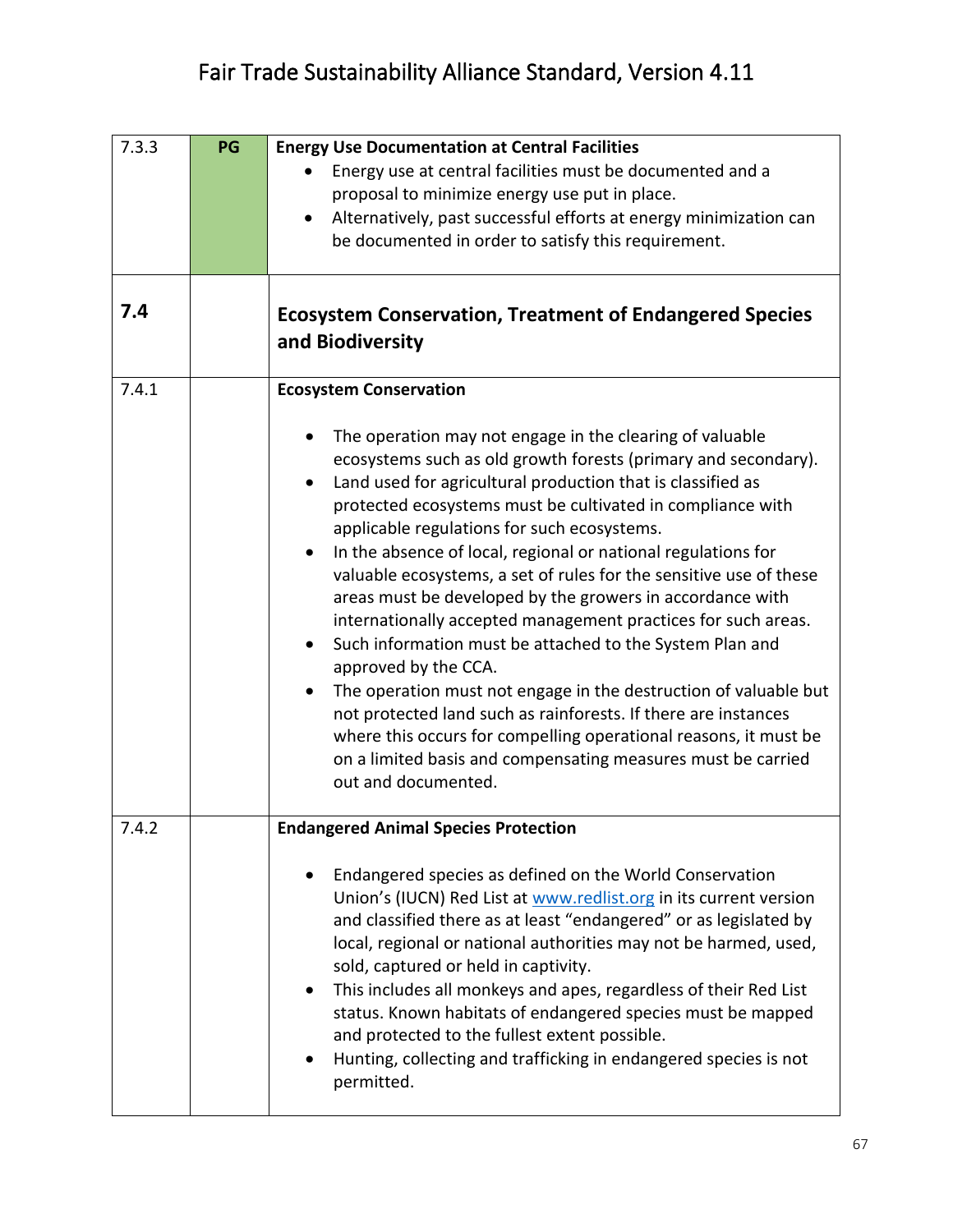| 7.4.3 |           | <b>Biodiversity</b>                                                                                                                                                                                                                                                                                                                                                                                                                                          |
|-------|-----------|--------------------------------------------------------------------------------------------------------------------------------------------------------------------------------------------------------------------------------------------------------------------------------------------------------------------------------------------------------------------------------------------------------------------------------------------------------------|
|       |           | The operation should document efforts to increase biodiversity in<br>all fields, plantations or other land used for the harvesting of<br>crops.<br>The operation must provide an overview of any protected plant<br>$\bullet$<br>species that may be negatively impacted by its farming practices<br>and document measures that mitigate such impact.<br>The harvesting and trading of endangered and protected plant<br>$\bullet$<br>species is prohibited. |
| 7.4.4 | <b>PG</b> | Progress goal:<br>If current agricultural practices include the use of endangered animal or<br>plant species habitat, the operation must develop a plan to phase out<br>the use of such habitat within three years. This phasing-out plan must be<br>attached to the System Plan and approved by the CCA.                                                                                                                                                    |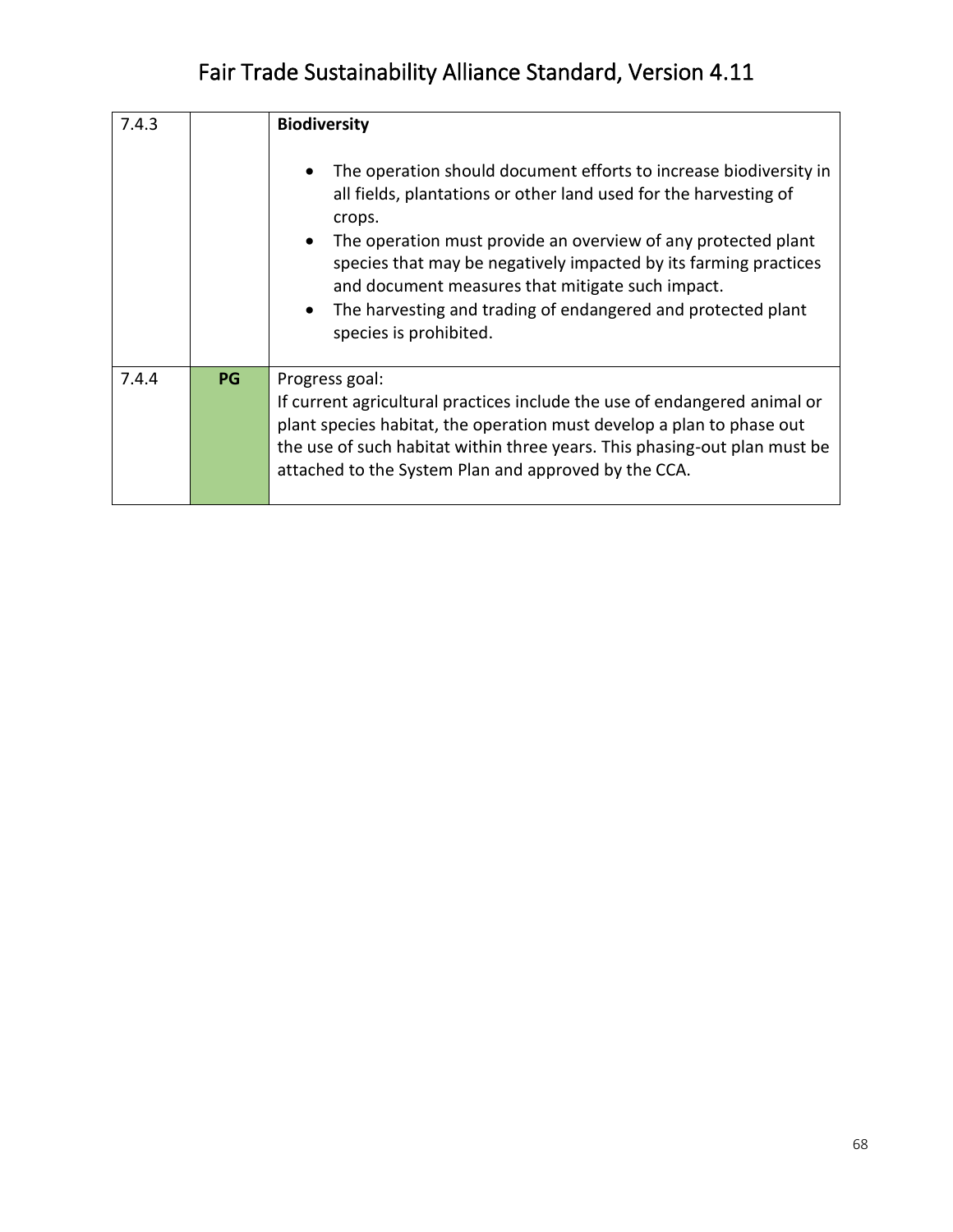#### 8. Additional Requirements for Conventional Agricultural Production

#### **Chapter 8 is intended for:**

• Agricultural Producers that are not certified organic

#### **Intent and Scope**

This chapter outlines the additional requirements that agricultural operations which are not certified organic need to comply with.

Certification under a Good Agricultural Practices (GAP) program may qualify the operation for partial exemption from this chapter. A valid certificate and the inspection report need to be provided to the respective CCA or FairTSA so a determination of applicability can be made.

| 8.1   | <b>Agrochemicals</b>                                                                                                                                                                                                                              |
|-------|---------------------------------------------------------------------------------------------------------------------------------------------------------------------------------------------------------------------------------------------------|
| 8.1.1 | <b>General Principles</b>                                                                                                                                                                                                                         |
|       | The operation must comply with the laws and regulations regarding<br>agrochemicals and applicable maximum contaminant levels in the<br>producer and the importing country.                                                                        |
|       | Agrochemicals must only be used if other mechanical or biological<br>methods have failed. They should not be the "go-to solution" on a<br>regular basis (see also section 8.3).                                                                   |
|       | Worker safety while handling and applying agrochemicals must<br>$\bullet$<br>have outmost priority.                                                                                                                                               |
|       | The operation must identify an appropriately trained person who<br>$\bullet$<br>oversees all matters relating agrochemicals, including but not<br>limited to storage, application, proper deposition, signage,<br>training and documentation.     |
|       | Not permitted for use are highly hazardous agrochemicals listed in<br>Appendix 3.                                                                                                                                                                 |
| 8.1.2 | <b>Purchases and Recordkeeping</b>                                                                                                                                                                                                                |
|       | All purchases of agrochemicals must be documented.<br>$\bullet$<br>Complete records of applications, storage and deposition must be<br>$\bullet$<br>kept on file for inspection.<br>The application record must include the commercial ingredient |
|       | name, amounts of agrochemicals applied, date and time,                                                                                                                                                                                            |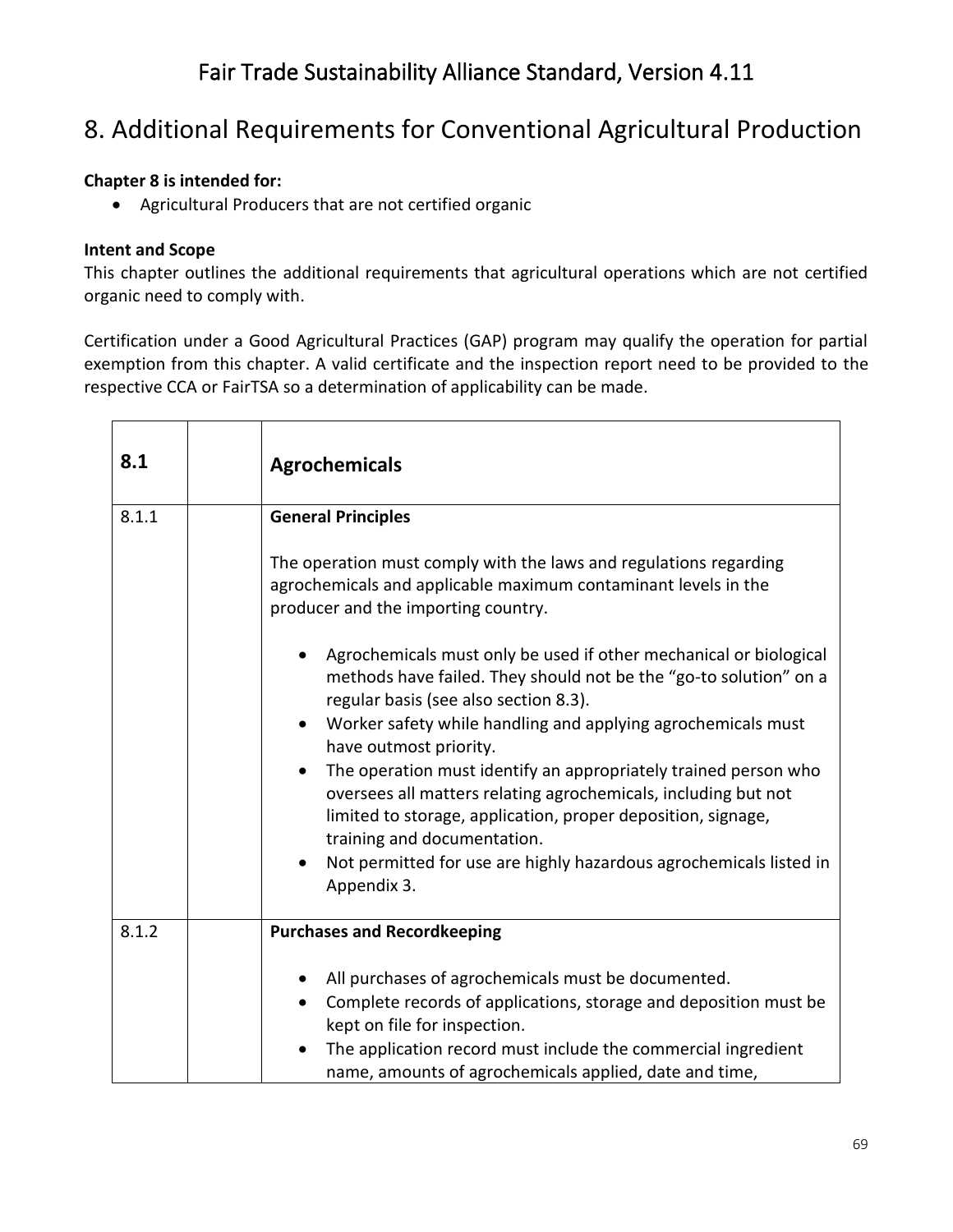|       | acreage/hectares, reason for application and name of person who<br>performed the application.                                                                                                                                                                                                                                                                                                                                                                                                                                                                                                                                                                                                                                                                                                                                                                                                                                                                                                                                                                                                                                                                                                                                                                                          |
|-------|----------------------------------------------------------------------------------------------------------------------------------------------------------------------------------------------------------------------------------------------------------------------------------------------------------------------------------------------------------------------------------------------------------------------------------------------------------------------------------------------------------------------------------------------------------------------------------------------------------------------------------------------------------------------------------------------------------------------------------------------------------------------------------------------------------------------------------------------------------------------------------------------------------------------------------------------------------------------------------------------------------------------------------------------------------------------------------------------------------------------------------------------------------------------------------------------------------------------------------------------------------------------------------------|
| 8.1.3 | <b>Training and Personnel</b>                                                                                                                                                                                                                                                                                                                                                                                                                                                                                                                                                                                                                                                                                                                                                                                                                                                                                                                                                                                                                                                                                                                                                                                                                                                          |
|       | All personnel charged with the application of agrochemicals must<br>be trained for the use, application, storage and deposition of the<br>chemicals.<br>Trainings must be documented in the System Plan and repeated at<br>$\bullet$<br>least on an annual basis. Documents listing training contents and<br>personnel attending the training must be available for inspection.<br>Only persons who are clearly aware of the dangers of<br>$\bullet$<br>agrochemicals and who sufficiently understand the training<br>contents may be charged with the application of agrochemicals.<br>Persons younger than 18, pregnant or nursing women, persons<br>with mental disabilities or severe health problems are not allowed<br>to be involved in the handling, application, storage or disposal of<br>agrochemicals.<br>The operation must keep a list with names, contact information,<br>$\bullet$<br>and training sessions attended for inspection.<br>All agrochemicals used must be listed in the FairTSA System Plan.<br>$\bullet$<br>Information provided must include trade name, active<br>ingredient(s), and average amount used per hectare or acre.<br>Applying agrochemicals without disclosure constitutes grounds for<br>immediate revocation or denial of certification. |
| 8.1.4 | <b>Storage and Deposition</b>                                                                                                                                                                                                                                                                                                                                                                                                                                                                                                                                                                                                                                                                                                                                                                                                                                                                                                                                                                                                                                                                                                                                                                                                                                                          |
|       | All agrochemicals must be clearly labeled.<br>Agrochemicals must be stored under suitable conditions in a<br>locked space to which only designated personnel have access.<br>It is not permitted to discard any unused agrochemicals, even in<br>diluted form, on the farm, in rivers or streams or in any other part<br>of the farmland and its surroundings.<br>It is preferable that unused agrochemicals are returned to the<br>$\bullet$<br>manufacturer.<br>In cases where the return to manufacturer is not possible, local,<br>regional or national agricultural extension services must be<br>contacted to find out the best solution for discarding unused<br>chemicals.                                                                                                                                                                                                                                                                                                                                                                                                                                                                                                                                                                                                     |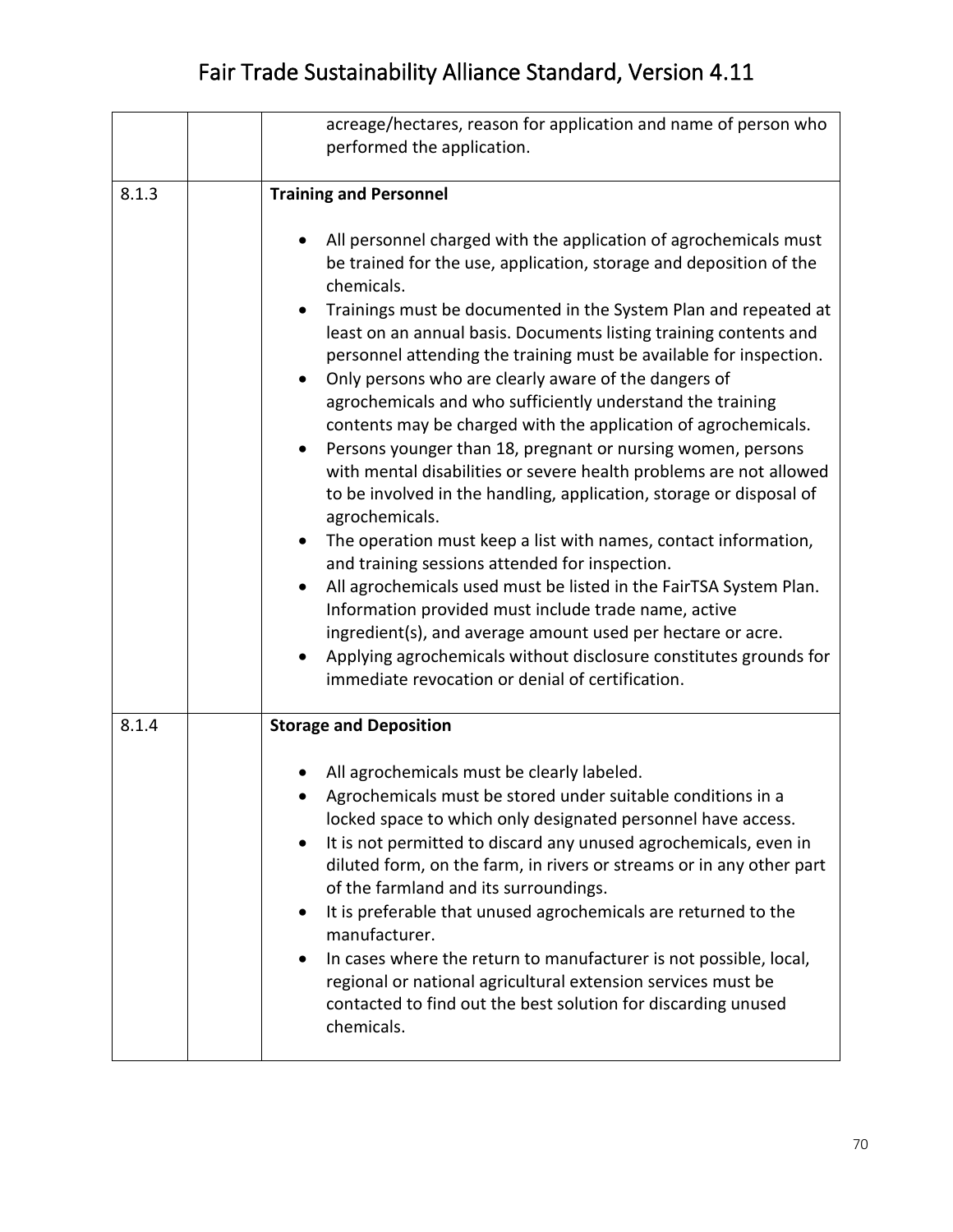| 8.1.5 | <b>Application</b>                                                                                                                                                                                                                                                                                                                                                                                                                                                                                                                                                                                                                                         |
|-------|------------------------------------------------------------------------------------------------------------------------------------------------------------------------------------------------------------------------------------------------------------------------------------------------------------------------------------------------------------------------------------------------------------------------------------------------------------------------------------------------------------------------------------------------------------------------------------------------------------------------------------------------------------|
|       | The application of agrochemicals must conform to all safety<br>procedures listed by the manufacturer.<br>Only appropriate and well-maintained equipment must be used<br>$\bullet$<br>for the application.<br>After application, fields must be clearly marked as having been<br>treated by signage in local language or pictograms that have been<br>adequately explained.<br>Buffer zones must be established to protect open water bodies<br>and well areas, protected areas, areas of human activities and<br>other fields where no application is intended.<br>Aerial application is only acceptable for fungicides and with<br>permission by the CCA. |
| 8.1.6 | <b>Equipment</b>                                                                                                                                                                                                                                                                                                                                                                                                                                                                                                                                                                                                                                           |
|       | All equipment for the application of agrochemicals must be<br>٠<br>properly maintained.<br>It must be cleaned after use according to manufacturer directions.<br>$\bullet$<br>Water used for cleaning must be deposed of safely and not<br>$\bullet$<br>discarded in open water bodies.                                                                                                                                                                                                                                                                                                                                                                    |
| 8.1.7 | <b>Testing</b>                                                                                                                                                                                                                                                                                                                                                                                                                                                                                                                                                                                                                                             |
|       | A sample of treated products that are FairTSA certified must be<br>tested for pesticide residues at least on an annual basis.<br>Results must be below Maximum Residue Levels of the country of<br>production and import as applicable.                                                                                                                                                                                                                                                                                                                                                                                                                    |
| 8.2   | <b>Genetically Modified Organisms (GMOs)</b>                                                                                                                                                                                                                                                                                                                                                                                                                                                                                                                                                                                                               |
| 8.2.1 | <b>Prohibition of GMOs</b>                                                                                                                                                                                                                                                                                                                                                                                                                                                                                                                                                                                                                                 |
|       | Methods to genetically modify organisms in processes that do not occur<br>naturally, such as cell fusion and microencapsulation, and all types of<br>recombinant DNA technology including Crispr are prohibited in all stages<br>of agricultural production.                                                                                                                                                                                                                                                                                                                                                                                               |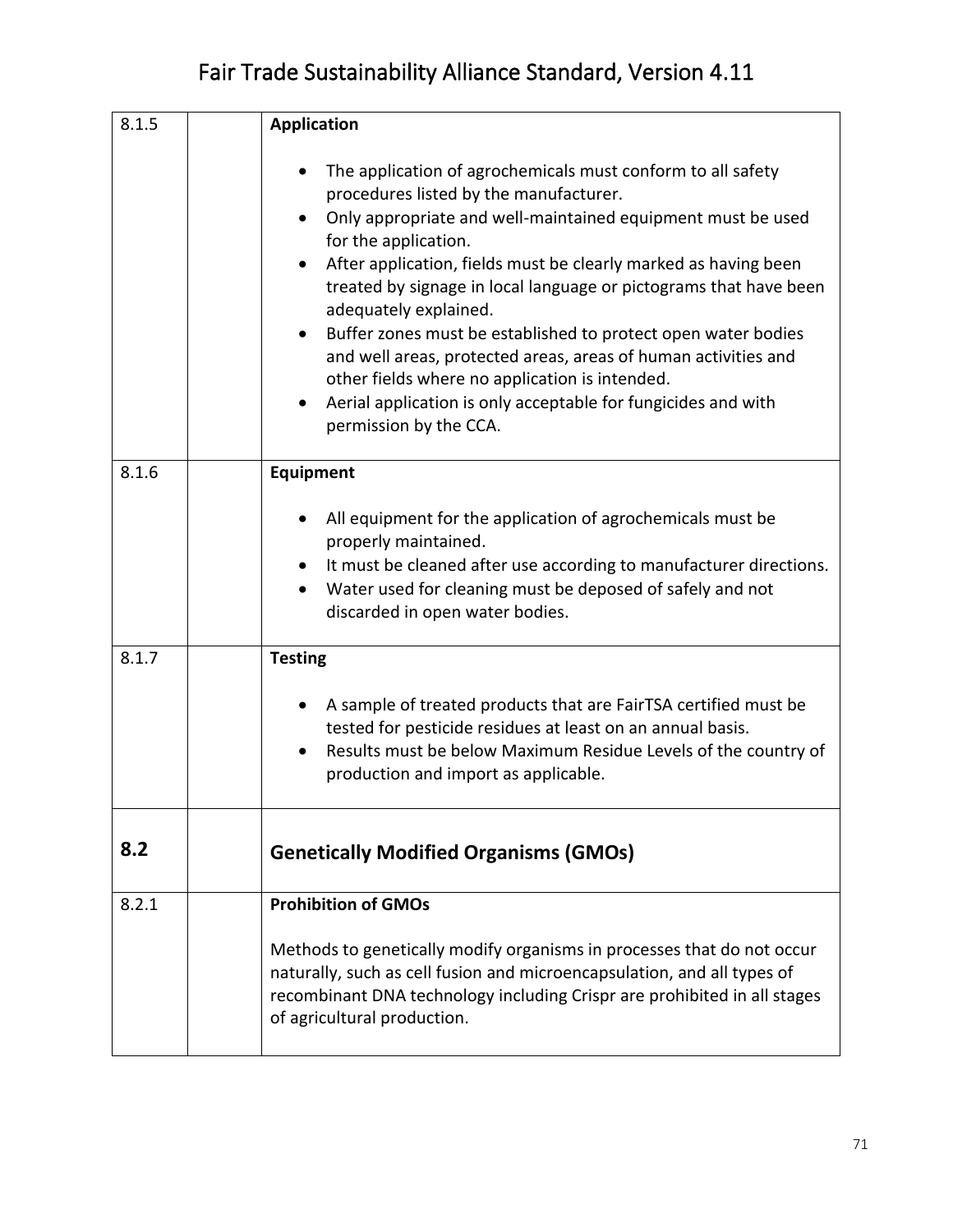| 8.2.2 | <b>Protection of Integrity</b>                                                                                                                                                                                                                                                                                                                                                                                                                                                                                                                      |
|-------|-----------------------------------------------------------------------------------------------------------------------------------------------------------------------------------------------------------------------------------------------------------------------------------------------------------------------------------------------------------------------------------------------------------------------------------------------------------------------------------------------------------------------------------------------------|
|       | Seed purchases must be accompanied by non-GMO<br>documentation.<br>If GMO crops are grown on adjacent fields, buffer zones must be<br>$\bullet$<br>established.<br>If equipment is shared between GMO and non-GMO crops, a<br>thorough cleaning must precede use for non-GMO crops.<br>Any other sort of commingling of FairTSA certified crops with<br>GMO crops or seeds must be prevented and all measures need to<br>address the situation appropriately, as verified by the CCA.                                                               |
| 8.3   | <b>Integrated Pest Management</b>                                                                                                                                                                                                                                                                                                                                                                                                                                                                                                                   |
| 8.3.1 | <b>General Principles</b><br>Conventional operations must employ an Integrated Pest Management<br>(IPM) approach to agricultural production. The following actions are<br>mandatory:<br>Information on IPM methods through agricultural extension<br>services and other appropriate sources.<br>Preventive measures to improve plant and soil health.<br>Documented observation of pest infestations.<br>Application of pesticides only after thorough evaluation of disease<br>spread and exhausting available non-pesticide options.              |
| 8.3.2 | <b>Pest, Weed and Disease Management</b><br>The crop management must be based on a step-by-step approach to deal<br>with pests, weeds and plant diseases.<br>The first line of defense are prevention practices such as, but not limited<br>to:<br>Crop rotation.<br>Sanitation measures to remove disease vectors.<br>Cultural practices that enhance crop health, such as selection of<br>$\bullet$<br>species and varieties suitable to on-site conditions.<br>Development of habitat for natural enemies.<br>Other suitable preventive methods. |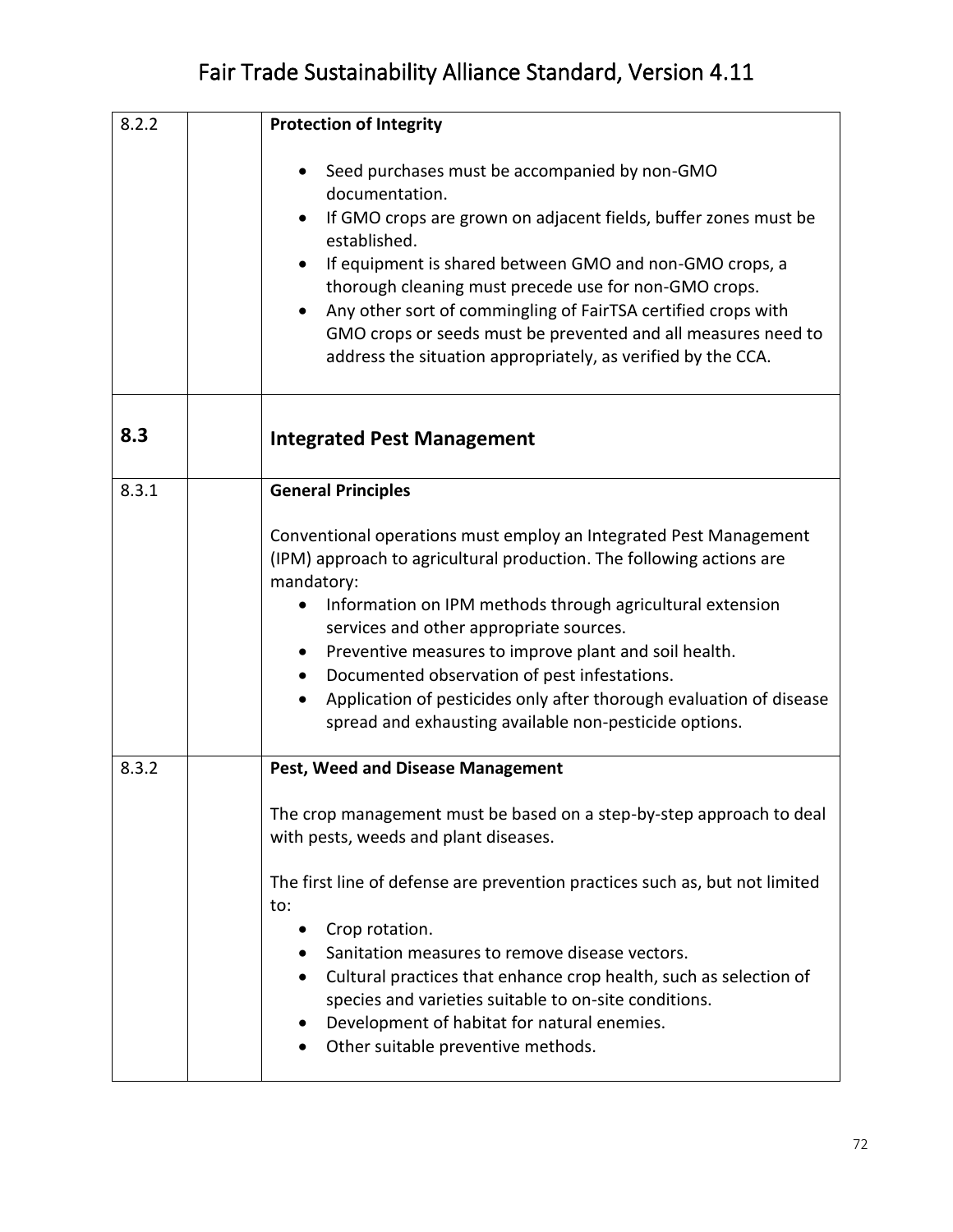|       | If infestation occurs, mechanical, physical and biological methods can be<br>used, such as but not limited to:<br>Introduction of predators for parasites.<br>Lure, traps and repellents.<br>$\bullet$<br>Flaming of weeds.<br>$\bullet$<br>Other suitable mechanical, physical and biological methods.<br>If none of these steps are successful, suitable agrochemicals may be<br>applied, provided they comply with the requirements in section 8.1.1.<br>An operation may request a temporary variance for the application of<br>non-approved agrochemicals on Appendix 3 from their CCA if a<br>prohibited agrochemical cannot be phased out by the second inspection,<br>or if a situation arises that would lead to substantial crop damage with<br>associated financial loss that is not covered by crop insurance or state or<br>federal subsidies. |
|-------|-------------------------------------------------------------------------------------------------------------------------------------------------------------------------------------------------------------------------------------------------------------------------------------------------------------------------------------------------------------------------------------------------------------------------------------------------------------------------------------------------------------------------------------------------------------------------------------------------------------------------------------------------------------------------------------------------------------------------------------------------------------------------------------------------------------------------------------------------------------|
| 8.4   | <b>Additional Agricultural Practices</b>                                                                                                                                                                                                                                                                                                                                                                                                                                                                                                                                                                                                                                                                                                                                                                                                                    |
| 8.4.1 | <b>Soil Fertility Management</b><br>Tillage and cultivation practices should be chosen that are<br>beneficial for physical, chemical and biological soil conditions and<br>that minimize soil erosion.<br>Residual plant material shall be incorporated into the soil of the<br>arable land in such a manner that it enhances organic matter in<br>the soil or at least does not contribute to the contamination of soil<br>or water.<br>The burning of plant material on agricultural land is not permitted<br>unless it is necessary such as in the case of pest or disease<br>infestation.                                                                                                                                                                                                                                                               |
| 8.4.2 | <b>Soil Erosion Prevention</b><br>In addition to the measures in Sections 8.3.1 and 8.3.2, the<br>operation must identify areas that need improvements such as<br>tree or bush plantings or perennial cover.<br>These areas need to be mapped and attached to the System Plan.<br>In addition, a brief attachment with timelines and measures to be<br>$\bullet$<br>implemented must be included with the System Plan.                                                                                                                                                                                                                                                                                                                                                                                                                                      |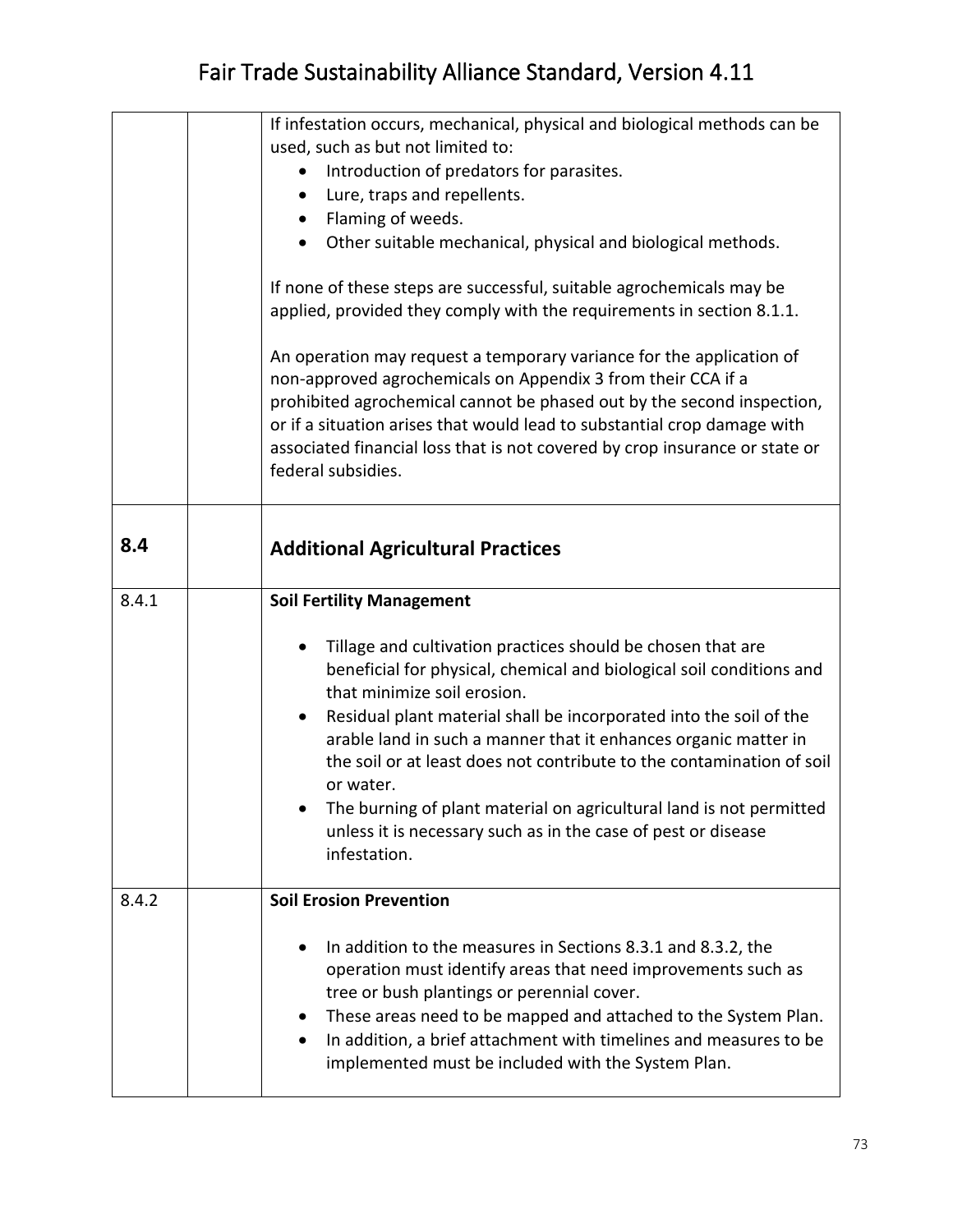| 8.5   |           | <b>Requirements for Conventional Operations with Minor</b><br><b>Noncompliances</b>                                                                                                                                                                                                                                                                                                                                                                                    |
|-------|-----------|------------------------------------------------------------------------------------------------------------------------------------------------------------------------------------------------------------------------------------------------------------------------------------------------------------------------------------------------------------------------------------------------------------------------------------------------------------------------|
| 8.5.1 | <b>PG</b> | <b>Environmental Progress Goal</b><br>If an operation does not fulfill all environmental requirements,<br>$\bullet$<br>said operation must develop a FairTSA Progress Plan. The progress<br>plan must address the deficiencies and a timeline to correct<br>noncompliances.<br>The maximum time to achieve full compliance with this chapter is<br>$\bullet$<br>three years.<br>This Progress Plan must be approved by FairTSA or the responsible<br>$\bullet$<br>CCA. |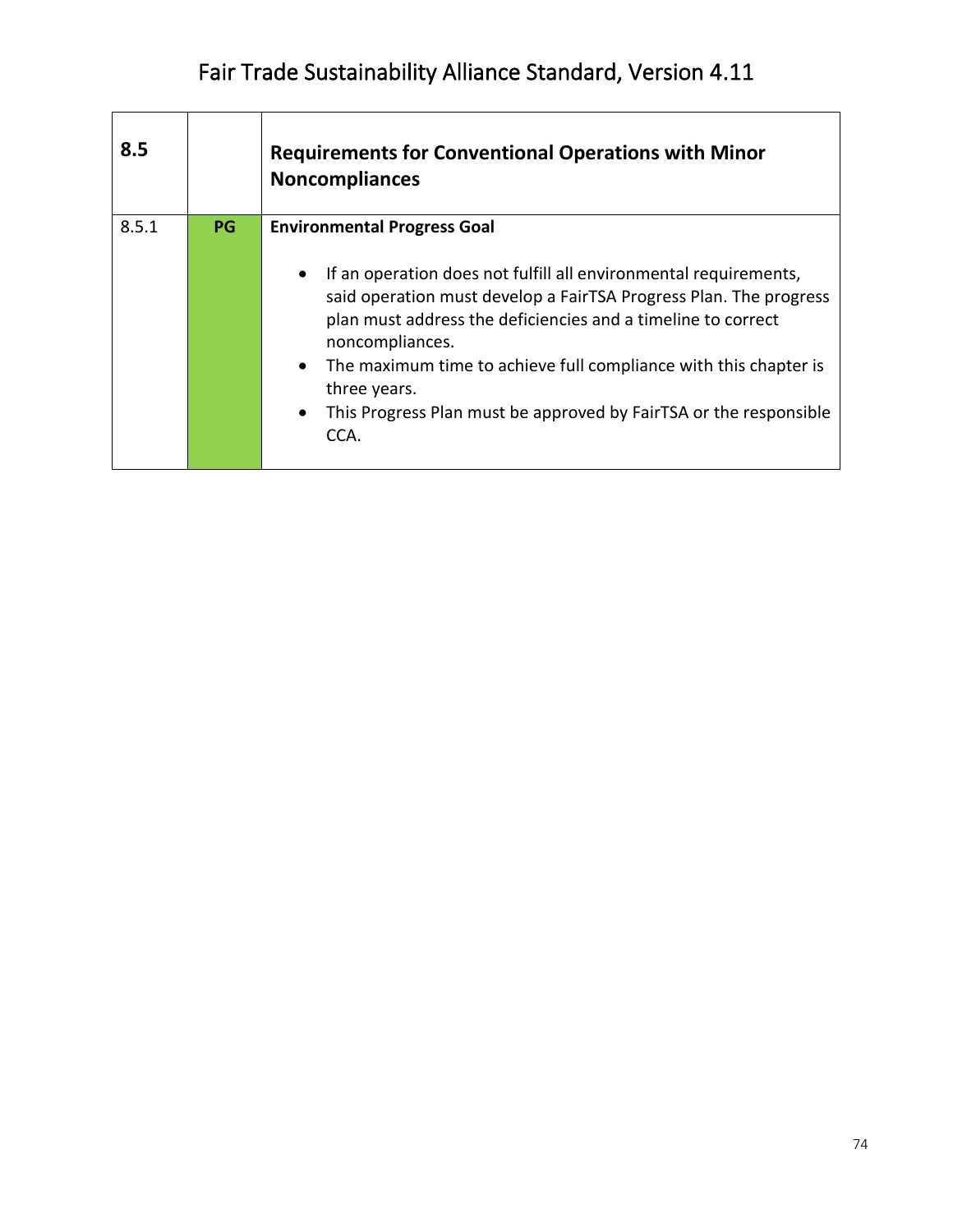### 9. Wild Collection of Plants

#### **Chapter 9 is intended for**

- Cooperating Certification Agencies
- Wild Collection Operations

#### **Intent and Scope**

This chapter stipulates requirements for the wild collection of plants for further processing and sale. FairTSA takes into account that wild collection is often a highly unregulated business with the persons collecting the plants having little or no leverage in terms of work conditions and proper remuneration. Often, they do not speak the official language, and payment conditions are murky, as typically there are no officially mandated minimum pay regulations. On the other hand, the work can be extremely arduous and time-consuming, warranting specific guarantees for such wild collection activities.

| 9.1   | <b>Sustainability of Wild Collection</b>                                                                                                                                                                                                                                                                                                                                                                                                                                                                                               |
|-------|----------------------------------------------------------------------------------------------------------------------------------------------------------------------------------------------------------------------------------------------------------------------------------------------------------------------------------------------------------------------------------------------------------------------------------------------------------------------------------------------------------------------------------------|
| 9.1.1 | <b>General Sustainability Considerations</b><br>Plants whose collection is restricted or prohibited by national law and<br>plants listed by the Convention on International Trade in Endangered<br>Species of Wild Flora and Fauna (CITES, www.cites.org) as endangered<br>must not be collected.<br>Any operation engaging in the wild collection of plants must ensure the<br>sustainability of the harvest by avoiding:                                                                                                             |
|       | Endangering any plant or animal species.<br>$\bullet$<br>Damaging the integrity of the collection area.<br>$\bullet$<br>Jeopardizing the livelihood of other collectors that collect wild<br>plants for their own subsistence.                                                                                                                                                                                                                                                                                                         |
| 9.1.2 | <b>Sustainability Plan</b><br>In order to assess the sustainability of the harvest, a collection plan must<br>be submitted which includes:<br>Name of the plant species.<br>A map and the size of the collection area, specifying high and<br>$\bullet$<br>low yield areas as applicable (also see Section 9.1.3).<br>Timing and extent of planned collection events.<br>$\bullet$<br>The previous year's annual harvest log by date, area and species.<br>Estimated collection activities of other entities in the area.<br>$\bullet$ |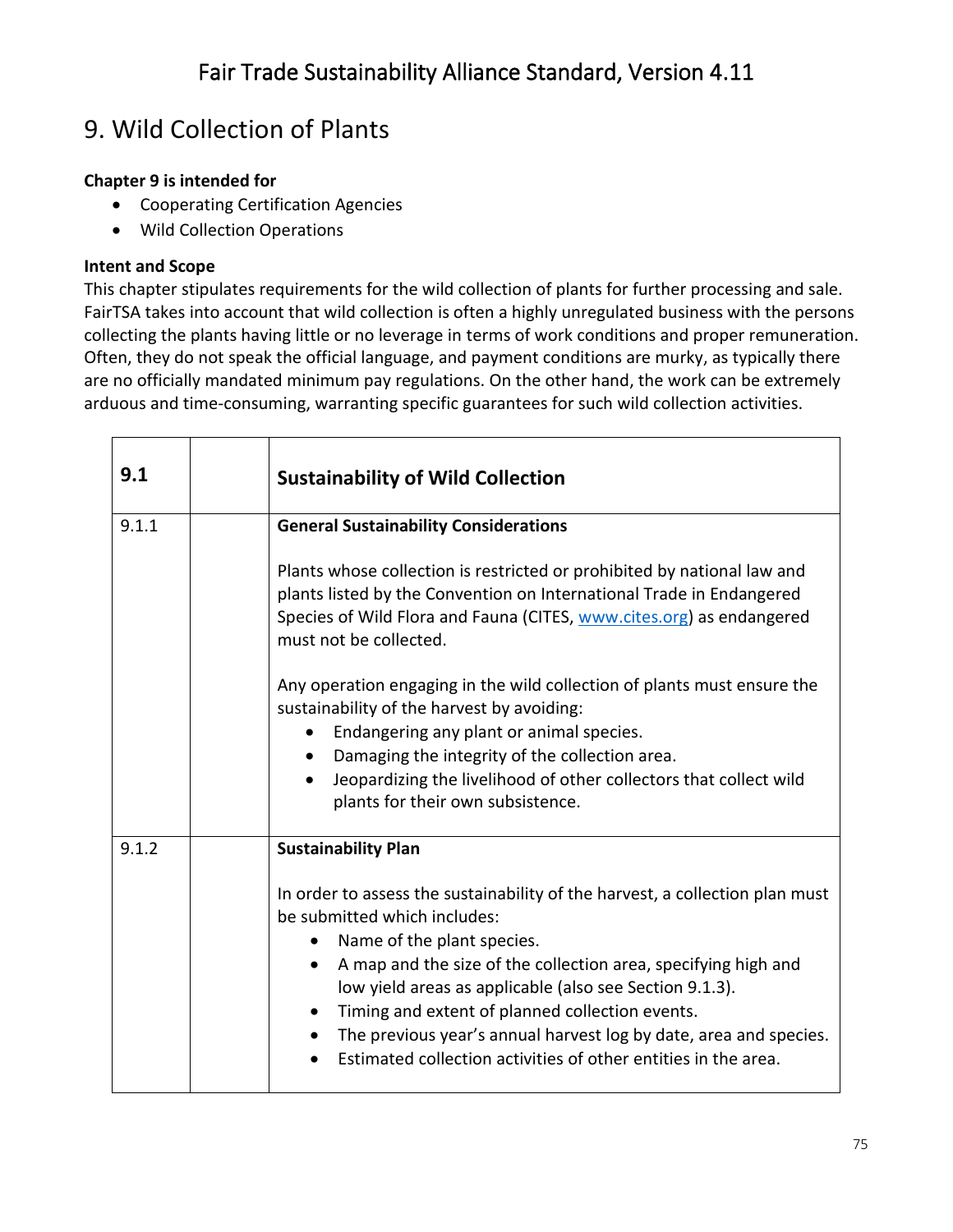| 9.1.3 | <b>Delineation of Wild Collection Area and Buffer Zones</b>                                                                                                                                                                                                                                                                                                                                                                                                                                                                                                                                                                                                                                                                                                                                                                                      |
|-------|--------------------------------------------------------------------------------------------------------------------------------------------------------------------------------------------------------------------------------------------------------------------------------------------------------------------------------------------------------------------------------------------------------------------------------------------------------------------------------------------------------------------------------------------------------------------------------------------------------------------------------------------------------------------------------------------------------------------------------------------------------------------------------------------------------------------------------------------------|
|       | All areas for wild collection must be properly mapped:<br>If possible, on a scale of 1:10,000 or less. If that is not possible,<br>the lowest scale maps available in the region must be used.<br>Potential sources of contamination (for instance, industrial<br>$\bullet$<br>facilities, nearby cities or towns)<br>Minimum distance from sources of pollution such as major<br>٠<br>roadways or agricultural land in the wild collection area is 50<br>meters.<br>Additional buffer zones can be requested by the CCA.<br>٠                                                                                                                                                                                                                                                                                                                   |
| 9.1.4 | <b>Radioactive Elements and Heavy Metals</b>                                                                                                                                                                                                                                                                                                                                                                                                                                                                                                                                                                                                                                                                                                                                                                                                     |
|       | Areas with known natural or man-made occurrences of radioactive<br>elements in the soil may not be used for wild collection, unless there are<br>systematic annual analyses for the prevalent radioactive elements<br>showing that there is no threat of contamination. The wild collected<br>plants must not violate the maximum contaminant level for radioactive<br>elements for both the producing and the importing country.<br>Areas with naturally occurring high concentrations of heavy metals are<br>also excluded from being used for wild collection, unless continuous<br>analyses establish that no high heavy metal concentrations in the wild<br>collected plants are present. The wild collected plants must not violate<br>the maximum contaminant level for heavy metals for both the producing<br>and the importing country. |
|       |                                                                                                                                                                                                                                                                                                                                                                                                                                                                                                                                                                                                                                                                                                                                                                                                                                                  |
| 9.2   | <b>Contracting of Collectors</b>                                                                                                                                                                                                                                                                                                                                                                                                                                                                                                                                                                                                                                                                                                                                                                                                                 |
| 9.2.1 | <b>Contracts and Payments</b>                                                                                                                                                                                                                                                                                                                                                                                                                                                                                                                                                                                                                                                                                                                                                                                                                    |
|       | Signed contracts in a language understood by the collectors must be in<br>place for each collector. They need to specify, at a minimum, the<br>following:<br>Payment basis for wild collected plants (amount payable per<br>$\bullet$<br>weight unit or similar).<br>Quality and delivery requirements.<br>The currency of the payment.<br>A stipulation that payment for delivered plants must be made not<br>later than seven days after delivery of the plants.                                                                                                                                                                                                                                                                                                                                                                               |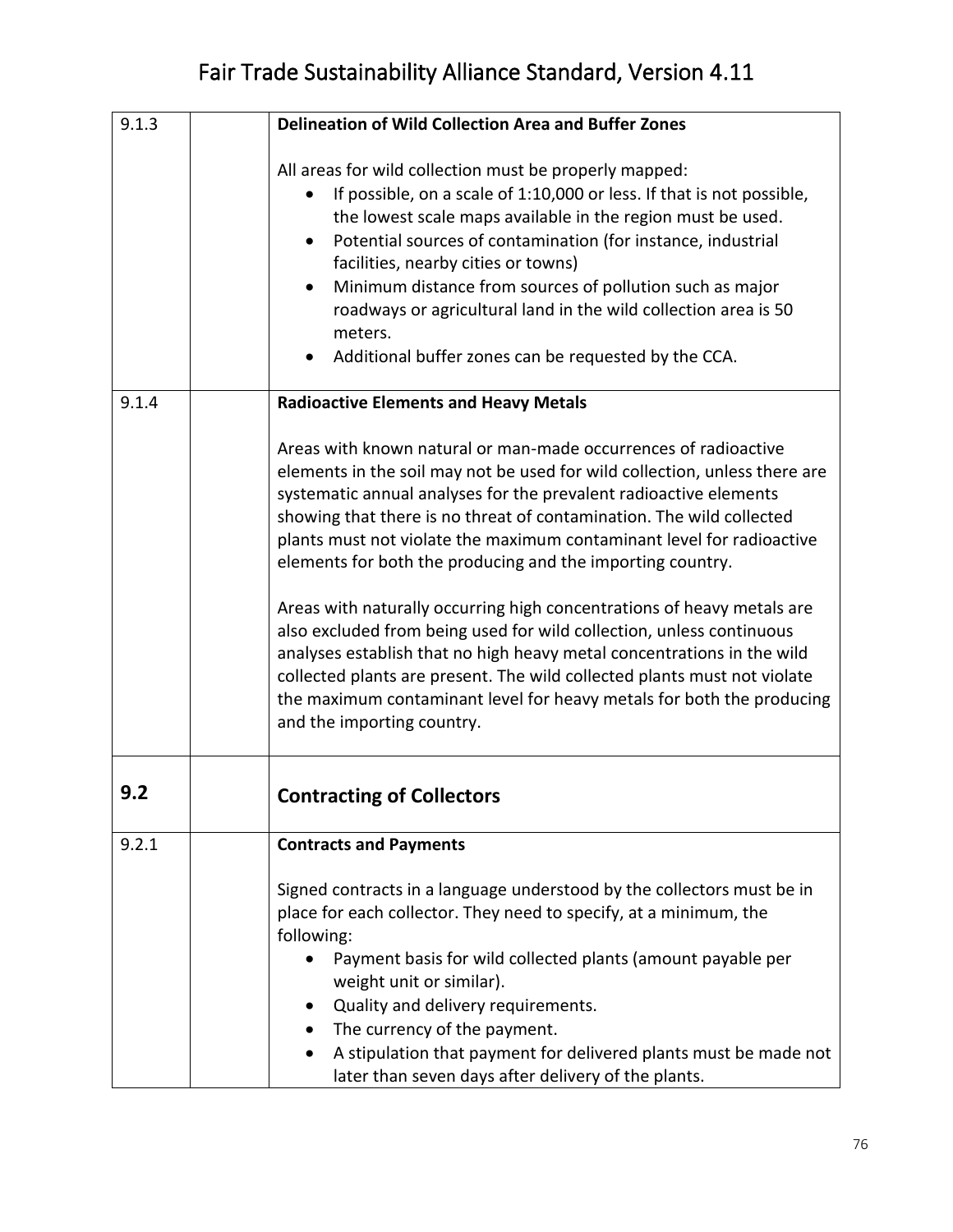|       | A clause stipulating the criteria for rejection of plants by the Wild<br>$\bullet$<br><b>Collection Operation.</b>                                                                                                                                                                                                                                                                                                                                                                                                               |
|-------|----------------------------------------------------------------------------------------------------------------------------------------------------------------------------------------------------------------------------------------------------------------------------------------------------------------------------------------------------------------------------------------------------------------------------------------------------------------------------------------------------------------------------------|
|       | The Wild Collection Operation must:<br>Document that the payments for the collectors have the level of<br>the local, regional or federal minimum wage.<br>Show that, as a minimum, the price is 5% above the 3-year<br>٠<br>average of work of the same kind and comparable quality.<br>Have a complete list of collectors involved in the wild collection<br>٠<br>project.<br>Have the agreements with the collectors and documentation of<br>٠<br>payments available for inspection at the buying operation's<br>headquarters. |
| 9.2.2 | <b>Information Requirements for the Wild Collection Personnel</b>                                                                                                                                                                                                                                                                                                                                                                                                                                                                |
|       | All collectors of wild plants must be instructed, in a language understood<br>by them, about the collection area, possibly excluded areas and the<br>general requirements as stipulated in this chapter.                                                                                                                                                                                                                                                                                                                         |
|       | Each collector needs to sign a simple agreement, printed or<br>communicated in the language of the collector, outlining the<br>requirements of this chapter and establishing that they will adhere to<br>those requirements while collecting plants.                                                                                                                                                                                                                                                                             |
|       | At each purchasing location for wild collected plants, the following<br>information must be made public in the language understood by the<br>collectors:                                                                                                                                                                                                                                                                                                                                                                         |
|       | The method for how to properly harvest the plants in question.                                                                                                                                                                                                                                                                                                                                                                                                                                                                   |
|       | A copy of the map as described in Section 9.1.<br>A summary of the requirements in this chapter.                                                                                                                                                                                                                                                                                                                                                                                                                                 |
| 9.3   | <b>Additional Requirements</b>                                                                                                                                                                                                                                                                                                                                                                                                                                                                                                   |
| 9.3.1 | Transportation and Simple Processing (Drying) on the Wild Collectors'<br><b>Premises</b>                                                                                                                                                                                                                                                                                                                                                                                                                                         |
|       | The operation must ensure that the plants in question are not polluted<br>during the transportation, drying and storage process. Collected plants'<br>drying and storage rooms must be clean and suited for the purpose.                                                                                                                                                                                                                                                                                                         |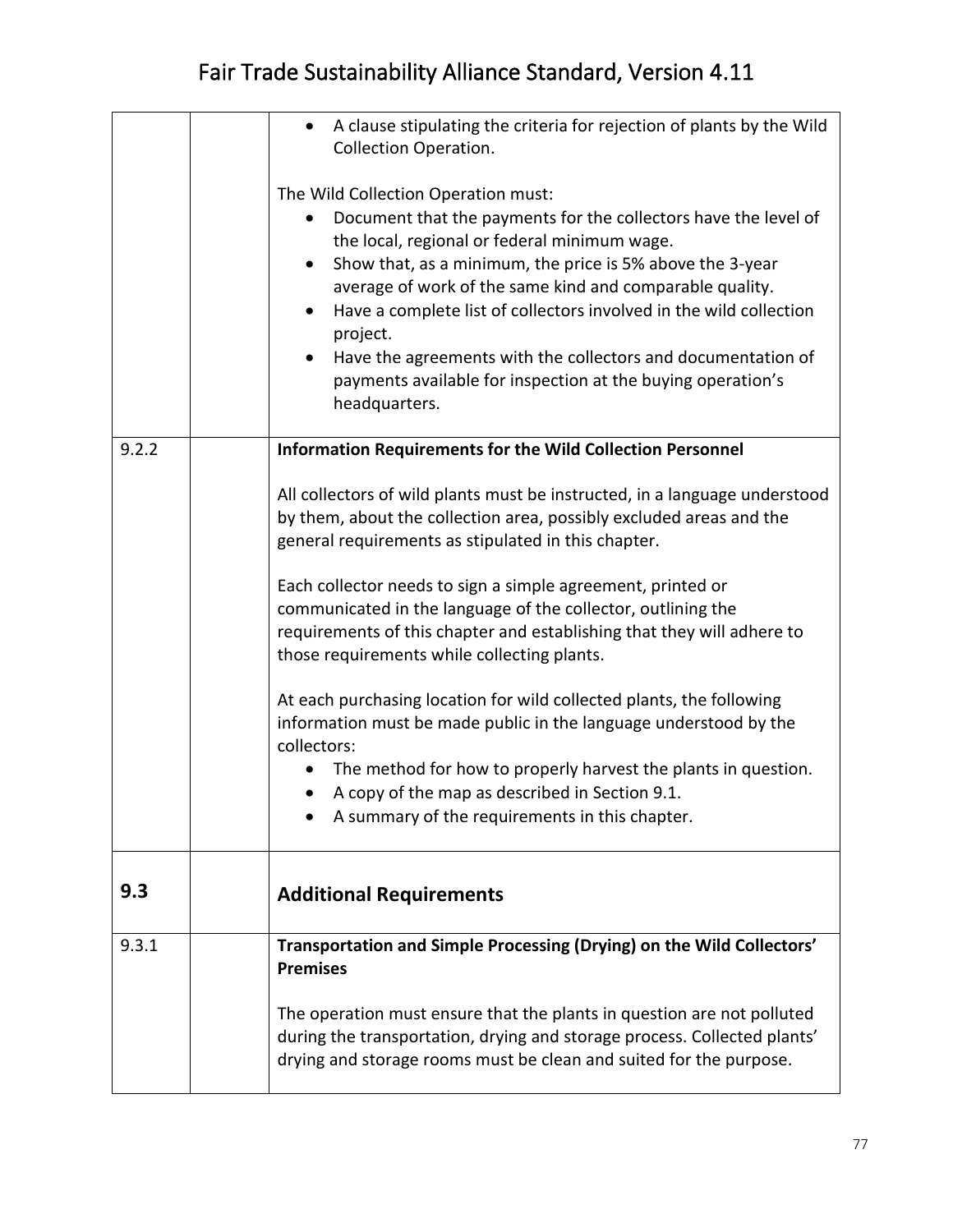| 9.3.2 | Social and Labor Requirements and Working Conditions                                                                                                                                     |
|-------|------------------------------------------------------------------------------------------------------------------------------------------------------------------------------------------|
|       | All applicable social, economic and labor as well as workplace<br>requirements laid down in other chapters of this standard also apply for<br>wild collection and associated facilities. |
| 9.3.3 | <b>Community Development and Social Premium</b><br>All requirements regarding Community Development and payment of<br>the Social Premium apply for Wild Collection Operations.           |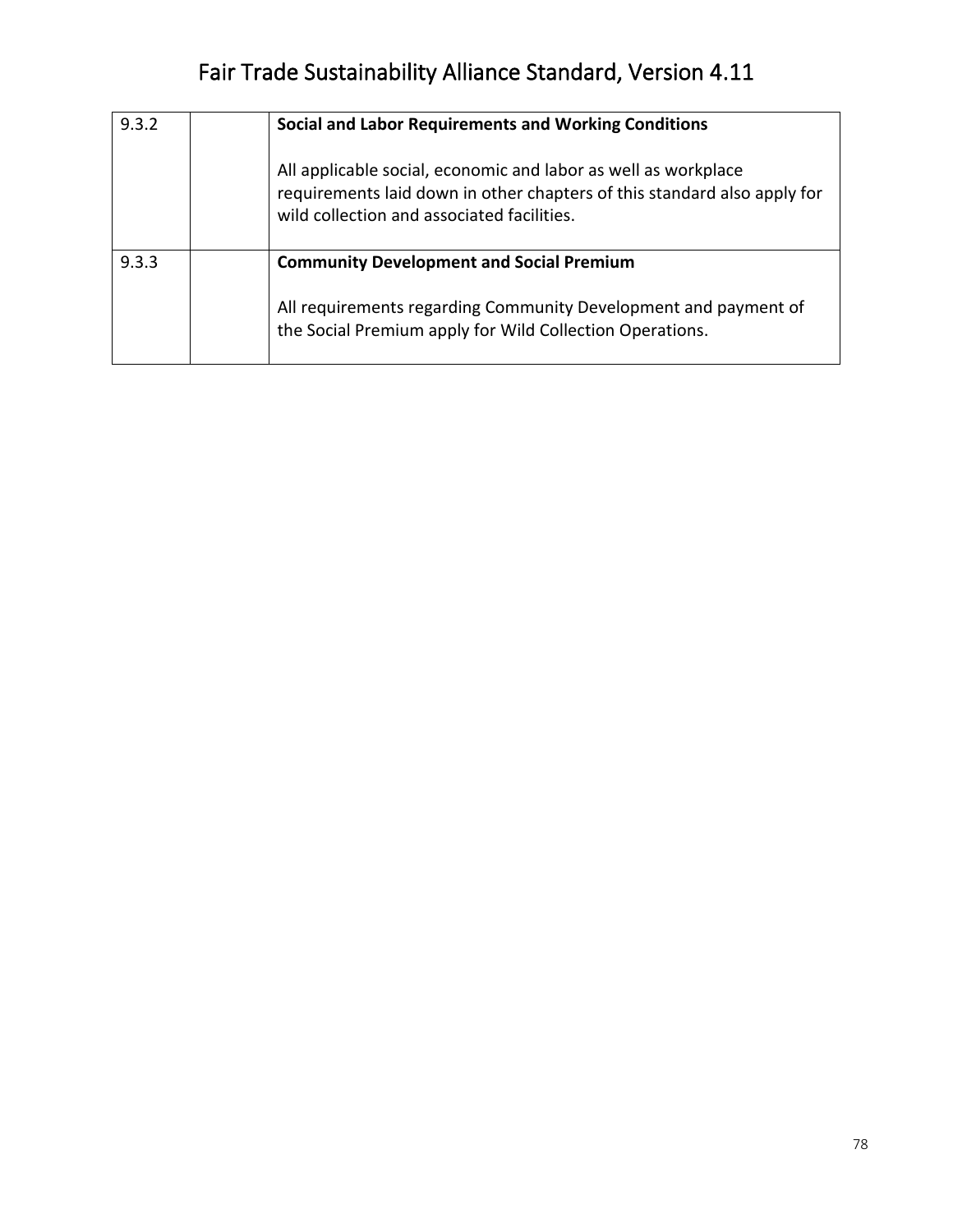## 10. Processing of Certified Foods

#### **Chapter 10 is intended for:**

- Cooperating Certification Agencies
- Processors and Handlers of Food Products

#### **Intent and Scope**

This chapter defines and lays down requirements for the certification of food processing facilities under this standard. Maintaining the product integrity of processed food products as laid down in Chapter 4, Certification Process, is the main goal of this chapter.

Food products to which preservatives, processing aides or additional ingredients have been added are considered processed foods. For example, under this definition raisins treated with a food preservative or a product consisting of several blended ingredients such as a chocolate bar is considered a processed food under this standard. In addition, any food product that is undergoing processing actions such as milling, [cooking, baking, curing, heating, drying, mixing, grinding, churning, separating,](https://www.google.com/search?rlz=1C1CHBF_enUS788US788&q=cooking,+baking,+curing,+heating,+drying,+mixing,+grinding,+churning,+separating,+extracting,+slaughtering,+cutting,+fermenting,+distilling,+preserving,+dehydrating,+freezing,+chilling+or+otherwise+manufacturing&spell=1&sa=X&ved=0ahUKEwjn1sevlfbjAhWq2FkKHSyiAx8QBQgtKAA)  [extracting, slaughtering, cutting, fermenting, distilling, preserving, dehydrating, freezing or chilling are](https://www.google.com/search?rlz=1C1CHBF_enUS788US788&q=cooking,+baking,+curing,+heating,+drying,+mixing,+grinding,+churning,+separating,+extracting,+slaughtering,+cutting,+fermenting,+distilling,+preserving,+dehydrating,+freezing,+chilling+or+otherwise+manufacturing&spell=1&sa=X&ved=0ahUKEwjn1sevlfbjAhWq2FkKHSyiAx8QBQgtKAA)  [also c](https://www.google.com/search?rlz=1C1CHBF_enUS788US788&q=cooking,+baking,+curing,+heating,+drying,+mixing,+grinding,+churning,+separating,+extracting,+slaughtering,+cutting,+fermenting,+distilling,+preserving,+dehydrating,+freezing,+chilling+or+otherwise+manufacturing&spell=1&sa=X&ved=0ahUKEwjn1sevlfbjAhWq2FkKHSyiAx8QBQgtKAA)onsidered processed food products.

Immediate post-harvest treatment at the producer facility, such as cleaning, drying or fermenting is not considered food processing under this standard.

| 10.1   | <b>Processing Aides, Preservatives and Food Product</b><br>Ingredients                                                                                                                                                                                                                                                                                     |
|--------|------------------------------------------------------------------------------------------------------------------------------------------------------------------------------------------------------------------------------------------------------------------------------------------------------------------------------------------------------------|
| 10.1.1 | <b>Compliance with Legal Regulations</b>                                                                                                                                                                                                                                                                                                                   |
|        | All operations processing and handling FairTSA certified products must<br>comply with applicable laws.                                                                                                                                                                                                                                                     |
| 10.1.2 | <b>Safe Alternatives</b>                                                                                                                                                                                                                                                                                                                                   |
|        | The FairTSA standard is not only meant to ensure the social, economic<br>and environmental well-being of producers and workers but also to<br>foster the health and well-being of consumers of FairTSA products.<br>Processors and manufacturers shall therefore always prefer the more<br>natural, less processed and safer ingredient or processing aid. |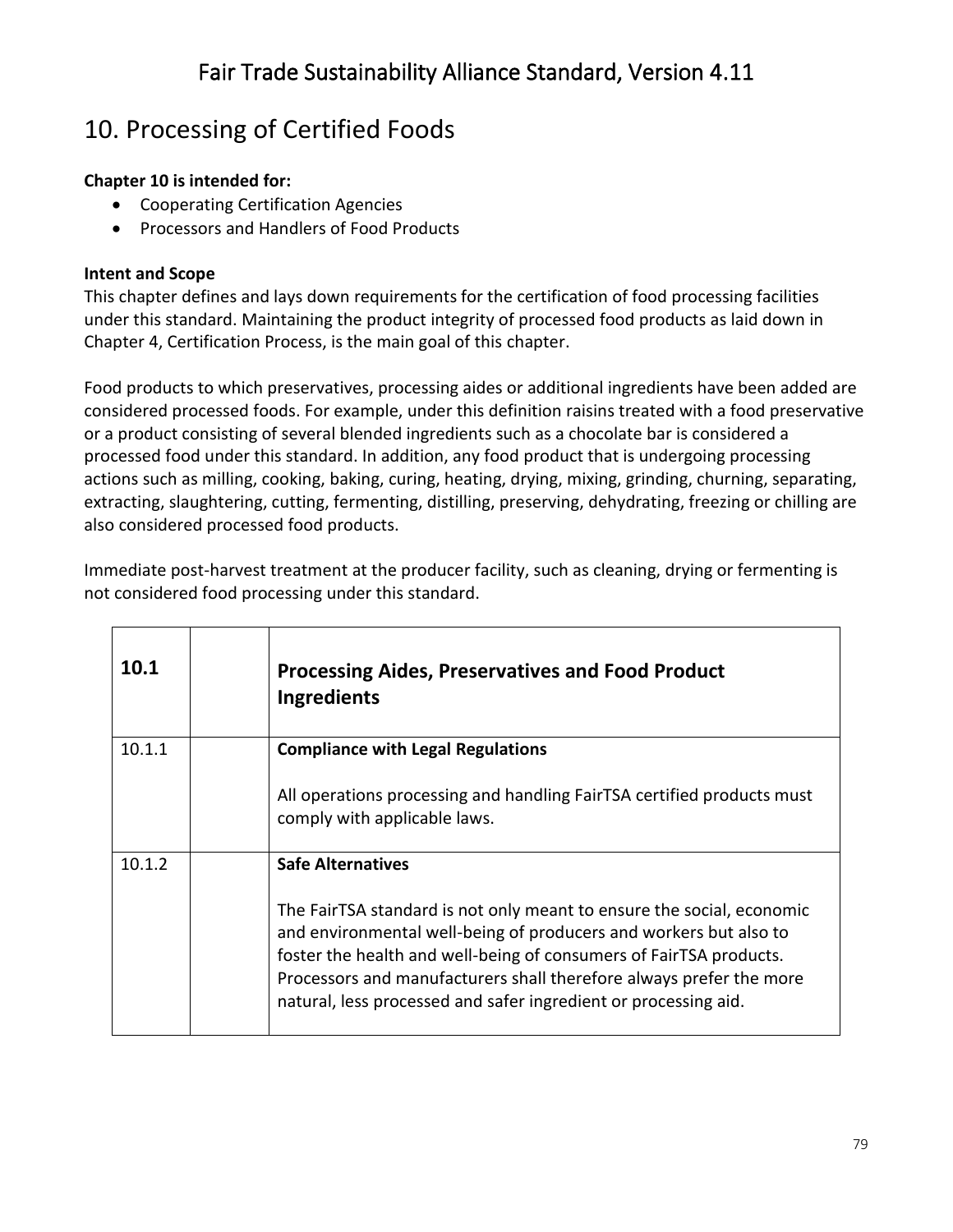| 10.1.3 | <b>Prohibited Ingredients</b>                                                                                                                                                                                                                                                                                                               |
|--------|---------------------------------------------------------------------------------------------------------------------------------------------------------------------------------------------------------------------------------------------------------------------------------------------------------------------------------------------|
|        | No processing aides or preservatives listed in Appendix 4 must be used<br>in the processing of FairTSA Fair Trade certified products.                                                                                                                                                                                                       |
| 10.1.4 | <b>Processing under Accepted Organic Standards</b>                                                                                                                                                                                                                                                                                          |
|        | FairTSA considers certification to any of the accepted organic standards<br>as defined in Chapter 8 be equivalent with the food content<br>requirements of this standard.                                                                                                                                                                   |
| 10.1.5 | <b>Equivalency of Ingredients</b>                                                                                                                                                                                                                                                                                                           |
|        | FairTSA will evaluate and determine the equivalency of ingredients<br>certified under other applicable Fair Trade or Social Responsibility<br>standards to be used in processed products. This determination will take<br>place upon request by an applicant, another stakeholder or the standard<br>holder of another Fair Trade standard. |
| 10.2   |                                                                                                                                                                                                                                                                                                                                             |
|        | <b>Other Requirements</b>                                                                                                                                                                                                                                                                                                                   |
| 10.2.1 | <b>Labor Requirements</b>                                                                                                                                                                                                                                                                                                                   |
|        | All labor requirements in Chapter 6, Labor Requirements apply to the<br>processing of foods.                                                                                                                                                                                                                                                |
| 10.2.2 | <b>Occupational Health and Safety Requirements</b>                                                                                                                                                                                                                                                                                          |
|        | Occupational health and safety requirements in Chapter 6, Labor<br>Requirements are applicable with the exception of requirements<br>specifically addressing agricultural workers.                                                                                                                                                          |
| 10.2.3 | <b>Labeling</b>                                                                                                                                                                                                                                                                                                                             |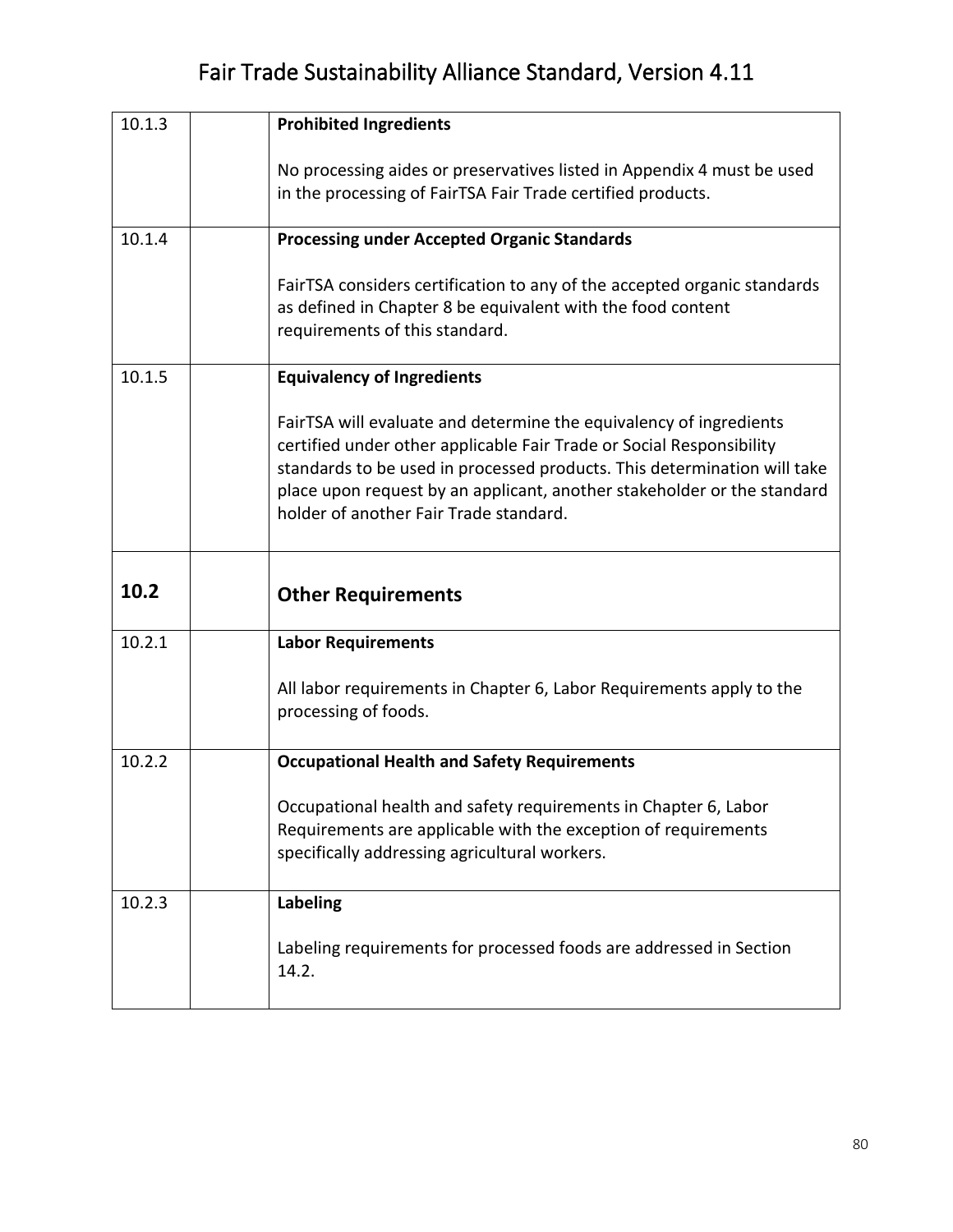| 10.2.4 | <b>Community Development and Capacity Building for Facilities</b><br><b>Processing Food</b>                                                                                                                                                                                                                                                                                       |
|--------|-----------------------------------------------------------------------------------------------------------------------------------------------------------------------------------------------------------------------------------------------------------------------------------------------------------------------------------------------------------------------------------|
|        | Depending on the setup and the specific situation, workers in processing<br>facilities may be included in the Community Development and capacity<br>building activities of the certified project. To apply for this, an informal<br>application may be submitted to FairTSA. A decision on the application<br>must be issued within four weeks after receipt of said application. |
|        | If processing facilities are included in such activities, all requirements in<br>Chapter 5, Community Development Projects and Capacity Building<br>apply.                                                                                                                                                                                                                        |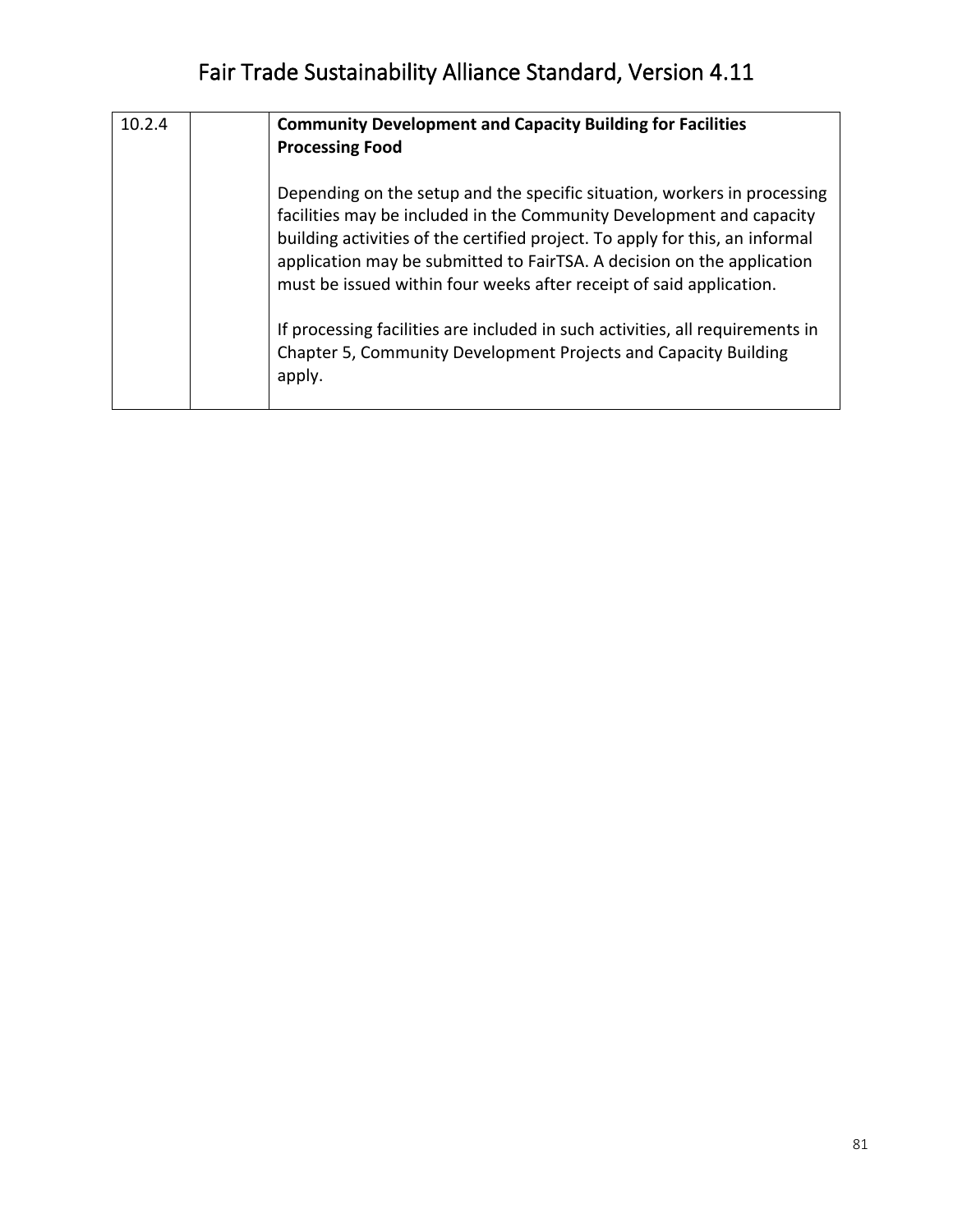### 11. Personal Care and Cosmetics Products

#### **Chapter 11 is intended for:**

- Cooperating Certification Agencies
- Manufacturers of Personal Care and Cosmetics Products

#### **Intent and Scope**

This chapter defines personal care and cosmetic products. It also specifies and determines materials, substances, processes and production conditions that must be met for cosmetic or personal care products to be certified under this standard.

| 11.1   | <b>Definitions, Equivalency and Labeling</b>                                                                                                                                                                                                                                                                                                                                                                                                                                     |
|--------|----------------------------------------------------------------------------------------------------------------------------------------------------------------------------------------------------------------------------------------------------------------------------------------------------------------------------------------------------------------------------------------------------------------------------------------------------------------------------------|
| 11.1.1 | <b>Definitions</b>                                                                                                                                                                                                                                                                                                                                                                                                                                                               |
|        | The definitions below is based on the NSF Cosmetics Draft Standard of<br>January 2008. Here, cosmetics are defined as (1) substances and articles<br>intended to be spread, rubbed, poured, sprinkled, sprayed on,<br>introduced into, or otherwise applied to the human body or any part<br>thereof for cleansing, beautifying, promoting attractiveness or altering<br>the appearance, and (2) articles intended for use as a component of any<br>such articles.               |
|        | Personal care products are non-medicinal consumable products that are<br>intended to be used in the topical care and grooming of body and hair<br>and that are spread, rubbed, poured, sprinkled, or sprayed on,<br>introduced into, or otherwise applied to a human body for cleansing,<br>beautifying, promoting attractiveness or altering the appearance<br>without affecting the body's structure or functions. This definition of<br>personal care products includes soap. |
| 11.1.2 | <b>Standard Equivalency</b>                                                                                                                                                                                                                                                                                                                                                                                                                                                      |
|        | Per FairTSA's determination, the following standards in their latest<br>version are equivalent to the FairTSA requirements in terms of the<br>processing methods for cosmetic and personal care products:<br>NSF/ANSI 305-2016 Personal Care Products Containing Organic<br>$\bullet$<br>Ingredients<br>NATRUE Standard Version 3.8 - Requirements for Natural and<br><b>Organic Cosmetics</b><br>Cosmos Standard Version 3.0 for Organic and Natural Cosmetics<br>$\bullet$     |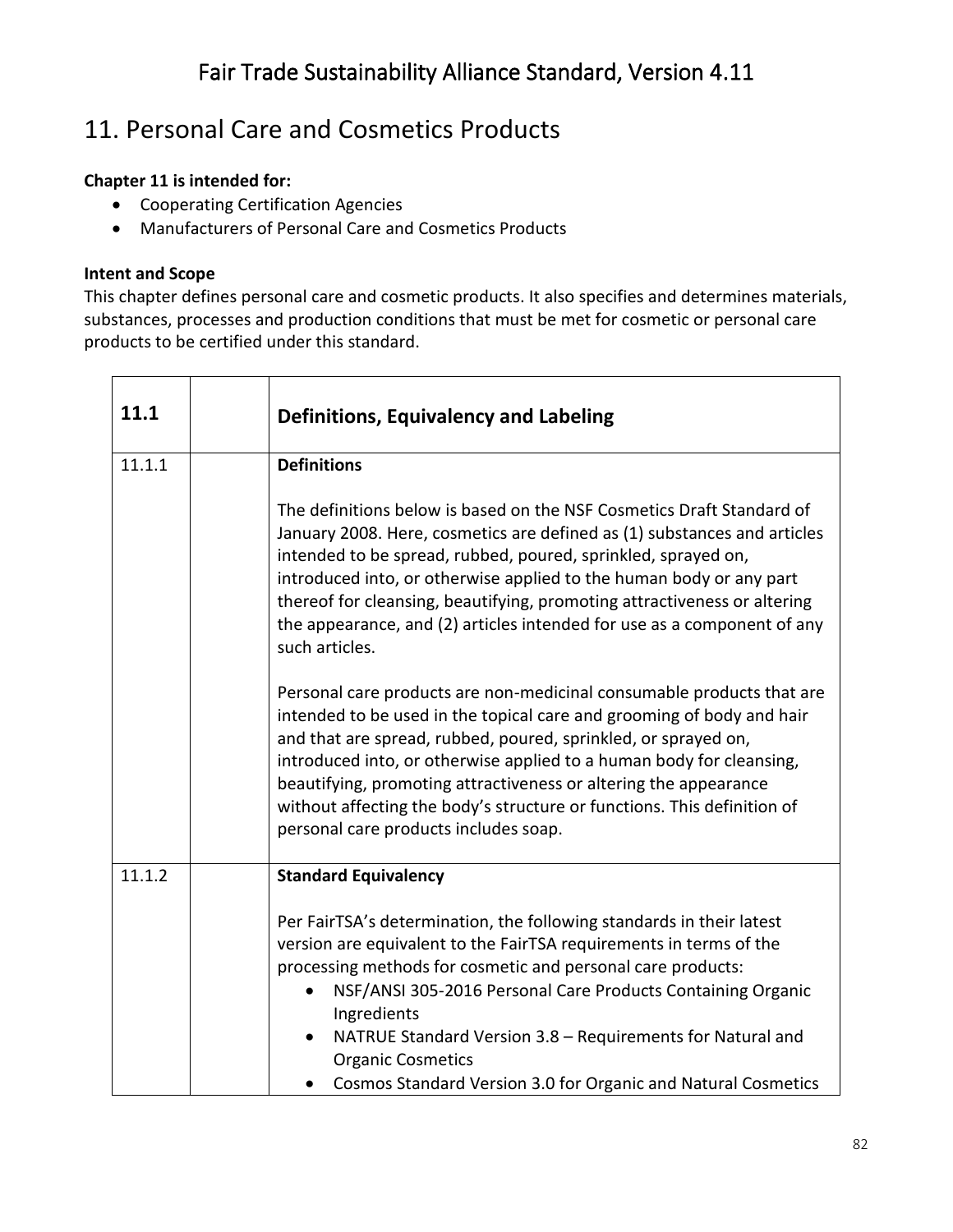|        | Organic Standards as defined in Chapter 8, Additional                                         |
|--------|-----------------------------------------------------------------------------------------------|
|        | Requirements for Conventional Agricultural Production.                                        |
|        |                                                                                               |
| 11.1.3 | Labeling                                                                                      |
|        |                                                                                               |
|        | The labeling of all personal care and cosmetics products must follow                          |
|        | FairTSA requirements for labeling as laid down in Chapter 14, Labeling                        |
|        | Provisions. Labels must be approved by either the CCA or FairTSA.                             |
| 11.2   |                                                                                               |
|        | <b>Production Requirements</b>                                                                |
| 11.2.1 | <b>Production According to Good Manufacturing Guidelines</b>                                  |
|        | All personal care products shall be produced by employing "Cosmetic                           |
|        | Good Manufacturing Practice Guidelines" and applicable national                               |
|        | standards or guidelines.                                                                      |
|        |                                                                                               |
|        | Those guidelines must be followed unless the production conditions,                           |
|        | labeling requirements or requirements for allowed or prohibited                               |
|        | substances are stricter under the FairTSA standard. In such cases, the                        |
|        | FairTSA standard has preference and must be followed.                                         |
| 11.2.2 | <b>Recommended Ingredients</b>                                                                |
|        |                                                                                               |
|        | Whenever possible, plant-based ingredients should be used.                                    |
|        | Mineral ingredients and inorganic salts are generally allowed<br>$\bullet$                    |
|        | unless specifically prohibited.                                                               |
|        | Synthetic and petroleum-based ingredients such as petrolatum or<br>Vaseline shall be avoided. |
|        |                                                                                               |
| 11.2.3 | <b>Permitted Synthetic Substances and Permitted Processes</b>                                 |
|        |                                                                                               |
|        | Permitted synthetic substances and permitted chemical processes are                           |
|        | defined in Appendix 5.                                                                        |
|        |                                                                                               |
| 11.3   | <b>Prohibited Ingredients and Practices</b>                                                   |
|        |                                                                                               |
| 11.3.1 | <b>Prohibited Ingredients</b>                                                                 |
|        |                                                                                               |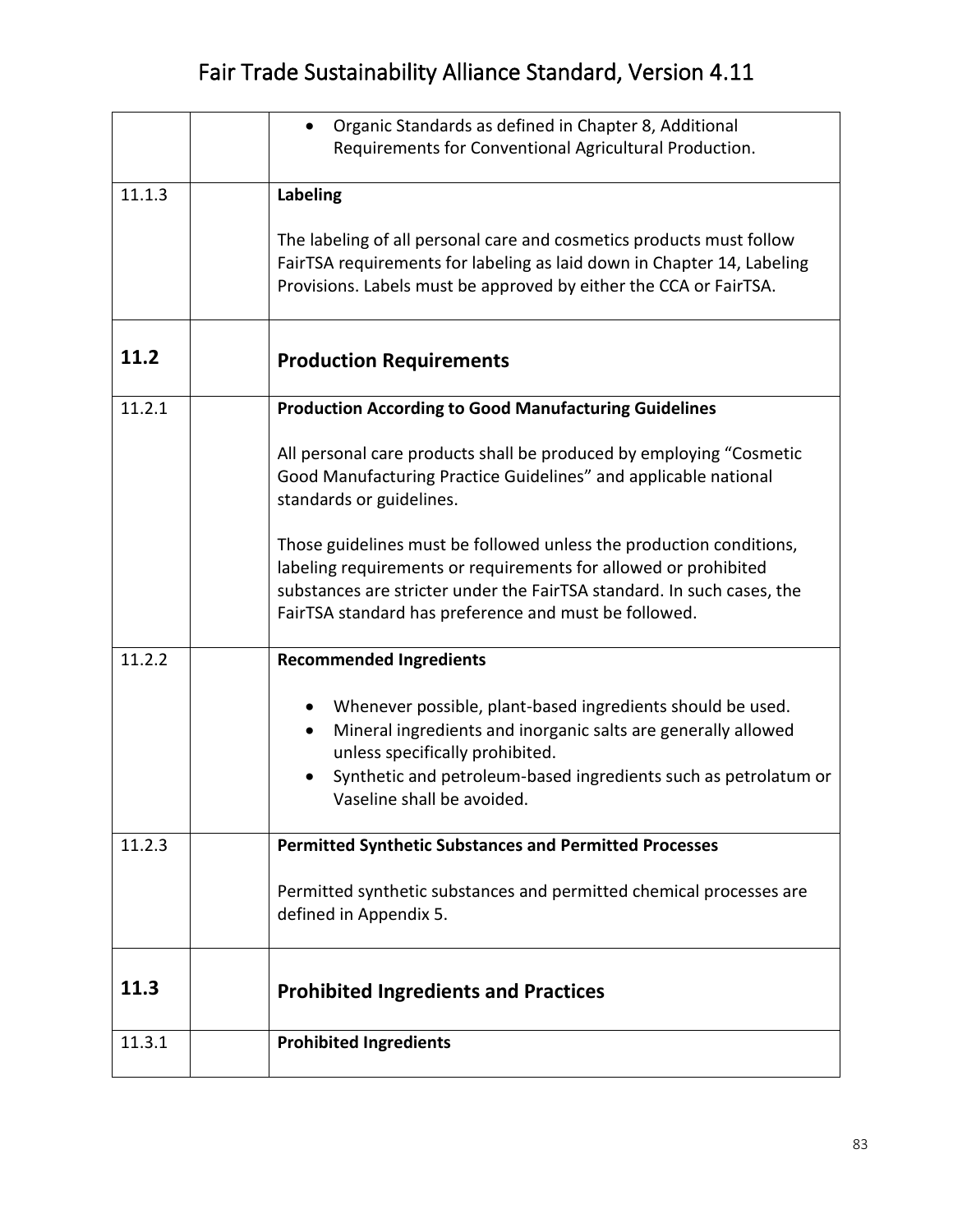|        | Any and all specific legislation for the production and sale of personal<br>care products in the respective country where FairTSA certified personal<br>care products are manufactured and/or sold must be observed. In<br>addition, the compounds listed as prohibited ingredients in Appendix 5<br>must not be used.                                                                                                                                            |
|--------|-------------------------------------------------------------------------------------------------------------------------------------------------------------------------------------------------------------------------------------------------------------------------------------------------------------------------------------------------------------------------------------------------------------------------------------------------------------------|
| 11.3.2 | <b>Prohibited Preservatives</b><br>None of the preservatives listed in Appendix 5 are permitted.                                                                                                                                                                                                                                                                                                                                                                  |
| 11.3.3 | <b>Non-Listed Preservative</b><br>For preservatives not found on either list, the following applies:<br>Natural preservatives should be used.<br>$\bullet$<br>If a company has made substantial and well-documented efforts<br>٠<br>to replace its synthetic preservatives with natural ones and has<br>not found a reasonable natural or permitted replacement, the<br>respective certifier or FairTSA may issue an exception for this<br>specific preservative. |
| 11.3.4 | <b>Animal Testing</b><br>Using animals in the testing of products certified under this<br>standard is not allowed.<br>Animal body fluids or parts of animals such as spermaceti, mink<br>or marmot oil, fats, collagen and fresh cells must not be used.<br>No animals must be used in product development.<br>Lanolin use in the formulation of cosmetics and personal care<br>products is the only exception.                                                   |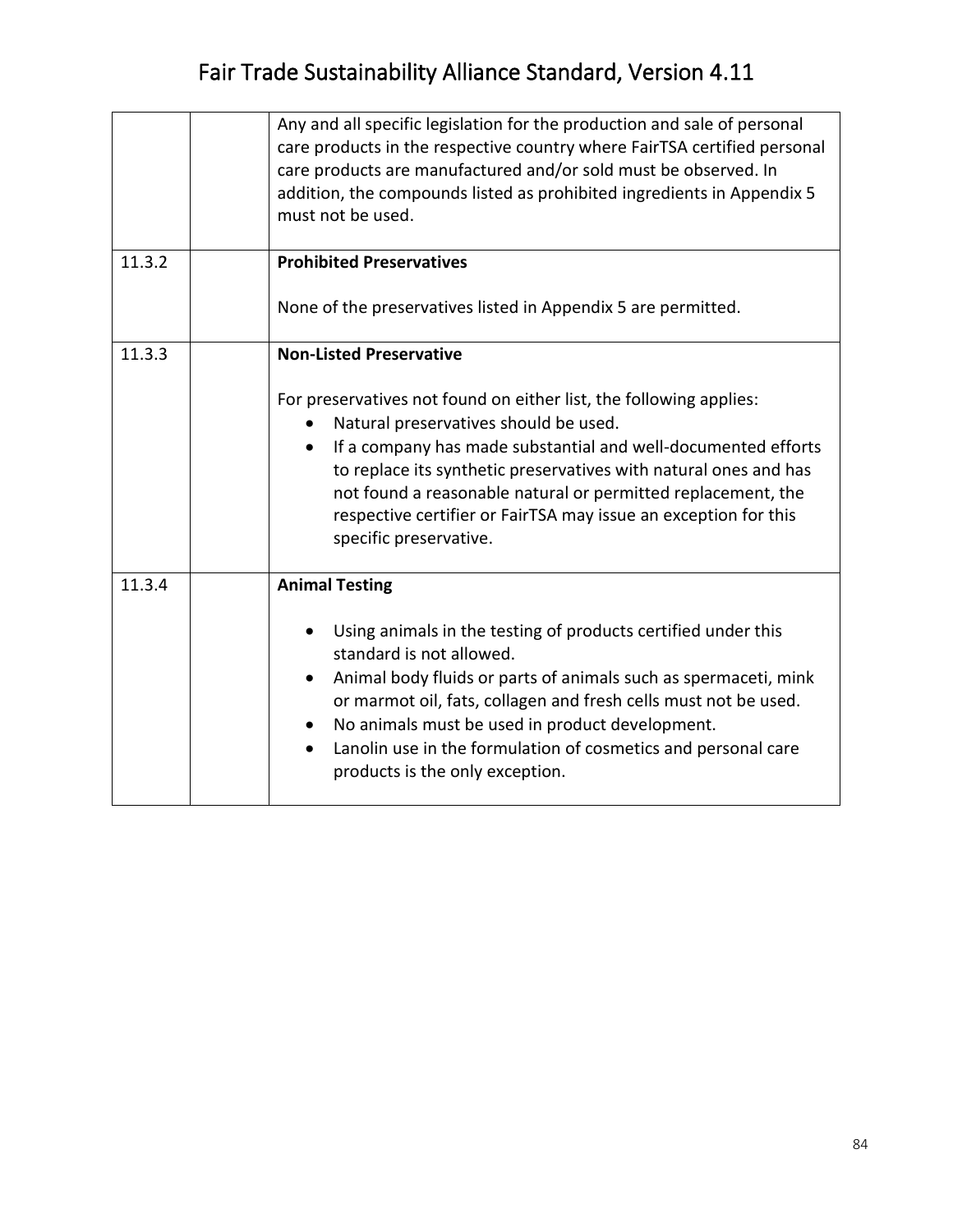### 12. Textiles

#### **Chapter 12 is intended for:**

- Cooperating Certification Agencies
- Textile Raw Material Producers
- Textile Manufacturers

#### **Intent and Scope**

This chapter stipulates the requirements for the certification of textile products. Fair Trade certification of textiles under this standard is based on the Global Organic Textile Standard, the Global Recycled Standard, and other standards that may be deemed as equivalent to these standards as determined by FairTSA. The requirements below apply in addition to the aforementioned standards.

| 12.1   |                                       | <b>General Requirements for Textile Production and Processing</b>                                                                                                  |  |  |  |
|--------|---------------------------------------|--------------------------------------------------------------------------------------------------------------------------------------------------------------------|--|--|--|
| 12.1.1 |                                       | <b>Labor Practices</b>                                                                                                                                             |  |  |  |
|        |                                       | Operations must comply with all requirements regarding labor practices,<br>child labor and all applicable ILO Conventions as per Chapter 6, Labor<br>Requirements. |  |  |  |
| 12.1.2 | <b>Occupational Health and Safety</b> |                                                                                                                                                                    |  |  |  |
|        |                                       | Operations must comply with all requirements regarding occupational<br>health and safety requirements per Chapter 6, Labor Requirements.                           |  |  |  |
| 12.1.3 |                                       | <b>Premiums for Textiles</b>                                                                                                                                       |  |  |  |
|        |                                       | The premium for textiles is set at a minimum of 3% of the net ex-works<br>price for the Fair Trade certified products.                                             |  |  |  |
| 12.1.4 |                                       | Labeling                                                                                                                                                           |  |  |  |
|        |                                       | Labeling requirements for textiles and textile production are laid down<br>in Section 14.5.                                                                        |  |  |  |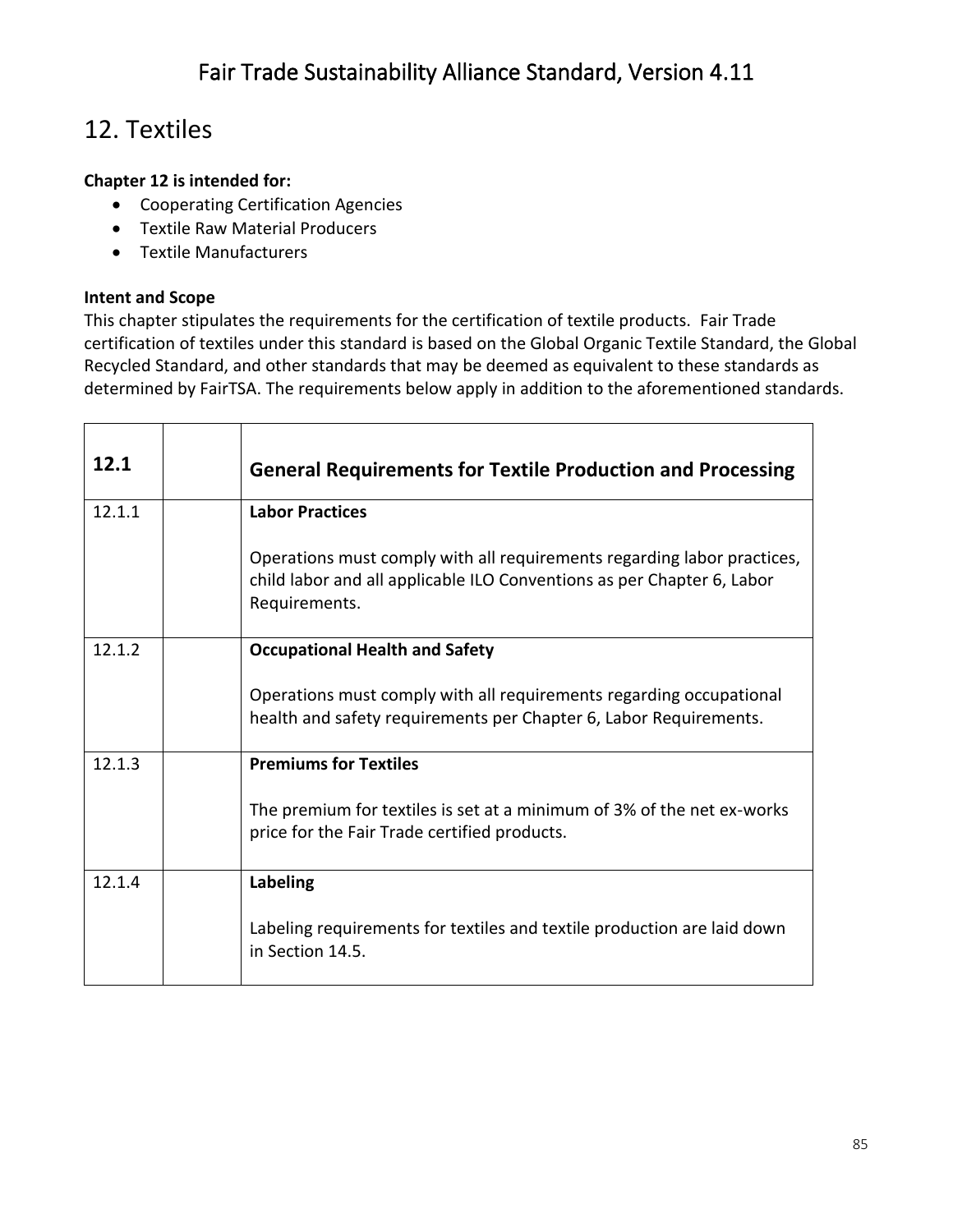| 12.2   | <b>Organic Raw Materials and Processing</b>                                                                                                                                                                                                                                                                                                    |  |  |  |
|--------|------------------------------------------------------------------------------------------------------------------------------------------------------------------------------------------------------------------------------------------------------------------------------------------------------------------------------------------------|--|--|--|
| 12.2.1 | <b>Organic Raw Materials</b>                                                                                                                                                                                                                                                                                                                   |  |  |  |
|        | 95% of the raw materials for a specific textile product must originate<br>from certified organic production under a standard accepted by FairTSA<br>as defined in Chapter 8, Additional Requirements for Conventional<br>Agricultural Production. Certificates for such raw materials must be on<br>file and made available during inspection. |  |  |  |
| 12.2.2 | <b>Organic Textile Processing</b>                                                                                                                                                                                                                                                                                                              |  |  |  |
|        | The processing facility must be certified under the Global Organic<br>Textile Standard (GOTS).<br>Other organic textile standards may be evaluated for equivalency<br>$\bullet$<br>by FairTSA at the request of stakeholders.                                                                                                                  |  |  |  |
| 12.2.3 | <b>Community Development for Textile Processing Under the Global</b><br><b>Organic Textile Standard (GOTS)</b>                                                                                                                                                                                                                                 |  |  |  |
|        | The Social Premium must be entirely invested in the following way:                                                                                                                                                                                                                                                                             |  |  |  |
|        | 1. Projects that benefit the workers of the processing facility<br>2. Projects that benefit the farmers and their communities that<br>supply the raw materials.                                                                                                                                                                                |  |  |  |
|        | The allocation of the Social Premium funds between the two<br>communities will be negotiated between the supply chain partners and<br>facilitated by FairTSA.                                                                                                                                                                                  |  |  |  |
|        | Facility management must support workers in creating their Community<br>Development Projects and in Capacity Building measures. All<br>requirements in Chapter 5, Community Development and Capacity<br>Building, apply.                                                                                                                       |  |  |  |
| 12.3   | <b>Non-Organic Textile Processing under GRS</b>                                                                                                                                                                                                                                                                                                |  |  |  |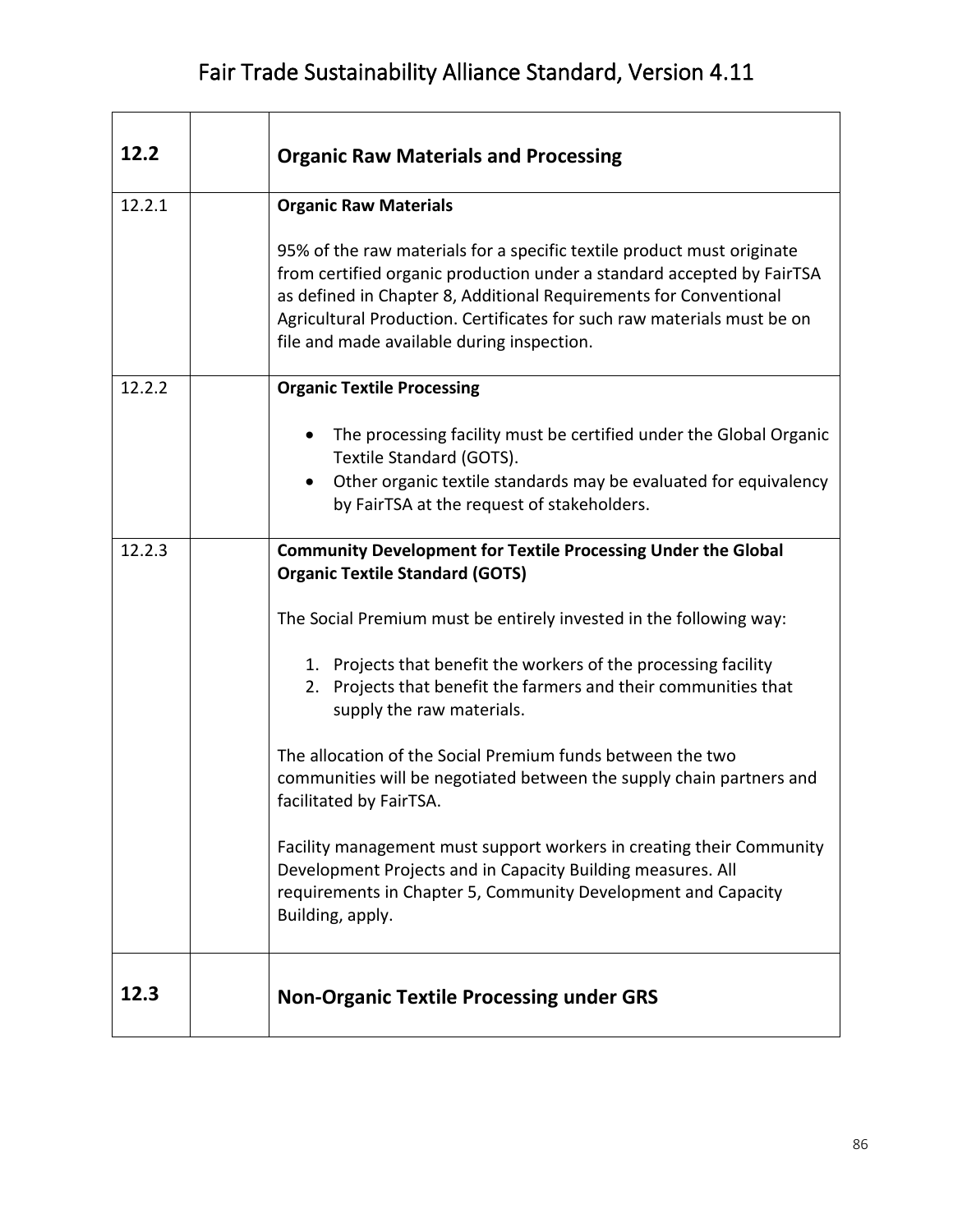| 12.3.1 | Processing of non-organic Textiles under the Global Recycled Standard<br>(GRS)                                                                                                                                                                                                                                                                                                          |
|--------|-----------------------------------------------------------------------------------------------------------------------------------------------------------------------------------------------------------------------------------------------------------------------------------------------------------------------------------------------------------------------------------------|
|        | For the purpose of this chapter, these definitions of the following<br>entities apply:                                                                                                                                                                                                                                                                                                  |
|        | Processing Facility: The facility where the actual garment is<br>manufactured.                                                                                                                                                                                                                                                                                                          |
|        | Recycling Company: Any company that delivers used textiles for<br>manufacturing to the Processing Facility. The Recycling Company<br>interacts with and consolidates the used textiles collected by the<br>Recycled Material Collectors (RMCs).                                                                                                                                         |
|        | Recycled Material Collectors: The persons who collect the used textiles<br>to be recycled and deliver it to the Recycling Company.                                                                                                                                                                                                                                                      |
|        | Conventional textiles produced under the Textile Exchange's Global<br>Recycled Standard (GRS) may be labeled as FairTSA fair Trade certified<br>provided that all provisions in Chapter 4, Certification Process, Chapter<br>5, Community Development Projects and Capacity Building, and Chapter<br>6, Labor Requirements, in addition to the requirements in this chapter<br>are met. |
| 12.3.2 | <b>Community Development for Textile Processing under GRS</b>                                                                                                                                                                                                                                                                                                                           |
|        | The Social Premium must be entirely invested in projects that benefit the<br>workers of the processing facility and the RMCs. At least 75% of the<br>Social Premium must be allocated to projects for the RMCs.                                                                                                                                                                         |
|        | Facility management must support workers in creating their Community<br>Development Projects and in Capacity Building measures.                                                                                                                                                                                                                                                         |
|        | Certification requires that owners and management of the Processing<br>Facility espouse a well-documented commitment to support their labor<br>force and the RMCs and engage with them in the process of improving<br>their living situations.                                                                                                                                          |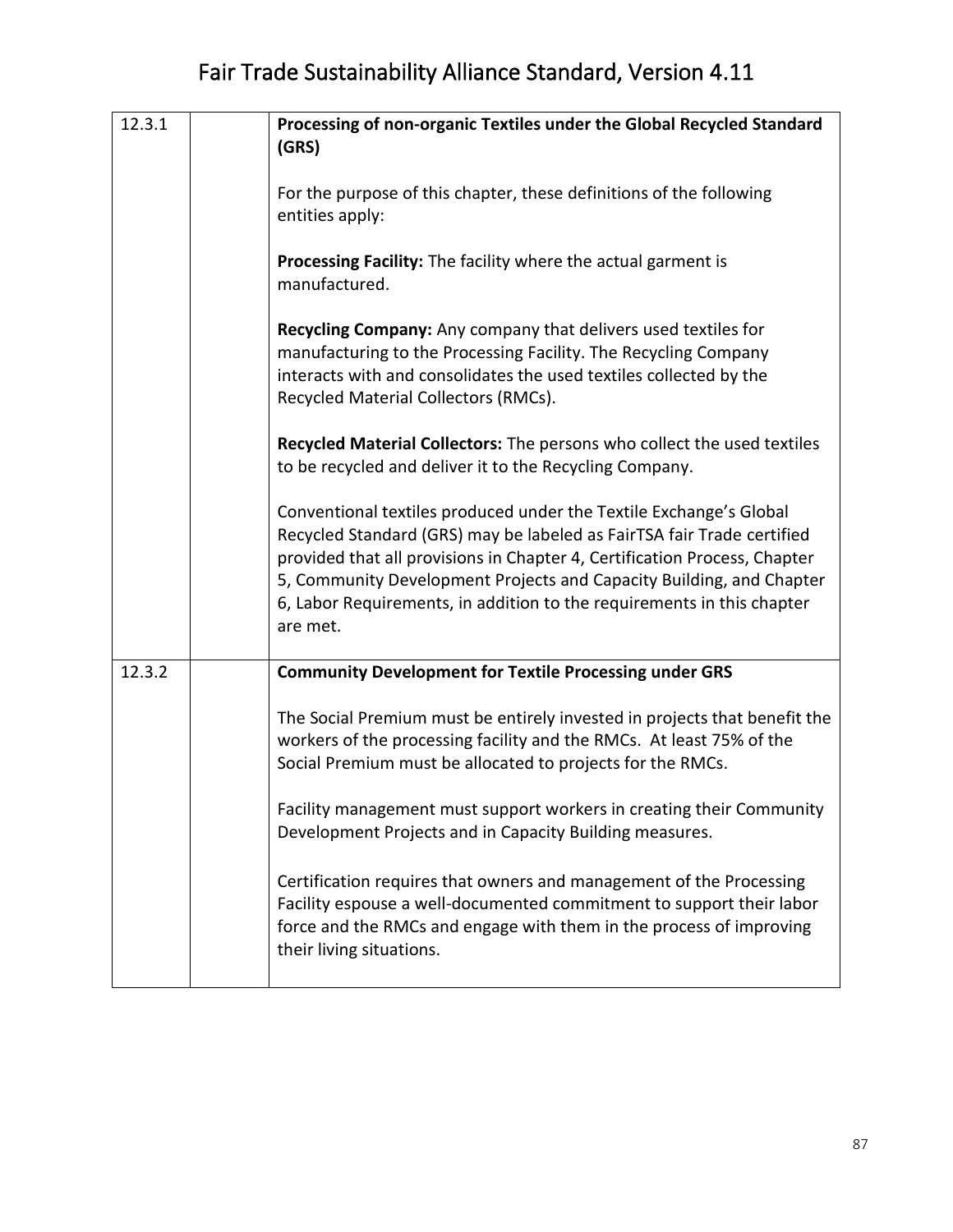| 12.4   | <b>SR</b> | <b>Non-organic Textile Processing Companies</b>                                                                                                                                        |
|--------|-----------|----------------------------------------------------------------------------------------------------------------------------------------------------------------------------------------|
| 12.4.1 | <b>SR</b> | <b>Certifiable under the Social Responsibility Program</b>                                                                                                                             |
|        |           | All other operations that engage in the processing and handling of<br>conventional textiles may be certified under the FairTSA Social<br>Responsibility Program only. (See Section 13) |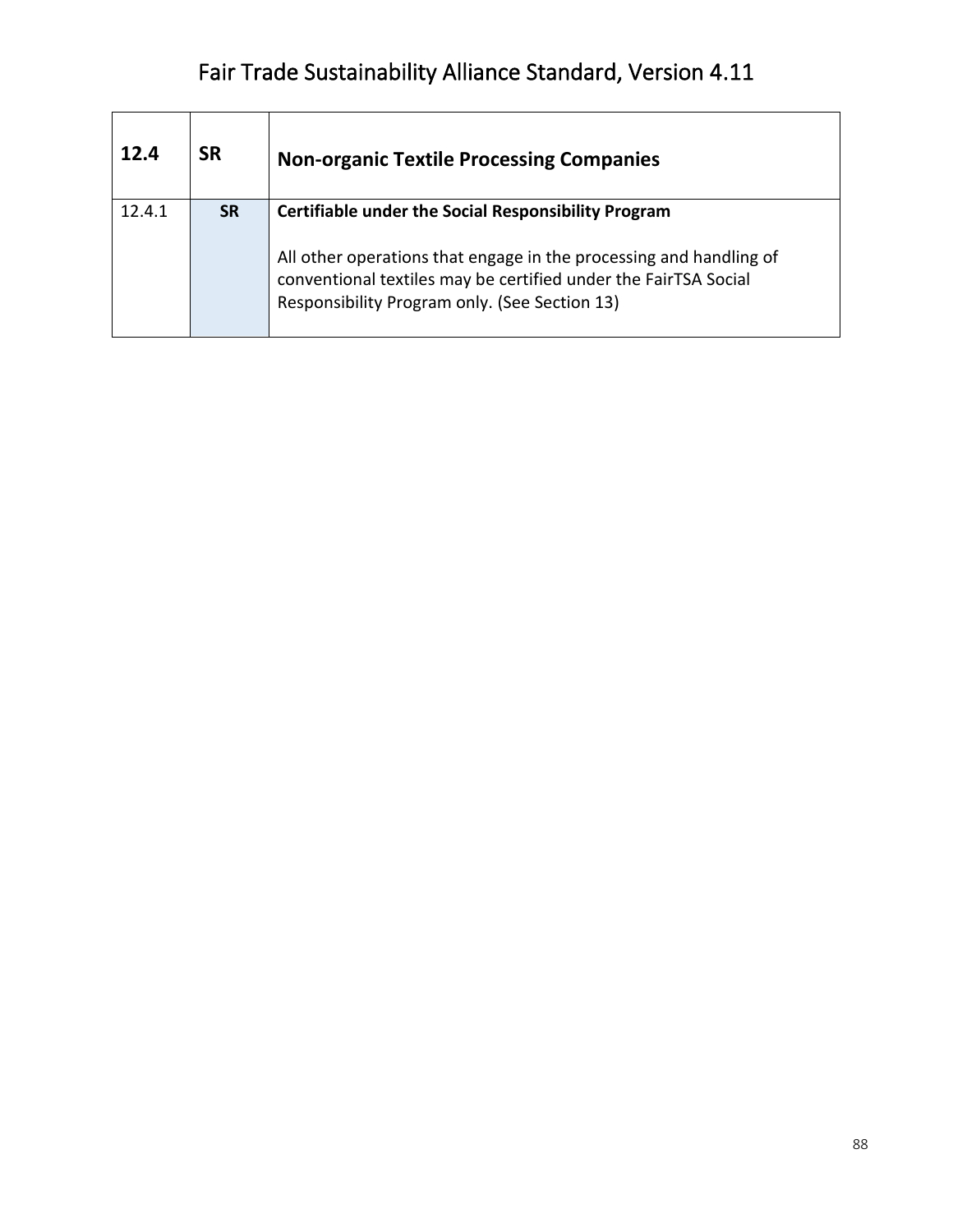### 13. Social Responsibility Program

#### **Chapter 13 is intended for:**

- Cooperating Certification Agencies
- Producers and Licensees seeking Social Responsibility Certification
- Licensees and Registered Companies wishing to use the Social Responsibility certificate for certain products
- Non-Food Manufacturing, including textiles

#### **Intent and Scope**

The FairTSA Social Responsibility Program solely addresses the Labor Requirements of this standard (Chapter 6). This certification does not qualify for Fair Trade sales. This chapter clarifies the requirements for Food and Non-Food programs (SRP-F and SRP-N respectively).

- SRP-F for food products was created for committed stakeholders who need an accessible, affordable program to comply with Social Responsibility requirements of retailers. It covers the whole supply chain in the country of origin. The SRP-F Program is only applicable for operations that have a valid certificate under an organic regulation accepted by FairTSA.
- SRP-N is a program designated for processing facilities of non-food products that are not certified organic, particularly textile facilities, but also facilities that process other non-food products.

Social Responsibility is here defined as demonstrating compliance with the program requirements in the following areas according to International Labor Organizations (ILO) Conventions on the United Nations (UN) Universal Declaration of Human Rights

- Child Labor
- Forced or Bonded Labor
- Health and Safety
- Freedom of Association and Right to Collective Bargaining
- Non-Discrimination
- Disciplinary Practices
- Working Hours
- Remuneration
- A Management System that takes the above areas of compliance into account

Both FairTSA Social Responsibility logos may only be used on certificates and in marketing and related materials and must not be used on the products themselves. On marketing and related materials reference must be made to the nine bullet points above.

All requirements that apply to the SRP-F and SRP-N are marked with a blue "SR" in the second column.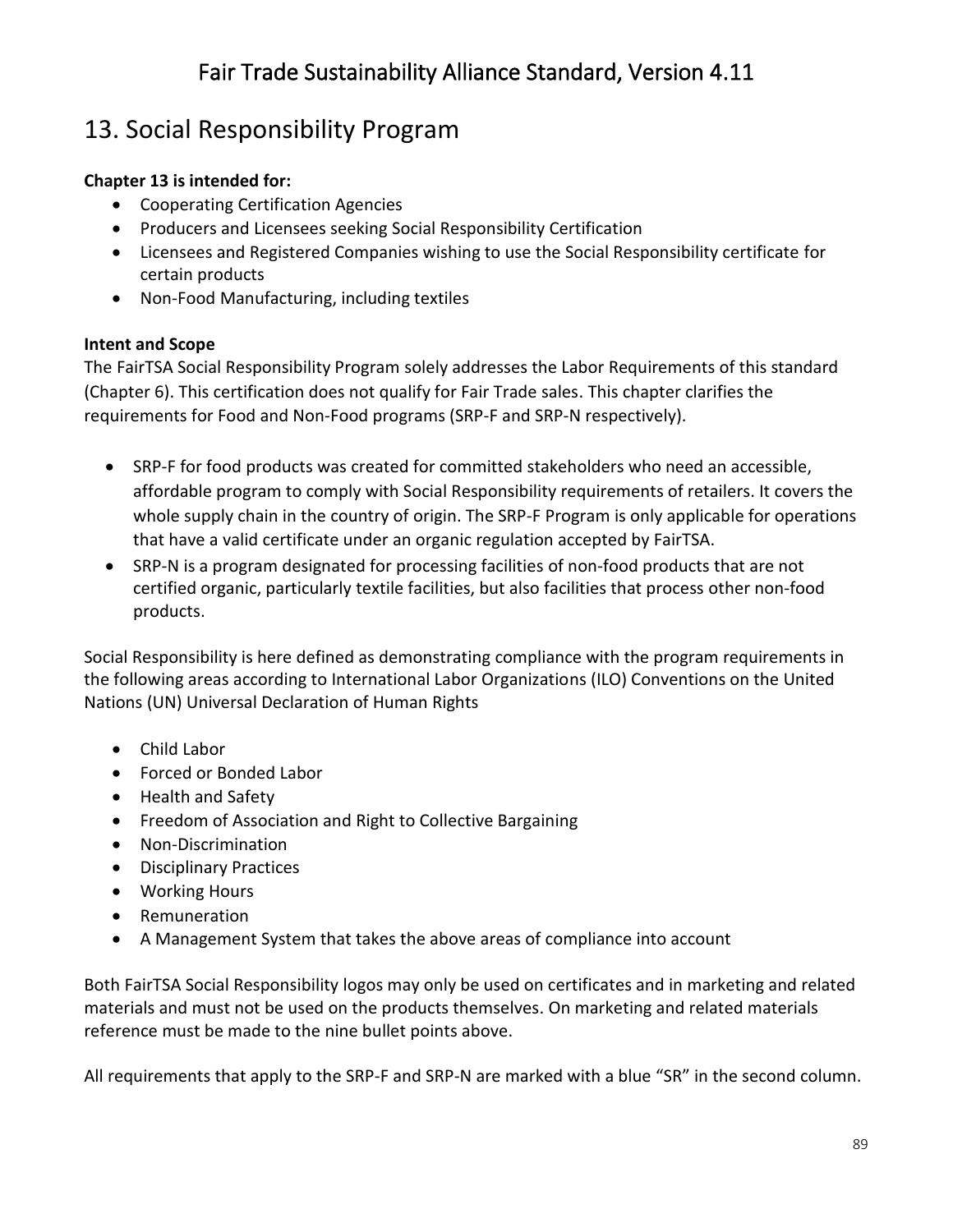| 13.1   | <b>SR</b> | <b>General Requirements for Food Products (SRP-F)</b>                                                                                                                                                                                                                                                                                                        |  |  |  |
|--------|-----------|--------------------------------------------------------------------------------------------------------------------------------------------------------------------------------------------------------------------------------------------------------------------------------------------------------------------------------------------------------------|--|--|--|
| 13.1.1 | <b>SR</b> | Supply Chain Certification in the Country of Origin                                                                                                                                                                                                                                                                                                          |  |  |  |
|        |           | For raw materials, ingredients and finished products, the whole supply<br>chain in the country of origin must be inspected and certified.                                                                                                                                                                                                                    |  |  |  |
| 13.1.2 | <b>SR</b> | <b>Labor Requirements</b>                                                                                                                                                                                                                                                                                                                                    |  |  |  |
|        |           | For this certification only the labor requirements listed in Section 6 are<br>relevant.                                                                                                                                                                                                                                                                      |  |  |  |
| 13.1.3 | <b>SR</b> | <b>Labeling</b>                                                                                                                                                                                                                                                                                                                                              |  |  |  |
|        |           | The FairTSA Social Responsibility label is to be used on marketing<br>materials only and on the relating certificates. It must not be attached to<br>raw materials, ingredients or finished products in any way, shape, or<br>form. For more detail see Chapter 14.5, Labeling Provisions.                                                                   |  |  |  |
| 13.2   | <b>SR</b> | <b>Requirements for Non-Food Processing Facilities (SRP-N)</b>                                                                                                                                                                                                                                                                                               |  |  |  |
| 13.2.1 | <b>SR</b> | <b>Socially Responsible Processing Logo</b>                                                                                                                                                                                                                                                                                                                  |  |  |  |
|        |           | For the certification of non-food product facilities, a label for Socially<br>Responsible Processing has been developed. This label indicates that<br>only the processing facility has been inspected and certified. It must not<br>be used on the product itself, but only in electronic and other marketing<br>materials and on the relating certificates. |  |  |  |
|        |           | For the Socially Responsible Processing logo see Appendix 1.                                                                                                                                                                                                                                                                                                 |  |  |  |
| 13.2.2 | <b>SR</b> | <b>Labor Requirements</b>                                                                                                                                                                                                                                                                                                                                    |  |  |  |
|        |           | For this certification only the labor requirements listed in Section 6 are<br>relevant.                                                                                                                                                                                                                                                                      |  |  |  |
| 13.2.3 | <b>SR</b> | <b>Requirements for Facilities to be Certified</b>                                                                                                                                                                                                                                                                                                           |  |  |  |
|        |           | Facilities that wish to be certified must comply<br>with all applicable labor and occupational health requirements<br>per Chapter 6,                                                                                                                                                                                                                         |  |  |  |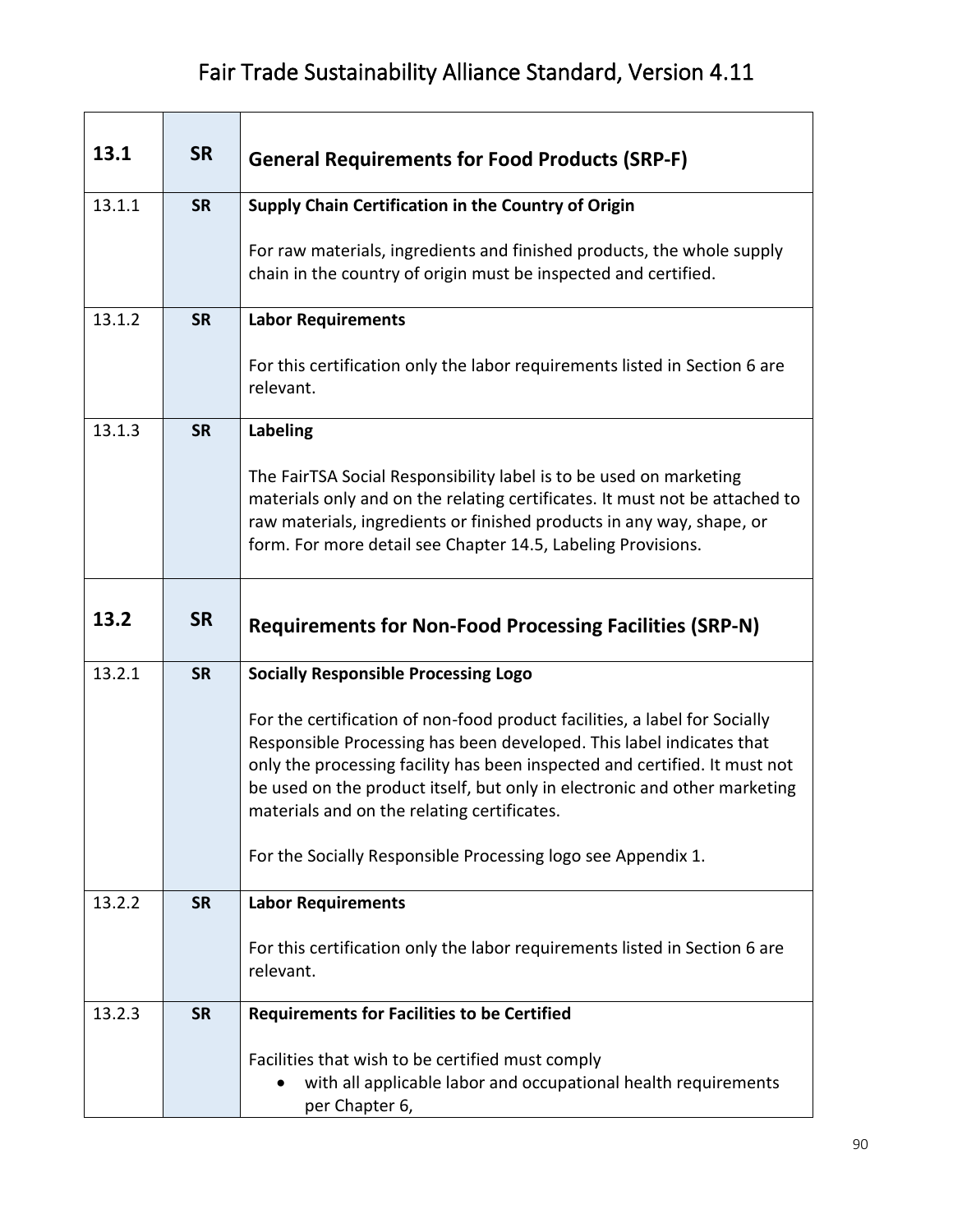|  | Labor Requirements, including minimum wages as determined by<br>FairTSA (may be higher than the legal minimum wage). |
|--|----------------------------------------------------------------------------------------------------------------------|
|--|----------------------------------------------------------------------------------------------------------------------|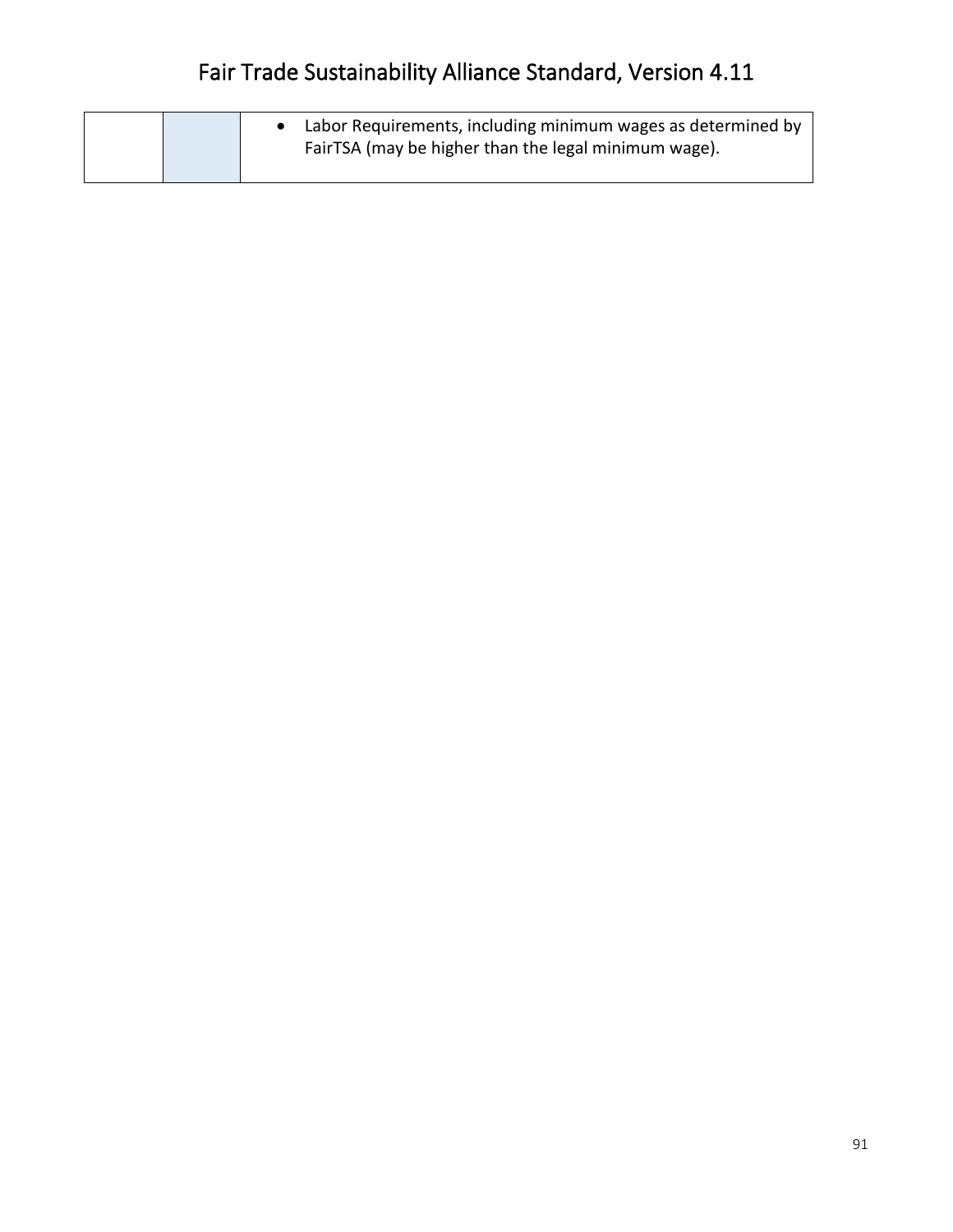### 14. Labeling Provisions

#### **Chapter 14 is intended for:**

- Cooperating Certification Agencies
- All certified operations
- All registered operations and authorized licensees

#### **Intent and Scope**

This chapter describes the labeling provisions for the use of FairTSA logos.

- **1.** The FairTSA Fair Trade Certified logo may ONLY be used on certified products that are being sold to a licensee with an existing FairTSA license or registration agreement.
- **2.** Both the Fair TSA Social Responsibility SRP-F and SRP-N-logos must NOT be used on any products – only on website and marketing materials.
- **3.** The FairTSA Fair Trade Certified Textile logo may only be used on products that were manufactured in a producer country and are shipped/sold to a FairTSA licensee or registered company.

The declaration of the percentage of Fair Trade ingredients contained in each product serves to create transparency for consumers of the end products.

| 14.1   | <b>Use of FairTSA Logos</b>                                                                                                                                                                                                                                                                                                                                                                                                                                                                                                                         |
|--------|-----------------------------------------------------------------------------------------------------------------------------------------------------------------------------------------------------------------------------------------------------------------------------------------------------------------------------------------------------------------------------------------------------------------------------------------------------------------------------------------------------------------------------------------------------|
| 14.1.1 | <b>FairTSA Fair Trade Certified Products</b>                                                                                                                                                                                                                                                                                                                                                                                                                                                                                                        |
|        | The FairTSA Fair Trade Certified logo can only be used on certified<br>products that are shipped by a certified producer to an authorized<br>licensee or registered company and on retail items by entities that have<br>a signed and current licensing agreement.                                                                                                                                                                                                                                                                                  |
| 14.1.2 | <b>Website and Marketing Material</b>                                                                                                                                                                                                                                                                                                                                                                                                                                                                                                               |
|        | The FairTSA Fair Trade logo may be used on websites and<br>marketing materials by all producer entities that have obtained<br>FairTSA certification.<br>The FairTSA Socially Responsible Processing logo can only be used<br>$\bullet$<br>on websites and marketing materials by companies who have<br>obtained FairTSA certification under the FairTSA SRP-N for non-<br>food processing facilities.<br>The Socially Responsible Processing logo may not be used on any<br>$\bullet$<br>products, but only for advertising and marketing purposes. |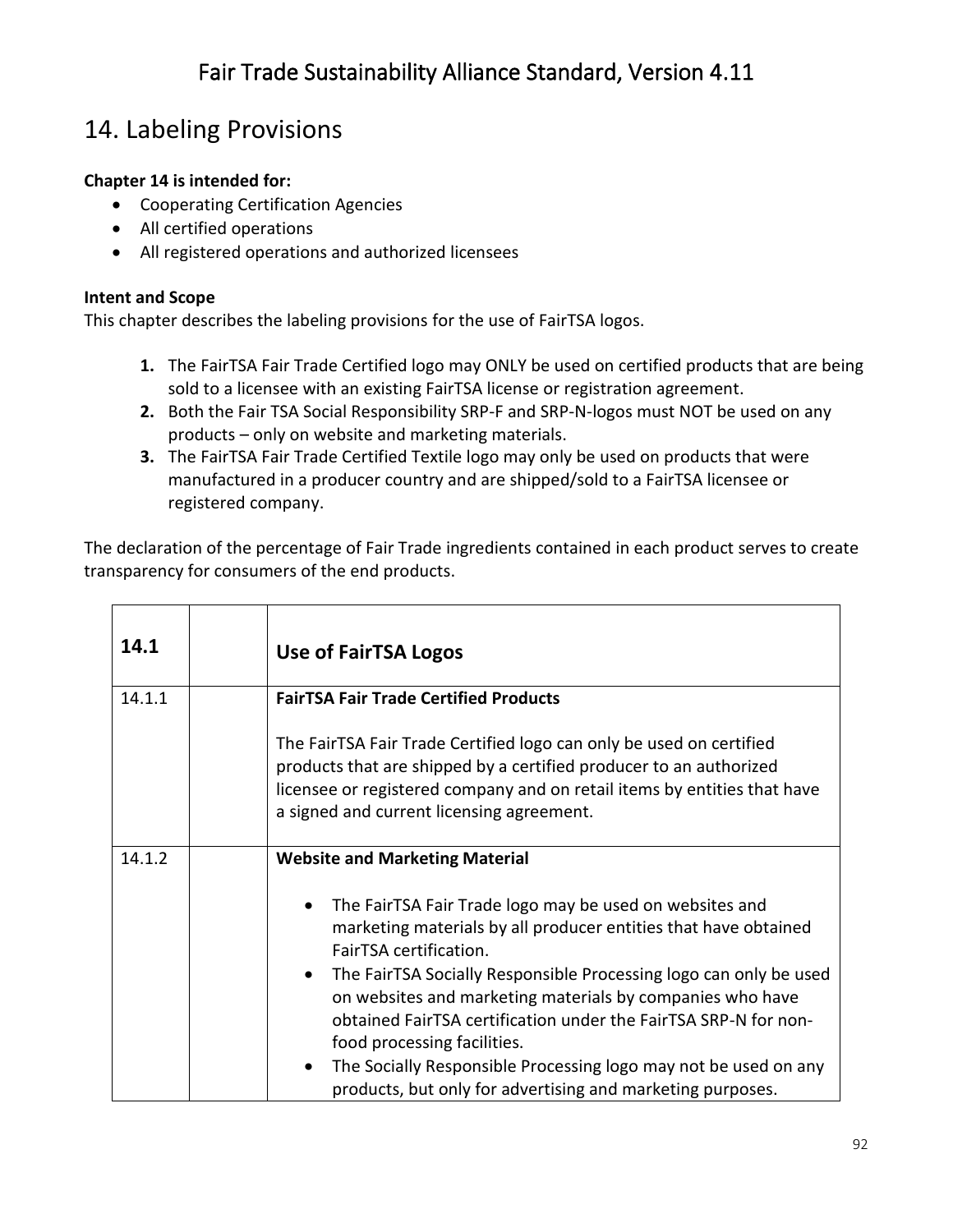| 14.1.3 | <b>Printing Requirements</b>                                                                                                                                                                                                                                                                                                                                                                                                                                                                                                                          |  |  |  |
|--------|-------------------------------------------------------------------------------------------------------------------------------------------------------------------------------------------------------------------------------------------------------------------------------------------------------------------------------------------------------------------------------------------------------------------------------------------------------------------------------------------------------------------------------------------------------|--|--|--|
|        | The specific printing requirements for the FairTSA logos are part and<br>parcel of this standard as per Appendix 1.                                                                                                                                                                                                                                                                                                                                                                                                                                   |  |  |  |
| 14.2   | <b>Labeling of FairTSA Fair Trade Retail Food Products</b>                                                                                                                                                                                                                                                                                                                                                                                                                                                                                            |  |  |  |
| 14.2.1 | 100% FairTSA Fair Trade Category                                                                                                                                                                                                                                                                                                                                                                                                                                                                                                                      |  |  |  |
|        | Single ingredient products and products that consist of 100%<br>FairTSA Fair Trade ingredients can be labeled as "100% FairTSA<br>Fair Trade certified."<br>The Fair TSA Fair Trade logo can be used on these products.                                                                                                                                                                                                                                                                                                                               |  |  |  |
| 14.2.2 | 90% FairTSA Fair Trade Category                                                                                                                                                                                                                                                                                                                                                                                                                                                                                                                       |  |  |  |
|        | Food Products that contain at least 90% Fair Trade certified<br>ingredients by weight, excluding water and salt, can be labeled as<br>"FairTSA Fair Trade."<br>No food additive, preservative or ingredient listed in Appendix 4<br>may be contained in such products.<br>All Fair Trade certified ingredients must be marked in the<br>ingredients panel with an asterisk or similar mark. The mark must<br>be explained as "Fair Trade."<br>The FairTSA Fair Trade logo may be used on these products.                                              |  |  |  |
| 14.2.3 | 25% FairTSA Fair Trade Category                                                                                                                                                                                                                                                                                                                                                                                                                                                                                                                       |  |  |  |
|        | Products with 25% or more FairTSA Fair Trade certified<br>ingredients by weight, excluding water and salt, need to show the<br>exact percentage of the FairTSA certified ingredients if the<br>FairTSA logo is used on such products.<br>Such products can also be labeled with the exact ingredient name<br>above the FairTSA logo, such as "cacao" on top of the logo.<br>The percentage or the ingredient name must be at least the same<br>size as the biggest font used on the logo.<br>Specific printing requirements are listed in Appendix 1. |  |  |  |
| 14.2.4 | Products with Less Than 25% FairTSA Fair Trade Certified Ingredients                                                                                                                                                                                                                                                                                                                                                                                                                                                                                  |  |  |  |
|        | Products with less than 25% of FairTSA Fair Trade certified<br>ingredients must not carry the FairTSA logo in any way.                                                                                                                                                                                                                                                                                                                                                                                                                                |  |  |  |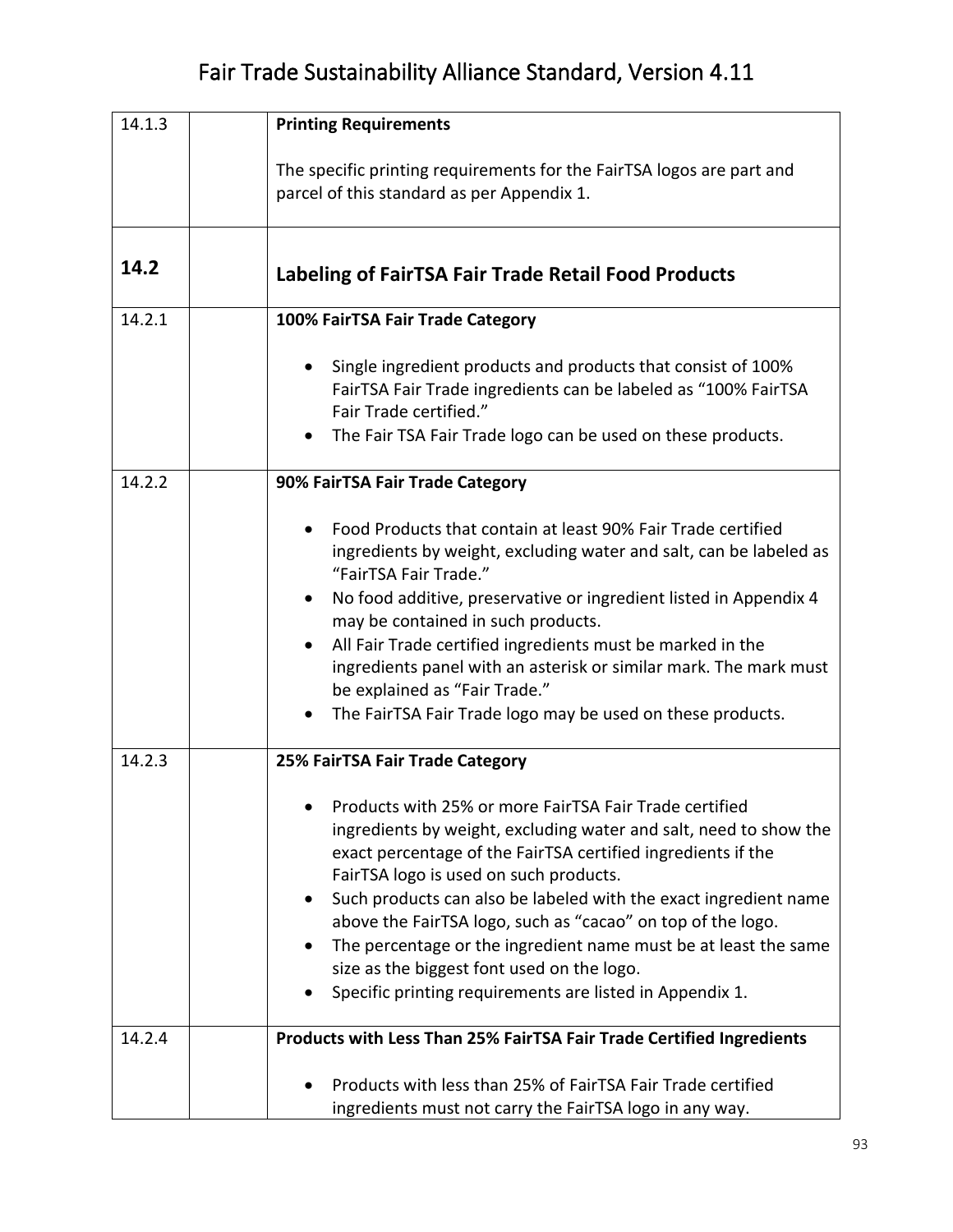|        | Individual ingredients may be marked with an asterisk after the<br>ingredient name with the explanation "FairTSA Fair Trade<br>certified" or similar explanation as the labeling law in the<br>respective country permits.                                                                                                                                                                                                                                                                                                                                                                                                                                                                                                                                                                                                                                                                                                                                                                                                                                                                                                                          |
|--------|-----------------------------------------------------------------------------------------------------------------------------------------------------------------------------------------------------------------------------------------------------------------------------------------------------------------------------------------------------------------------------------------------------------------------------------------------------------------------------------------------------------------------------------------------------------------------------------------------------------------------------------------------------------------------------------------------------------------------------------------------------------------------------------------------------------------------------------------------------------------------------------------------------------------------------------------------------------------------------------------------------------------------------------------------------------------------------------------------------------------------------------------------------|
| 14.2.5 | Review and Approval of FairTSA Labels for Finished Food Products                                                                                                                                                                                                                                                                                                                                                                                                                                                                                                                                                                                                                                                                                                                                                                                                                                                                                                                                                                                                                                                                                    |
|        | All logos for finished products for consumers must be reviewed and<br>approved by either FairTSA or the CCA.                                                                                                                                                                                                                                                                                                                                                                                                                                                                                                                                                                                                                                                                                                                                                                                                                                                                                                                                                                                                                                        |
| 14.3   | FairTSA Fair Trade Food Products Shipped by Producers                                                                                                                                                                                                                                                                                                                                                                                                                                                                                                                                                                                                                                                                                                                                                                                                                                                                                                                                                                                                                                                                                               |
| 14.3.1 | <b>Requirements for Food Products Shipped by Producers</b>                                                                                                                                                                                                                                                                                                                                                                                                                                                                                                                                                                                                                                                                                                                                                                                                                                                                                                                                                                                                                                                                                          |
|        | All containers, bags, cartons or boxes for commodities produced<br>in compliance with the FairTSA Fair Trade standard and shipped<br>to a licensee or registered company must be clearly marked with<br>the words "FairTSA Fair Trade certified." They may include the<br>FairTSA logo and the respective product name after these words,<br>such as in "FairTSA Fair Trade certified bananas".<br>All such containers, bags or boxes must include the applicable<br>$\bullet$<br>Producer Registration Number assigned by FairTSA.<br>The name of the Cooperating Certification Agency must also be<br>$\bullet$<br>printed on such packaging. In case of multiple certification<br>agencies on the packaging, the CCA responsible for the FairTSA<br>certification must be identified.<br>The logo can either be printed on the packaging itself or on a<br>label that is firmly attached to the respective packaging.<br>For bulk containers, the accompanying documentation such as<br>waybills, bills of lading, purchase order or certificate of analysis,<br>as applicable, must also contain the wording "FairTSA Fair Trade<br>certified." |
| 14.4   | <b>Labeling of Textiles</b>                                                                                                                                                                                                                                                                                                                                                                                                                                                                                                                                                                                                                                                                                                                                                                                                                                                                                                                                                                                                                                                                                                                         |
| 14.4.1 | <b>Organic Textiles</b>                                                                                                                                                                                                                                                                                                                                                                                                                                                                                                                                                                                                                                                                                                                                                                                                                                                                                                                                                                                                                                                                                                                             |
|        | Only textiles that have been produced according to the Global Organic<br>Textile Standard (GOTS) or a standard deemed equivalent by FairTSA can                                                                                                                                                                                                                                                                                                                                                                                                                                                                                                                                                                                                                                                                                                                                                                                                                                                                                                                                                                                                     |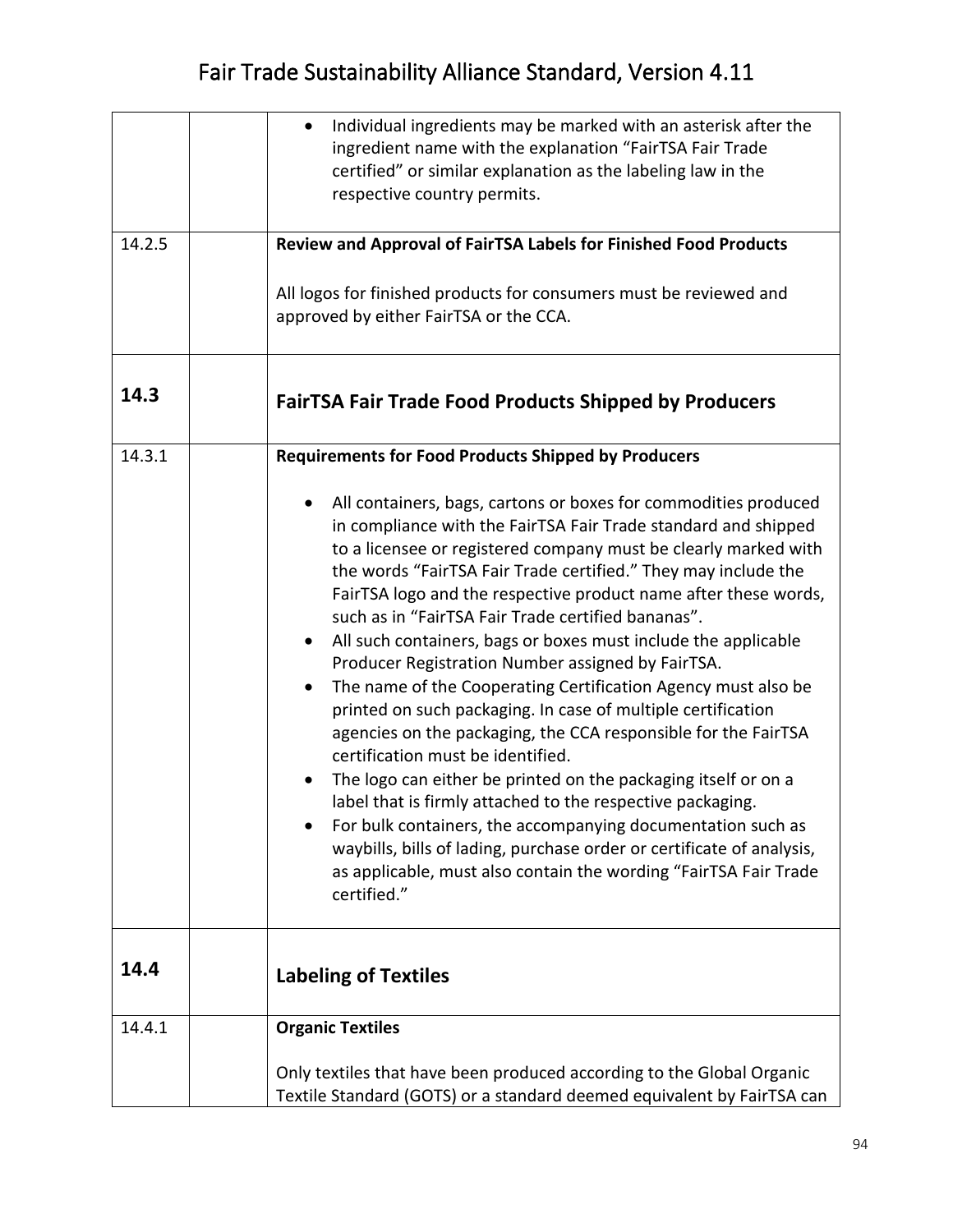|        |           | carry the FairTSA logo. At least 95% of the raw materials must be from<br>certified organic sources. In addition to the GOTS requirements, the<br>processing facilities must comply with all requirements in Chapter 5,                                                                                                                                                                                                                                                                                                      |  |  |  |
|--------|-----------|------------------------------------------------------------------------------------------------------------------------------------------------------------------------------------------------------------------------------------------------------------------------------------------------------------------------------------------------------------------------------------------------------------------------------------------------------------------------------------------------------------------------------|--|--|--|
|        |           | Community Development Projects and Capacity Building, Chapter 6,<br>Labor Requirements, and Chapter 7, Environmental Requirements.                                                                                                                                                                                                                                                                                                                                                                                           |  |  |  |
|        |           | For Fair Trade organic textiles, the FairTSA Fair Trade Certified logo must<br>be used.                                                                                                                                                                                                                                                                                                                                                                                                                                      |  |  |  |
| 14.4.2 |           | <b>Textiles Manufactured Under the Global Recycled Standard</b>                                                                                                                                                                                                                                                                                                                                                                                                                                                              |  |  |  |
|        |           | Textiles manufactured under the Global Recycled Standard may carry the<br>FairTSA logo if they comply with all requirements under this standard,<br>particularly Chapter 5, Community Development Projects and Capacity<br>Building, Chapter 6, Labor Requirements, and Chapter 7, Environmental<br>Requirements.                                                                                                                                                                                                            |  |  |  |
| 14.5   | <b>SR</b> | <b>Labeling of Socially Responsible Certified Food Products</b>                                                                                                                                                                                                                                                                                                                                                                                                                                                              |  |  |  |
| 14.5.1 | <b>SR</b> | <b>Socially Responsible Certified Food Products</b>                                                                                                                                                                                                                                                                                                                                                                                                                                                                          |  |  |  |
|        |           |                                                                                                                                                                                                                                                                                                                                                                                                                                                                                                                              |  |  |  |
|        |           | Food products that are Socially Responsible certified must not carry the<br>FairTSA logo in any way, shape or form. However, the products may be<br>accompanied by the Socially Responsible certificate to prove that the<br>products are inspected and certified under the requirements set forth in<br>Chapter 13, Social Responsibility Program. In addition, the logo and the<br>description of the Social Responsibility Program may be used on<br>electronic and print media to convey the scope of the certification. |  |  |  |
| 14.6   | <b>SR</b> | <b>Labeling of FairTSA Socially Responsible Processing</b>                                                                                                                                                                                                                                                                                                                                                                                                                                                                   |  |  |  |
| 14.6.1 | <b>SR</b> | Logo Use                                                                                                                                                                                                                                                                                                                                                                                                                                                                                                                     |  |  |  |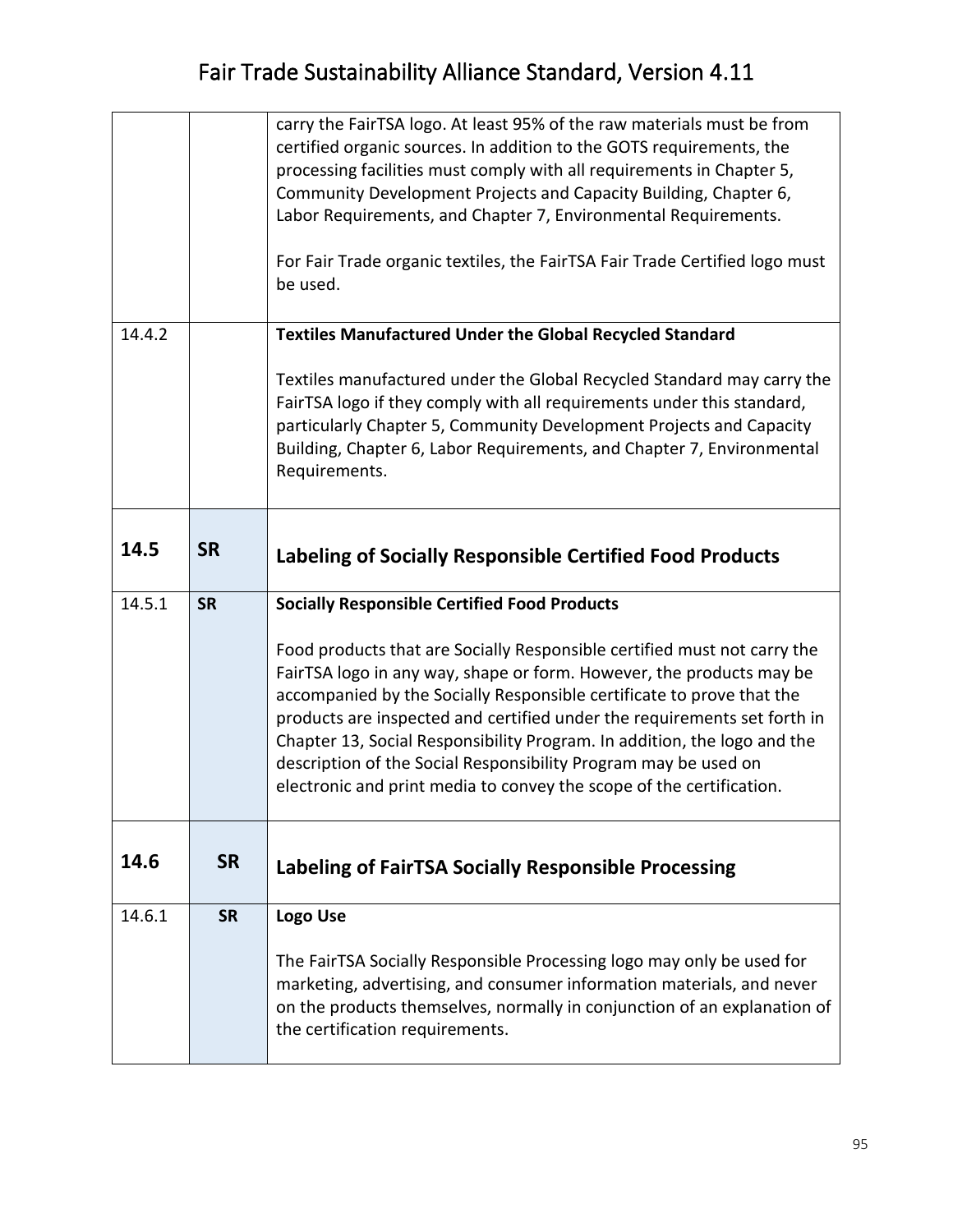| 14.7   |           | <b>Overview of Logo Rules</b>                                                      |                                                       |                                                                                                                                                                                        |  |
|--------|-----------|------------------------------------------------------------------------------------|-------------------------------------------------------|----------------------------------------------------------------------------------------------------------------------------------------------------------------------------------------|--|
| 14.7.1 |           | <b>Table: Overview of Logo Use Rules</b>                                           |                                                       |                                                                                                                                                                                        |  |
|        |           | Program                                                                            | Logo                                                  | <b>Use</b>                                                                                                                                                                             |  |
|        |           | Fair Trade Food                                                                    | <b>FAIR TRADE</b><br>airTSA.org                       | On bulk and non-retail<br>packaged products to<br>be shipped by<br>producers to licensees<br>or registered<br>companies<br>On retail products<br>shipped to registered<br>companies or |  |
|        |           | Fair Trade Program<br><b>Textiles</b>                                              | $d$ $r$ <sup>15<math>A</math></sup> $o$ <sup>10</sup> | licensees.<br>On retail products<br>that are shipped by<br>processors in<br>countries of origin to<br>registered companies<br>and licensees                                            |  |
|        |           |                                                                                    |                                                       |                                                                                                                                                                                        |  |
| 14.7.2 | <b>SR</b> | Social Responsibility<br>Food (SRP-F)<br>Social Responsibility<br>Non-Food (SRP-N) | <b>RESPONSIBLITY</b><br>FOOD<br>FairTSA.org"          | Logo to be used on<br>certificate and in<br>marketing materials<br>with explanation per<br>section 13 only.<br>Logo to be used on<br>certificate and in                                |  |
|        |           |                                                                                    | Responsible<br>Processing<br>airTSA.org               | marketing materials<br>with explanation per<br>section 13 only.                                                                                                                        |  |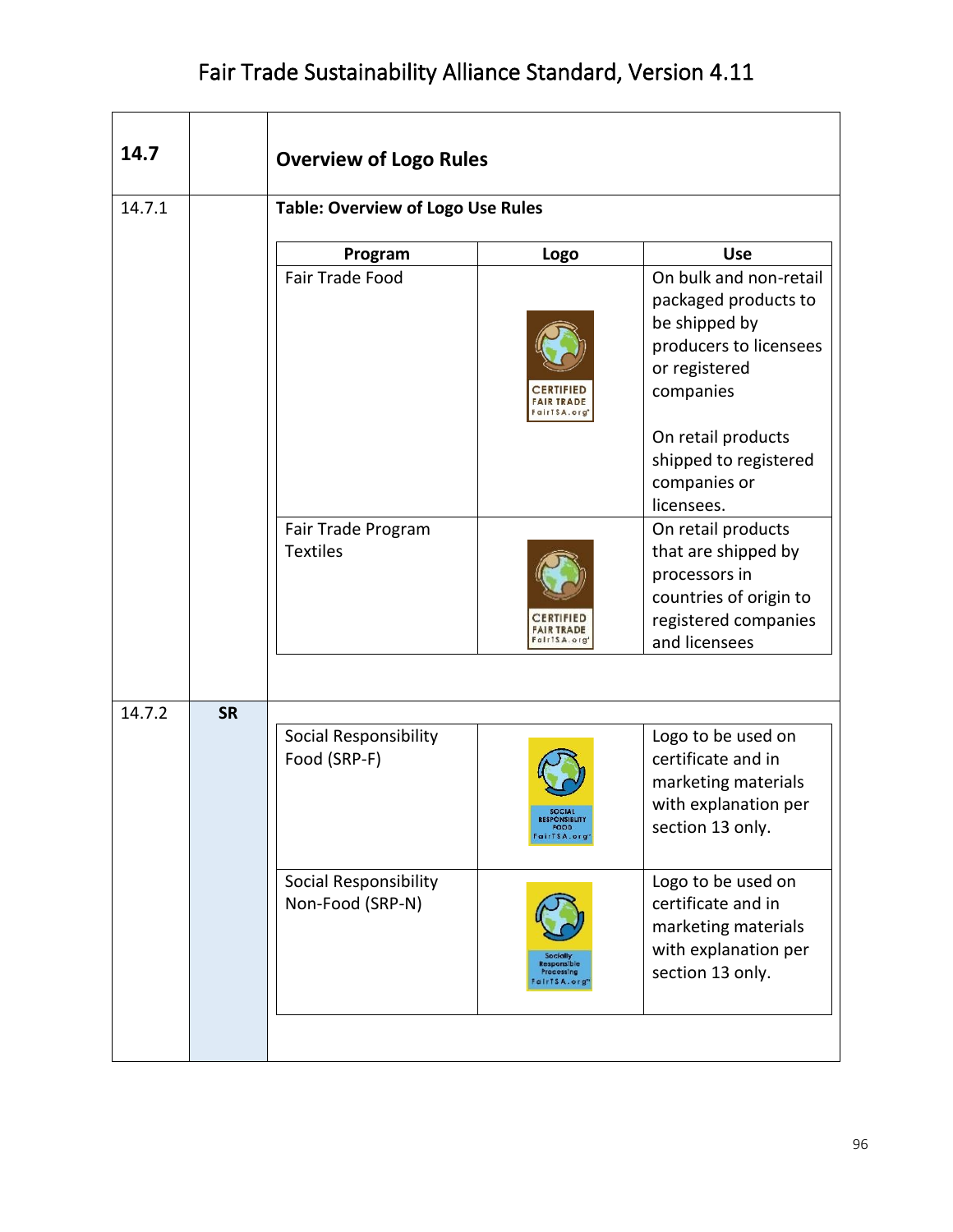#### Glossary

**Agrochemicals:** Synthetic chemicals used in agriculture to destroy insects, fungi, bacteria, pests and weeds such as pesticides, herbicides and fungicides. Sometimes the meaning of "agrochemicals" includes synthetic fertilizers to regulate plant growth such as synthetic ammonia. If synthetic fertilizers are meant, they are specifically named.

**Association:** A group of farmers that produces and markets its products mostly as one entity and is legally incorporated.

**Cooperating Certification Agency:** A third party ISO 17065 accredited entity specializing in the independent certification of products and production processes.

**Cooperative:** A group of farmers that produces and markets its products mostly as one entity and is legally incorporated.

**Document:** Information-containing media. The media may be paper, photos, samples or electronic media such as optic or magnetic discs.

**Discrimination:** According to the International Labor Organization (ILO), discrimination is defined as "Any distinction, exclusion, or preference based on race, color, gender, religion, political opinion, nationality or social origin that causes equality of opportunity or treatment in employment or work to be lifted or reduced."

**Ecosystem:** A system of one or more biological communities and the physical media representing the habitats of the biological communities in a delineated area.

**Endangered Species**: A species of fauna or flora indicated as threatened or endangered in applicable local, regional or national laws or as indicated in the International Union for the Conservation of Nature's Red List of Endangered Species classified as vulnerable, endangered or critically endangered (see [www.iucnredlist.org](http://www.iucnredlist.or/)).

**Erosion:** The displacement of soil caused by the movement of water or wind.

**Farm:** An agricultural unit owned by an individual or a corporation.

**Farm Gate Price**: The price farmers are actually paid for their products.

**Field Inspector:** Typically, an employee of the entity to be certified who is trained in the inspection process and whose inspection work is overseen by the inspector of the third party certification agency.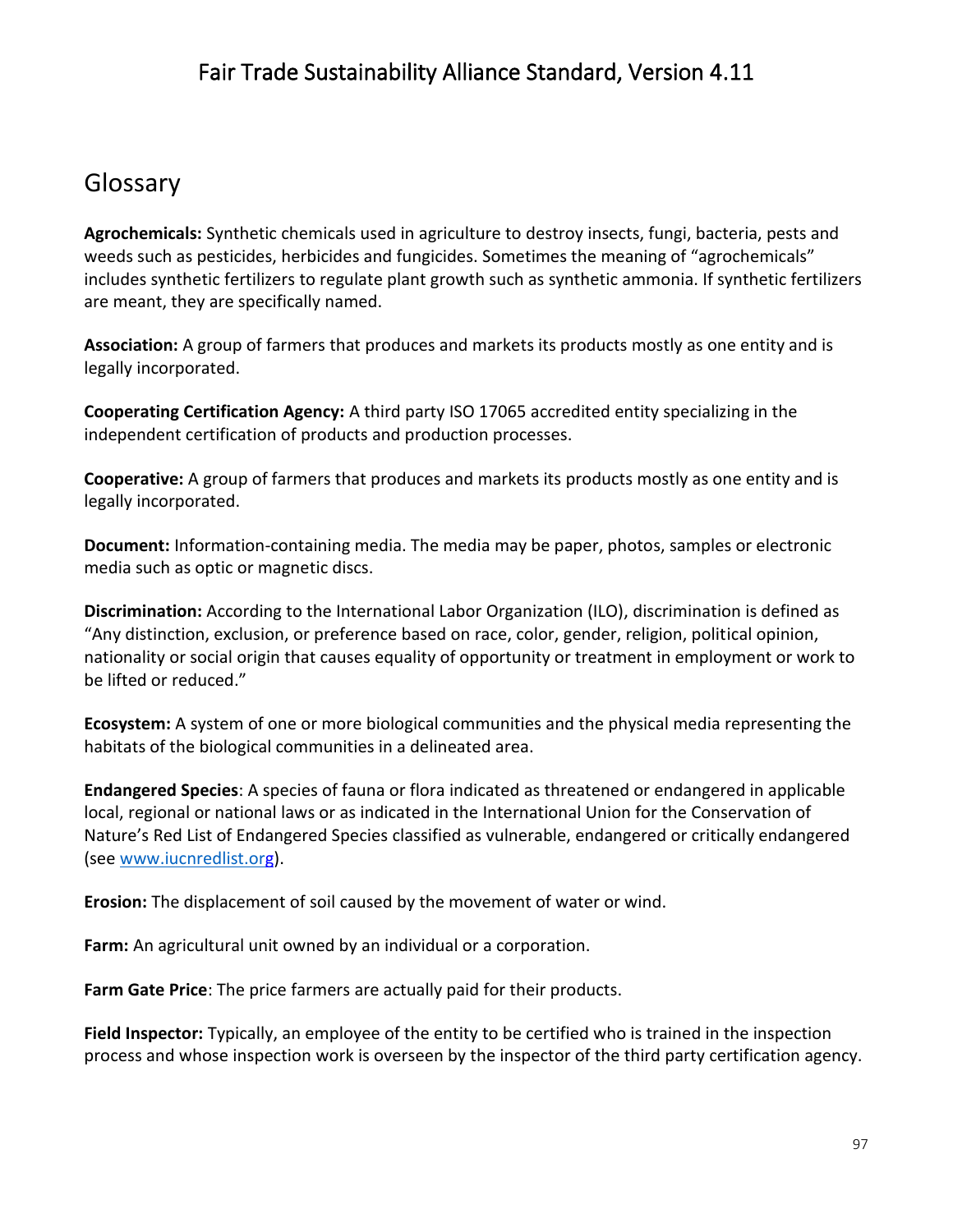**GMO or Genetically Modified Organism**: In the context of this standard, a Genetically Modified Organism is defined as any living organism that possesses a combination of genetic materials from different species or different taxonomic families created by genetic engineering such as in vitro nucleic acid techniques, cell fusion, etc.

**Grower Group:** A group of farmers not legally organized that delivers one or more product to a Key Development Partner.

**Internal Control System:** A structured system to have a certain percentage of members of Grower Groups inspected by Field Inspectors that work with an Internal Control System Manager under an approved Internal Control System Manual.

**Internal Control System Manual**: A manual that lays down the rules and requirements for Internal Control Systems**.** 

**Key Development Partner:** Typically, a processor who buys from several or many independent small producers and assists in the organization and the set-up of the Community Development Project for said small producers.

**Maximum Contaminant Level:** The maximum allowed level of a pesticide or other pollutant pursuant to the relevant law in a certain country.

**Minimum Price:** The lowest price acceptable for products purchased by a FairTSA licensed entity buyer that covers at least the production costs of the products plus a reasonable margin.

**Natural Water Body:** Any lake, pond, lagoon, river, stream, brook and other body of water that exists naturally.

**Non-Compliance or Non-Conformity:** The established and properly documented fact of violation of this standard by a FairTSA certified entity.

**Protected Area:** Land or property under legal protection in order to conserve or protect biodiversity, endangered species or a combination of both.

**Operation:** A farm or a processing entity owned by an individual, a cooperation, a corporation or a non-organized Grower Group.

**Organic Fertilizer**: A fertilizer from plant or animal material where the nutrients are bonded within the organic matter and some naturally occurring chemical breakdown must happen to release the plant nutrients.

**Social Premium**: A surcharge that a buyer of FairTSA certified products must pay in addition to the product price. The Social Premium is used for investment in Community Development Projects.

**Synthetic Fertilizer:** A fertilizer produced by an industrial chemical process.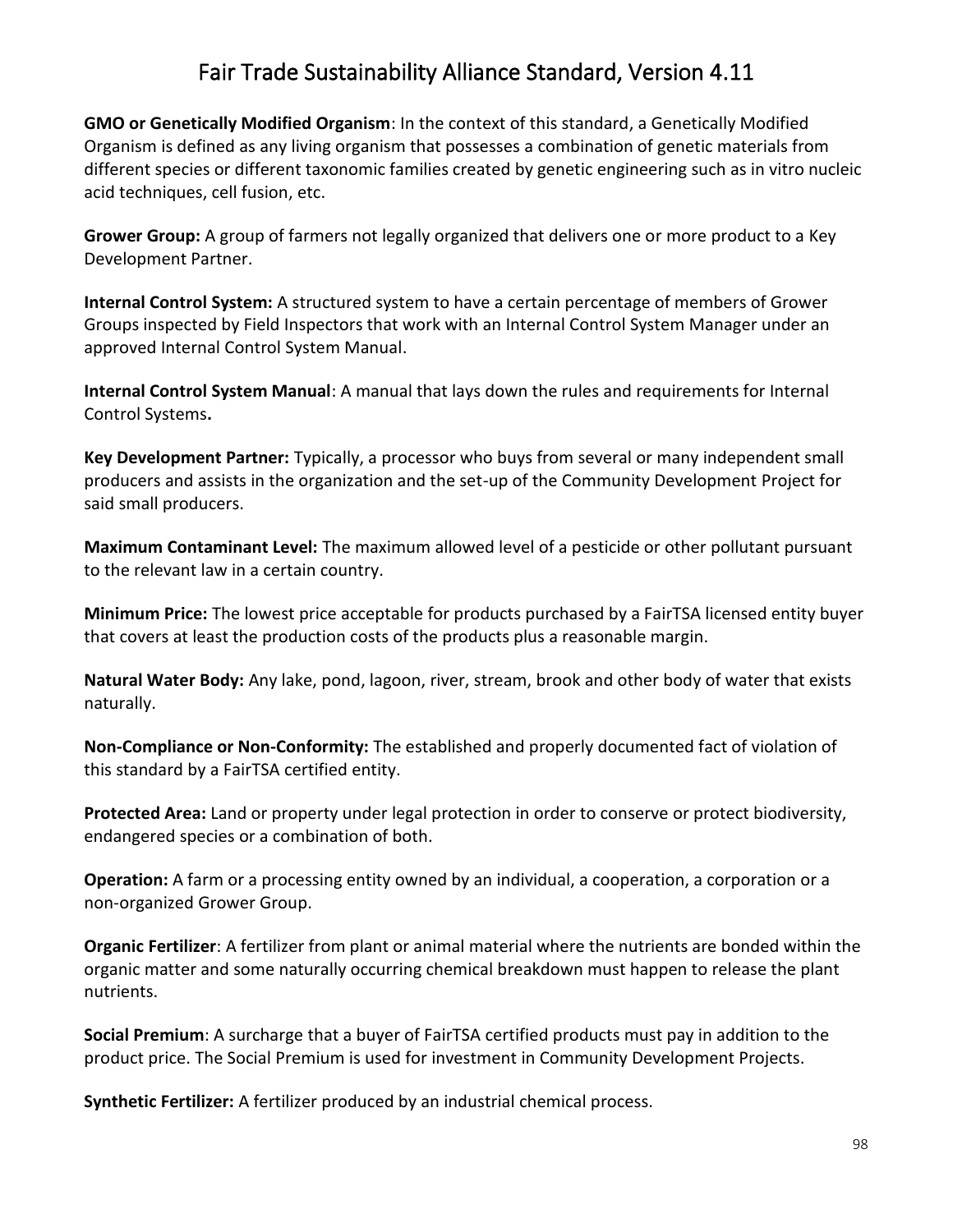#### List of Acronyms

- **CCA:** Cooperating Certification Agency
- **FSP**: FairTSA System Plan
- **ICS:** Internal Control System
- **IR:** Inspection Report
- **KDP:** Key Development Partner
- **SRP-F:** Social Responsibility Program Food
- **SRP-N:** Social Responsibility Program Non-Food